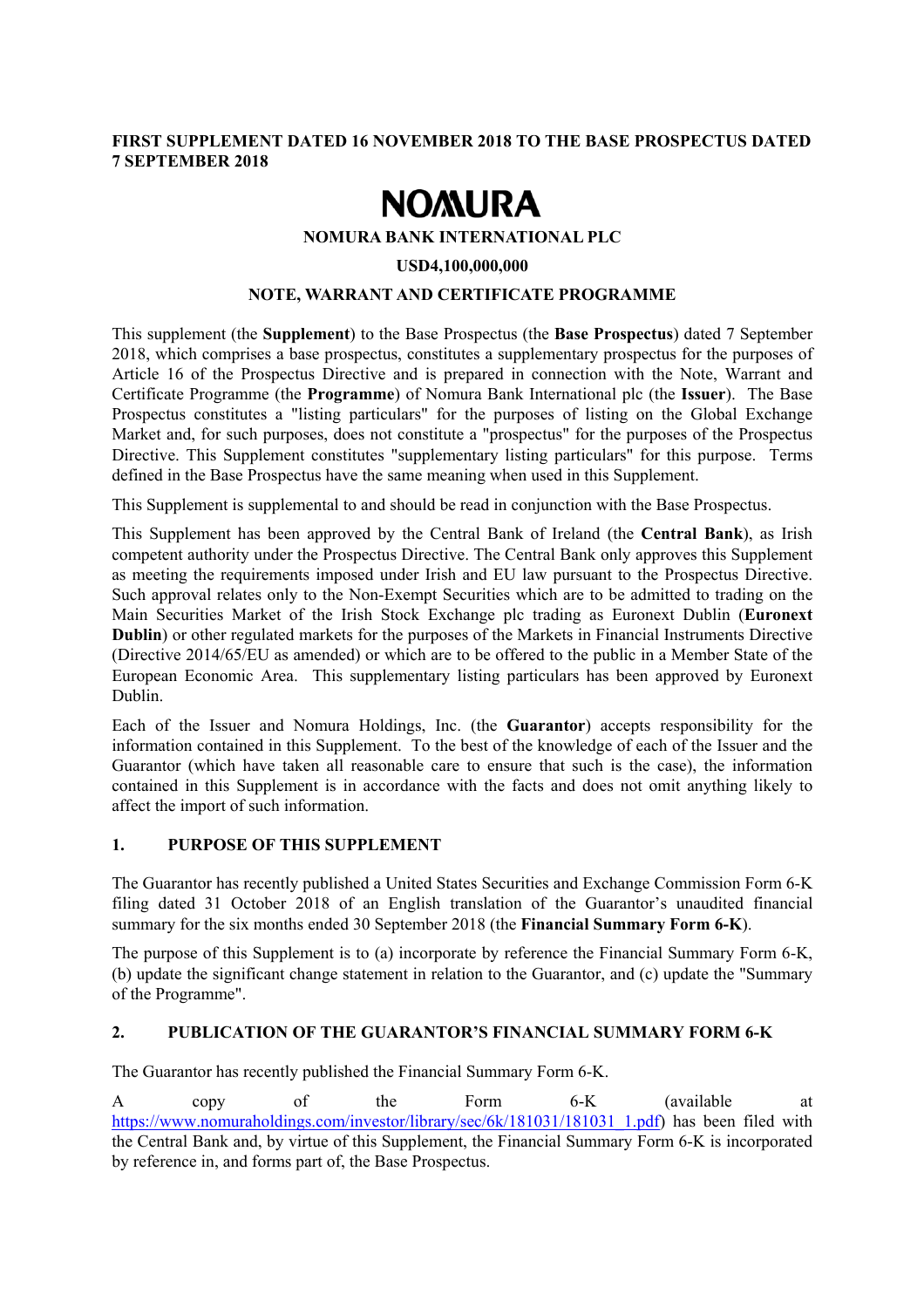#### **3. UPDATE OF THE SIGNIFICANT CHANGE STATEMENT**

There has been no significant change in the financial or trading position of the Guarantor or the Nomura Group since 30 September 2018. There has been no significant change in the financial position of the Issuer since 31 March 2018. There has been no material adverse change in the prospects of the Issuer or the Guarantor since 31 March 2018.

### **4. UPDATE OF THE "SUMMARY OF THE PROGRAMME"**

The Summary of the Base Prospectus shall be deemed updated and replaced with the Summary in the Annex to this Supplement.

### **5. GENERAL**

All references to pages in this Supplement are to the original unsupplemented Base Prospectus, notwithstanding any amendments described herein.

To the extent that there is any inconsistency between (a) any statement in this Supplement or any statement incorporated by reference into this Supplement and (b) any other statement in or incorporated by reference in the Base Prospectus, the statements in (a) above will prevail.

Save as disclosed in this Supplement, there has been no other significant new factor, material mistake or inaccuracy relating to information included in the Base Prospectus since the publication of the Base Prospectus.

Copies of all documents incorporated by reference in the Base Prospectus can be obtained from the Principal Agent as described on page 174 of the Base Prospectus.

If documents which are incorporated by reference themselves incorporate any information or other documents therein, either expressly or implicitly, such information or other documents will not form part of this Supplement for the purposes of the Prospectus Directive.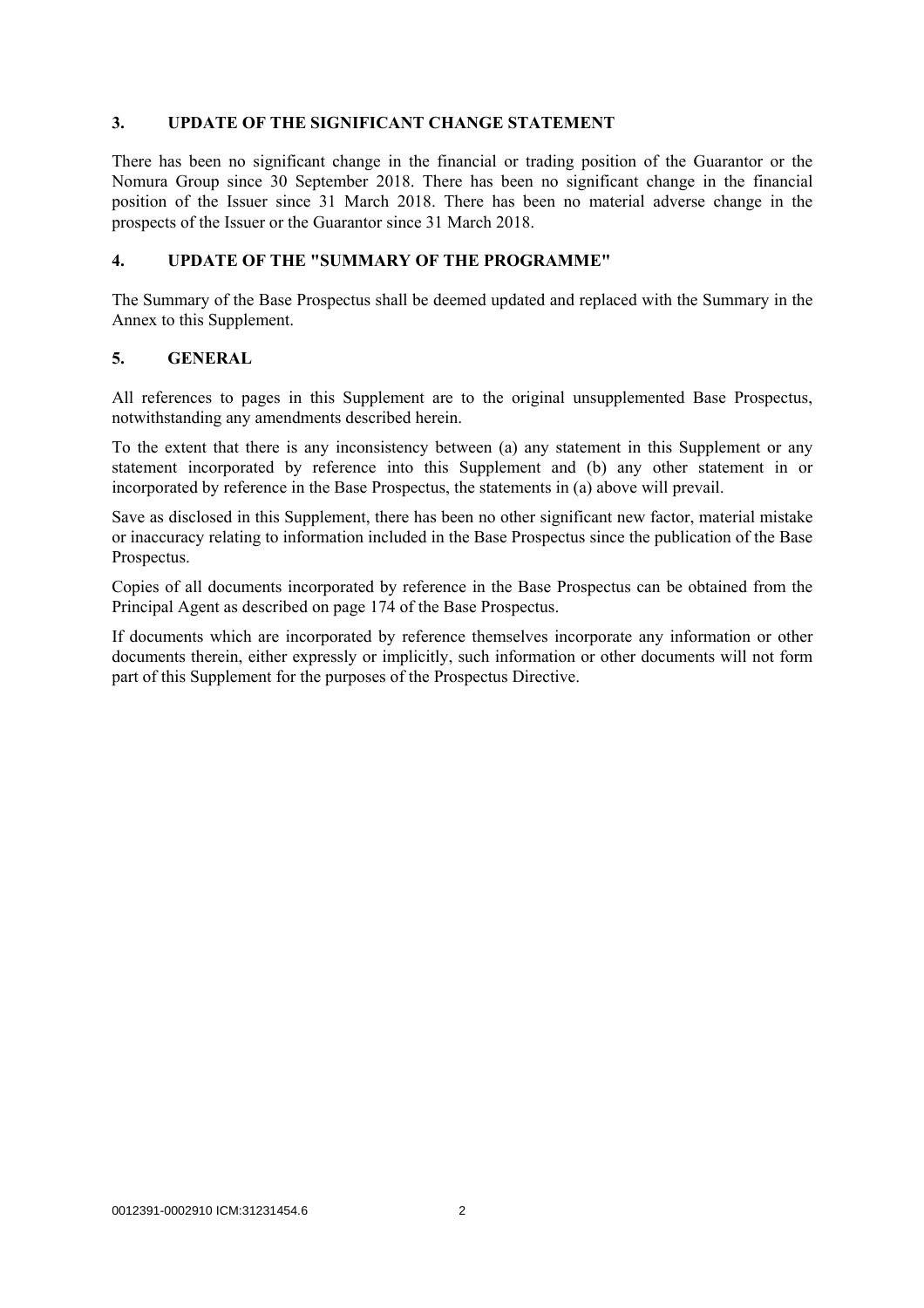### **ANNEX**

#### **SUMMARY OF THE PROGRAMME**

#### *The following section applies to Non-Exempt Securities only.*

*Summaries are made up of disclosure requirements known as "Elements". These Elements are numbered in Section A – E (A.1 – E.7). This Summary contains all the Elements required to be included in a summary for this type of Security, the Issuer and the Guarantor. Because some Elements are not required to be addressed, there may be gaps in the numbering sequence of the Elements. Even though an Element may be required to be inserted in the summary because of the type of Security, the Issuer and the Guarantor, it is possible that no relevant information can be given regarding the Element. In this case a short description of the Element is included in the summary with the mention of "not applicable". Information described in the italicised drafting prompts will be completed (where applicable) when preparing the issue specific summary for a Series of Securities.*

| <b>Elemen</b><br>t | <b>Title</b>                                                                                         |                                                                                                                                                                                                                                                                                                                                                                                                                                                                                                                                                                                                                                                                                                                                                                                                                                                                                                                                                                                                                                                                                                                                                       |
|--------------------|------------------------------------------------------------------------------------------------------|-------------------------------------------------------------------------------------------------------------------------------------------------------------------------------------------------------------------------------------------------------------------------------------------------------------------------------------------------------------------------------------------------------------------------------------------------------------------------------------------------------------------------------------------------------------------------------------------------------------------------------------------------------------------------------------------------------------------------------------------------------------------------------------------------------------------------------------------------------------------------------------------------------------------------------------------------------------------------------------------------------------------------------------------------------------------------------------------------------------------------------------------------------|
| A.1                | Warning that the<br>summary should<br>be read as an<br>introduction and<br>provision as to<br>claims | This summary should be read as an introduction to the Base<br>$\bullet$<br>Prospectus and the applicable Final Terms.<br>Any decision to invest in the Securities should be based on<br>$\bullet$<br>consideration of the Base Prospectus as a whole, including any<br>documents incorporated by reference and the applicable Final<br>Terms.<br>Where a claim relating to the information contained in the<br>$\bullet$<br>Base Prospectus and the applicable Final Terms is brought<br>before a court, the plaintiff investor might, under the national<br>legislation of the Member State, have to bear the costs of<br>translating the Base Prospectus and the applicable Final Terms<br>before the legal proceedings are initiated.<br>Civil liability attaches only to those persons who have tabled<br>$\bullet$<br>the summary, including any translation hereof, but only if the<br>summary is misleading, inaccurate or inconsistent when read<br>together with the other parts of this Base Prospectus and the<br>applicable Final Terms or it does not provide, when read<br>together with the other parts of the Base Prospectus and the |
|                    |                                                                                                      | applicable Final Terms, key information in order to aid<br>investors when considering whether to invest in the Securities.                                                                                                                                                                                                                                                                                                                                                                                                                                                                                                                                                                                                                                                                                                                                                                                                                                                                                                                                                                                                                            |
| A.2                | Consent as to<br>use of the Base<br>Prospectus,<br>period of<br>validity and<br>other conditions     | Certain Tranches of Securities with a denomination or issue price of<br>less than $£100,000$ (or its equivalent in any other currency) may be<br>offered in circumstances where there is no exemption from the<br>obligation under the Prospectus Directive to publish a prospectus.<br>Any such offer is referred to as a Non-Exempt Offer.<br>Issue specific summary:                                                                                                                                                                                                                                                                                                                                                                                                                                                                                                                                                                                                                                                                                                                                                                               |

#### **Section A − Introduction and warnings**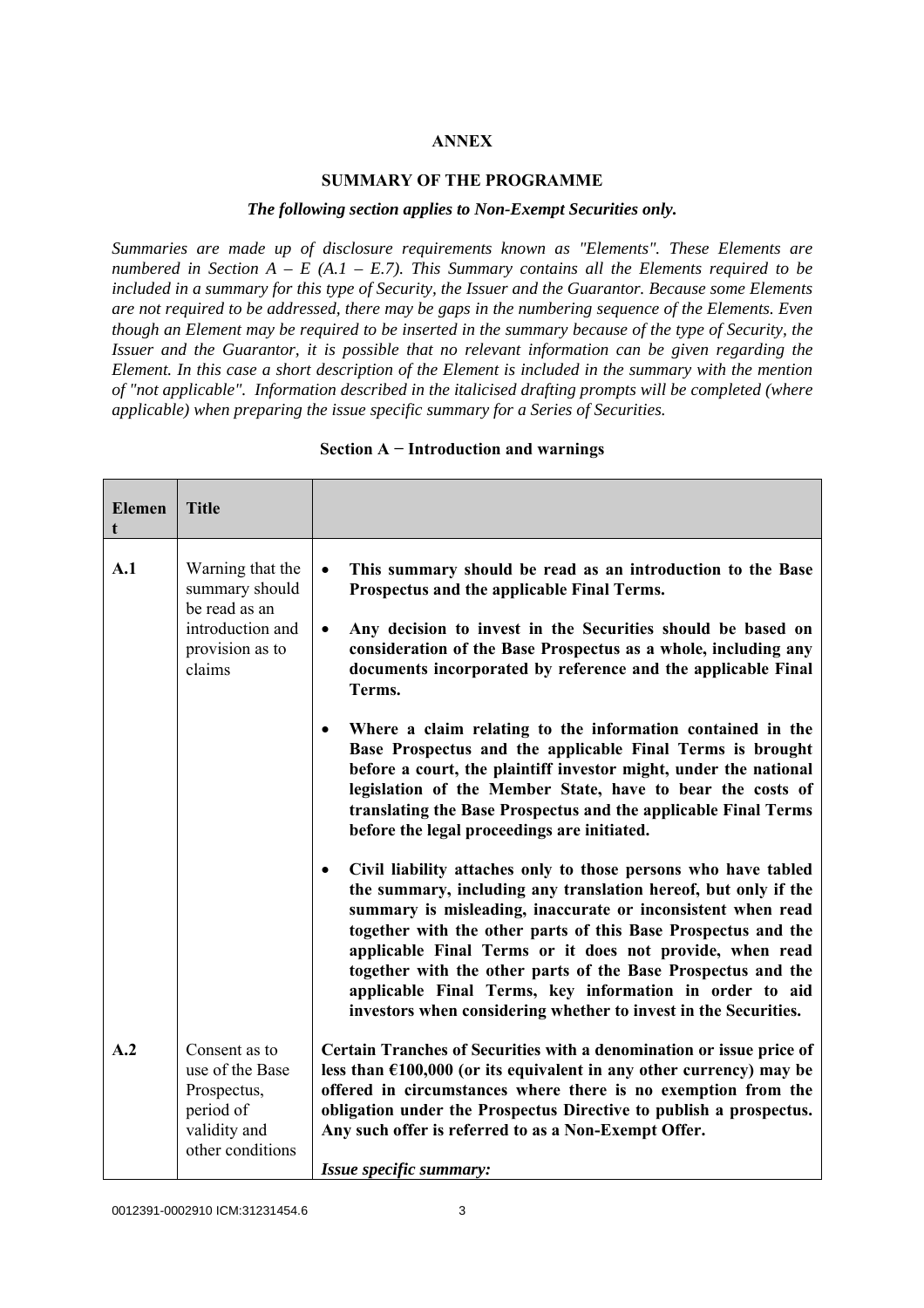| <b>Elemen</b><br>t | <b>Title</b> |                                                                                                                                                                                                                                                                                                                                                                                                                                                                                                                   |  |  |  |
|--------------------|--------------|-------------------------------------------------------------------------------------------------------------------------------------------------------------------------------------------------------------------------------------------------------------------------------------------------------------------------------------------------------------------------------------------------------------------------------------------------------------------------------------------------------------------|--|--|--|
|                    | attached     |                                                                                                                                                                                                                                                                                                                                                                                                                                                                                                                   |  |  |  |
|                    |              | [Not Applicable – the Securities are not being offered to the public as<br>part of a Non-Exempt Offer.]                                                                                                                                                                                                                                                                                                                                                                                                           |  |  |  |
|                    |              | [Consent: Subject to the conditions set out below, the Issuer consents<br>to the use of the Base Prospectus in connection with a Non-Exempt<br>Offer of Securities by the relevant Dealer, [names of specific financial<br>intermediaries listed in final terms,] [and] [each financial intermediary<br>whose name is published on the Issuer's website (see the "Corporate<br>Disclosure" section at www.nomuranow.com) and identified as an<br>Authorised Offeror in respect of the relevant Non-Exempt Offer]. |  |  |  |
|                    |              | Offer period: The Issuer's consent referred to above is given for Non-<br>Exempt Offers of Securities during [offer period for the issue to be<br>specified here] (the <b>Offer Period</b> ).                                                                                                                                                                                                                                                                                                                     |  |  |  |
|                    |              | Conditions to consent: The conditions to the Issuer's consent are that<br>such consent (a) is only valid during the Offer Period; and (b) only<br>extends to the use of the Base Prospectus to make Non-Exempt Offers<br>of these Securities in [specify each relevant Member State in which the<br>particular Tranche of Securities can be offered].                                                                                                                                                             |  |  |  |
|                    |              | AN<br><b>INVESTOR</b><br><b>INTENDING</b><br><b>TO</b><br><b>PURCHASE</b><br><b>OR</b><br>PURCHASING ANY SECURITIES IN A NON-EXEMPT OFFER<br>FROM AN AUTHORISED OFFEROR WILL DO SO, AND<br>OFFERS AND SALES OF SUCH TO AN INVESTOR BY SUCH<br><b>AUTHORISED</b><br><b>OFFEROR</b><br><b>WILL</b><br>BE<br>MADE,<br>IN<br><b>ACCORDANCE WITH THE TERMS AND CONDITIONS OF</b><br>THE OFFER IN PLACE BETWEEN SUCH AUTHORISED<br><b>SUCH</b><br><b>INVESTOR</b><br><b>INCLUDING</b><br><b>OFFEROR</b><br><b>AND</b>   |  |  |  |
|                    |              | ARRANGEMENTS IN RELATION TO PRICE, ALLOCATIONS,<br><b>AND</b><br><b>SETTLEMENT.</b><br><b>EXPENSES</b><br>THE<br><b>RELEVANT</b><br><b>INFORMATION WILL BE PROVIDED BY THE AUTHORISED</b><br><b>OFFEROR AT THE TIME OF SUCH OFFER.</b>                                                                                                                                                                                                                                                                            |  |  |  |

| <b>Section B – Issuer [and Guarantor]</b> |  |  |  |  |  |
|-------------------------------------------|--|--|--|--|--|
|-------------------------------------------|--|--|--|--|--|

| <b>Element</b> | <b>Title</b>                                     |                                                                                                                               |
|----------------|--------------------------------------------------|-------------------------------------------------------------------------------------------------------------------------------|
| B.1            | Legal and<br>commercial<br>name of the<br>Issuer | Nomura Bank International plc.                                                                                                |
| B.2            | Domicile/<br>legal form/                         | The Issuer is a public limited company registered in England and<br>Wales under number 1981122 and was incorporated under the |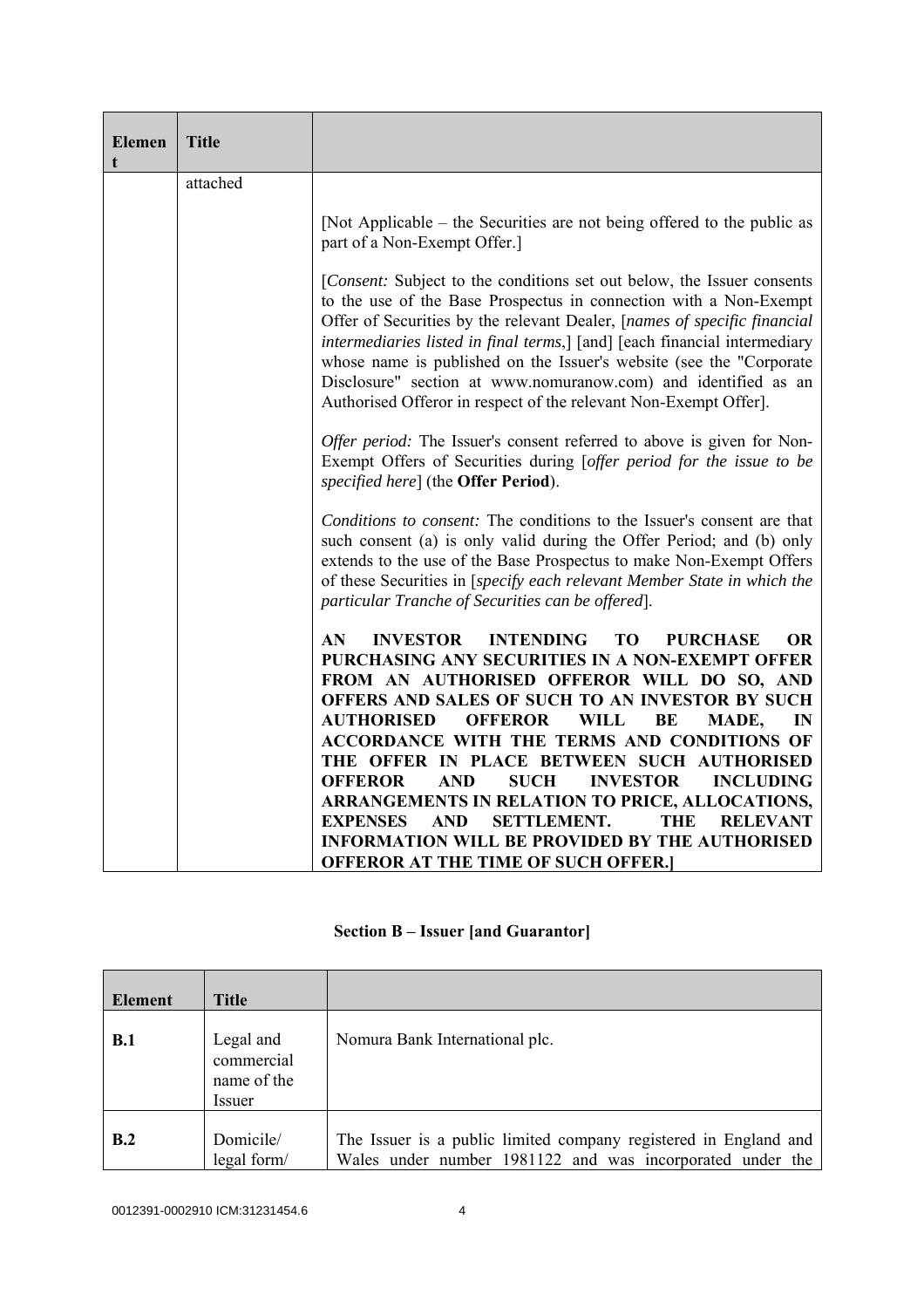|             | legislation/<br>country of                                                                       | Companies Act 1985 on 22 January 1986.                                                                                                                                                                                                                                                                                                                                                                                                                                                                    |                    |               |
|-------------|--------------------------------------------------------------------------------------------------|-----------------------------------------------------------------------------------------------------------------------------------------------------------------------------------------------------------------------------------------------------------------------------------------------------------------------------------------------------------------------------------------------------------------------------------------------------------------------------------------------------------|--------------------|---------------|
|             | incorporation                                                                                    |                                                                                                                                                                                                                                                                                                                                                                                                                                                                                                           |                    |               |
| B.4b        | Trend<br>information<br>affecting the<br>Issuer and the<br>industries<br>in which it<br>operates | Not applicable, there are no known trends, uncertainties, demands,<br>commitments or events that are reasonably likely to have a material<br>effect on the Issuer and the industries in which it operates for at least<br>the current financial year.                                                                                                                                                                                                                                                     |                    |               |
| B.5         | Description of<br>the Group                                                                      | The Issuer is a wholly owned subsidiary of Nomura Europe Holdings<br>plc (the main European holding company of the Nomura Group (as<br>defined below)) which in turn is a wholly owned subsidiary of<br>Nomura Holdings, Inc. (the Guarantor). The Guarantor is the<br>ultimate holding company of a group of companies and manages<br>financial operations for those subsidiary companies (together the<br>Nomura Group). Nomura Holdings, Inc. was formerly known as<br>The Nomura Securities Co., Ltd. |                    |               |
| B.9         | Profit forecast<br>or estimate                                                                   | Not applicable, no profit forecasts or estimates have been made in the<br>Base Prospectus in relation to the Issuer.                                                                                                                                                                                                                                                                                                                                                                                      |                    |               |
| B.10        | Audit<br>report<br>qualifications                                                                | Not applicable, no qualifications are contained in any audit report<br>included in the Base Prospectus in relation to the Issuer.                                                                                                                                                                                                                                                                                                                                                                         |                    |               |
| <b>B.12</b> |                                                                                                  | Selected historical key financial information                                                                                                                                                                                                                                                                                                                                                                                                                                                             |                    |               |
|             | <b>Income Statement</b>                                                                          |                                                                                                                                                                                                                                                                                                                                                                                                                                                                                                           |                    |               |
|             | ended 31 March 2018:                                                                             | The key financial information below is extracted from the Issuer's audited non-<br>consolidated income statement and statement of comprehensive income for the year                                                                                                                                                                                                                                                                                                                                       |                    |               |
|             |                                                                                                  |                                                                                                                                                                                                                                                                                                                                                                                                                                                                                                           | 31 March 2017      | 31 March 2018 |
|             |                                                                                                  |                                                                                                                                                                                                                                                                                                                                                                                                                                                                                                           | (Thousands of USD) |               |
|             | Net interest income                                                                              |                                                                                                                                                                                                                                                                                                                                                                                                                                                                                                           | 35,201             | 65,062        |
|             | Fee and commission income                                                                        |                                                                                                                                                                                                                                                                                                                                                                                                                                                                                                           | 53,777             | 49,057        |
|             | Dealing loss                                                                                     |                                                                                                                                                                                                                                                                                                                                                                                                                                                                                                           | (54,098)           | (75,320)      |
|             | Administrative expenses                                                                          |                                                                                                                                                                                                                                                                                                                                                                                                                                                                                                           | (12, 354)          | (12,902)      |
|             | taxation                                                                                         | Profit on ordinary activities before                                                                                                                                                                                                                                                                                                                                                                                                                                                                      | 18,366             | 19,840        |
|             | Tax charge on profit on ordinary<br>activities                                                   |                                                                                                                                                                                                                                                                                                                                                                                                                                                                                                           | (3,751)            | (3,709)       |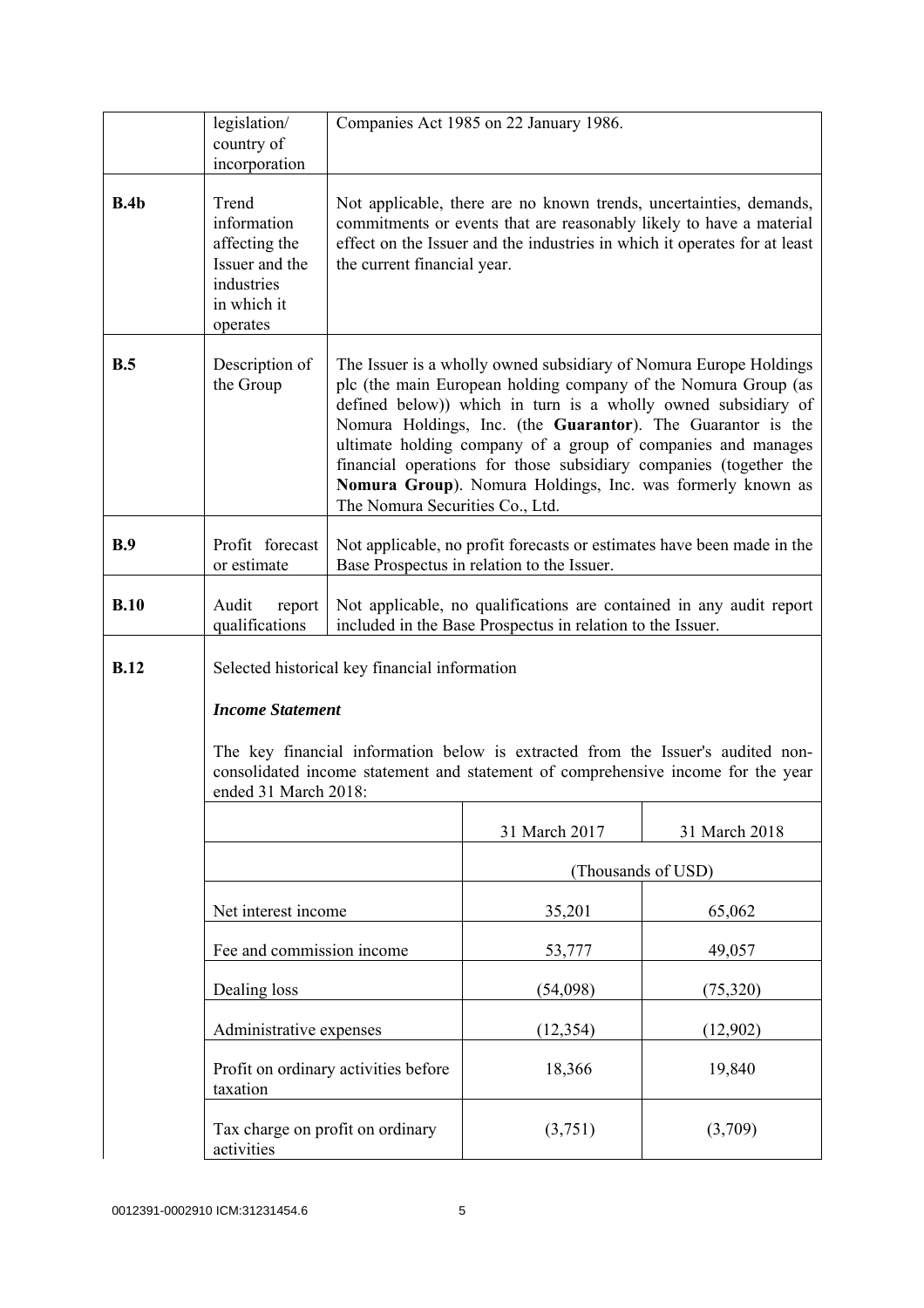|             | Profit for the year                                                                                                                                                                                      |                                                                                                                                                                                                                                                                                                                                                                                                                                                                                                                                                                                                                                                                                                                                                                                                                                                           | 14,615                                                            | 16,131                                                                          |
|-------------|----------------------------------------------------------------------------------------------------------------------------------------------------------------------------------------------------------|-----------------------------------------------------------------------------------------------------------------------------------------------------------------------------------------------------------------------------------------------------------------------------------------------------------------------------------------------------------------------------------------------------------------------------------------------------------------------------------------------------------------------------------------------------------------------------------------------------------------------------------------------------------------------------------------------------------------------------------------------------------------------------------------------------------------------------------------------------------|-------------------------------------------------------------------|---------------------------------------------------------------------------------|
|             | Total<br>comprehensive<br>income/(loss) for the year                                                                                                                                                     |                                                                                                                                                                                                                                                                                                                                                                                                                                                                                                                                                                                                                                                                                                                                                                                                                                                           | (51, 471)                                                         | 7,580                                                                           |
|             |                                                                                                                                                                                                          | <b>Statement of Financial Position</b>                                                                                                                                                                                                                                                                                                                                                                                                                                                                                                                                                                                                                                                                                                                                                                                                                    |                                                                   |                                                                                 |
|             |                                                                                                                                                                                                          |                                                                                                                                                                                                                                                                                                                                                                                                                                                                                                                                                                                                                                                                                                                                                                                                                                                           | consolidated statement of financial position as at 31 March 2018: | The key financial information below is extracted from the Issuer's audited non- |
|             |                                                                                                                                                                                                          |                                                                                                                                                                                                                                                                                                                                                                                                                                                                                                                                                                                                                                                                                                                                                                                                                                                           | 31 March 2017                                                     | 31 March 2018                                                                   |
|             |                                                                                                                                                                                                          |                                                                                                                                                                                                                                                                                                                                                                                                                                                                                                                                                                                                                                                                                                                                                                                                                                                           |                                                                   | (Thousands of USD)                                                              |
|             | Total assets                                                                                                                                                                                             |                                                                                                                                                                                                                                                                                                                                                                                                                                                                                                                                                                                                                                                                                                                                                                                                                                                           | 7,772,643                                                         | 7,844,926                                                                       |
|             | Total equity                                                                                                                                                                                             |                                                                                                                                                                                                                                                                                                                                                                                                                                                                                                                                                                                                                                                                                                                                                                                                                                                           | 475,160                                                           | 482,740                                                                         |
|             | <b>Total liabilities</b>                                                                                                                                                                                 |                                                                                                                                                                                                                                                                                                                                                                                                                                                                                                                                                                                                                                                                                                                                                                                                                                                           | 7,297,483                                                         | 7,362,186                                                                       |
|             |                                                                                                                                                                                                          |                                                                                                                                                                                                                                                                                                                                                                                                                                                                                                                                                                                                                                                                                                                                                                                                                                                           | Statements of no significant or material adverse change           |                                                                                 |
|             | There has been no significant change in the financial position of the Issuer since 31<br>March 2018 and there has been no material adverse change in the prospects of the<br>Issuer since 31 March 2018. |                                                                                                                                                                                                                                                                                                                                                                                                                                                                                                                                                                                                                                                                                                                                                                                                                                                           |                                                                   |                                                                                 |
| <b>B.13</b> | Events<br>impacting the<br>Issuer's<br>solvency                                                                                                                                                          | Not applicable, there are no recent events particular to the Issuer<br>which are to a material extent relevant to the evaluation of the Issuer's<br>solvency.                                                                                                                                                                                                                                                                                                                                                                                                                                                                                                                                                                                                                                                                                             |                                                                   |                                                                                 |
| <b>B.14</b> | Dependence<br>upon<br>other<br>group entities                                                                                                                                                            | The Issuer is dependent upon the Guarantor and other members of the<br>Nomura Group. See also Element B.5 above.                                                                                                                                                                                                                                                                                                                                                                                                                                                                                                                                                                                                                                                                                                                                          |                                                                   |                                                                                 |
| <b>B.15</b> | Principal<br>activities                                                                                                                                                                                  | The Issuer's primary role is to support the Global Wholesale Business<br>of the Nomura Group. Its principal activities include (i) issuance of<br>guaranteed credit and equity-linked notes and certificates, (ii)<br>provision of sub-participation and structured loans (including bridge<br>and warehouse financing), (iii) purchase of structured credit assets and<br>structured loans, (iv) provision of traditional banking products such as<br>loans and credit facilities in major currencies, repurchase and reverse<br>repurchase transactions, letters of credit and guarantees; and (v) taking<br>deposits (including foreign exchange and other reference-linked<br>deposits). The Issuer has a representative office in Istanbul, Turkey.<br>The Issuer has closed its branch in Milan, Italy and its representative<br>office in Beijing. |                                                                   |                                                                                 |
| <b>B.16</b> | Controlling<br>shareholders                                                                                                                                                                              | The Issuer is an indirectly owned wholly owned subsidiary of the<br>Guarantor. Nomura Europe Holdings plc (the main European holding<br>company of the Nomura Group) holds 100 per cent. of the share                                                                                                                                                                                                                                                                                                                                                                                                                                                                                                                                                                                                                                                     |                                                                   |                                                                                 |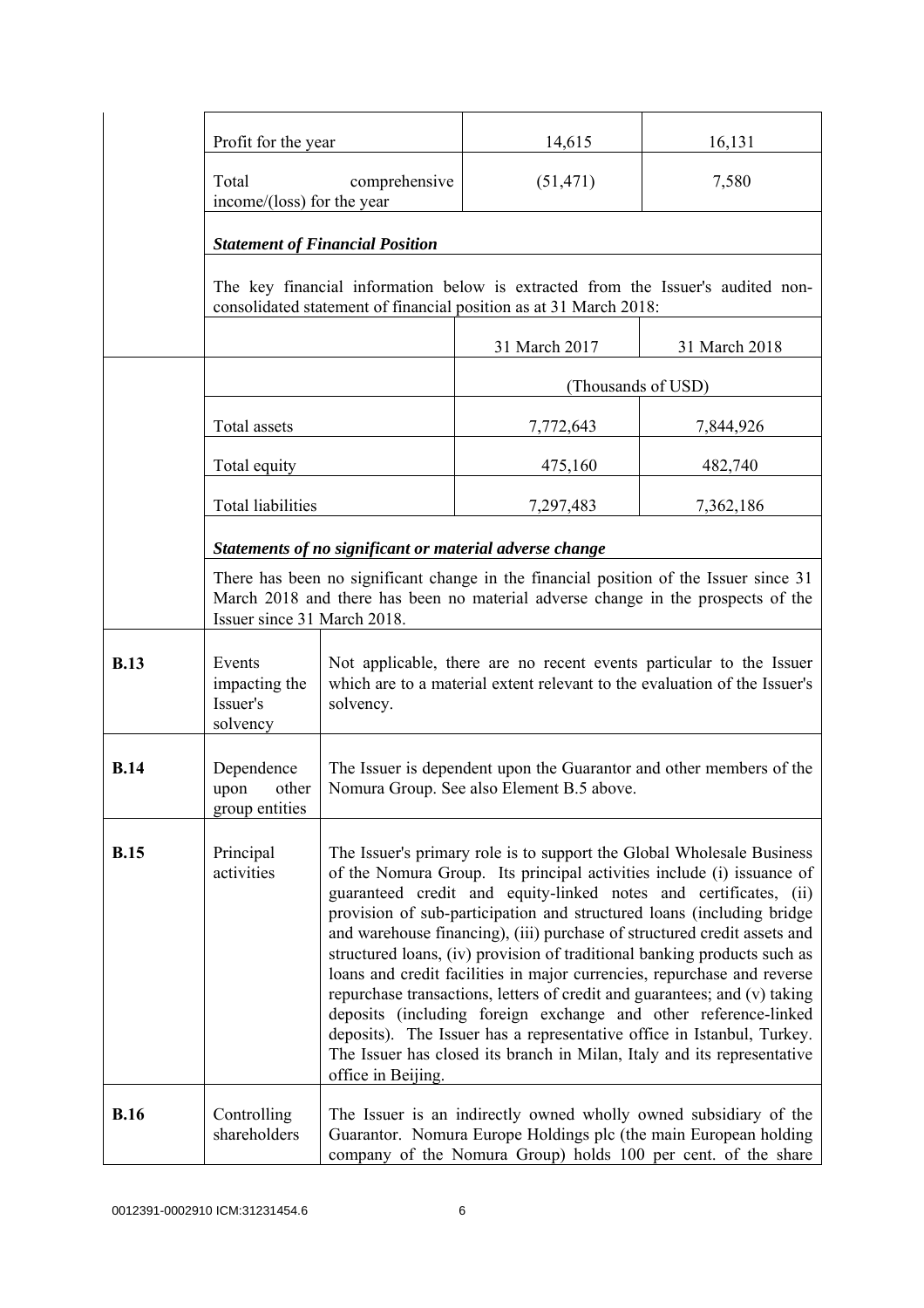|             |                                                                                       | capital of the Issuer. Nomura Europe Holdings plc is a direct wholly<br>owned subsidiary of the Guarantor.                                                                                                                                                                                                                                                                                                                                                                                                                                                                                                                                                                                                                                                                                                                                                                                                                                                                                                                                                                                                                                                                                |  |
|-------------|---------------------------------------------------------------------------------------|-------------------------------------------------------------------------------------------------------------------------------------------------------------------------------------------------------------------------------------------------------------------------------------------------------------------------------------------------------------------------------------------------------------------------------------------------------------------------------------------------------------------------------------------------------------------------------------------------------------------------------------------------------------------------------------------------------------------------------------------------------------------------------------------------------------------------------------------------------------------------------------------------------------------------------------------------------------------------------------------------------------------------------------------------------------------------------------------------------------------------------------------------------------------------------------------|--|
| <b>B.17</b> | Credit ratings                                                                        | The long-term debt of the Issuer has been rated A by S&P Global<br>Ratings Japan Inc. (S&P Japan) and AA- by Japan Credit Rating<br>Agency, Ltd. (JCR)<br>The Programme has not been rated but Securities issued under the                                                                                                                                                                                                                                                                                                                                                                                                                                                                                                                                                                                                                                                                                                                                                                                                                                                                                                                                                                |  |
|             |                                                                                       | Programme may be rated or unrated.                                                                                                                                                                                                                                                                                                                                                                                                                                                                                                                                                                                                                                                                                                                                                                                                                                                                                                                                                                                                                                                                                                                                                        |  |
|             |                                                                                       | Issue specific summary:                                                                                                                                                                                                                                                                                                                                                                                                                                                                                                                                                                                                                                                                                                                                                                                                                                                                                                                                                                                                                                                                                                                                                                   |  |
|             |                                                                                       | [The Securities [have been/are expected to be] rated [specify rating(s)]<br>of Tranche being issued by [specify rating agent(s)].                                                                                                                                                                                                                                                                                                                                                                                                                                                                                                                                                                                                                                                                                                                                                                                                                                                                                                                                                                                                                                                         |  |
|             |                                                                                       | A security rating is not a recommendation to buy, sell or hold<br>securities and may be subject to suspension, reduction or withdrawal<br>at any time by the assigning rating agency.                                                                                                                                                                                                                                                                                                                                                                                                                                                                                                                                                                                                                                                                                                                                                                                                                                                                                                                                                                                                     |  |
|             |                                                                                       | [Not applicable - No ratings have been assigned to the debt securities]<br>at the request of or with the co-operation of the Issuer in the rating<br>process.                                                                                                                                                                                                                                                                                                                                                                                                                                                                                                                                                                                                                                                                                                                                                                                                                                                                                                                                                                                                                             |  |
| <b>B.18</b> | Description<br>of<br>the<br>Guarantee                                                 | Securities issued under the Programme may be unguaranteed or may<br>be issued with the benefit of a guarantee from the Guarantor.                                                                                                                                                                                                                                                                                                                                                                                                                                                                                                                                                                                                                                                                                                                                                                                                                                                                                                                                                                                                                                                         |  |
|             |                                                                                       | Issue specific summary:                                                                                                                                                                                                                                                                                                                                                                                                                                                                                                                                                                                                                                                                                                                                                                                                                                                                                                                                                                                                                                                                                                                                                                   |  |
|             | insert<br>(Only<br>Element<br>this<br>B.18<br>if the<br>Securities are<br>guaranteed) | [If the Securities are N&C Securities insert: The payment of<br>[principal][,] [interest] and all other amounts [payable] [or]<br>[deliverable] by the Issuer in respect of the Securities] [If the<br>Securities are W&C Securities insert: the Issuer's [payment] [and/or]<br>[delivery] obligations in respect of the Securities] are unconditionally<br>and irrevocably guaranteed pursuant to a deed of guarantee executed<br>by the Guarantor on or about 7 September 2018 (the Guarantee).<br>The obligations of the Guarantor under the Guarantee constitute<br>direct, unconditional, unsubordinated and [If the Securities are N&C<br>Securities insert: (subject to the provisions of a negative pledge)]<br>unsecured obligations of the Guarantor and will ([If the Securities are<br>N&C Securities insert: subject as aforesaid and] save for obligations<br>in respect of national and local taxes and certain other statutory<br>exceptions) at all times rank at least equally with all other present and<br>future unsecured and unsubordinated obligations of the Guarantor.<br>The Guarantee will be governed by, and construed in accordance with,<br>English law.] |  |
| <b>B.19</b> | Information                                                                           |                                                                                                                                                                                                                                                                                                                                                                                                                                                                                                                                                                                                                                                                                                                                                                                                                                                                                                                                                                                                                                                                                                                                                                                           |  |
|             | about<br>the<br>Guarantor                                                             |                                                                                                                                                                                                                                                                                                                                                                                                                                                                                                                                                                                                                                                                                                                                                                                                                                                                                                                                                                                                                                                                                                                                                                                           |  |
|             | (Only<br>insert<br>Element<br>this                                                    |                                                                                                                                                                                                                                                                                                                                                                                                                                                                                                                                                                                                                                                                                                                                                                                                                                                                                                                                                                                                                                                                                                                                                                                           |  |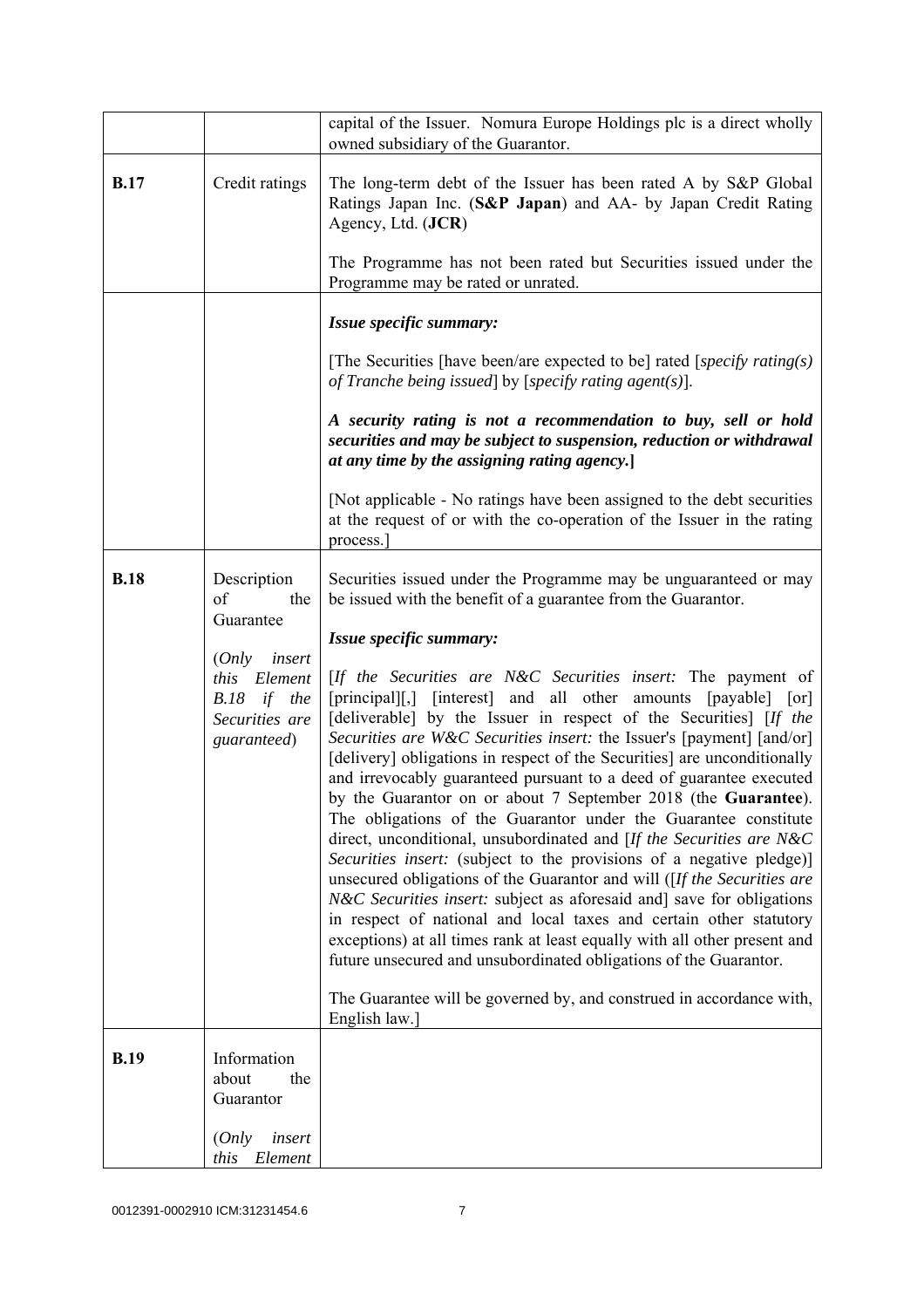|                  | <i>B.19</i><br>if the<br>Securities are<br>guaranteed)                                                 |                                                                                                                                                                                                                                                                                                                                                                                                                                                                                     |                   |               |
|------------------|--------------------------------------------------------------------------------------------------------|-------------------------------------------------------------------------------------------------------------------------------------------------------------------------------------------------------------------------------------------------------------------------------------------------------------------------------------------------------------------------------------------------------------------------------------------------------------------------------------|-------------------|---------------|
| B.19/B.1         | Legal and<br>commercial<br>name of the<br>Guarantor                                                    | Nomura Holdings, Inc.                                                                                                                                                                                                                                                                                                                                                                                                                                                               |                   |               |
| B.19/B.2         | Domicile/<br>legal form/<br>legislation/<br>country of<br>incorporation                                | The Guarantor was established in Japan and is a joint stock<br>corporation incorporated under the laws of Japan.                                                                                                                                                                                                                                                                                                                                                                    |                   |               |
| <b>B19/ B.4b</b> | Trend<br>information<br>affecting the<br>Guarantor<br>and the<br>industries in<br>which it<br>operates | Not applicable, there are no known trends, uncertainties, demands,<br>commitments or events that are reasonably likely to have a material<br>effect on the Guarantor's prospects and the industries in which it<br>operates, for its current financial year.                                                                                                                                                                                                                        |                   |               |
| <b>B19/B.5</b>   | Description<br>of the Group                                                                            | The Guarantor is the ultimate holding company of a group of<br>companies and manages financial operations for those subsidiary<br>companies (together the Nomura Group). Nomura Holdings, Inc.<br>was formerly known as The Nomura Securities Co., Ltd. The Issuer is<br>a wholly owned subsidiary of Nomura Europe Holdings plc (the main<br>European holding company of the Nomura Group) which in turn is a<br>wholly owned subsidiary of Nomura Holdings, Inc. (the Guarantor). |                   |               |
| <b>B19/B.9</b>   | Profit forecast<br>or estimate                                                                         | Not applicable, no profit forecasts or estimates have been made in the<br>Base Prospectus in relation to the Guarantor.                                                                                                                                                                                                                                                                                                                                                             |                   |               |
| B19/ B.10        | Audit report<br>qualifications                                                                         | Not applicable, no qualifications are contained in any audit report<br>included in the Base Prospectus in relation to the Guarantor.                                                                                                                                                                                                                                                                                                                                                |                   |               |
| B19/ B.12        |                                                                                                        | Selected historical key financial information <sup>1</sup> :                                                                                                                                                                                                                                                                                                                                                                                                                        |                   |               |
|                  | <b>Income Statement</b>                                                                                |                                                                                                                                                                                                                                                                                                                                                                                                                                                                                     |                   |               |
|                  | 31 March 2018, respectively:                                                                           | The key financial information below is extracted from the Guarantor's audited<br>consolidated statements of income for each of the two years ended 31 March 2017 and                                                                                                                                                                                                                                                                                                                |                   |               |
|                  |                                                                                                        |                                                                                                                                                                                                                                                                                                                                                                                                                                                                                     | 31 March 2017     | 31 March 2018 |
|                  |                                                                                                        |                                                                                                                                                                                                                                                                                                                                                                                                                                                                                     | (Millions of Yen) |               |

 $1$  By virtue of a Supplement dated 16 November 2018, selected key financial information for the six months ended 30 September 2018 together with comparative financial information for the same period in the previous financial year has been included. The significant change statement has been updated accordingly.

l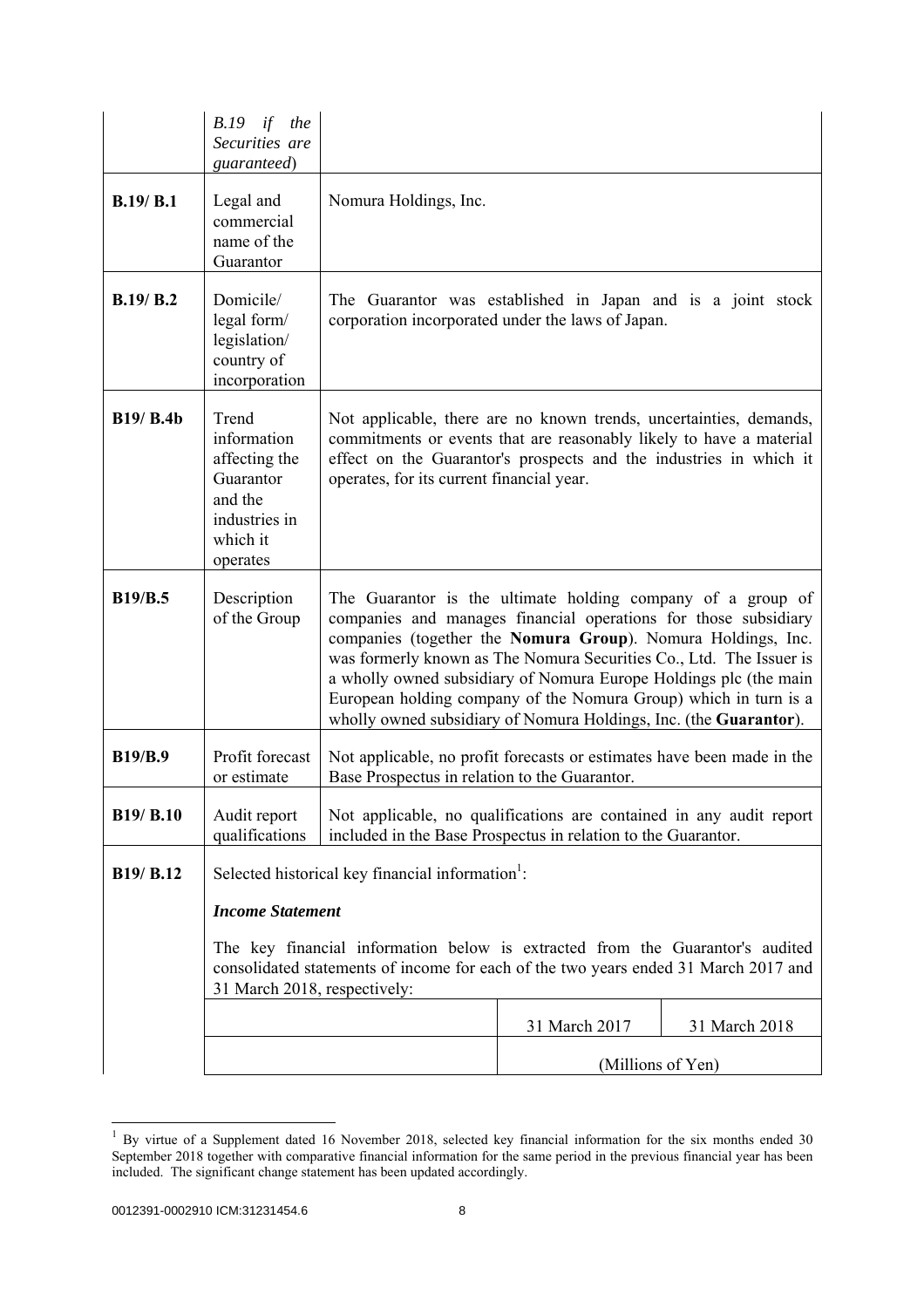| Total revenue                                                                                                       | 1,715,516 | 1,972,158 |
|---------------------------------------------------------------------------------------------------------------------|-----------|-----------|
| Interest expense                                                                                                    | 312,319   | 475,189   |
| Net revenue                                                                                                         | 1,403,197 | 1,496,969 |
| Total non-interest expenses                                                                                         | 1,080,402 | 1,168,811 |
| Income before income taxes                                                                                          | 322,795   | 328,158   |
| Income tax expense                                                                                                  | 80,229    | 103,866   |
| Net income                                                                                                          | 242,566   | 224,292   |
| Net income attributable to NHI<br>shareholders                                                                      | 239,617   | 219,343   |
| Return on equity $(1)$                                                                                              | 8.7%      | 7.9%      |
| <sup>(1)</sup> Calculated as net income attributable to NHI shareholders divided by total NHI shareholders' equity. |           |           |

 The key financial information below is extracted from the Guarantor's unaudited consolidated statements of income for the six months ended 30 September 2018 as they appear in the English translation of the Guarantor's unaudited financial summary for the six months ended 30 September 2018:

|                                                                                                                                                     | 30 September 2017 | 30 September 2018 |
|-----------------------------------------------------------------------------------------------------------------------------------------------------|-------------------|-------------------|
|                                                                                                                                                     | (Millions of Yen) |                   |
| Total revenue                                                                                                                                       | 930,315           | 879,366           |
| Interest expense                                                                                                                                    | 217,999           | 324,447           |
| Net revenue                                                                                                                                         | 712,316           | 554,919           |
| Total non-interest expenses                                                                                                                         | 551,834           | 540,809           |
| Income before income taxes                                                                                                                          | 160,482           | 14,110            |
| Income tax expense                                                                                                                                  | 48,828            | 16,663            |
| Net income (loss)                                                                                                                                   | 111,654           | (2,523)           |
| Net income (loss) attributable to NHI<br>shareholders                                                                                               | 108,706           | (6,010)           |
| Return on equity $(1)$                                                                                                                              | 7.7%              | $(0.4\%)$         |
| $^{(1)}$ Calculated as net income (loss) attributable to NHI shareholders divided by total NHI shareholders' equity (annualized).                   |                   |                   |
| <b>Statement of Financial Position</b>                                                                                                              |                   |                   |
| The key financial information below is extracted from the Guarantor's audited<br>consolidated balance sheets as at 31 March 2017 and 31 March 2018: |                   |                   |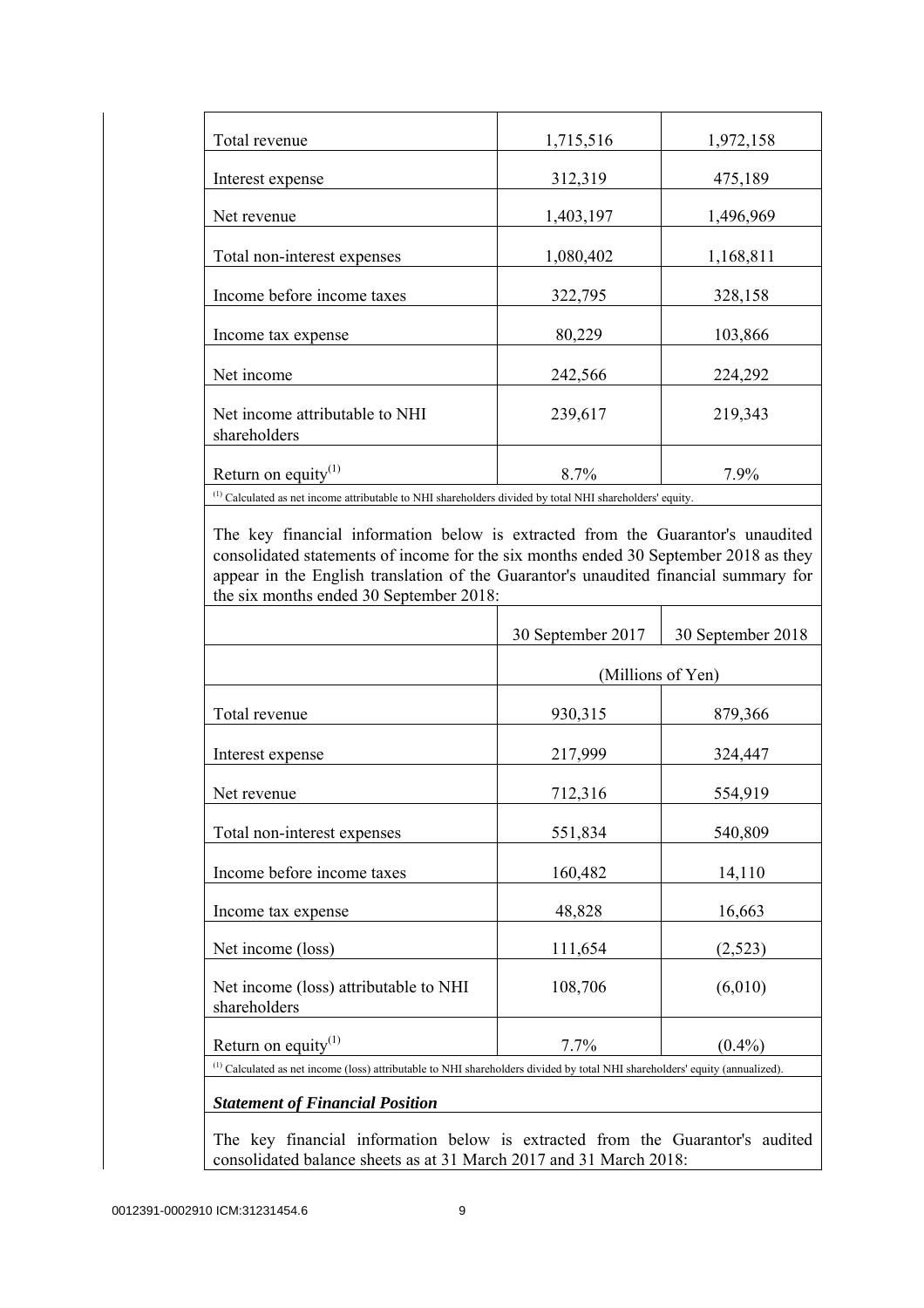|           |                                                                                                                                                                                                                                                                                   |                                                                                                                                                                                                                                                                                                                                                                                                          | 31 March 2017                                                                                                                                                                                                                                  | 31 March 2018     |
|-----------|-----------------------------------------------------------------------------------------------------------------------------------------------------------------------------------------------------------------------------------------------------------------------------------|----------------------------------------------------------------------------------------------------------------------------------------------------------------------------------------------------------------------------------------------------------------------------------------------------------------------------------------------------------------------------------------------------------|------------------------------------------------------------------------------------------------------------------------------------------------------------------------------------------------------------------------------------------------|-------------------|
|           |                                                                                                                                                                                                                                                                                   |                                                                                                                                                                                                                                                                                                                                                                                                          | (Millions of Yen)                                                                                                                                                                                                                              |                   |
|           | Total assets                                                                                                                                                                                                                                                                      |                                                                                                                                                                                                                                                                                                                                                                                                          | 42,852,078                                                                                                                                                                                                                                     | 40,591,329        |
|           | Total equity                                                                                                                                                                                                                                                                      |                                                                                                                                                                                                                                                                                                                                                                                                          | 2,843,791                                                                                                                                                                                                                                      | 2,799,824         |
|           | Total liabilities                                                                                                                                                                                                                                                                 |                                                                                                                                                                                                                                                                                                                                                                                                          | 40,008,287                                                                                                                                                                                                                                     | 37,791,505        |
|           | The key financial information below is extracted from the Guarantor's unaudited<br>consolidated balance sheets as at 30 September 2018 as they appear in the English<br>translation of the Guarantor's unaudited financial summary for the six months ended 30<br>September 2018: |                                                                                                                                                                                                                                                                                                                                                                                                          |                                                                                                                                                                                                                                                |                   |
|           |                                                                                                                                                                                                                                                                                   |                                                                                                                                                                                                                                                                                                                                                                                                          | 31 March 2018<br>$(Restated)^{(1)}$                                                                                                                                                                                                            | 30 September 2018 |
|           |                                                                                                                                                                                                                                                                                   |                                                                                                                                                                                                                                                                                                                                                                                                          | (Millions of Yen)                                                                                                                                                                                                                              |                   |
|           | Total assets                                                                                                                                                                                                                                                                      |                                                                                                                                                                                                                                                                                                                                                                                                          | 40,343,947                                                                                                                                                                                                                                     | 45,360,339        |
|           | Total equity                                                                                                                                                                                                                                                                      |                                                                                                                                                                                                                                                                                                                                                                                                          | 2,799,824                                                                                                                                                                                                                                      | 2,846,010         |
|           | Total liabilities                                                                                                                                                                                                                                                                 |                                                                                                                                                                                                                                                                                                                                                                                                          | 37,544,123                                                                                                                                                                                                                                     | 42,514,329        |
|           |                                                                                                                                                                                                                                                                                   |                                                                                                                                                                                                                                                                                                                                                                                                          | (1) The numbers for the year ended 31 March 2018 have been restated to reflect the change in accounting policy for certain<br>derivatives as implemented on 1 April 2018. The restated numbers for the year ended 31 March 2018 are unaudited. |                   |
|           |                                                                                                                                                                                                                                                                                   | Statements of no significant or material adverse change                                                                                                                                                                                                                                                                                                                                                  |                                                                                                                                                                                                                                                |                   |
|           |                                                                                                                                                                                                                                                                                   | There has been no significant change in the financial or trading position of the<br>Guarantor or the Nomura Group since 30 September 2018.                                                                                                                                                                                                                                                               |                                                                                                                                                                                                                                                |                   |
|           | March 2018.                                                                                                                                                                                                                                                                       | There has been no material adverse change in the prospects of the Guarantor since 31                                                                                                                                                                                                                                                                                                                     |                                                                                                                                                                                                                                                |                   |
| B19/ B.13 | Events<br>impacting the<br>Guarantor's<br>solvency                                                                                                                                                                                                                                | Not applicable, there are no recent events particular to the Guarantor<br>which are to a material extent relevant to the evaluation of its<br>solvency.                                                                                                                                                                                                                                                  |                                                                                                                                                                                                                                                |                   |
| B19/ B.14 | Dependence<br>upon other<br>Group entities                                                                                                                                                                                                                                        | See Element B.5 above. The Guarantor is the ultimate holding<br>company for the Nomura Group.<br>The Guarantor depends on<br>dividends, distributions and other payments from subsidiaries to make<br>payments on its obligations.                                                                                                                                                                       |                                                                                                                                                                                                                                                |                   |
| B19/ B.15 | The<br>Guarantor's<br>Principal<br>activities                                                                                                                                                                                                                                     | The Guarantor is a holding company of one of the leading financial<br>services groups in Japan.<br>The Nomura Group operates offices in<br>countries and regions worldwide including Japan, the United States,<br>Kingdom,<br>Singapore<br>and Hong Kong<br>the<br>United<br>Special<br>Administrative Region through its subsidiaries.<br>The Nomura Group's clients include individuals, corporations, |                                                                                                                                                                                                                                                |                   |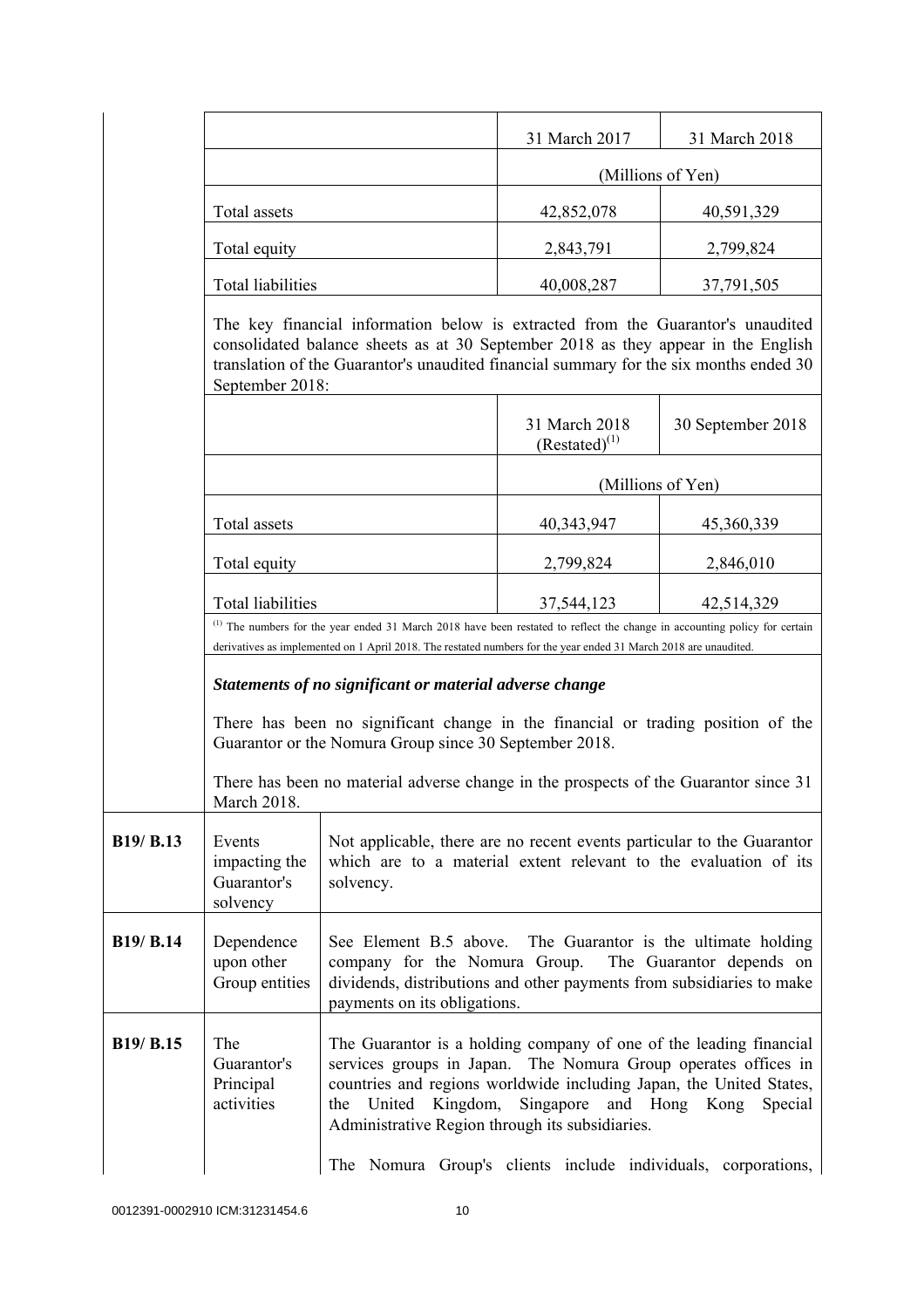|                  |                             | financial institutions, governments and governmental agencies.                                                                                                                                                                                                                                                                                                                                                                                                                                                                                                                                                                                                                                                                                                                                                                                                                                                |                                                                   |  |
|------------------|-----------------------------|---------------------------------------------------------------------------------------------------------------------------------------------------------------------------------------------------------------------------------------------------------------------------------------------------------------------------------------------------------------------------------------------------------------------------------------------------------------------------------------------------------------------------------------------------------------------------------------------------------------------------------------------------------------------------------------------------------------------------------------------------------------------------------------------------------------------------------------------------------------------------------------------------------------|-------------------------------------------------------------------|--|
|                  |                             | Wholesale and Merchant Banking.                                                                                                                                                                                                                                                                                                                                                                                                                                                                                                                                                                                                                                                                                                                                                                                                                                                                               | The Nomura Group's business consists of Retail, Asset Management, |  |
|                  |                             | In its Retail segment, the Nomura Group provides investment<br>consultation services mainly to individual clients in Japan.<br>In its<br>Asset Management segment, the Nomura Group develops and<br>manages investment trusts, and provides investment advisory services.<br>In its Wholesale segment, the Nomura Group is engaged in the sales<br>and trading of debt and equity securities, derivatives, and currencies<br>on a global basis to various institutions, provides investment banking<br>services such as the underwriting of debt and equity securities as well<br>as mergers and acquisitions and financial advice.<br>The Nomura Group established a Merchant Banking Division in<br>January 2018. In the Merchant Banking Division, the Nomura Group<br>will primarily provide equity as a new solution for business<br>reorganisations and revitalisations, business succession as well as |                                                                   |  |
|                  |                             | management buyouts.                                                                                                                                                                                                                                                                                                                                                                                                                                                                                                                                                                                                                                                                                                                                                                                                                                                                                           |                                                                   |  |
| <b>B19/ B.16</b> | Controlling<br>shareholders | To its knowledge, the Guarantor is not directly or indirectly owned or<br>controlled by another corporation, by any government or by any other<br>natural or legal person severally or jointly. The Guarantor knows of no<br>arrangements the operation of which may at a later time result in a<br>change of control of the Nomura Group.                                                                                                                                                                                                                                                                                                                                                                                                                                                                                                                                                                    |                                                                   |  |
| B19/ B.17        | Credit ratings              | Long-term credit ratings of the Guarantor:                                                                                                                                                                                                                                                                                                                                                                                                                                                                                                                                                                                                                                                                                                                                                                                                                                                                    |                                                                   |  |
|                  |                             | S&P Global Ratings Japan<br>Inc.                                                                                                                                                                                                                                                                                                                                                                                                                                                                                                                                                                                                                                                                                                                                                                                                                                                                              | $A-$                                                              |  |
|                  |                             | Moody's Japan K.K.                                                                                                                                                                                                                                                                                                                                                                                                                                                                                                                                                                                                                                                                                                                                                                                                                                                                                            | Baa1                                                              |  |
|                  |                             | Fitch Ratings Japan Limited                                                                                                                                                                                                                                                                                                                                                                                                                                                                                                                                                                                                                                                                                                                                                                                                                                                                                   | $A-$                                                              |  |
|                  |                             | Rating and Investment<br>Information, Inc.                                                                                                                                                                                                                                                                                                                                                                                                                                                                                                                                                                                                                                                                                                                                                                                                                                                                    | $A+$                                                              |  |
|                  |                             | Japan Credit Rating Agency,<br>Ltd.                                                                                                                                                                                                                                                                                                                                                                                                                                                                                                                                                                                                                                                                                                                                                                                                                                                                           | $AA-$                                                             |  |

# **Section C – Securities**

| <b>Elemen</b> | Title                                |                                                                                                                                                                                                                                                                                                                                                                                                            |
|---------------|--------------------------------------|------------------------------------------------------------------------------------------------------------------------------------------------------------------------------------------------------------------------------------------------------------------------------------------------------------------------------------------------------------------------------------------------------------|
| C.1           | Type and class of<br>Securities/ISIN | The Securities described in this section are debt securities,<br>warrants or exercisable certificates with a denomination or issue<br>price of less than $\epsilon$ 100,000 (or its equivalent in any other<br>currency). The Programme allows for the issuance of Notes,<br>Warrants and Certificates. The Securities to be issued under the<br>Programme may be Fixed Rate N&C Securities, Floating Rate |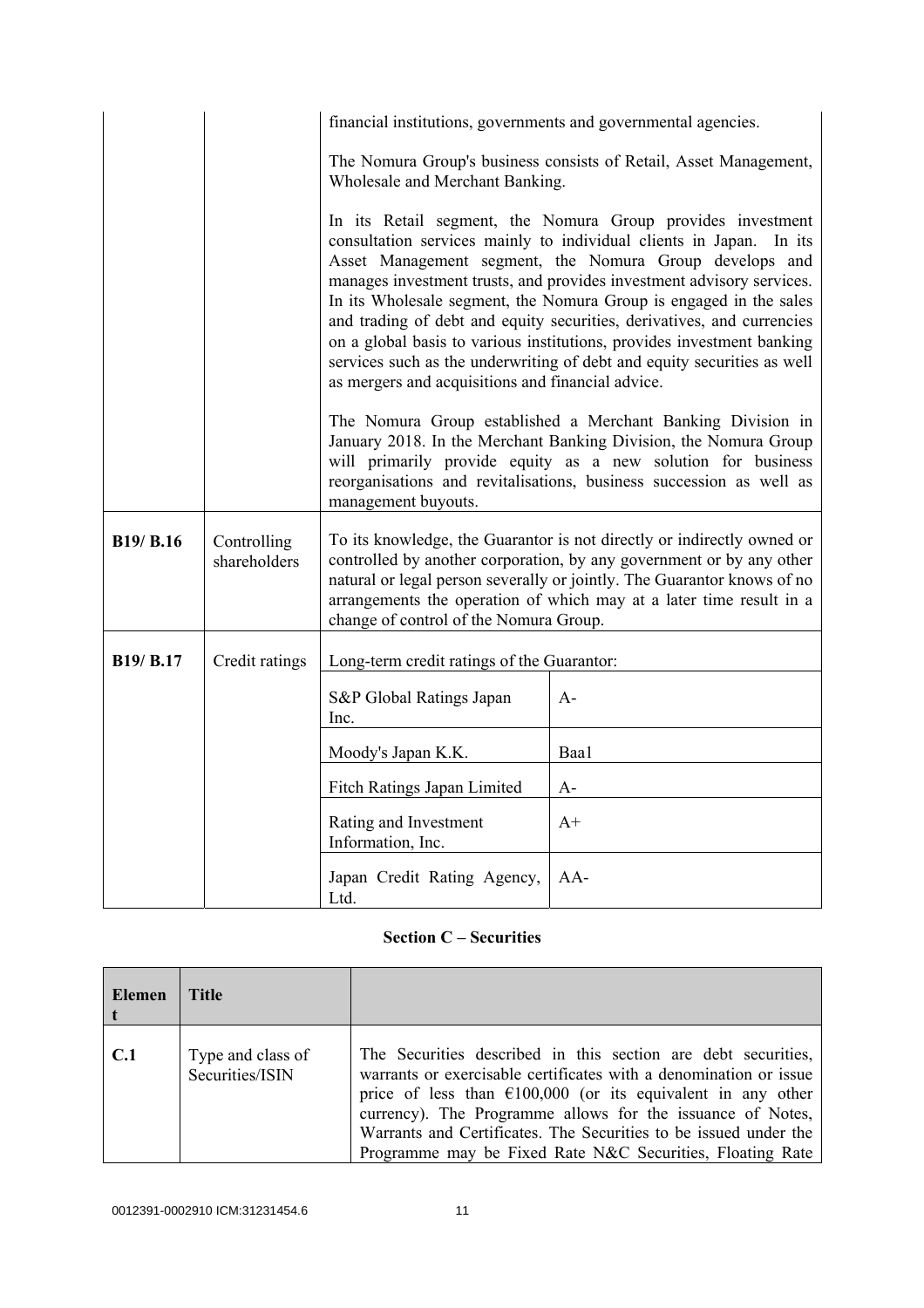| <b>Elemen</b><br>t | <b>Title</b> |                                                                                                                                                                                                                                                                                                                                                                                                                                                                                                                                                                                                                                                                                                                                                                                                                                                                                                                                                                                                                                                                                                                                                                                                                                                                                                                                                                                                                                                                                                                                                                                                                                                                                                                                                                                                                                                                    |
|--------------------|--------------|--------------------------------------------------------------------------------------------------------------------------------------------------------------------------------------------------------------------------------------------------------------------------------------------------------------------------------------------------------------------------------------------------------------------------------------------------------------------------------------------------------------------------------------------------------------------------------------------------------------------------------------------------------------------------------------------------------------------------------------------------------------------------------------------------------------------------------------------------------------------------------------------------------------------------------------------------------------------------------------------------------------------------------------------------------------------------------------------------------------------------------------------------------------------------------------------------------------------------------------------------------------------------------------------------------------------------------------------------------------------------------------------------------------------------------------------------------------------------------------------------------------------------------------------------------------------------------------------------------------------------------------------------------------------------------------------------------------------------------------------------------------------------------------------------------------------------------------------------------------------|
|                    |              | N&C Securities, Zero Coupon N&C Securities, Securities for<br>which the coupon, redemption and/or cash settlement amount<br>payments (as applicable) are linked to currency exchange rates<br>(Fixed FX Interest N&C Securities, FX Redemption N&C<br>Securities, Fixed Denomination FX Redemption N&C Securities,<br>FX Basket Knock-Out W&C Securities or FX Basket Knock-In<br>W&C Securities), a share or a basket of shares (Equity Basket<br>Conditional Interest N&C Securities, Equity Basket Knock-In<br>N&C Securities, Equity Basket Barrier Knock-In N&C Securities,<br>Equity Basket Bonus Barrier N&C Securities, Equity Basket<br>Autocall N&C Securities, Equity Delta One Redemption N&C<br>Securities or Equity Delta One W&C Securities), an index or<br>basket of indices (Index Basket Conditional Interest N&C<br>Securities, Index Basket Knock-In N&C Securities, Index Basket<br>Barrier Knock-In N&C Securities, Index Basket Bonus Barrier<br>N&C Securities or Index Basket Autocall N&C Securities), one<br>or more fixed or floating interest rates (Multi-Rate Interest N&C<br>Securities, Range Accrual Interest N&C Securities or Dual Range<br>Accrual Interest N&C Securities), an inflation index (Leveraged<br>Inflation Interest N&C Securities), one or more swap rates (Swap<br>Rate Linked Interest N&C Securities, Reverse Convertible Swap<br>Rate Redemption N&C Securities or Geared Put Swap Rate<br>Redemption N&C Securities) or the creditworthiness of a single<br>reference entity, a basket of reference entities or a tranche of<br>reference entities comprising an index (Zero Recovery Single<br>Name Credit Linked N&C Securities, Zero Recovery Basket<br>Credit Linked N&C Securities and Tranched Zero Recovery<br>Credit Linked N&C Securities (respectively)), or a combination<br>of the foregoing. |
|                    |              | Issue specific summary:                                                                                                                                                                                                                                                                                                                                                                                                                                                                                                                                                                                                                                                                                                                                                                                                                                                                                                                                                                                                                                                                                                                                                                                                                                                                                                                                                                                                                                                                                                                                                                                                                                                                                                                                                                                                                                            |
|                    |              | The Securities are <i>[insert title of Securities]</i> . The Series Number<br>of the Securities is $\lceil \bullet \rceil$ . The Tranche number is $\lceil \bullet \rceil$ .                                                                                                                                                                                                                                                                                                                                                                                                                                                                                                                                                                                                                                                                                                                                                                                                                                                                                                                                                                                                                                                                                                                                                                                                                                                                                                                                                                                                                                                                                                                                                                                                                                                                                       |
|                    |              | International Securities Identification Number (ISIN): [ $\bullet$ ].                                                                                                                                                                                                                                                                                                                                                                                                                                                                                                                                                                                                                                                                                                                                                                                                                                                                                                                                                                                                                                                                                                                                                                                                                                                                                                                                                                                                                                                                                                                                                                                                                                                                                                                                                                                              |
|                    |              | [Committee on Uniform Securities Identification Procedures<br>$(CUSIP)$ number: $\lceil$<br>- 11                                                                                                                                                                                                                                                                                                                                                                                                                                                                                                                                                                                                                                                                                                                                                                                                                                                                                                                                                                                                                                                                                                                                                                                                                                                                                                                                                                                                                                                                                                                                                                                                                                                                                                                                                                   |
|                    |              | [The Securities will be consolidated and form a single series with<br>[identify earlier Tranches] on [the Issue Date/ exchange of the<br>Temporary Bearer Global N&C Security for interests in the<br>Permanent Bearer Global N&C Security, which is expected to<br>occur on or about [ <i>date</i> ]]                                                                                                                                                                                                                                                                                                                                                                                                                                                                                                                                                                                                                                                                                                                                                                                                                                                                                                                                                                                                                                                                                                                                                                                                                                                                                                                                                                                                                                                                                                                                                             |
| C.2                | Currency     | Subject to compliance with all applicable laws, regulations and<br>directives, Securities may be issued in any currency agreed<br>between the Issuer and the relevant Dealer at the time of issue.                                                                                                                                                                                                                                                                                                                                                                                                                                                                                                                                                                                                                                                                                                                                                                                                                                                                                                                                                                                                                                                                                                                                                                                                                                                                                                                                                                                                                                                                                                                                                                                                                                                                 |
|                    |              | Issue specific summary:                                                                                                                                                                                                                                                                                                                                                                                                                                                                                                                                                                                                                                                                                                                                                                                                                                                                                                                                                                                                                                                                                                                                                                                                                                                                                                                                                                                                                                                                                                                                                                                                                                                                                                                                                                                                                                            |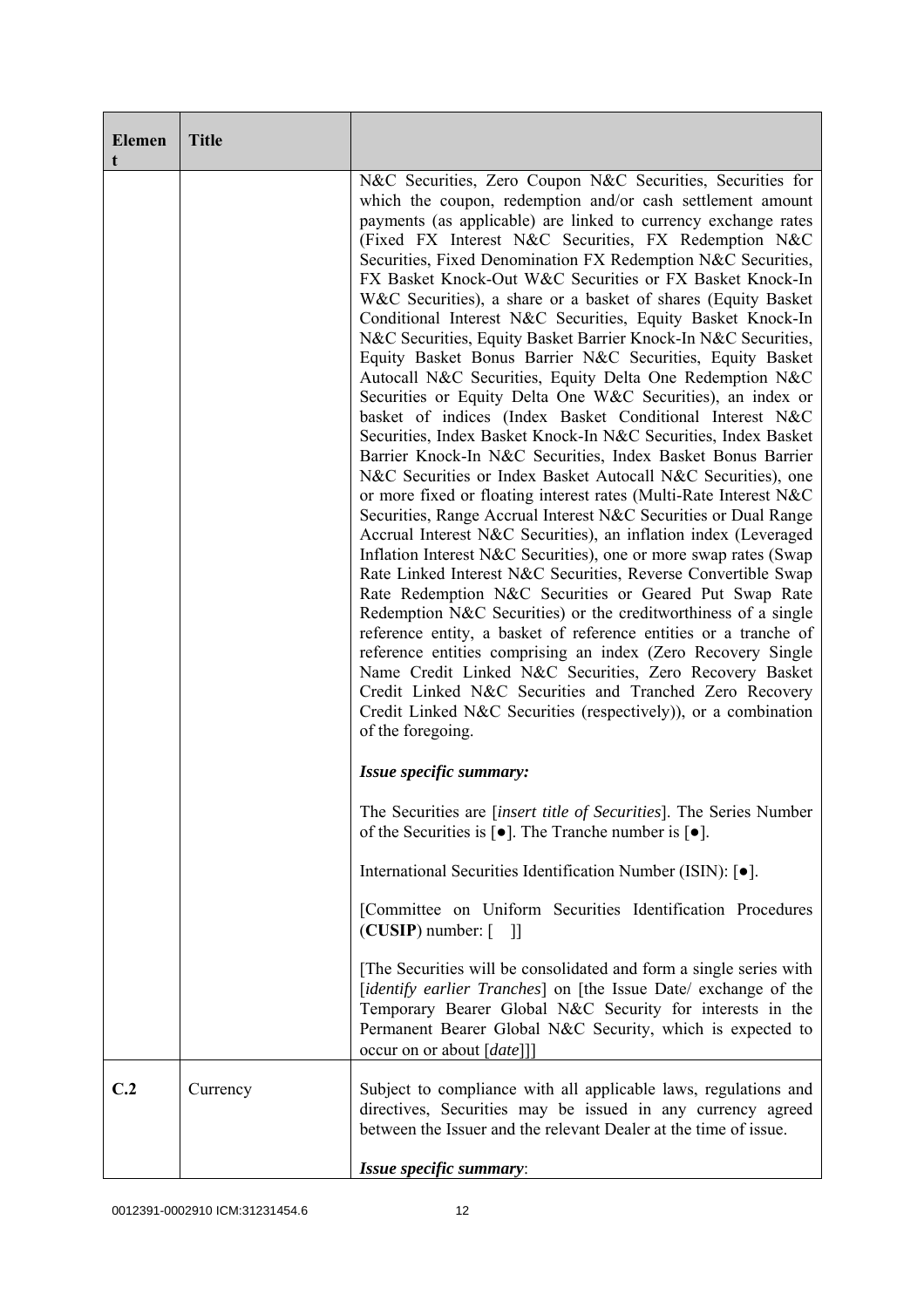| <b>Elemen</b><br>t | <b>Title</b>                                            |                                                                                                                                                                                                                                                                                                                                                                                                                                                                                                                                                                                                                                                                                                                                                                                                                                                                                    |
|--------------------|---------------------------------------------------------|------------------------------------------------------------------------------------------------------------------------------------------------------------------------------------------------------------------------------------------------------------------------------------------------------------------------------------------------------------------------------------------------------------------------------------------------------------------------------------------------------------------------------------------------------------------------------------------------------------------------------------------------------------------------------------------------------------------------------------------------------------------------------------------------------------------------------------------------------------------------------------|
|                    |                                                         | [If the Securities are W&C Securities, insert: The Securities are<br>payable in [●] (the Specified Currency).]                                                                                                                                                                                                                                                                                                                                                                                                                                                                                                                                                                                                                                                                                                                                                                     |
|                    |                                                         | [If the Securities are N&C Securities, insert: The Securities are<br>[denominated] in [ $\bullet$ ] (the Specified Currency) and payable in<br>[ $\bullet$ ] (the Settlement Currency).]                                                                                                                                                                                                                                                                                                                                                                                                                                                                                                                                                                                                                                                                                           |
|                    |                                                         | [Insert if the payments in respect of the Securities are payable in<br>Renminbi and CNY Currency Event applies: If the Issuer<br>determines, in respect of the date for payment of any amount<br>payable in respect of the Securities, that the Issuer will be unable<br>to make a payment in Renminbi in accordance with the terms of<br>the Securities on such date due to illiquidity, inconvertibility or<br>non-transferability of Renminbi, the Issuer's obligation to pay<br>such amount in Renminbi may be replaced by an obligation to<br>pay such amount in U.S. dollars converted using the spot rate for<br>exchange of Renminbi into U.S. dollars in respect of the relevant<br>payment date.]                                                                                                                                                                        |
| C.5                | Restrictions on<br>transferability                      | The Securities will be freely transferable, subject to the offering<br>and selling restrictions in Australia, Argentina, Belgium, Brazil,<br>Chile, Colombia, Denmark, the Dubai International Financial<br>Centre, El Salvador, France, Guatemala, Hungary, Hong Kong<br>Special Administrative Region, Ireland, Italy, Japan, the Republic<br>of Korea, Kuwait, Malaysia, Mexico, Panama, the People's<br>Republic of China, Peru, the Philippines, Poland, Portugal, Qatar,<br>Singapore, Sweden, Switzerland, Taiwan, Thailand, the United<br>Arab Emirates, the United Kingdom, the United States,<br>Venezuela and under the Prospectus Directive and the laws of any<br>jurisdiction in which the relevant Securities are offered or sold.<br>Purchasers of Securities in the U.S. are advised to consult legal<br>counsel prior to making any transfer of such Securities. |
| C.8                | Rights attaching to<br>the Securities,                  | Securities issued under the Programme will have terms and<br>conditions relating to, among other matters:                                                                                                                                                                                                                                                                                                                                                                                                                                                                                                                                                                                                                                                                                                                                                                          |
|                    | including ranking and<br>limitations on those<br>rights | <b>Status (Ranking)</b>                                                                                                                                                                                                                                                                                                                                                                                                                                                                                                                                                                                                                                                                                                                                                                                                                                                            |
|                    |                                                         | Securities are direct, unconditional, unsubordinated and [If the<br>Securities are N&C Securities, insert: (subject to the provisions<br>of a negative pledge)] unsecured obligations of the Issuer and<br>rank pari passu and without prejudice among themselves and ([If<br>the Securities are N&C Securities, insert: subject as aforesaid<br>and] save for such exceptions as may be provided by applicable<br>legislation) at least equally with all other unsecured and<br>unsubordinated obligations of the Issuer, from time to time<br>outstanding.                                                                                                                                                                                                                                                                                                                       |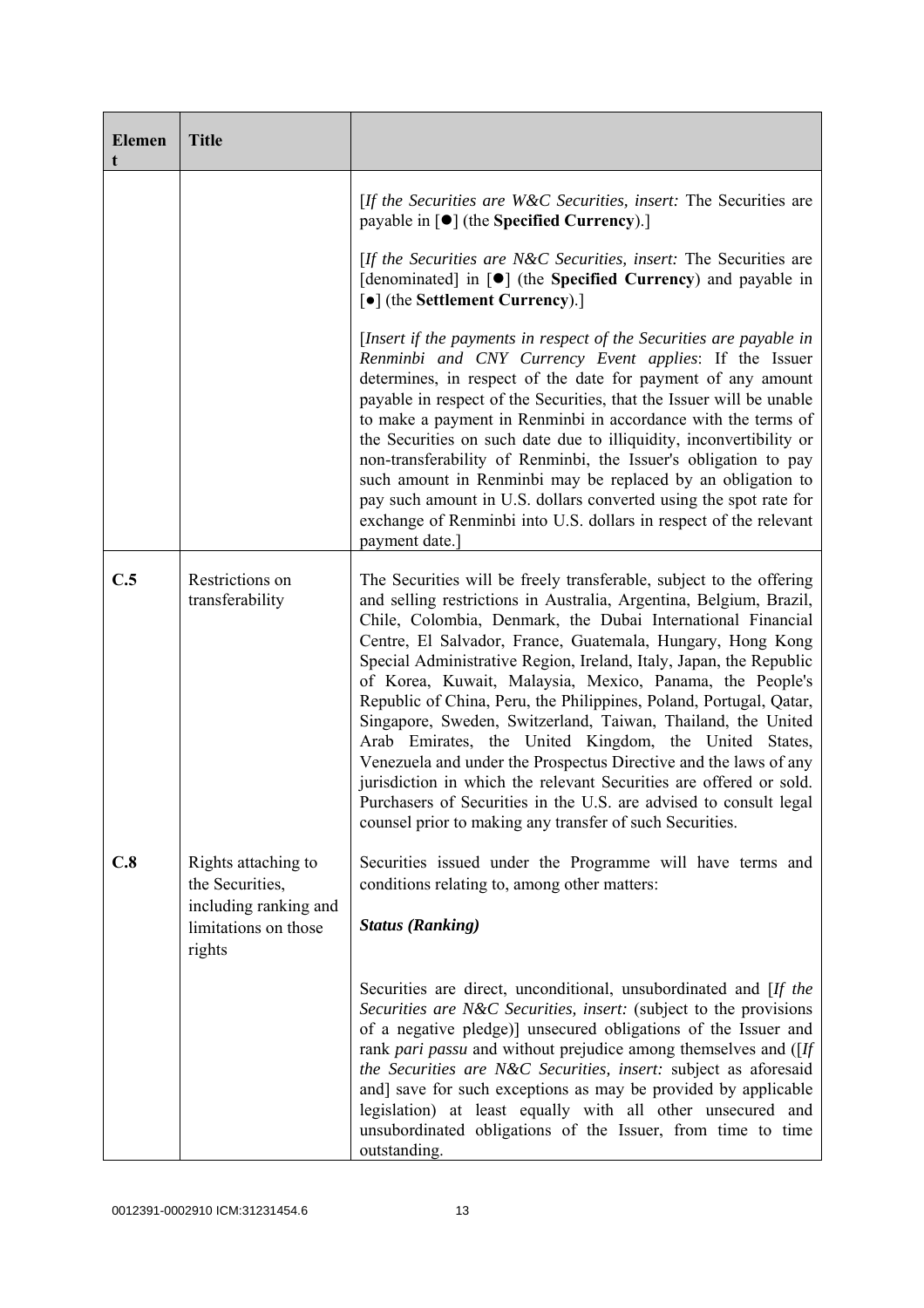| <b>Elemen</b><br>t | <b>Title</b> |                                                                                                                                                                                                                                                                                                                                                                                                                                                                                                                                                                                                                                                                                                                                                                                                                                             |
|--------------------|--------------|---------------------------------------------------------------------------------------------------------------------------------------------------------------------------------------------------------------------------------------------------------------------------------------------------------------------------------------------------------------------------------------------------------------------------------------------------------------------------------------------------------------------------------------------------------------------------------------------------------------------------------------------------------------------------------------------------------------------------------------------------------------------------------------------------------------------------------------------|
|                    |              | <b>Taxation</b>                                                                                                                                                                                                                                                                                                                                                                                                                                                                                                                                                                                                                                                                                                                                                                                                                             |
|                    |              | [If the Securities are N&C Securities, insert: All payments of<br>principal and interest in respect of the Securities will be made free<br>and clear of, and without withholding taxes (or other similar<br>withholdings or deductions) in the United Kingdom (in the case of<br>the Issuer) [or Japan (in the case of the Guarantor)], unless such<br>withholding or deduction is required by law. In the event any<br>such deduction is made, the Issuer [or the Guarantor, as<br>applicable] [Insert if tax gross-up does not apply to the N&C<br>Securities: will not be required to pay additional amounts to cover<br>the amounts so deducted.] [Insert if tax gross-up applies to the<br>N&C Securities: will, save in certain limited circumstances, be<br>required to pay additional amounts to cover the amounts so<br>deducted.] |
|                    |              | [If the Securities are W&C Securities, insert: [The Issuer shall not<br>be] [Neither the Issuer nor the Guarantor shall be] liable for or<br>otherwise obliged to pay any tax, duty, withholding or other<br>payment (including any stamp or transfer tax) which may arise as<br>a result of the ownership, transfer, exercise or enforcement of any<br>Security by any person and all payments made by the Issuer [or<br>the Guarantor] shall be made subject to any such tax, duty,<br>withholding, deduction or other payment which may be required<br>to be made, paid, withheld or deducted.]                                                                                                                                                                                                                                          |
|                    |              | [All payments in respect of the Securities will be subject in all<br>cases to (i) any fiscal or other laws and regulations applicable<br>thereto in the place of payment, (ii) any withholding or deduction<br>required pursuant to Section 871(m) of the U.S. Internal Revenue<br>Code of 1986 (the Code), and (iii) any withholding or deduction<br>required pursuant to an agreement described in Section 1471(b) of<br>the Code or otherwise imposed pursuant to Sections 1471 through<br>1474 of the Code, any regulations or agreements thereunder, any<br>official interpretations thereof, or (without prejudice to the<br>provisions of N&C Securities Condition 9 (Taxation)) any law<br>implementing an intergovernmental approach thereto.]                                                                                     |
|                    |              | [If the Securities are $N\&C$ Securities, insert:                                                                                                                                                                                                                                                                                                                                                                                                                                                                                                                                                                                                                                                                                                                                                                                           |
|                    |              | [Issuer's] [N][n]egative pledge                                                                                                                                                                                                                                                                                                                                                                                                                                                                                                                                                                                                                                                                                                                                                                                                             |
|                    |              | So long as any of the Securities remain outstanding, the Issuer<br>will not create or have outstanding any mortgage, charge, pledge<br>or other security interest upon the whole or any part of its<br>undertaking, assets or revenues, present or future, to secure any of<br>its own Indebtedness or to secure its guarantee of or any<br>indemnity in respect of any Indebtedness of any third party for the<br>benefit of the existing or future holders thereof, without at the                                                                                                                                                                                                                                                                                                                                                        |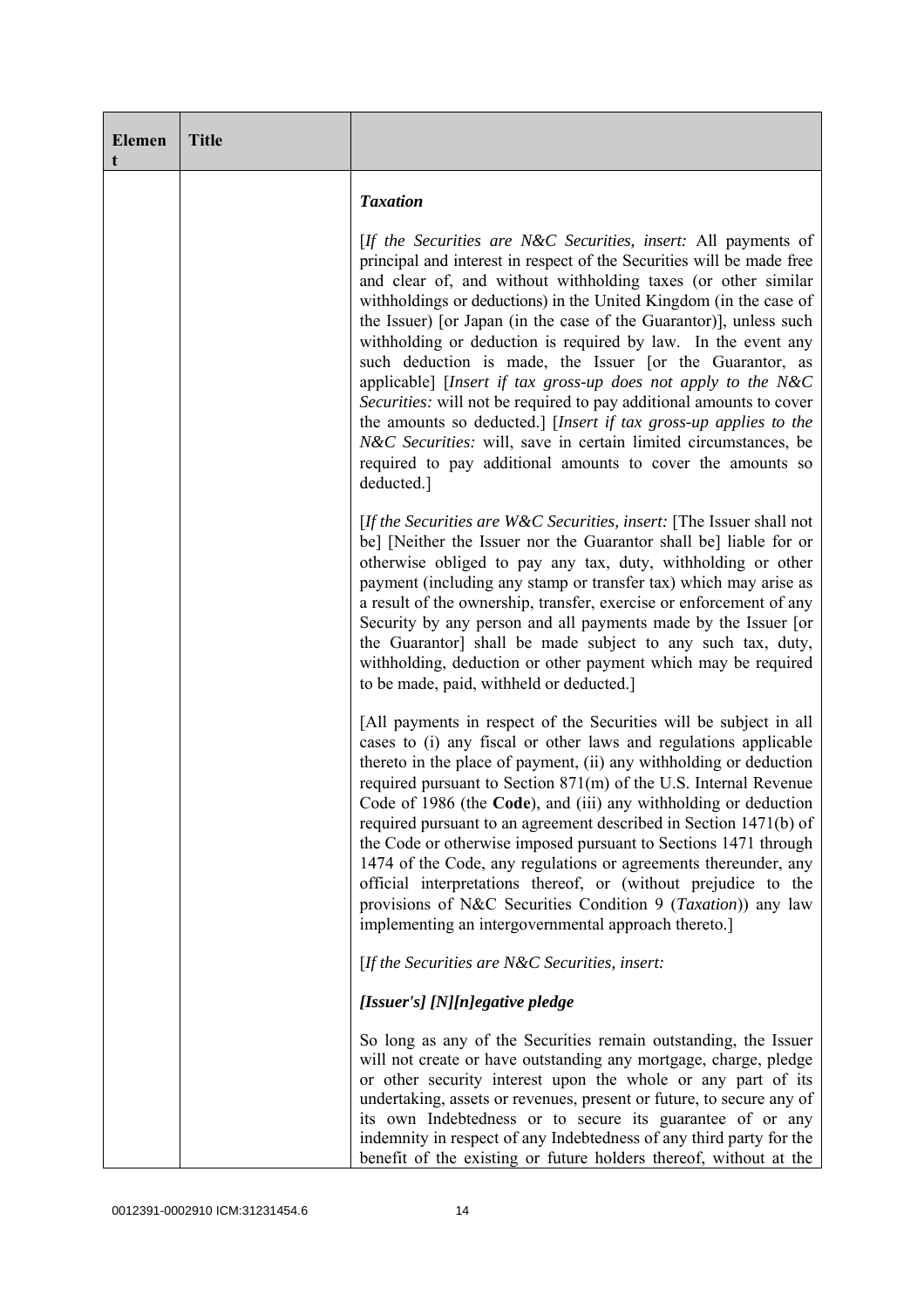| <b>Elemen</b><br>t | <b>Title</b> |                                                                                                                                                                                                                                                                                                                                                                                                                                                                                                                                                                                                                                                                                                      |
|--------------------|--------------|------------------------------------------------------------------------------------------------------------------------------------------------------------------------------------------------------------------------------------------------------------------------------------------------------------------------------------------------------------------------------------------------------------------------------------------------------------------------------------------------------------------------------------------------------------------------------------------------------------------------------------------------------------------------------------------------------|
|                    |              | same time either securing the Securities at least equally and<br>rateably with such Indebtedness or, as the case may be, such<br>guarantee or indemnity or according to the Securities such other<br>security or guarantee as shall have been approved by an<br>Extraordinary Resolution of the Securityholders for the time<br>being, where Indebtedness means any indebtedness represented<br>by securities which have a maturity of greater than one year and<br>are for the time being, or are intended to be, quoted, listed,<br>ordinarily dealt in or traded on any stock exchange or over-the-<br>counter or other securities market in the jurisdiction of<br>incorporation of the Issuer.] |
|                    |              | [If the Securities are Guaranteed N&C Securities insert:                                                                                                                                                                                                                                                                                                                                                                                                                                                                                                                                                                                                                                             |
|                    |              | Guarantor's negative pledge                                                                                                                                                                                                                                                                                                                                                                                                                                                                                                                                                                                                                                                                          |
|                    |              | So long as the Securities remain outstanding, the Guarantor will<br>not create or permit to be outstanding any mortgage, charge,<br>pledge or other security interest upon the whole or any part of its<br>property, assets or revenues, present or future, to secure for the<br>benefit of the holders of any securities (i) payment of any sum<br>due in respect of any securities or (ii) any payment under any<br>guarantee of securities or (iii) any payment under any indemnity<br>or other like obligation relating to securities, in any such case in<br>which:                                                                                                                             |
|                    |              | either such securities are by their terms payable, or confer<br>(a)<br>a right to receive payment, in any currency other than the<br>currency of the jurisdiction of incorporation of the<br>Guarantor which is Japanese Yen, or such securities are<br>denominated in Japanese Yen and more than 50 per cent.<br>of the aggregate principal amount thereof is initially<br>distributed outside the jurisdiction of incorporation of the<br>Guarantor which is Japan, by or with the authorisation of<br>the Guarantor or (if not the Guarantor) the Issuer; and                                                                                                                                     |
|                    |              | such securities are for the time being, or are intended to<br>(b)<br>be, quoted, listed, ordinarily dealt in or traded on any<br>stock exchange or over-the-counter or other securities<br>market outside Japan,                                                                                                                                                                                                                                                                                                                                                                                                                                                                                     |
|                    |              | without in any such case at the same time according to the<br>Guarantee either the same security as is granted to or is<br>outstanding in respect of such securities, guarantee, indemnity or<br>other like obligation or such other security or guarantee as shall<br>by<br>Extraordinary Resolution<br>approved<br>an<br>of<br>the<br>be<br>Securityholders. For the purposes of the above, "securities"<br>means bonds, debentures, notes or other similar investment<br>securities of the Issuer or the Guarantor, or any other person with<br>a stated maturity of more than one year from the creation thereof.]                                                                               |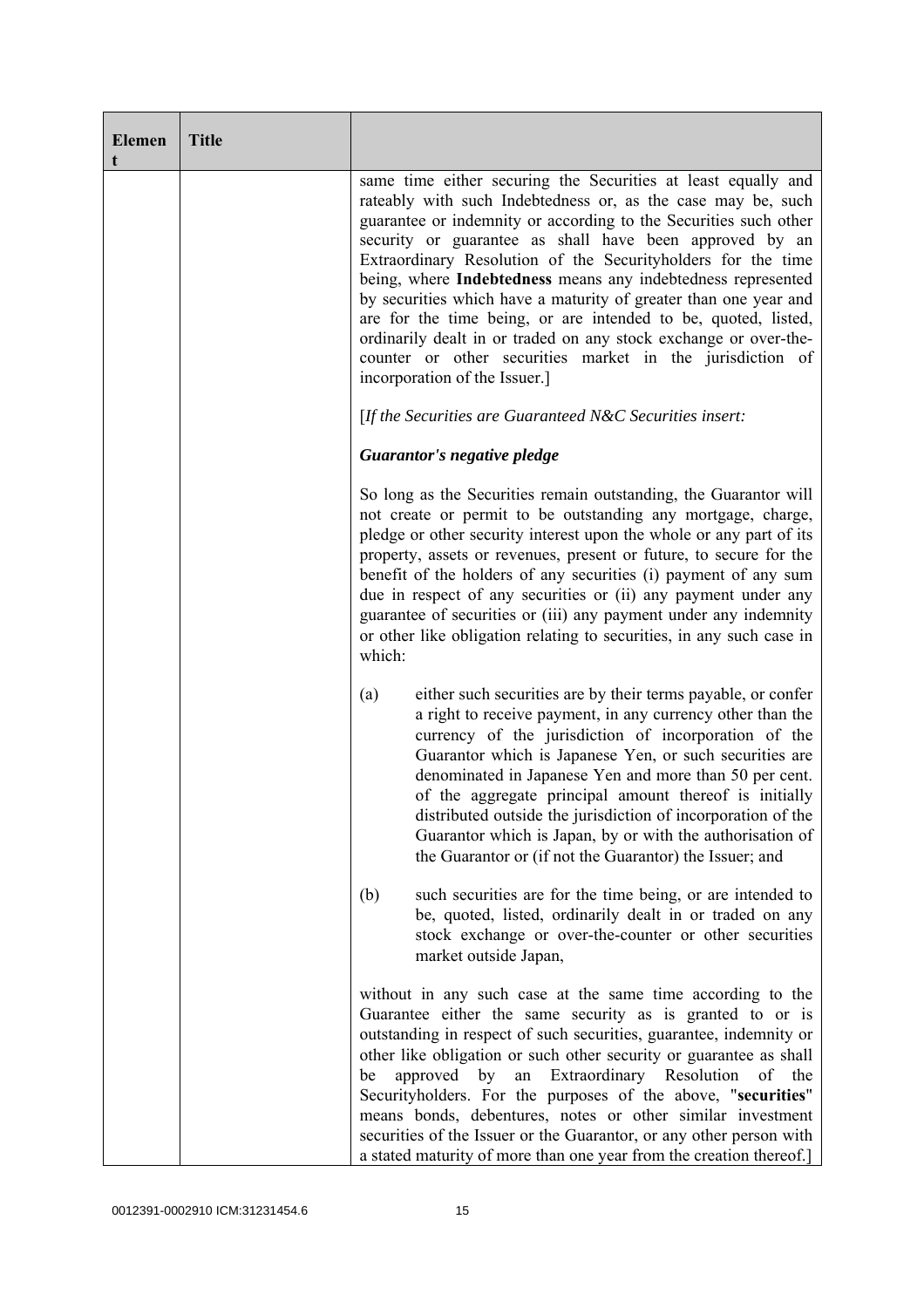| <b>Elemen</b><br>t | <b>Title</b> |                                                                                                                                                                                                                                                                                                                                                                                                                                                                                                                                                                                                                                                                                                                                                                                                                                                                                                                                                                                                                                                                                                          |
|--------------------|--------------|----------------------------------------------------------------------------------------------------------------------------------------------------------------------------------------------------------------------------------------------------------------------------------------------------------------------------------------------------------------------------------------------------------------------------------------------------------------------------------------------------------------------------------------------------------------------------------------------------------------------------------------------------------------------------------------------------------------------------------------------------------------------------------------------------------------------------------------------------------------------------------------------------------------------------------------------------------------------------------------------------------------------------------------------------------------------------------------------------------|
|                    |              | [If the Securities are W&C Securities, insert:                                                                                                                                                                                                                                                                                                                                                                                                                                                                                                                                                                                                                                                                                                                                                                                                                                                                                                                                                                                                                                                           |
|                    |              | Negative pledge                                                                                                                                                                                                                                                                                                                                                                                                                                                                                                                                                                                                                                                                                                                                                                                                                                                                                                                                                                                                                                                                                          |
|                    |              | The terms of the Securities will not contain a negative pledge<br>provision in respect of either the Issuer [or the Guarantor].]                                                                                                                                                                                                                                                                                                                                                                                                                                                                                                                                                                                                                                                                                                                                                                                                                                                                                                                                                                         |
|                    |              | <b>Events of default</b>                                                                                                                                                                                                                                                                                                                                                                                                                                                                                                                                                                                                                                                                                                                                                                                                                                                                                                                                                                                                                                                                                 |
|                    |              | [If the Securities are $N\&C$ Securities, insert:                                                                                                                                                                                                                                                                                                                                                                                                                                                                                                                                                                                                                                                                                                                                                                                                                                                                                                                                                                                                                                                        |
|                    |              | The terms of the Securities will contain, amongst others, the<br>following events of default:                                                                                                                                                                                                                                                                                                                                                                                                                                                                                                                                                                                                                                                                                                                                                                                                                                                                                                                                                                                                            |
|                    |              | default for a period of 30 days or more in payment of any<br>(a)<br>sum due in respect of the Securities;                                                                                                                                                                                                                                                                                                                                                                                                                                                                                                                                                                                                                                                                                                                                                                                                                                                                                                                                                                                                |
|                    |              | (b)<br>failure by the Issuer [or the Guarantor] to perform or<br>observe any of [its][their respective] other covenants or<br>agreements under the Securities[, the Guarantee] or<br>(where such other covenants or agreements are for the<br>benefit of the Securityholders) the Agency Agreement<br>continuing for a period of 90 days after the date on which<br>written notice is given to the Issuer [and the Guarantor]<br>by any Securityholder requiring remedy of such default;                                                                                                                                                                                                                                                                                                                                                                                                                                                                                                                                                                                                                 |
|                    |              | any indebtedness for borrowed money other than the<br>(c)<br>Securities having an aggregate outstanding principal<br>amount equal to or greater than U.S.\$10,000,000 (or its<br>equivalent) of the Issuer [or the Guarantor] becomes<br>prematurely repayable following a default, or the Issuer<br>[or the Guarantor] defaults in the repayment of any such<br>indebtedness at the maturity thereof or at the expiration of<br>any applicable grace period therefor (or in the case of<br>such indebtedness due on demand, defaults in the<br>payment of such indebtedness at the expiration of three<br>business days after demand therefor or, if longer, any<br>applicable grace period therefor) or any guarantee of or<br>indemnity in respect of any indebtedness for borrowed<br>money of others having a principal amount or aggregate<br>principal amount for the time being outstanding of at least<br>U.S.\$10,000,000 (or its equivalent) given by the Issuer<br>[or the Guarantor] shall not be honoured when due and<br>called upon at the expiration of any applicable grace<br>period; |
|                    |              | subject to certain exceptions, and, in certain instances, the<br>(d)<br>passing of a specified time period, events resulting from a<br>decree or order by a court relating to the reorganisation,                                                                                                                                                                                                                                                                                                                                                                                                                                                                                                                                                                                                                                                                                                                                                                                                                                                                                                        |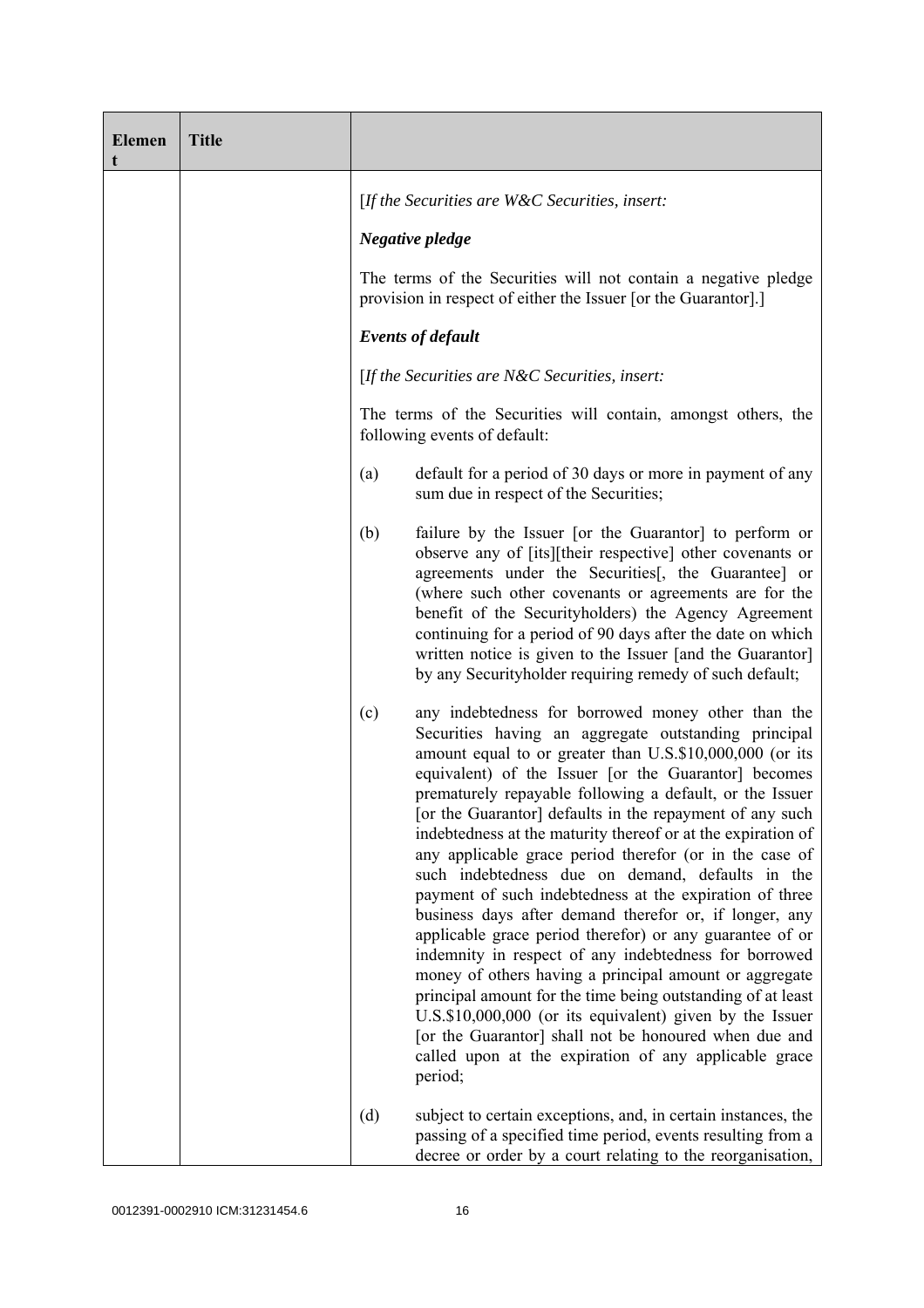| <b>Elemen</b> | <b>Title</b>                                                    |                 |                                                                                                                                                                                                                                                                                                                                                                                     |
|---------------|-----------------------------------------------------------------|-----------------|-------------------------------------------------------------------------------------------------------------------------------------------------------------------------------------------------------------------------------------------------------------------------------------------------------------------------------------------------------------------------------------|
|               |                                                                 |                 | winding up, insolvency, bankruptcy or similar procedure<br>of the Issuer [or the Guarantor];                                                                                                                                                                                                                                                                                        |
|               |                                                                 | (e)             | events resulting from the instigation by the Issuer [or the<br>Guarantor] of, or the consent of the Issuer [or the<br>Guarantor] to, proceedings relating to the reorganisation,<br>bankruptcy or similar procedure of the Issuer [or the<br>Guarantor] or the moratorium of payments in respect of<br>the Issuer; [or]                                                             |
|               |                                                                 | (f)             | subject to certain exceptions, the Issuer [or the Guarantor]<br>ceasing to carry on the whole or substantially the whole<br>of its business or disposing of the whole or substantially<br>the whole of its assets[.] $[$ ; or                                                                                                                                                       |
|               |                                                                 | (g)             | for any reason whatsoever the Guarantee not being (or<br>being claimed by the Guarantor not to be) in full force<br>and effect.]]                                                                                                                                                                                                                                                   |
|               |                                                                 |                 | [If the Securities are $W\&C$ Securities, insert:                                                                                                                                                                                                                                                                                                                                   |
|               |                                                                 |                 | The terms of the Securities will contain; amongst others, the<br>following events of default:                                                                                                                                                                                                                                                                                       |
|               |                                                                 | (a)             | events resulting from a decree or order by a court relating<br>to the reorganisation, winding-up, insolvency, bankruptcy<br>or similar procedure of the Issuer [or the Guarantor]<br>(subject to certain exceptions); or                                                                                                                                                            |
|               |                                                                 | (b)             | events resulting from the instigation by the Issuer [or the<br>Guarantor] of, or the consent of the Issuer [or the<br>Guarantor] to, proceedings relating to the reorganisation,<br>bankruptcy or similar procedure of the Issuer [or the<br>Guarantor] or the moratorium of payments in respect of<br>the Issuer.]                                                                 |
|               |                                                                 | <b>Meetings</b> |                                                                                                                                                                                                                                                                                                                                                                                     |
|               |                                                                 |                 | The relevant Conditions contain provisions for calling meetings<br>of Securityholders to consider matters affecting their interests<br>generally. These provisions permit defined majorities to bind all<br>Securityholders including Securityholders who did not attend and<br>vote at the relevant meeting and Securityholders who voted in a<br>manner contrary to the majority. |
| [C.9]         | Interest/Redemption                                             | <b>Interest</b> |                                                                                                                                                                                                                                                                                                                                                                                     |
|               | of N&C Securities<br>(Do not include this<br>Element C.9 if the |                 | Securities may or may not bear interest.<br>Interest-bearing<br>Securities will either bear interest payable at a fixed rate, a<br>floating rate, a structured floating rate, an FX linked rate, an                                                                                                                                                                                 |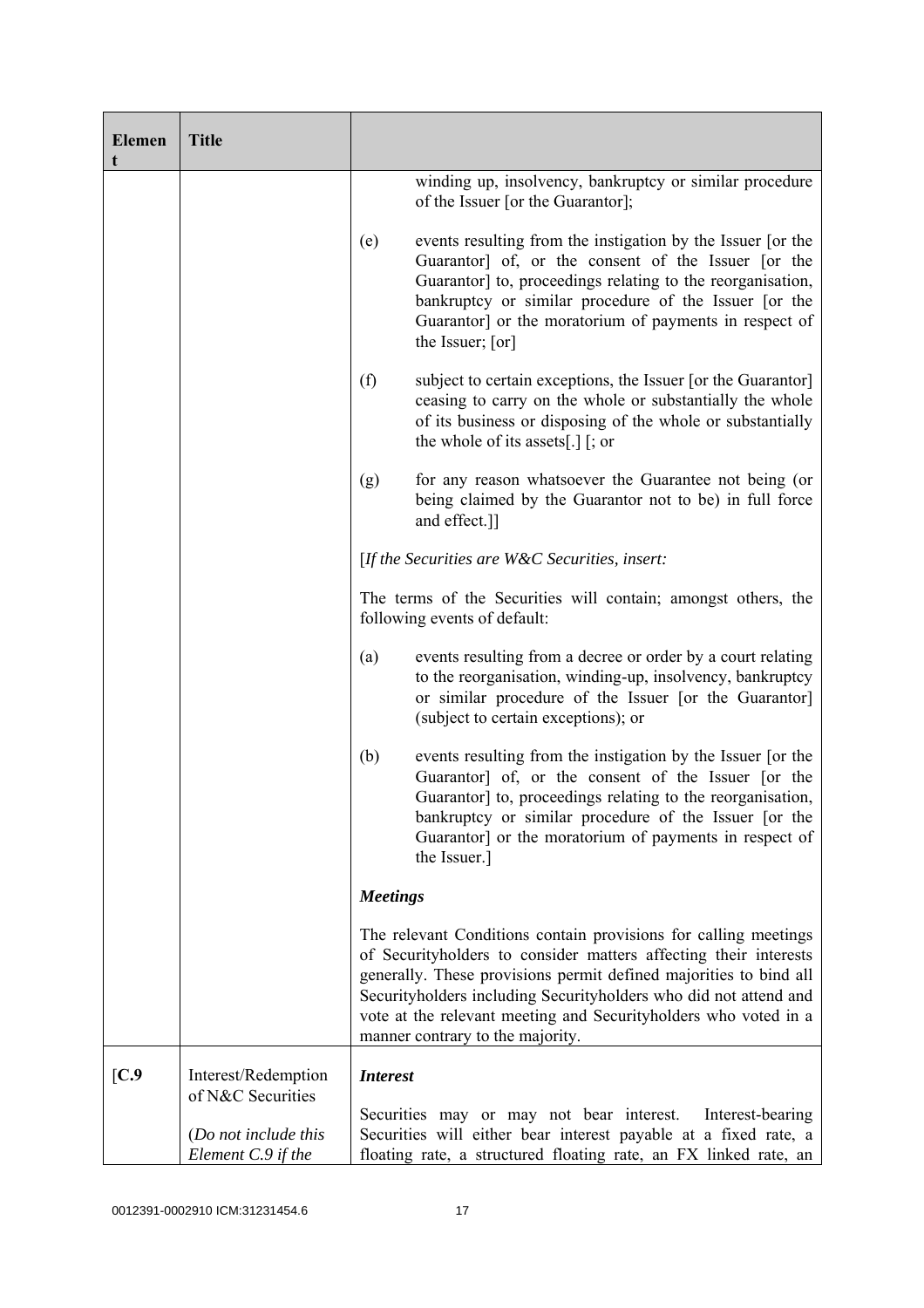| <b>Elemen</b><br>t | <b>Title</b>                                                                                                        |                                                                                                                                                                                                                                                                                                                                                                                                                                                                                                                              |
|--------------------|---------------------------------------------------------------------------------------------------------------------|------------------------------------------------------------------------------------------------------------------------------------------------------------------------------------------------------------------------------------------------------------------------------------------------------------------------------------------------------------------------------------------------------------------------------------------------------------------------------------------------------------------------------|
|                    | relevant Securities<br>are derivative                                                                               | equity linked rate, an index linked rate, an inflation index linked<br>rate or a swap rate linked rate.                                                                                                                                                                                                                                                                                                                                                                                                                      |
|                    | securities for the<br>purpose of                                                                                    | Issue specific summary:                                                                                                                                                                                                                                                                                                                                                                                                                                                                                                      |
|                    | Commission<br>Regulation (EC) No.<br>809/2004 (as<br>amended) (being<br>Securities which may<br>redeem at an amount | [For fixed rate interest Securities: The Securities bear interest<br>[from their date of issue/from $\lceil \bullet \rceil$ ] at the fixed rate of $\lceil \bullet \rceil$ per<br>cent. per annum. As of the Issue Date, the yield of the Securities<br>is $\lceil \bullet \rceil$ per cent. Interest will be paid [annually] in arrear on $\lceil \bullet \rceil$ in<br>each year. The first interest payment will be made on $[•]$ .]                                                                                      |
|                    | other than 100% of<br>their nominal amount<br>(Derivative<br>Securities))                                           | [For floating rate interest Securities: The Securities bear interest<br>[from their date of issue/from $\lceil \bullet \rceil$ ] at floating rates calculated by<br>reference to [specify reference rate for Securities being issued]<br>[plus/minus] a margin of [ <sup>o</sup> ] per cent. Interest will be paid<br>[quarterly/semi-annually/annually] in arrear on [ $\bullet$ ] in each year[,<br>subject to adjustment for non-business days]. The first interest<br>payment will be made on $\lceil \bullet \rceil$ .] |
|                    |                                                                                                                     | [For Securities with a derivative component to the interest<br>payment: The Securities bear interest [from their date of<br>issue/from $\lceil \bullet \rceil$ at [a structured floating rate/a FX linked rate/an<br>equity linked rate/an index linked rate/an inflation index linked<br>rate/a swap rate linked rate] as set out in item C.10. Interest will be<br>paid [quarterly/semi-annually/annually] in arrear on [ $\bullet$ ] in each<br>year. The first interest payment will be made on $[•]$ .]                 |
|                    |                                                                                                                     | [Include for floating rate securities only where a maximum<br>and/or minumum rate of interest applies: The Rate of Interest [for<br>any Coupon Period] shall not [exceed the Maximum Rate of<br>Interest [or] [be less than the Minimum Rate of Interest]. [The<br>[Maximum][Minimum] Rate of Interest for [each Coupon Period]<br>will be [specify (per Coupon Period if Maximum/Minimum Rate<br>of Interest varies between Coupon Periods).                                                                                |
|                    |                                                                                                                     | [Not Applicable - The Securities do not bear any interest [and will]<br>be offered and sold at a discount to their nominal amount].]                                                                                                                                                                                                                                                                                                                                                                                         |
|                    |                                                                                                                     | Redemption                                                                                                                                                                                                                                                                                                                                                                                                                                                                                                                   |
|                    |                                                                                                                     | The terms under which Securities may be redeemed (including<br>the maturity date and the price at which they will be redeemed on<br>the maturity date as well as any provisions relating to early<br>redemption) will be agreed between the Issuer and the relevant<br>Dealer at the time of issue of the relevant Securities.                                                                                                                                                                                               |
|                    |                                                                                                                     | Issue specific summary:                                                                                                                                                                                                                                                                                                                                                                                                                                                                                                      |
|                    |                                                                                                                     | Unless previously redeemed or cancelled, each Security will be<br>redeemed on [ <i>Insert relevant Maturity Date</i> ] at $\lceil \text{par}/\lceil \bullet \rceil$ per cent.<br>of its nominal amount].                                                                                                                                                                                                                                                                                                                     |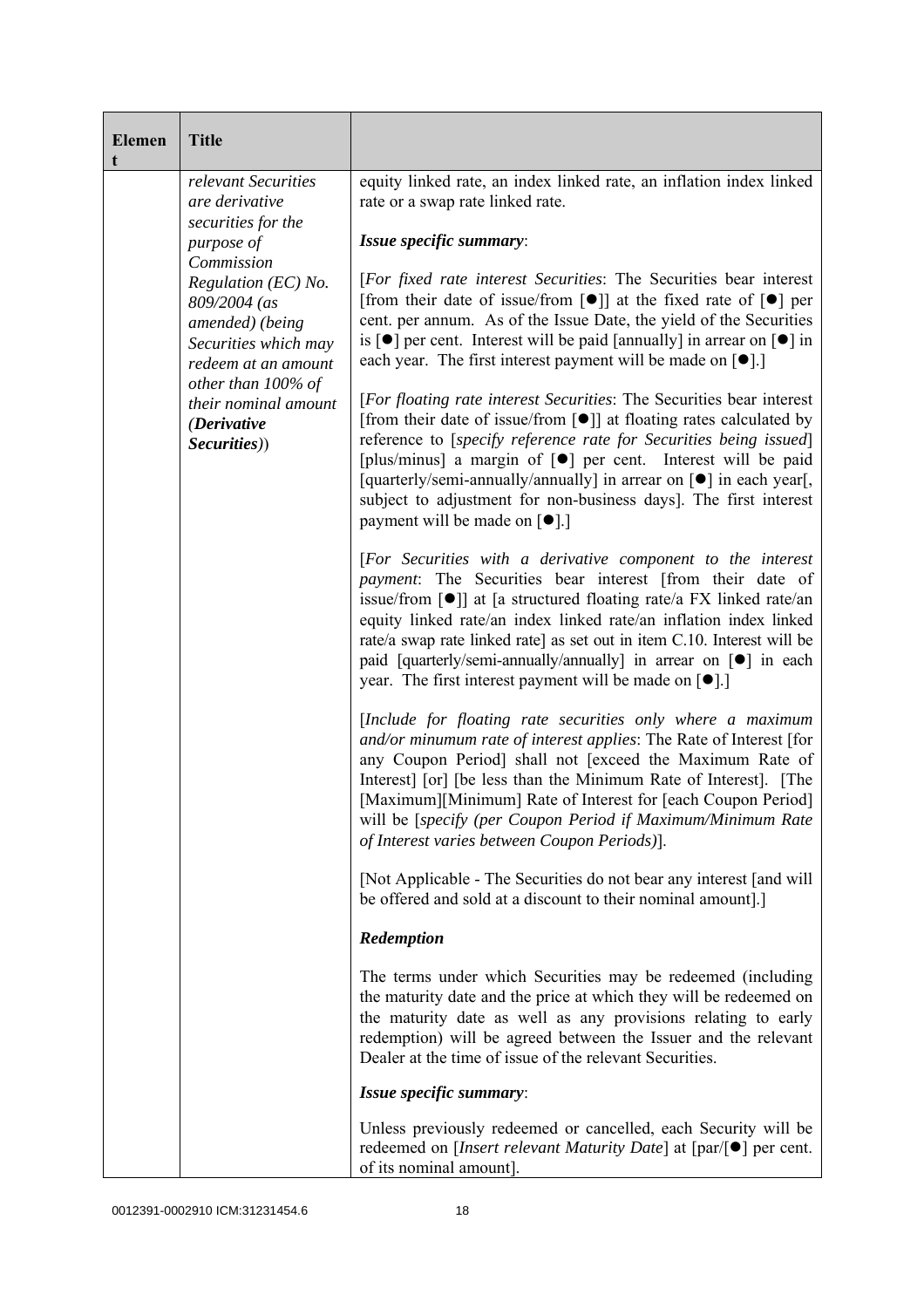| <b>Elemen</b> | <b>Title</b>                                                                                                                                                                                 |                                                                                                                                                                                                                                                                                                                                                                                                                                                                                                                                                                                                                                                                                                                                                                                                                                                                                                                                                                                                                                                                                                                                                                |
|---------------|----------------------------------------------------------------------------------------------------------------------------------------------------------------------------------------------|----------------------------------------------------------------------------------------------------------------------------------------------------------------------------------------------------------------------------------------------------------------------------------------------------------------------------------------------------------------------------------------------------------------------------------------------------------------------------------------------------------------------------------------------------------------------------------------------------------------------------------------------------------------------------------------------------------------------------------------------------------------------------------------------------------------------------------------------------------------------------------------------------------------------------------------------------------------------------------------------------------------------------------------------------------------------------------------------------------------------------------------------------------------|
|               |                                                                                                                                                                                              | The Securities may be redeemed early [for tax reasons][[,] at the<br>option of the Issuer][[,] at the option of securityholders][[,][and]<br>upon the occurrence of certain regulatory events [[[, ][and] in<br>circumstances where the performance of the Issuer's [or the<br>Guarantor's] obligations under the Securities [or the Guarantee (as<br>applicable)] has or will become unlawful, illegal or otherwise<br>prohibited] [and following the occurrence of certain events<br>relating to [the][any] [asset][or][basis] by reference to which the<br>return on the Securities may be determined including those<br>[Adjustment][and][Disruption] Events described in Element C.10<br>below] at [specify each permutation of the early redemption price<br>from the Conditions (including, where relevant, replicating the<br>method by which the relevant early redemption price will be<br>calculated from the Conditions) and the circumstances in which<br>each such permutation may apply in accordance with the<br>If relevant, specify any maximum or minimum<br>Conditions.<br>redemption amounts, applicable to the Securities being issued]. |
|               |                                                                                                                                                                                              | <b>Representative of Securityholders</b>                                                                                                                                                                                                                                                                                                                                                                                                                                                                                                                                                                                                                                                                                                                                                                                                                                                                                                                                                                                                                                                                                                                       |
|               |                                                                                                                                                                                              | Not Applicable $-$ No representative of the Security holders has<br>been appointed by the Issuer.                                                                                                                                                                                                                                                                                                                                                                                                                                                                                                                                                                                                                                                                                                                                                                                                                                                                                                                                                                                                                                                              |
|               |                                                                                                                                                                                              | Please also refer to item C.8 above for rights attaching to the<br>Securities.                                                                                                                                                                                                                                                                                                                                                                                                                                                                                                                                                                                                                                                                                                                                                                                                                                                                                                                                                                                                                                                                                 |
| [C.10         | Derivative component<br>in the interest<br>payment<br>(Do not include this<br>Element C.10 if the<br>relevant Securities<br>are Derivative<br>Securities as defined<br>in Element C.9 above) | [Not Applicable – There is no derivative component to the<br>interest payment for the Securities]                                                                                                                                                                                                                                                                                                                                                                                                                                                                                                                                                                                                                                                                                                                                                                                                                                                                                                                                                                                                                                                              |
|               |                                                                                                                                                                                              | (This Element should be specified as "Not Applicable" if there is<br>no derivative component to the interest payment for the<br>Securities)                                                                                                                                                                                                                                                                                                                                                                                                                                                                                                                                                                                                                                                                                                                                                                                                                                                                                                                                                                                                                    |
|               |                                                                                                                                                                                              | [Payments of interest in respect of the Securities will be<br>determined by reference to the performance of the [insert relevant<br><i>Reference Item(s)</i> ]. The Calculation Agent for the Securities is<br>$\lceil \bullet \rceil$ .                                                                                                                                                                                                                                                                                                                                                                                                                                                                                                                                                                                                                                                                                                                                                                                                                                                                                                                       |
|               |                                                                                                                                                                                              | [Insert if applicable:                                                                                                                                                                                                                                                                                                                                                                                                                                                                                                                                                                                                                                                                                                                                                                                                                                                                                                                                                                                                                                                                                                                                         |
|               |                                                                                                                                                                                              | Coupon Accrual Date means $[•]$ .                                                                                                                                                                                                                                                                                                                                                                                                                                                                                                                                                                                                                                                                                                                                                                                                                                                                                                                                                                                                                                                                                                                              |
|               |                                                                                                                                                                                              | Coupon Period means [insert coupon period].                                                                                                                                                                                                                                                                                                                                                                                                                                                                                                                                                                                                                                                                                                                                                                                                                                                                                                                                                                                                                                                                                                                    |
|               |                                                                                                                                                                                              | Coupon Payment Date means [ $\bullet$ ].]                                                                                                                                                                                                                                                                                                                                                                                                                                                                                                                                                                                                                                                                                                                                                                                                                                                                                                                                                                                                                                                                                                                      |
|               |                                                                                                                                                                                              | [Include where a maximum and/or minumum rate of interest<br>applies: Notwithstanding the Rate of Interest that may be<br>calculated in accordance with the provisions set out below, the<br>Rate of Interest [for any Coupon Period] shall not [exceed the<br>Maximum Rate of Interest [or] [be less than the Minimum<br>Rate of Interest]. [The [Maximum][Minimum] Rate of                                                                                                                                                                                                                                                                                                                                                                                                                                                                                                                                                                                                                                                                                                                                                                                    |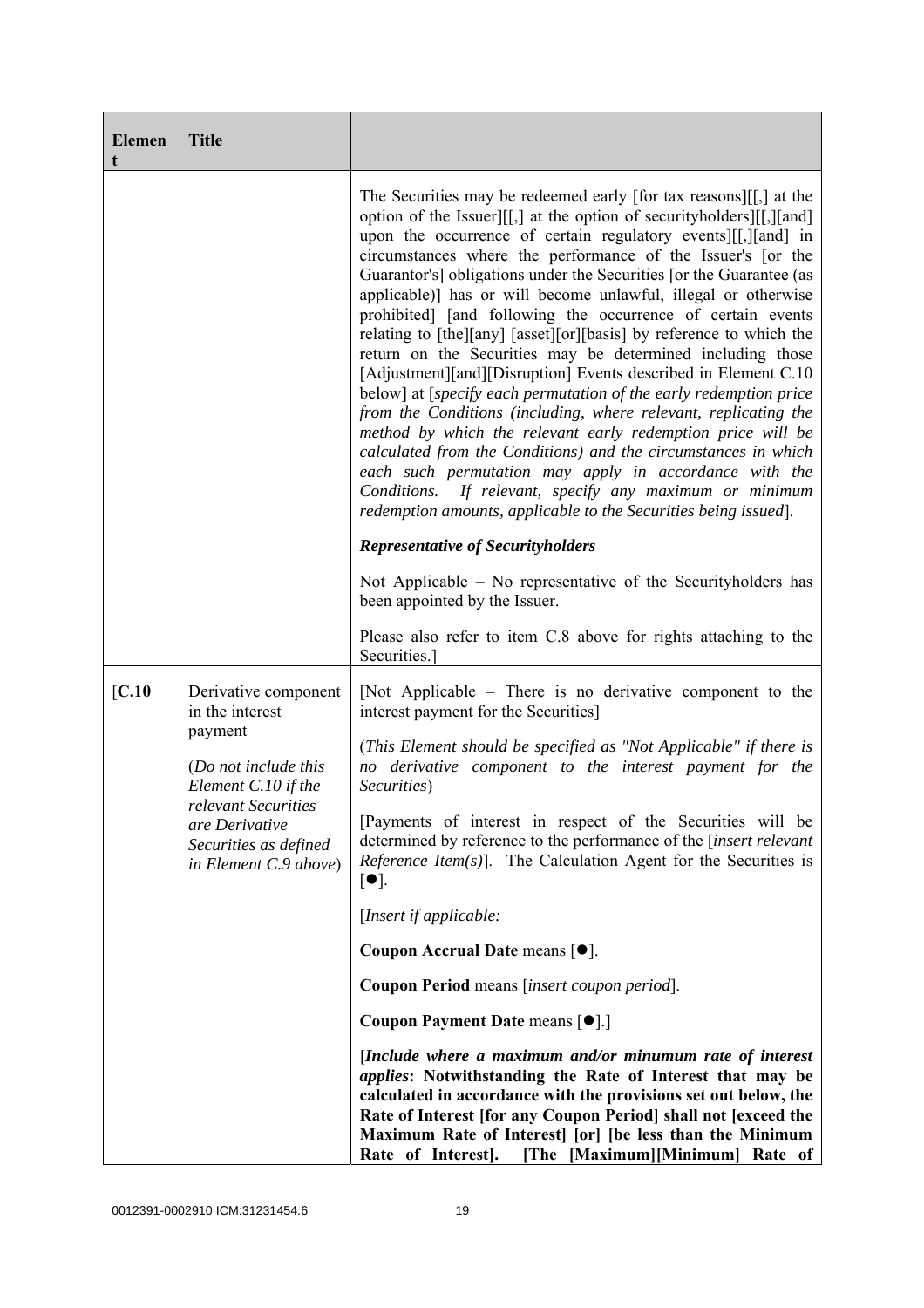| <b>Elemen</b><br>t | <b>Title</b> |                                                                                                                                                                                                                                                                                                                                                                                                                                                                                                                                                                                                                                                                                                                           |
|--------------------|--------------|---------------------------------------------------------------------------------------------------------------------------------------------------------------------------------------------------------------------------------------------------------------------------------------------------------------------------------------------------------------------------------------------------------------------------------------------------------------------------------------------------------------------------------------------------------------------------------------------------------------------------------------------------------------------------------------------------------------------------|
|                    |              | Interest for [each Coupon Period] will be [specify (per Coupon<br>Period if Maximum/Minimum Rate of Interest varies between<br>Coupon Periods)[.]]                                                                                                                                                                                                                                                                                                                                                                                                                                                                                                                                                                        |
|                    |              | [In the case of Fixed FX Interest N&C Securities: The interest<br>payable in respect of the Securities will be an amount in the<br>Settlement Currency.                                                                                                                                                                                                                                                                                                                                                                                                                                                                                                                                                                   |
|                    |              | The Rate of Interest for each Coupon Period shall be a rate<br>expressed as a percentage (which will not be less than, but may be<br>equal to, zero) calculated by the Calculation Agent equal to [in the<br>case of a Fixed FX Interest N&C Security specified as a Currency<br>2 Fixed Rate N&C Security: the Base Rate of Interest multiplied by<br>the relevant Settlement Rate, calculated by the Calculation Agent<br>as of the relevant Valuation Date] [in the case of a Fixed FX<br>Interest N&C Security specified as a Currency 1 Fixed Rate N&C<br>Security: the Base Rate of Interest divided by the relevant<br>Settlement Rate, calculated by the Calculation Agent as of the<br>relevant Valuation Date]. |
|                    |              | Where:                                                                                                                                                                                                                                                                                                                                                                                                                                                                                                                                                                                                                                                                                                                    |
|                    |              | <b>Currency Pair</b> means [specify Currency Pairs in form of [insert]<br>first currency]/[insert second currency]] (repeat for each<br>Currency Pair).                                                                                                                                                                                                                                                                                                                                                                                                                                                                                                                                                                   |
|                    |              | <b>Base Rate of Interest means <math>\lceil \bullet \rceil</math> per cent.</b>                                                                                                                                                                                                                                                                                                                                                                                                                                                                                                                                                                                                                                           |
|                    |              | <b>FX Price Source</b> means [specify per Settlement Rate Option].                                                                                                                                                                                                                                                                                                                                                                                                                                                                                                                                                                                                                                                        |
|                    |              | Reference Exchange Rate means the spot exchange rate for the<br>Specified Currency quoted against the Settlement Currency<br>expressed as the number of units of the Specified Currency<br>quoted per one unit of the Settlement Currency.                                                                                                                                                                                                                                                                                                                                                                                                                                                                                |
|                    |              | Relevant Currency means each of the Specified Currency and<br>the Settlement Currency.                                                                                                                                                                                                                                                                                                                                                                                                                                                                                                                                                                                                                                    |
|                    |              | Settlement Rate means the Reference Exchange Rate on the<br>relevant Valuation Date at the Valuation Time as determined by<br>the Calculation Agent by reference to the Settlement Rate Option<br>(and such determination may be made, without limitation, with<br>such adjustments as are, at the discretion of the Calculation<br>Agent, necessary to the published quoting conventions and/or<br>implying the Reference Exchange Rate from more than one<br>Settlement Rate Option) unless any applicable disruption event<br>exists or occurs, in which case, the Settlement Rate will be<br>determined by the Calculation Agent.                                                                                     |
|                    |              | Settlement Rate Option means the rate published for the<br>Specified Currency/Settlement Currency fixing rate on the FX                                                                                                                                                                                                                                                                                                                                                                                                                                                                                                                                                                                                   |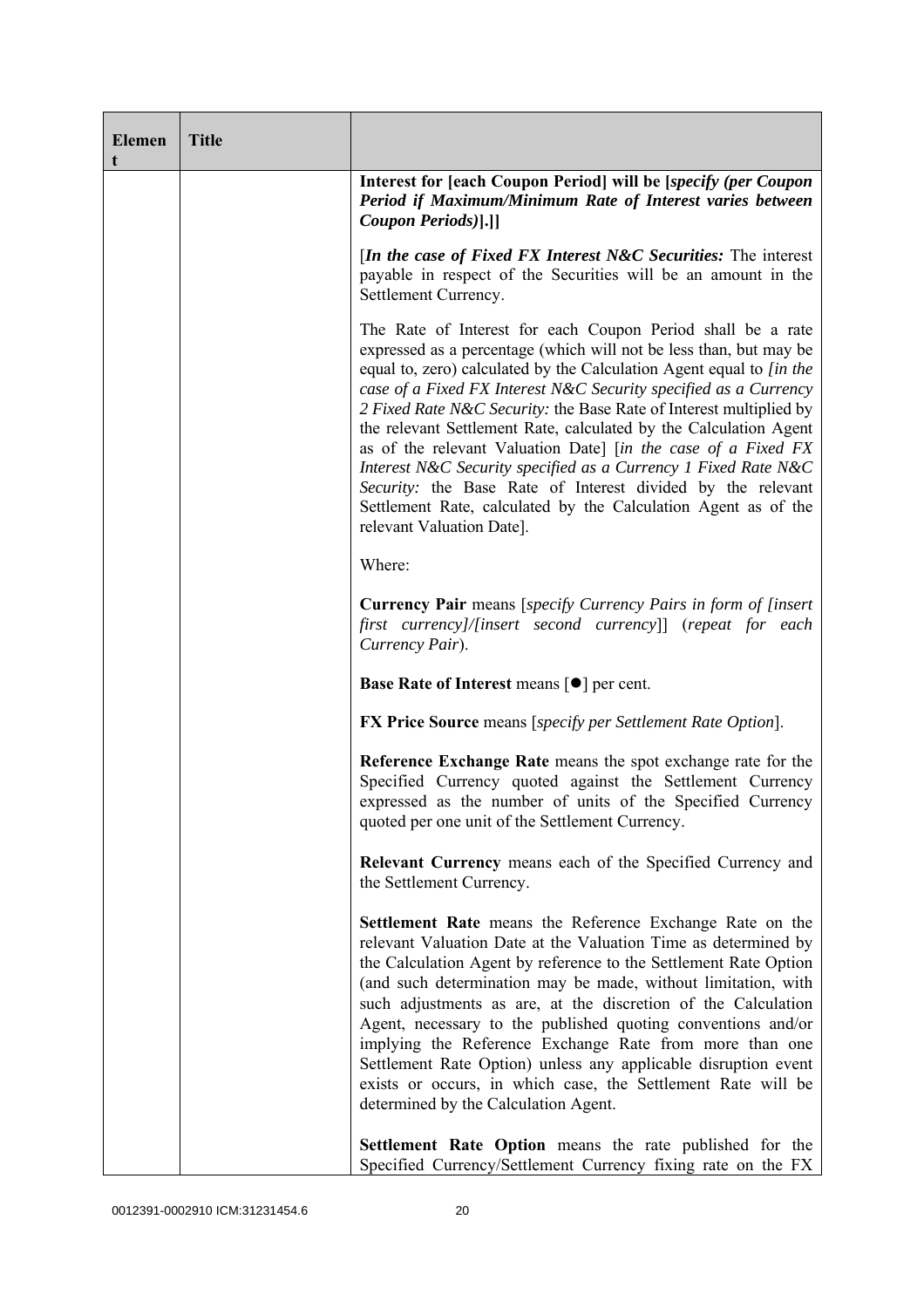| <b>Elemen</b><br>t | <b>Title</b> |                                                                                                                                                                                                                                                                                                                                                     |
|--------------------|--------------|-----------------------------------------------------------------------------------------------------------------------------------------------------------------------------------------------------------------------------------------------------------------------------------------------------------------------------------------------------|
|                    |              | Price Source at or about the Valuation Time on the relevant<br>Valuation Date or, if the Reference Exchange Rate is to be<br>implied from more than one Settlement Rate Option, the rate, for<br>each Currency Pair, published for the Currency Pair fixing rate on<br>the FX Price Source at or about the Valuation Time on the<br>Valuation Date. |
|                    |              | Valuation Date means $[•]$ .                                                                                                                                                                                                                                                                                                                        |
|                    |              | <b>Valuation Time means <math>\lceil \bullet \rceil</math>.</b>                                                                                                                                                                                                                                                                                     |
|                    |              | [In the case of Equity Basket Conditional Interest N&C<br>Securities: The Rate of Interest in respect of a Coupon Payment<br>Date shall be a rate expressed as a percentage (which will not be<br>less than, but may be equal to, zero) calculated by the Calculation<br>Agent equal to:                                                            |
|                    |              | if no Conditional Coupon Barrier Event has occurred on<br>(a)<br>the Observation Date immediately preceding such<br>Coupon Payment Date, the Base Rate of Interest; or                                                                                                                                                                              |
|                    |              | if a Conditional Coupon Barrier Event has occurred on<br>(b)<br>the Observation Date immediately preceding such<br>Coupon Payment Date, the Floor Rate of Interest.                                                                                                                                                                                 |
|                    |              | All Equity Basket Conditional Interest N&C Securities are<br>Conditional Interest N&C Securities.                                                                                                                                                                                                                                                   |
|                    |              | Where:                                                                                                                                                                                                                                                                                                                                              |
|                    |              | <b>Base Rate of Interest means [●] per cent. per annum.</b>                                                                                                                                                                                                                                                                                         |
|                    |              | Conditional Coupon Barrier Event means the Coupon<br>Reference Performance in respect of any Share on an Observation<br>Date is equal to or less than the Conditional Coupon Barrier Level<br>in respect of such Observation Date.                                                                                                                  |
|                    |              | <b>Conditional Coupon Barrier Level</b> means [specify % for each<br>Observation Date].                                                                                                                                                                                                                                                             |
|                    |              | Coupon Reference Performance means, in respect of an<br>Observation Date and a Share, a percentage determined by the<br>Calculation Agent equal to the Reference Performance of such<br>Share in respect of such Observation Date.                                                                                                                  |
|                    |              | Floor Rate of Interest means $\lceil \bullet \rceil$ per cent.                                                                                                                                                                                                                                                                                      |
|                    |              | i means a Share.                                                                                                                                                                                                                                                                                                                                    |
|                    |              | Initial Valuation Date means $[•]$ .                                                                                                                                                                                                                                                                                                                |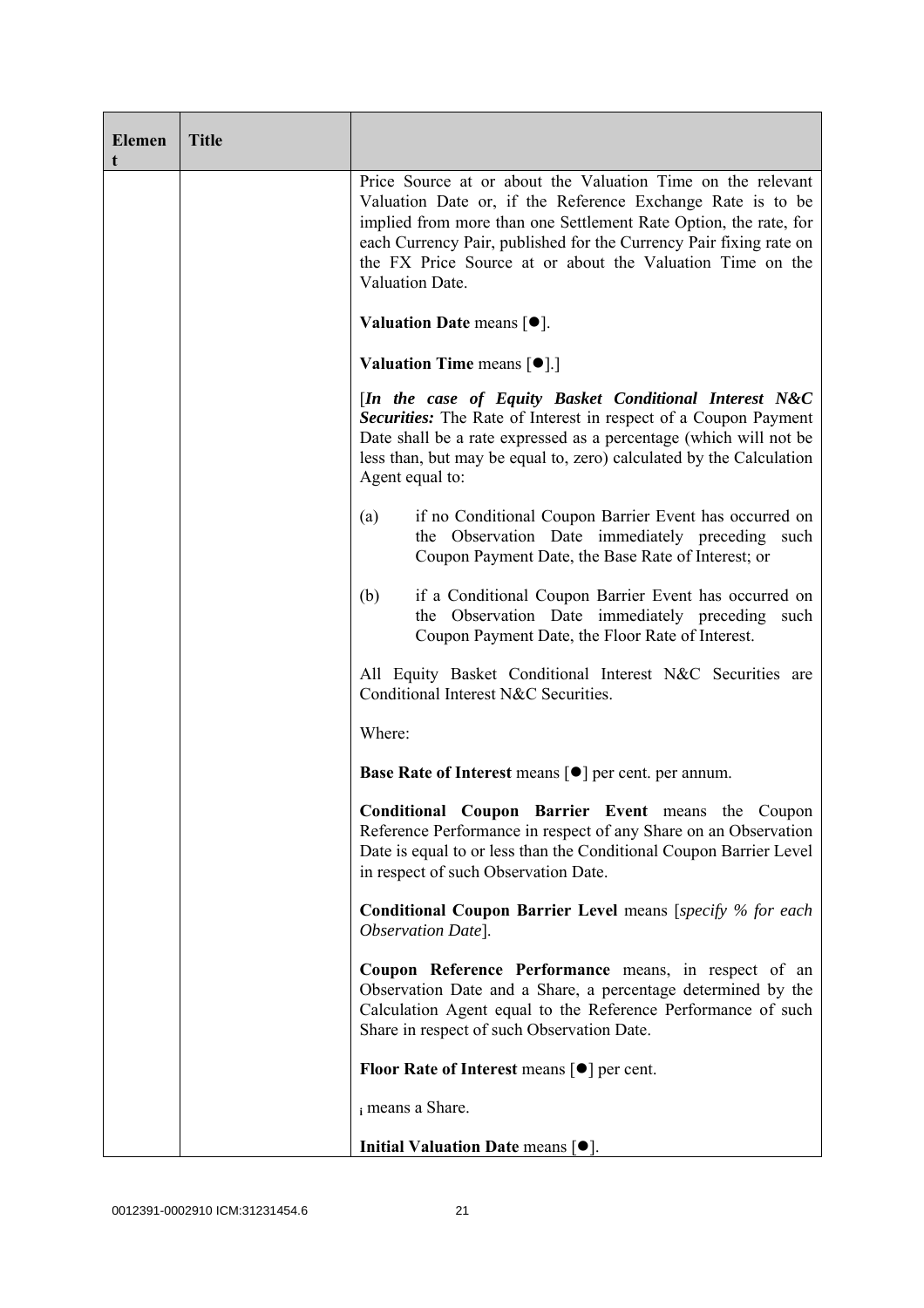| <b>Elemen</b><br>t | <b>Title</b> |                                                                                                                                                                                                                                                                                         |
|--------------------|--------------|-----------------------------------------------------------------------------------------------------------------------------------------------------------------------------------------------------------------------------------------------------------------------------------------|
|                    |              | o means an Observation Date.                                                                                                                                                                                                                                                            |
|                    |              | <b>Observation Date means <math>[•]</math>.</b>                                                                                                                                                                                                                                         |
|                    |              | <b>Observation Price</b> means, in respect of an Observation Date and<br>a Share, an amount equal to the price per share in respect of such<br>Share quoted on the applicable exchange at the Valuation Time<br>on such Observation Date.                                               |
|                    |              | Reference Performance means, in respect of an Observation<br>Date and a Share, a rate expressed as a percentage (which will not<br>be less than, but may be equal to, zero) calculated by the<br>Calculation Agent in accordance with the following formula:                            |
|                    |              | Observation Price <sub>i.o</sub><br>Strike Price <sub>i</sub>                                                                                                                                                                                                                           |
|                    |              | <b>Share</b> means $\lceil \bullet \rceil$ .                                                                                                                                                                                                                                            |
|                    |              | <b>Strike Price</b> means, in relation to a Share, the price per share in<br>respect of such Share quoted on the applicable exchange at the<br>Valuation Time on the Initial Valuation Date.                                                                                            |
|                    |              | <b>Valuation Time means <math>\lceil \bullet \rceil</math>.</b>                                                                                                                                                                                                                         |
|                    |              | [In the case of Index Basket Conditional Interest N&C<br>Securities: The Rate of Interest in respect of a Coupon Payment<br>Date shall be a rate expressed as a percentage (which will not be<br>less than, but may be equal to, zero) calculated by the Calculation<br>Agent equal to: |
|                    |              | if no Conditional Coupon Barrier Event has occurred on<br>(a)<br>Observation Date immediately preceding<br>the<br>such<br>Coupon Payment Date, the Base Rate of Interest; or                                                                                                            |
|                    |              | if a Conditional Coupon Barrier Event has occurred on<br>(b)<br>the Observation Date immediately preceding<br>such<br>Coupon Payment Date, the Floor Rate of Interest.                                                                                                                  |
|                    |              | All Index Basket Conditional Interest N&C Securities are<br>Conditional Interest N&C Securities.                                                                                                                                                                                        |
|                    |              | Where:                                                                                                                                                                                                                                                                                  |
|                    |              | <b>Base Rate of Interest means <math>\lceil \bullet \rceil</math> per cent.</b>                                                                                                                                                                                                         |
|                    |              | Conditional Coupon Barrier Event means the Coupon<br>Reference Performance in respect of any Index on an Observation<br>Date is equal to or less than the Conditional Coupon Barrier Level                                                                                              |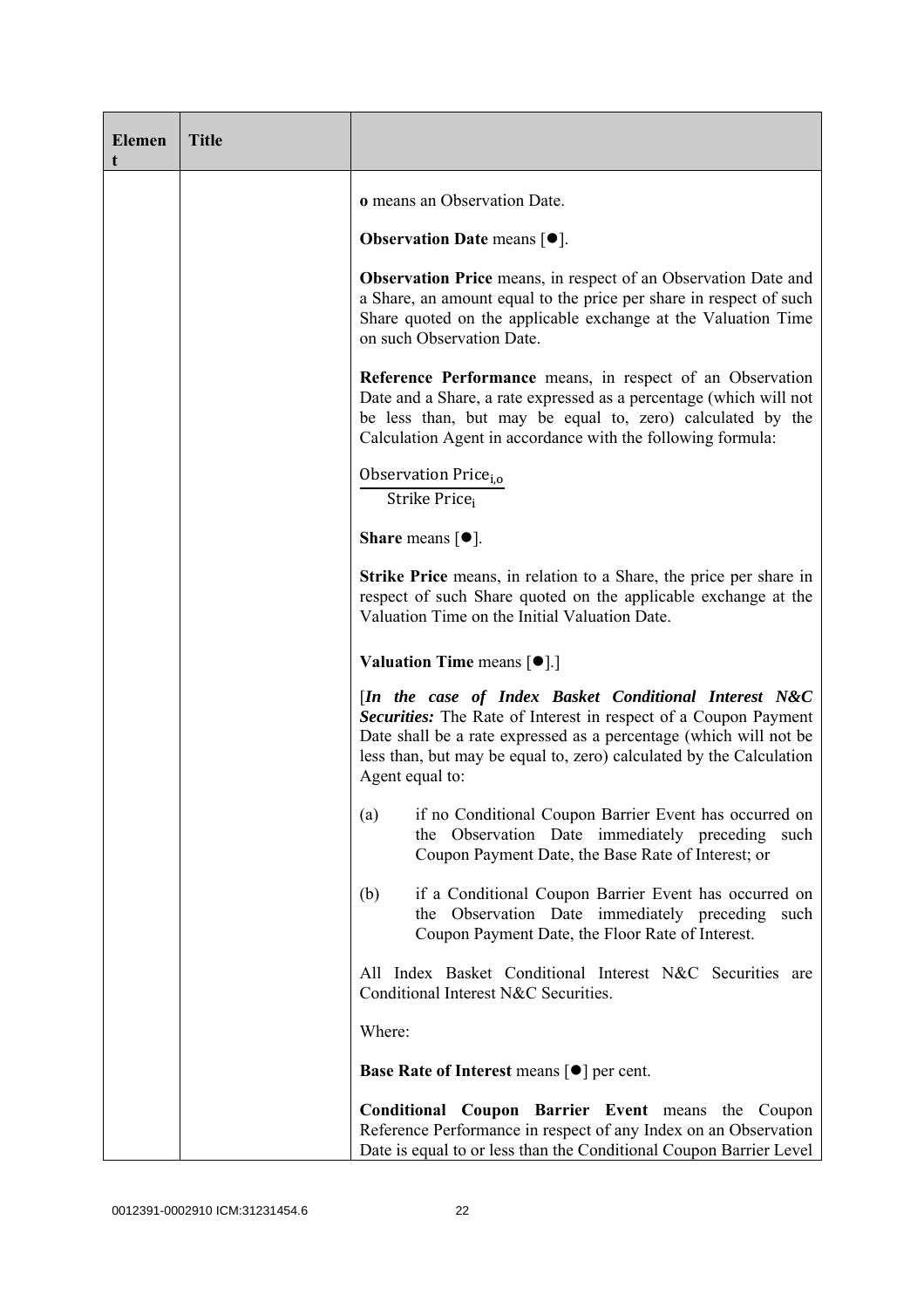| <b>Elemen</b> | <b>Title</b> |                                                                                                                                                                                                                                                                      |
|---------------|--------------|----------------------------------------------------------------------------------------------------------------------------------------------------------------------------------------------------------------------------------------------------------------------|
|               |              | in respect of such Observation Date.                                                                                                                                                                                                                                 |
|               |              | <b>Conditional Coupon Barrier Level means [specify % for each</b><br>Observation Date].                                                                                                                                                                              |
|               |              | Coupon Reference Performance means, in respect of an<br>Observation Date and an Index, a percentage determined by the<br>Calculation Agent equal to the Reference Performance of such<br>Index in respect of such Observation Date.                                  |
|               |              | <b>Floor Rate of Interest means <math>\lceil \bullet \rceil</math> per cent.</b>                                                                                                                                                                                     |
|               |              | i means an Index.                                                                                                                                                                                                                                                    |
|               |              | <b>Index</b> means $\lceil \bullet \rceil$ .                                                                                                                                                                                                                         |
|               |              | Initial Valuation Date means $\lceil \bullet \rceil$ .                                                                                                                                                                                                               |
|               |              | o means an Observation Date.                                                                                                                                                                                                                                         |
|               |              | <b>Observation Date means <math>[•]</math>.</b>                                                                                                                                                                                                                      |
|               |              | <b>Observation Level</b> means, in respect of an Observation Date and<br>an Index, an amount equal to the closing level of such Index, as<br>calculated and announced by the relevant index sponsor, at the<br>Valuation Time on such Observation Date.              |
|               |              | <b>Reference Performance</b> means, in respect of an Observation Date<br>and an Index, a rate expressed as a percentage (which will not be<br>less than, but may be equal to, zero) calculated by the Calculation<br>Agent in accordance with the following formula: |
|               |              | Observation Level <sub>i,0</sub><br>Strike Level,                                                                                                                                                                                                                    |
|               |              | <b>Strike Level</b> means, in relation to an Index, the closing level of<br>such Index, as calculated and announced by the relevant index<br>sponsor, at the Valuation Time on the Initial Valuation Date.                                                           |
|               |              | <b>Valuation Time means <math>\lceil \bullet \rceil</math>.</b>                                                                                                                                                                                                      |
|               |              | [In the case of Multi-Rate Interest N&C Securities: The Rate of<br>Interest for each Coupon Period shall be a rate expressed as a<br>percentage (which will not be less than, but may be equal to,<br>zero) calculated by the Calculation Agent equal to:            |
|               |              | the Cap; or, if lesser<br>(a)                                                                                                                                                                                                                                        |
|               |              | (i) the Floor or, if greater, (ii) the Rates Performance in<br>(b)<br>respect of such Coupon Period.                                                                                                                                                                 |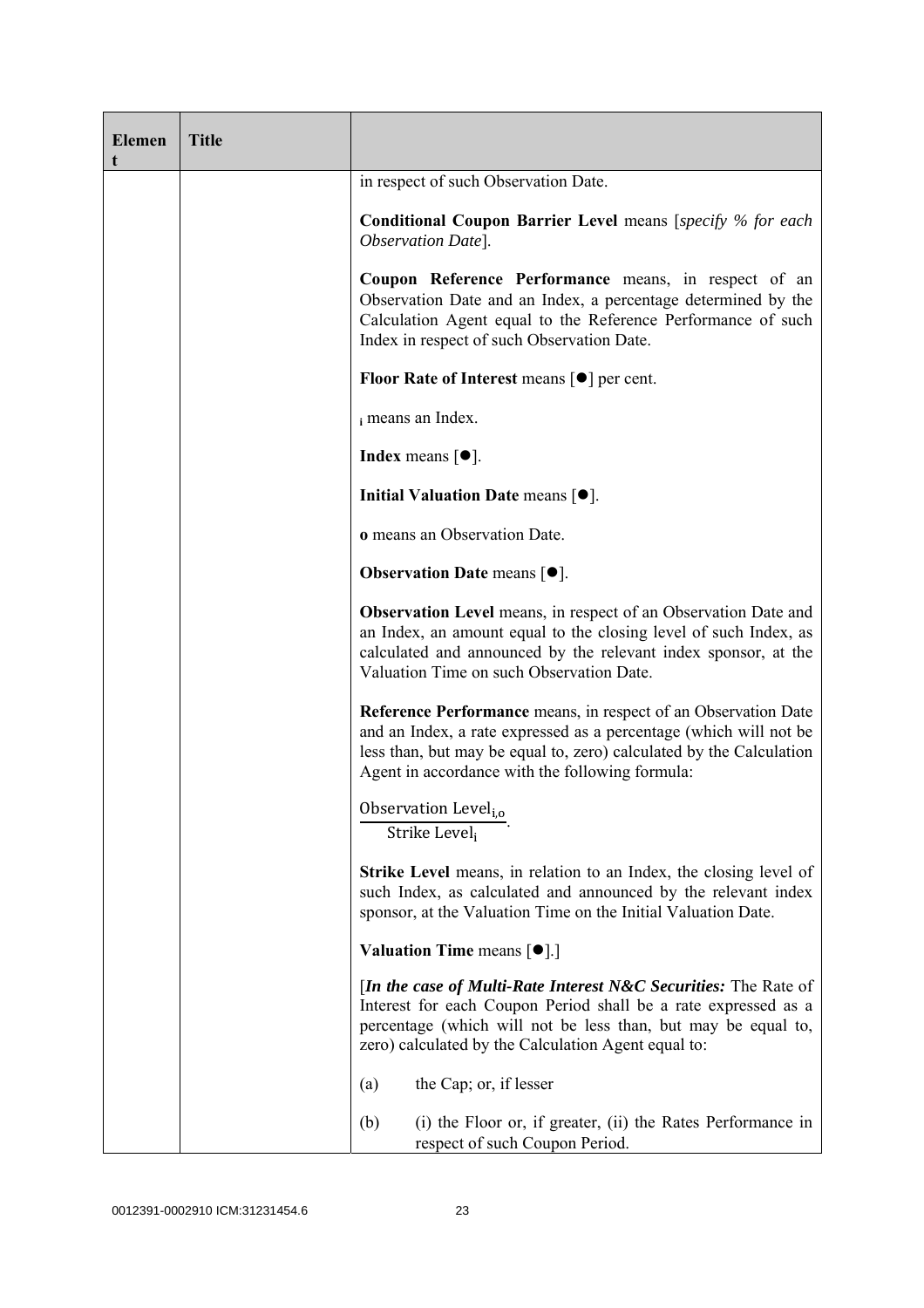| <b>Elemen</b><br>t | <b>Title</b> |                                                                                                                                                                                                                                                                                                                                                                                                                                                                                                                                                                                                                                                                                                                                         |  |  |  |
|--------------------|--------------|-----------------------------------------------------------------------------------------------------------------------------------------------------------------------------------------------------------------------------------------------------------------------------------------------------------------------------------------------------------------------------------------------------------------------------------------------------------------------------------------------------------------------------------------------------------------------------------------------------------------------------------------------------------------------------------------------------------------------------------------|--|--|--|
|                    |              | Where:                                                                                                                                                                                                                                                                                                                                                                                                                                                                                                                                                                                                                                                                                                                                  |  |  |  |
|                    |              | Cap means $\lceil \bullet \rceil$ per cent.                                                                                                                                                                                                                                                                                                                                                                                                                                                                                                                                                                                                                                                                                             |  |  |  |
|                    |              | <b>Designated Maturity</b> means, in respect of the First Rate $\lceil \bullet \rceil$ and<br>in respect of the Second Rate $[•]$ .                                                                                                                                                                                                                                                                                                                                                                                                                                                                                                                                                                                                     |  |  |  |
|                    |              | First Rate means, in respect of a Coupon Period, the rate that<br>would be determined for that Coupon Period were the floating<br>rate N&C Security provisions of the Conditions to apply to<br>determine the First Rate, with the floating rate being calculated by<br>reference to [specify first reference rate for Securities being<br><i>issued</i> ] and were ISDA Determination to be applicable for such<br>purposes <sup>[1]</sup> , provided that $[(i)]$ [if the rate so calculated is greater<br>than the relevant First Rate Cap, the First Rate shall be the First<br>Rate Cap][; and][[(ii)] if the rate so calculated is less than the<br>relevant First Rate Floor, the First Rate shall be the First Rate<br>Floor]]. |  |  |  |
|                    |              | <b>First Rate Amount</b> means [specify for each Coupon Period].                                                                                                                                                                                                                                                                                                                                                                                                                                                                                                                                                                                                                                                                        |  |  |  |
|                    |              | [First Rate Cap means [specify for each Coupon Period].]                                                                                                                                                                                                                                                                                                                                                                                                                                                                                                                                                                                                                                                                                |  |  |  |
|                    |              | [First Rate Floor means [specify for each Coupon Period].]                                                                                                                                                                                                                                                                                                                                                                                                                                                                                                                                                                                                                                                                              |  |  |  |
|                    |              | <b>Floating Rate Option</b> means, in respect of the First Rate $\lceil \bullet \rceil$ and<br>in respect of the Second Rate $[•]$ .                                                                                                                                                                                                                                                                                                                                                                                                                                                                                                                                                                                                    |  |  |  |
|                    |              | <b>Floor</b> means $\lceil \bullet \rceil$ per cent.                                                                                                                                                                                                                                                                                                                                                                                                                                                                                                                                                                                                                                                                                    |  |  |  |
|                    |              | Rates Performance means, in respect of a Coupon Period, a rate<br>expressed as a percentage calculated by the Calculation Agent<br>equal to the sum of:                                                                                                                                                                                                                                                                                                                                                                                                                                                                                                                                                                                 |  |  |  |
|                    |              | the product of (i) the First Rate Amount and (ii) the First<br>(a)<br>Rate, in each case in respect of such Coupon Period;                                                                                                                                                                                                                                                                                                                                                                                                                                                                                                                                                                                                              |  |  |  |
|                    |              | the product of (i) the Second Rate Amount and (ii) the<br>(b)<br>Second Rate, in each case in respect of such Coupon<br>Period; and                                                                                                                                                                                                                                                                                                                                                                                                                                                                                                                                                                                                     |  |  |  |
|                    |              | the Third Rate in respect of such Coupon Period.<br>(c)                                                                                                                                                                                                                                                                                                                                                                                                                                                                                                                                                                                                                                                                                 |  |  |  |
|                    |              | <b>Reset Date</b> means, in respect of the First Rate: [ <i>specify the first</i><br>day of the Coupon Period /[specify the last day of the Coupon<br>Period] and in respect of the Second Rate: [specify the first day of<br>the Coupon Period]/[specify the last day of the Coupon Period].                                                                                                                                                                                                                                                                                                                                                                                                                                           |  |  |  |
|                    |              | Second Rate means, in respect of a Coupon Period, the rate that<br>would be determined for that Coupon Period were the floating                                                                                                                                                                                                                                                                                                                                                                                                                                                                                                                                                                                                         |  |  |  |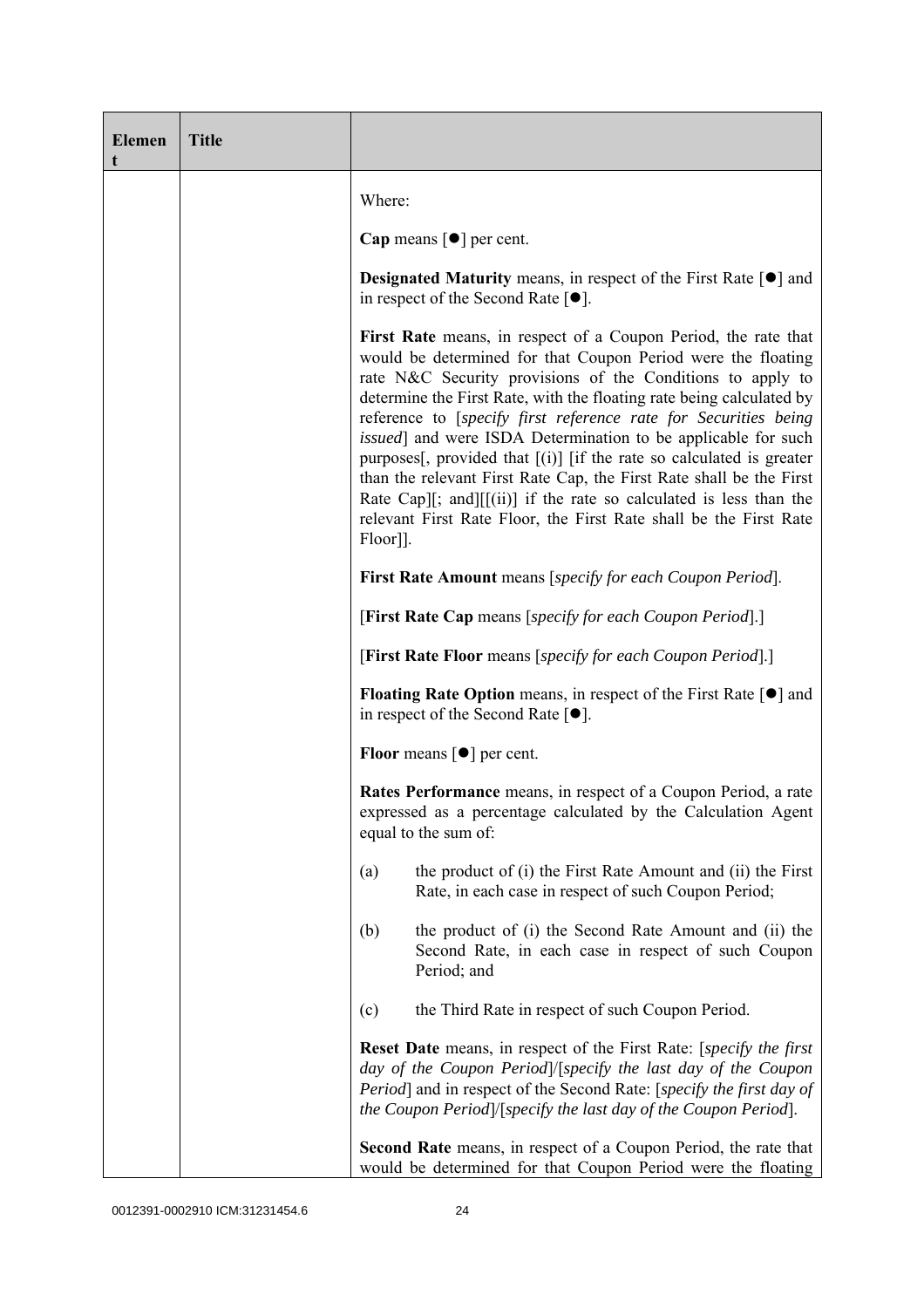| <b>Elemen</b><br>t | <b>Title</b> |                                                                                                                                                                                                                                                                                                                                                                                                                                                                                                                                                                                                 |  |  |  |
|--------------------|--------------|-------------------------------------------------------------------------------------------------------------------------------------------------------------------------------------------------------------------------------------------------------------------------------------------------------------------------------------------------------------------------------------------------------------------------------------------------------------------------------------------------------------------------------------------------------------------------------------------------|--|--|--|
|                    |              | rate N&C Security provisions of the Conditions to apply to<br>determine the Second Rate, with the floating rate being calculated<br>by reference to [specify second reference rate for Securities being<br><i>issued</i> ] and were ISDA Determination to be applicable for such<br>purposes [, provided that $[(i)]$ [if the rate so calculated is greater<br>than the relevant Second Rate Cap, the Second Rate shall be the<br>Second Rate Cap][; and][[(ii)] if the rate so calculated is less than<br>the relevant Second Rate Floor, the Second Rate shall be the<br>Second Rate Floor]]. |  |  |  |
|                    |              | <b>Second Rate Amount</b> means [specify for each Coupon Period].                                                                                                                                                                                                                                                                                                                                                                                                                                                                                                                               |  |  |  |
|                    |              | [Second Rate Cap means [specify for each Coupon Period].]                                                                                                                                                                                                                                                                                                                                                                                                                                                                                                                                       |  |  |  |
|                    |              | [Second Rate Floor means [specify for each Coupon Period].]<br><b>Third Rate</b> means [specify for each Coupon Period].]<br>[In the case of Range Accrual Interest N&C Securities: The<br>Rate of Interest for each Coupon Period shall be a rate expressed<br>as a percentage which will not be [greater than the Rate of<br>Interest Cap or] less than the Rate of Interest Floor but will<br>otherwise be calculated by the Calculation Agent as equal to the<br>product of $(a)$ and $(b)$ below:                                                                                          |  |  |  |
|                    |              |                                                                                                                                                                                                                                                                                                                                                                                                                                                                                                                                                                                                 |  |  |  |
|                    |              |                                                                                                                                                                                                                                                                                                                                                                                                                                                                                                                                                                                                 |  |  |  |
|                    |              | the lesser of $(i)$ and $(ii)$ below:<br>(a)                                                                                                                                                                                                                                                                                                                                                                                                                                                                                                                                                    |  |  |  |
|                    |              | (i)<br>the Rates Performance Cap; or                                                                                                                                                                                                                                                                                                                                                                                                                                                                                                                                                            |  |  |  |
|                    |              | the greater of $(x)$ the Rates Performance Floor<br>(ii)<br>and (y) the Rates Performance in respect of such<br>Coupon Period; and                                                                                                                                                                                                                                                                                                                                                                                                                                                              |  |  |  |
|                    |              | the Range Day Accrual Rate in respect of such Coupon<br>(b)<br>Period.                                                                                                                                                                                                                                                                                                                                                                                                                                                                                                                          |  |  |  |
|                    |              | Where:                                                                                                                                                                                                                                                                                                                                                                                                                                                                                                                                                                                          |  |  |  |
|                    |              | <b>Designated Maturity</b> means, in respect of the First Rate: $[•]$ , in<br>respect of the Second Rate: [●] [and in respect of the Range Day<br>Rate: $\lceil \bullet \rceil$   in respect of Dual Rate 1: $\lceil \bullet \rceil$ and in respect of Dual<br>Rate 2: $\lceil \bullet \rceil$ .                                                                                                                                                                                                                                                                                                |  |  |  |
|                    |              | <b>[Dual Rate 1</b> means in respect of any day, the rate that would be<br>determined for that day were the floating rate N&C Security<br>provisions of the Conditions to apply to determine Dual Rate 1,<br>with the floating rate being calculated by reference to [specify]<br>Dual Rate 1 reference rate for Securities being issued] and were<br>ISDA Determination to be applicable for such purposes.]                                                                                                                                                                                   |  |  |  |
|                    |              | <b>[Dual Rate 2</b> means in respect of any day, the rate that would be                                                                                                                                                                                                                                                                                                                                                                                                                                                                                                                         |  |  |  |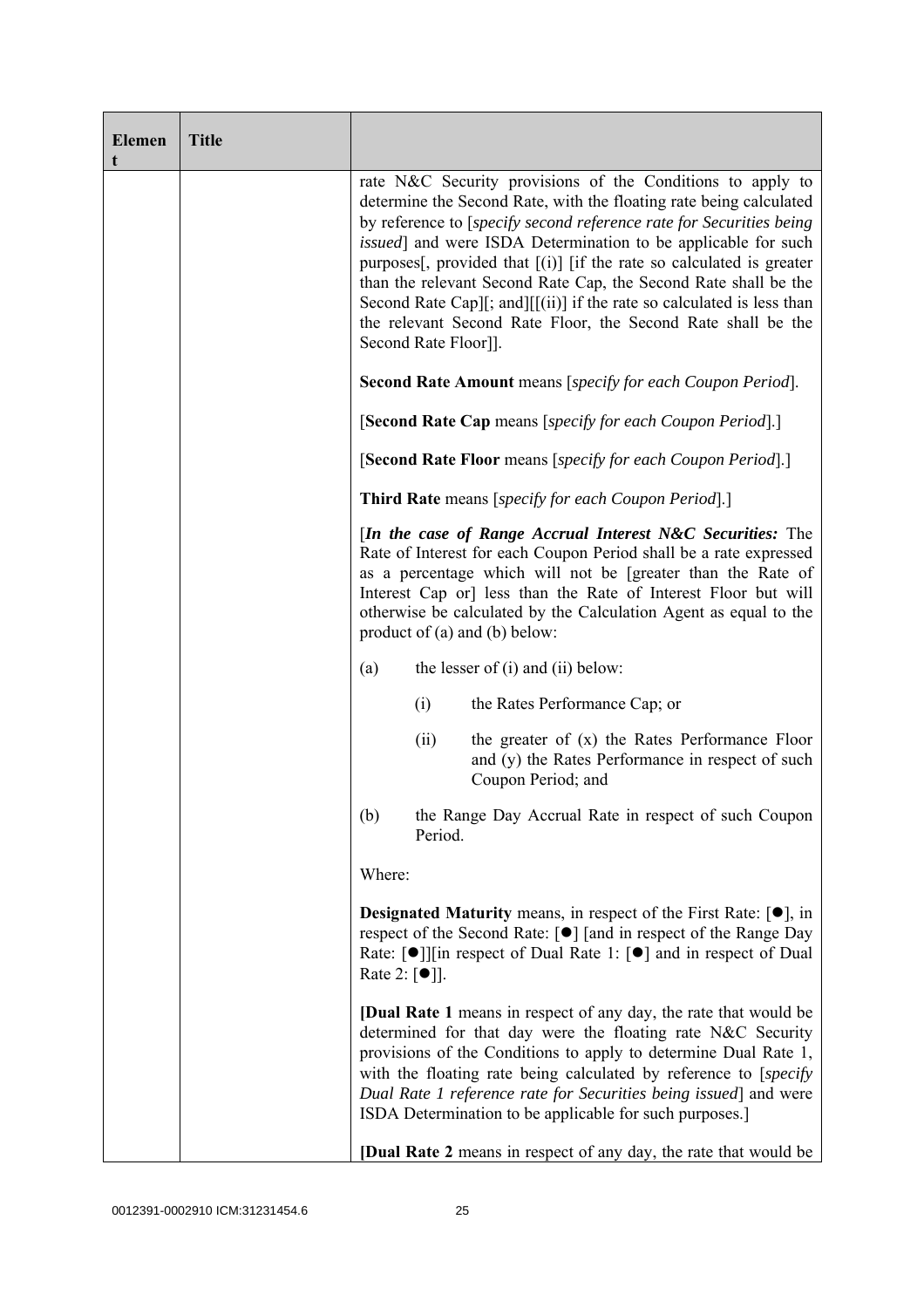| <b>Elemen</b><br>t | <b>Title</b> |                                                                                                                                                                                                                                                                                                                                                                                                                                          |  |  |  |
|--------------------|--------------|------------------------------------------------------------------------------------------------------------------------------------------------------------------------------------------------------------------------------------------------------------------------------------------------------------------------------------------------------------------------------------------------------------------------------------------|--|--|--|
|                    |              | determined for that day were the floating rate N&C Security<br>provisions of the Conditions to apply to determine Dual Rate 2,<br>with the floating rate being calculated by reference to [specify]<br>Dual Rate 2 reference rate for Securities being issued] and were<br>ISDA Determination to be applicable for such purposes.                                                                                                        |  |  |  |
|                    |              | First Rate means, in respect of a Coupon Period, the rate that<br>would be determined for that Coupon Period were the floating<br>rate N&C Security provisions of the Conditions to apply to<br>determine the First Rate, with the floating rate being calculated by<br>reference to [specify first reference rate for Securities being<br><i>issued</i> ] and were ISDA Determination to be applicable for such<br>purposes.            |  |  |  |
|                    |              | First Rate Amount means [specify for each Coupon Period].                                                                                                                                                                                                                                                                                                                                                                                |  |  |  |
|                    |              | <b>Floating Rate Option</b> means, in respect of the First Rate: $[•]$ , in<br>respect of the Second Rate: [●] [and in respect of the Range Day<br>Rate: $\lceil \bullet \rceil$   in respect of Dual Rate 1: $\lceil \bullet \rceil$ and in respect of Dual Rate<br>$2: [\bullet]$ .                                                                                                                                                    |  |  |  |
|                    |              | Lower Barrier means $\lceil \bullet \rceil$ per cent.                                                                                                                                                                                                                                                                                                                                                                                    |  |  |  |
|                    |              | Range Day Rate means:                                                                                                                                                                                                                                                                                                                                                                                                                    |  |  |  |
|                    |              | [Insert if Single Rate Determination applies:                                                                                                                                                                                                                                                                                                                                                                                            |  |  |  |
|                    |              | in respect of a day that is a Rate Determination Date, the<br>(a)<br>rate that would be determined for that day were the<br>floating rate N&C Security provisions of the Conditions<br>to apply to determine the Range Day Rate, with the<br>floating rate being calculated by reference to [specify]<br>range day reference rate for Securities being issued] and<br>were ISDA Determination to be applicable for such<br>purposes; and |  |  |  |
|                    |              | (b)<br>in respect of a day that is not a Rate Determination Date,<br>the Range Day Rate in respect of the Rate Determination<br>Date immediately preceding such day.]                                                                                                                                                                                                                                                                    |  |  |  |
|                    |              | [Insert if Dual Rate Determination applies:                                                                                                                                                                                                                                                                                                                                                                                              |  |  |  |
|                    |              | in respect of a day that is a Rate Determination Date, a<br>(a)<br>rate calculated as follows:                                                                                                                                                                                                                                                                                                                                           |  |  |  |
|                    |              | Range Day Rate = Dual Rate 1 <i>minus</i> Dual Rate 2; and                                                                                                                                                                                                                                                                                                                                                                               |  |  |  |
|                    |              | in respect of a day that is not a Rate Determination Date,<br>(b)<br>the Range Day Rate in respect of the Rate Determination<br>Date immediately preceding such day.]                                                                                                                                                                                                                                                                    |  |  |  |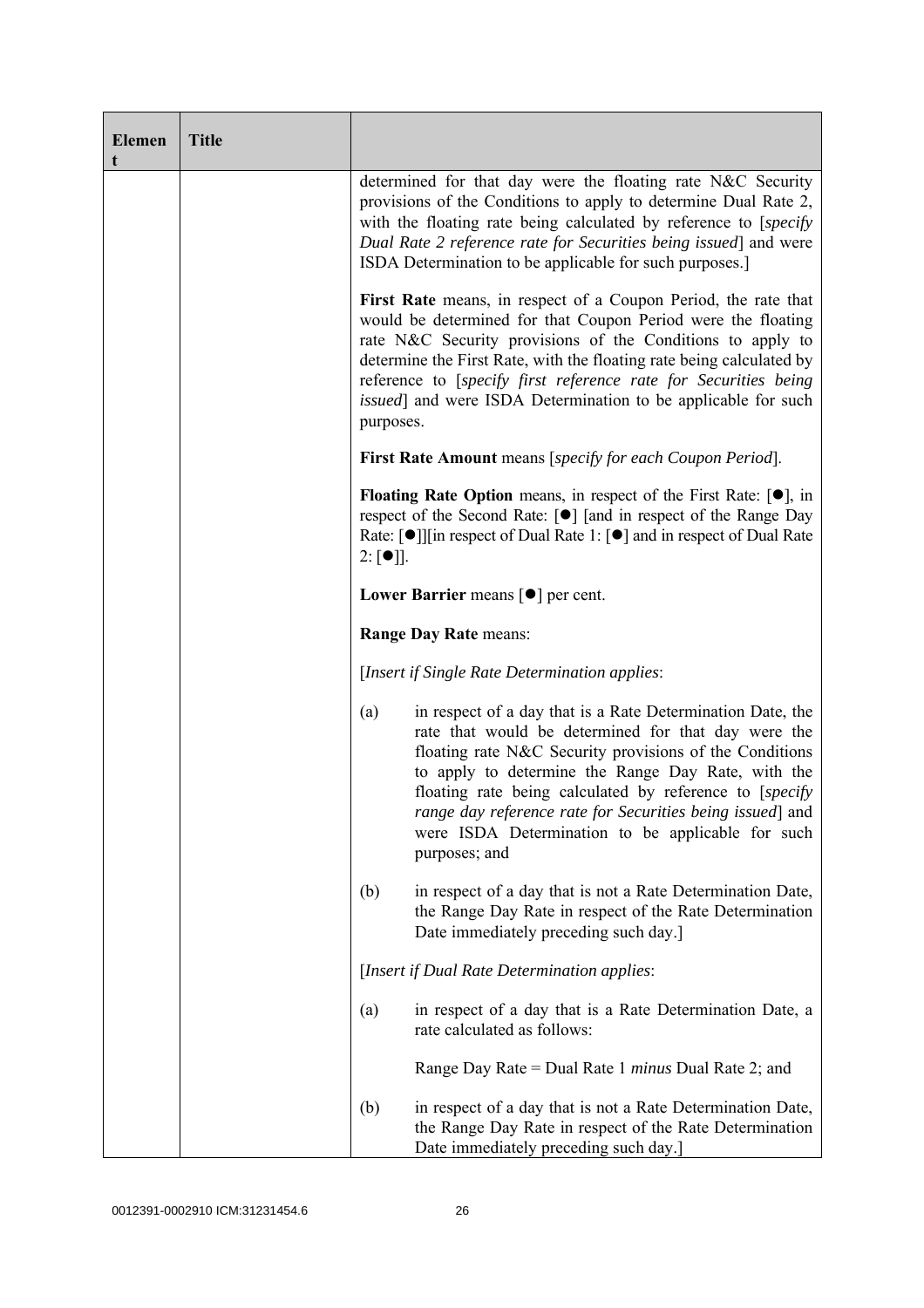| <b>Elemen</b><br>t | <b>Title</b> |                                                                                                                                                                                                                                                                                                                                                                                                                                                                                                                                                                                                         |
|--------------------|--------------|---------------------------------------------------------------------------------------------------------------------------------------------------------------------------------------------------------------------------------------------------------------------------------------------------------------------------------------------------------------------------------------------------------------------------------------------------------------------------------------------------------------------------------------------------------------------------------------------------------|
|                    |              | Range Day Accrual Rate means, in respect of a Coupon<br>Period[:][,] [If Single Rate Observation Date applies, insert:                                                                                                                                                                                                                                                                                                                                                                                                                                                                                  |
|                    |              | if on the relevant Rate Observation Date the Range Day<br>(a)<br>Rate is equal to or greater than the Lower Barrier and<br>equal to or less than the Upper Barrier, then 1; and                                                                                                                                                                                                                                                                                                                                                                                                                         |
|                    |              | if on the relevant Rate Observation Date the Range Day<br>(b)<br>Rate is lower than the Lower Barrier or greater than the<br>Upper Barrier, then zero,                                                                                                                                                                                                                                                                                                                                                                                                                                                  |
|                    |              | provided that, in each case, if the Rate Observation Date is not a<br>Rate Determination Date, the Range Day Rate used for these<br>purposes shall be the Range Day Rate in respect of the Rate<br>immediately preceding<br>Determination<br>Date<br>such<br>Rate<br>Observation Date.][If Single Rate Observation Date does not<br>apply, insert: a rate expressed as a percentage calculated by the<br>Calculation Agent equal to the quotient of (a) the Range Day<br>Numerator (as numerator) and (b) the Range Day Denominator<br>(as denominator), in each case in respect of such Coupon Period. |
|                    |              | [Range Day Denominator means, in respect of a Coupon Period,<br>the total number of [calendar days][Business Days] in such<br>Coupon Period.]                                                                                                                                                                                                                                                                                                                                                                                                                                                           |
|                    |              | [Range Day Numerator means, in respect of a Coupon Period,<br>the total number of [calendar days][Business Days] in such<br>Coupon Period in respect of which the Range Day Rate is equal<br>to or greater than the Lower Barrier and equal to or less than the<br>Upper Barrier, provided that the Range Day Rate for each<br>[calendar day] [Business Day] falling on or after the Rate Cut-off<br>Date shall be the Range Day Rate for the Rate Cut-off Date.]                                                                                                                                       |
|                    |              | [Rate Cut-off Date means the [●] [calendar day] [Business Day]<br>prior to the Coupon Payment Date (unadjusted for any business<br>day convention) for the relevant Coupon Period.]                                                                                                                                                                                                                                                                                                                                                                                                                     |
|                    |              | Rate Determination Centre means [ $\bullet$ ]/[TARGET 2].                                                                                                                                                                                                                                                                                                                                                                                                                                                                                                                                               |
|                    |              | Rate Determination Date means a day on which commercial<br>banks and foreign exchange markets settle payments and are open<br>for general business (including dealing in foreign exchange and<br>foreign currency deposits) in $\lceil \bullet \rceil / \lceil a \rceil$ day on which the TARGET2<br>System is open].                                                                                                                                                                                                                                                                                   |
|                    |              | [If Single Rate Observation Date applies,<br><i>insert</i> :<br>Rate<br><b>Observation Date</b> means, in respect of a Coupon Period, the date<br>specified in respect of such Coupon Period in the applicable Final<br>Terms.]                                                                                                                                                                                                                                                                                                                                                                         |
|                    |              | [Rate of Interest Cap means [ $\bullet$ ] per cent.]                                                                                                                                                                                                                                                                                                                                                                                                                                                                                                                                                    |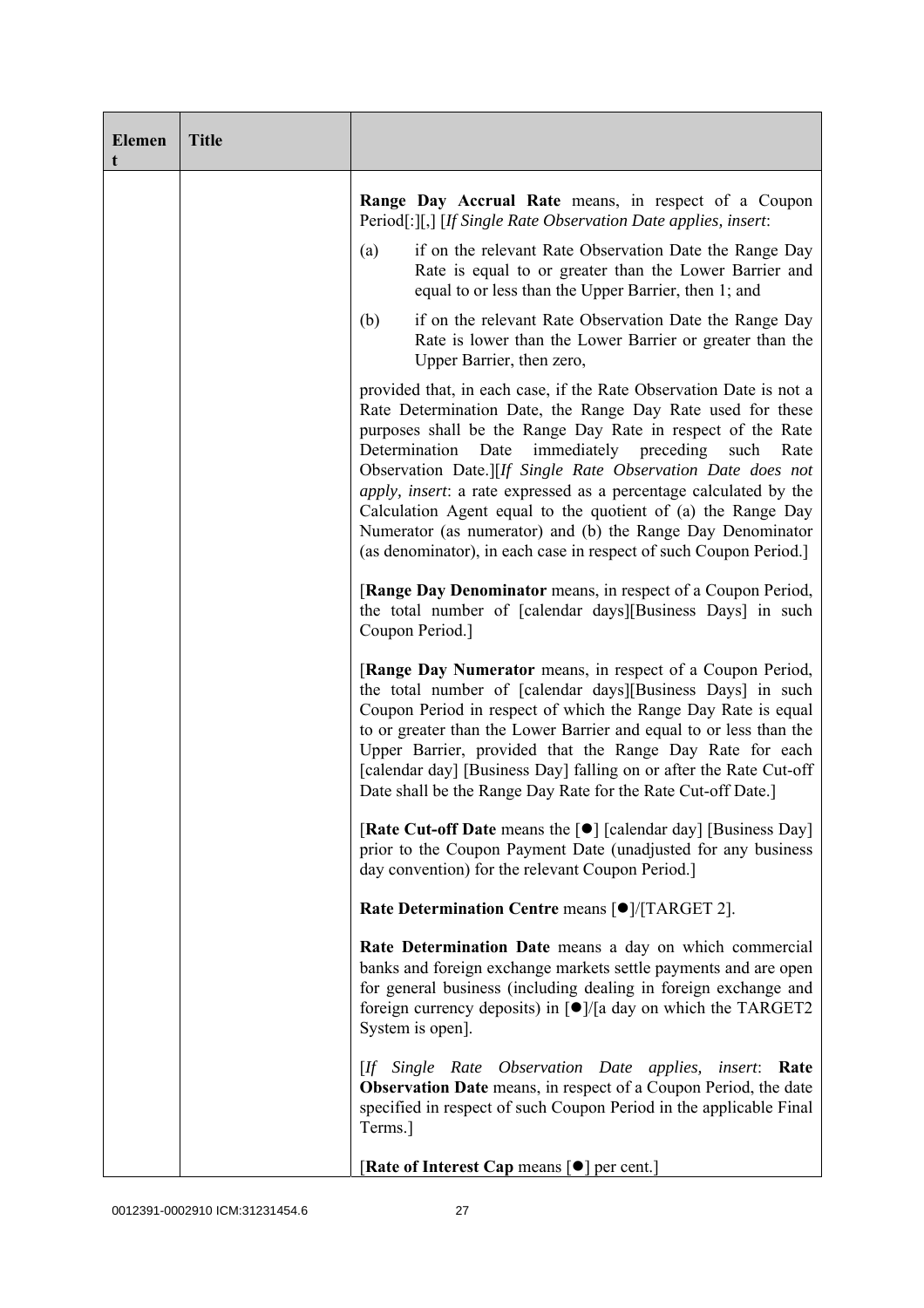| <b>Elemen</b> | <b>Title</b> |                                                                                                                                                                                                                                                                                                                                                                                                                                         |  |  |  |
|---------------|--------------|-----------------------------------------------------------------------------------------------------------------------------------------------------------------------------------------------------------------------------------------------------------------------------------------------------------------------------------------------------------------------------------------------------------------------------------------|--|--|--|
|               |              | Rate of Interest Floor means [[ $\bullet$ ] per cent.][zero].                                                                                                                                                                                                                                                                                                                                                                           |  |  |  |
|               |              | Rates Performance means, in respect of a Coupon Period, a rate<br>expressed as a percentage calculated by the Calculation Agent<br>equal to the sum of:                                                                                                                                                                                                                                                                                 |  |  |  |
|               |              | the product of (i) the First Rate Amount and (ii)<br>(a)<br>the First Rate, in each case in respect of such<br>Coupon Period;                                                                                                                                                                                                                                                                                                           |  |  |  |
|               |              | (b)<br>the product of (i) the Second Rate Amount and<br>(ii) the Second Rate, in each case in respect of<br>such Coupon Period; and                                                                                                                                                                                                                                                                                                     |  |  |  |
|               |              | (c)<br>the Third Rate in respect of such Coupon Period.                                                                                                                                                                                                                                                                                                                                                                                 |  |  |  |
|               |              | Rates Performance Cap means [ $\bullet$ ] per cent.                                                                                                                                                                                                                                                                                                                                                                                     |  |  |  |
|               |              | Rates Performance Floor means [ $\bullet$ ] per cent.                                                                                                                                                                                                                                                                                                                                                                                   |  |  |  |
|               |              | <b>Reset Date</b> means, in respect of the First Rate: [specify the first]<br>day of the Coupon Period /[specify the last day of the Coupon<br>Period], in respect of the Second Rate: [specify the second day of<br>the Coupon Period /[specify the last day of the Coupon Period]<br>and in respect of [the Range Day Rate][Dual Rate 1 and Dual<br>Rate 2]: the relevant Rate Determination Date.                                    |  |  |  |
|               |              | <b>Second Rate</b> means, in respect of a Coupon Period, the rate that<br>would be determined for that Coupon Period were the floating<br>rate N&C Security provisions of the Conditions to apply to<br>determine the Second Rate, with the floating rate being calculated<br>by reference to [specify second reference rate for Securities being<br><i>issued</i> ] and were ISDA Determination to be applicable for such<br>purposes. |  |  |  |
|               |              | <b>Second Rate Amount</b> means [specify for each Coupon Period].                                                                                                                                                                                                                                                                                                                                                                       |  |  |  |
|               |              | Third Rate means [specify for each Coupon Period].                                                                                                                                                                                                                                                                                                                                                                                      |  |  |  |
|               |              | <b>Upper Barrier</b> means $\lceil \bullet \rceil$ per cent.]                                                                                                                                                                                                                                                                                                                                                                           |  |  |  |
|               |              | [In the case of Dual Range Accrual Interest N&C Securities:<br>The Rate of Interest for each Coupon Period shall be a rate<br>expressed as a percentage which will not be [greater than the Rate<br>of Interest Cap or] less than the Rate of Interest Floor but will<br>otherwise be calculated by the Calculation Agent as equal to the<br>product of (a) and (b) below:                                                              |  |  |  |
|               |              | the lesser of $(i)$ and $(ii)$ below:<br>(a)                                                                                                                                                                                                                                                                                                                                                                                            |  |  |  |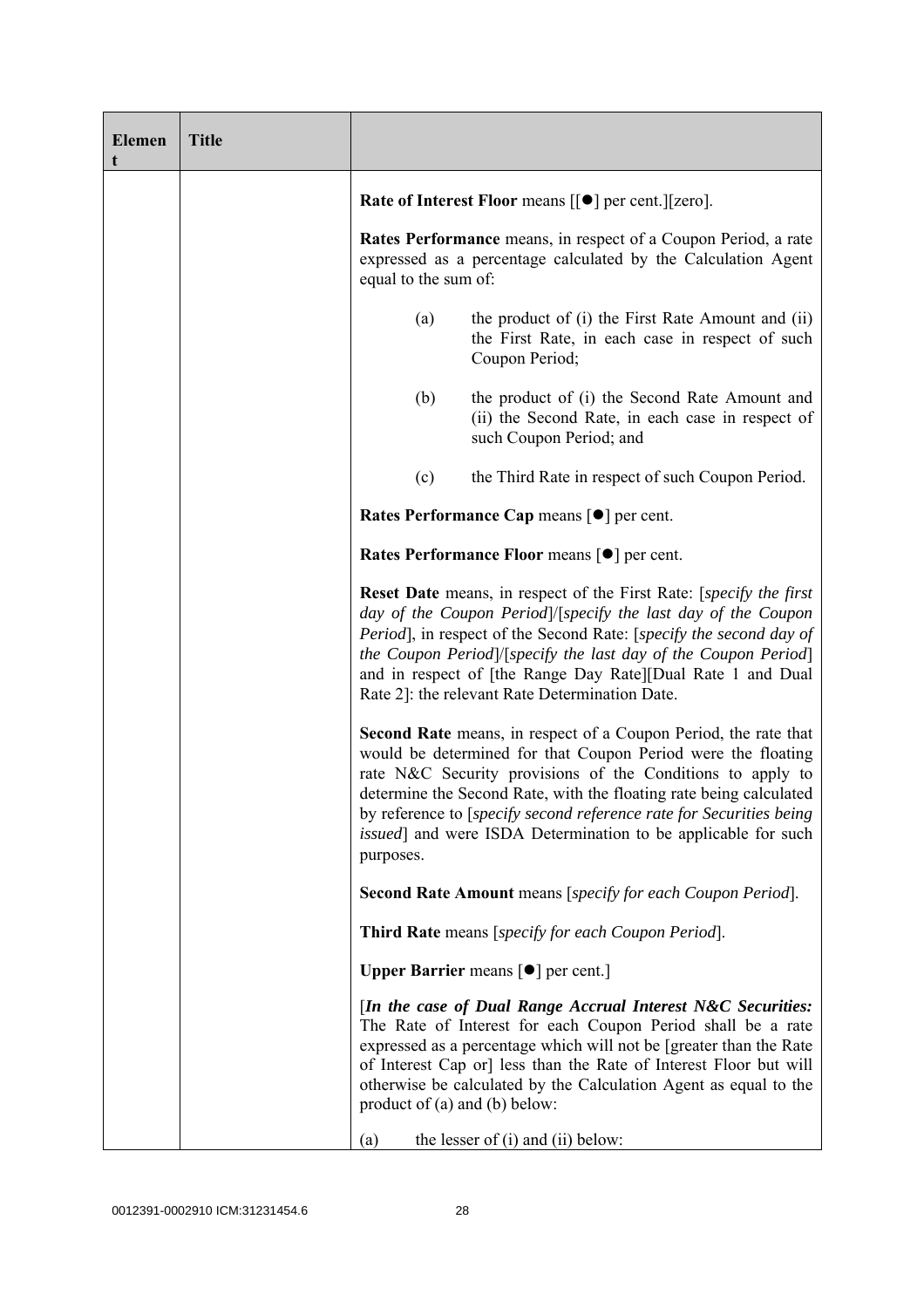| <b>Elemen</b> | <b>Title</b> |                                                                                                                                                                                                                                                                                                                                                                                                                                                                                 |         |                                                                                                                                                                                                                                                                                                                                                                                                                                                                                 |
|---------------|--------------|---------------------------------------------------------------------------------------------------------------------------------------------------------------------------------------------------------------------------------------------------------------------------------------------------------------------------------------------------------------------------------------------------------------------------------------------------------------------------------|---------|---------------------------------------------------------------------------------------------------------------------------------------------------------------------------------------------------------------------------------------------------------------------------------------------------------------------------------------------------------------------------------------------------------------------------------------------------------------------------------|
|               |              |                                                                                                                                                                                                                                                                                                                                                                                                                                                                                 | (i)     | the Rates Performance Cap; or                                                                                                                                                                                                                                                                                                                                                                                                                                                   |
|               |              |                                                                                                                                                                                                                                                                                                                                                                                                                                                                                 | (ii)    | the greater of (x) the Rates Performance Floor<br>and (y) the Rates Performance in respect of such<br>Coupon Period; and                                                                                                                                                                                                                                                                                                                                                        |
|               |              | (b)                                                                                                                                                                                                                                                                                                                                                                                                                                                                             | Period. | the Range Day Accrual Rate in respect of such Coupon                                                                                                                                                                                                                                                                                                                                                                                                                            |
|               |              | Where:                                                                                                                                                                                                                                                                                                                                                                                                                                                                          |         |                                                                                                                                                                                                                                                                                                                                                                                                                                                                                 |
|               |              |                                                                                                                                                                                                                                                                                                                                                                                                                                                                                 |         | <b>Designated Maturity means:</b>                                                                                                                                                                                                                                                                                                                                                                                                                                               |
|               |              | (i)                                                                                                                                                                                                                                                                                                                                                                                                                                                                             |         | in respect of the First Rate: $[•]$ ;                                                                                                                                                                                                                                                                                                                                                                                                                                           |
|               |              | (ii)                                                                                                                                                                                                                                                                                                                                                                                                                                                                            |         | in respect of the Second Rate: $[•]$ ;                                                                                                                                                                                                                                                                                                                                                                                                                                          |
|               |              | (iii)                                                                                                                                                                                                                                                                                                                                                                                                                                                                           |         | in respect of Range Day Rate 1: $\lceil \bullet \rceil / \lceil \text{for Dual Rate 1} \rceil \rceil$<br>and for Dual Rate 2: $[①$ ].                                                                                                                                                                                                                                                                                                                                           |
|               |              | (iv)                                                                                                                                                                                                                                                                                                                                                                                                                                                                            |         | in respect of Range Day Rate 2: $\lceil \bullet \rceil / \lceil \text{for Dual Rate 1} \rceil \rceil$<br>and for Dual Rate 2: $\lceil \bullet \rceil$ .                                                                                                                                                                                                                                                                                                                         |
|               |              | <b>[Dual Rate 1</b> means in respect of any day and a Range Day Rate,<br>the rate that would be determined for that day were the floating<br>rate N&C Security provisions of the Conditions to apply to<br>determine Dual Rate 1 in respect of the relevant Range Day Rate,<br>with the floating rate being calculated by reference to [specify]<br>Dual Rate 1 reference rate for Securities being issued] and were<br>ISDA Determination to be applicable for such purposes.] |         |                                                                                                                                                                                                                                                                                                                                                                                                                                                                                 |
|               |              |                                                                                                                                                                                                                                                                                                                                                                                                                                                                                 |         | <b>[Dual Rate 2</b> means in respect of any day and a Range Day Rate,<br>the rate that would be determined for that day were the floating<br>rate N&C Security provisions of the Conditions to apply to<br>determine Dual Rate 2 in respect of the relevant Range Day Rate,<br>with the floating rate being calculated by reference to [specify]<br>Dual Rate 2 reference rate for Securities being issued] and were<br>ISDA Determination to be applicable for such purposes.] |
|               |              | purposes.                                                                                                                                                                                                                                                                                                                                                                                                                                                                       |         | First Rate means, in respect of a Coupon Period, the rate that<br>would be determined for that Coupon Period were the floating<br>rate N&C Security provisions of the Conditions to apply to<br>determine the First Rate, with the floating rate being calculated by<br>reference to [specify first reference rate for Securities being<br><i>issued</i> ] and were ISDA Determination to be applicable for such                                                                |
|               |              |                                                                                                                                                                                                                                                                                                                                                                                                                                                                                 |         | <b>First Rate Amount</b> means [specify for each Coupon Period].                                                                                                                                                                                                                                                                                                                                                                                                                |
|               |              |                                                                                                                                                                                                                                                                                                                                                                                                                                                                                 |         | <b>Floating Rate Option means:</b>                                                                                                                                                                                                                                                                                                                                                                                                                                              |
|               |              | (i)                                                                                                                                                                                                                                                                                                                                                                                                                                                                             |         | in respect of the First Rate: $[•]$ ;                                                                                                                                                                                                                                                                                                                                                                                                                                           |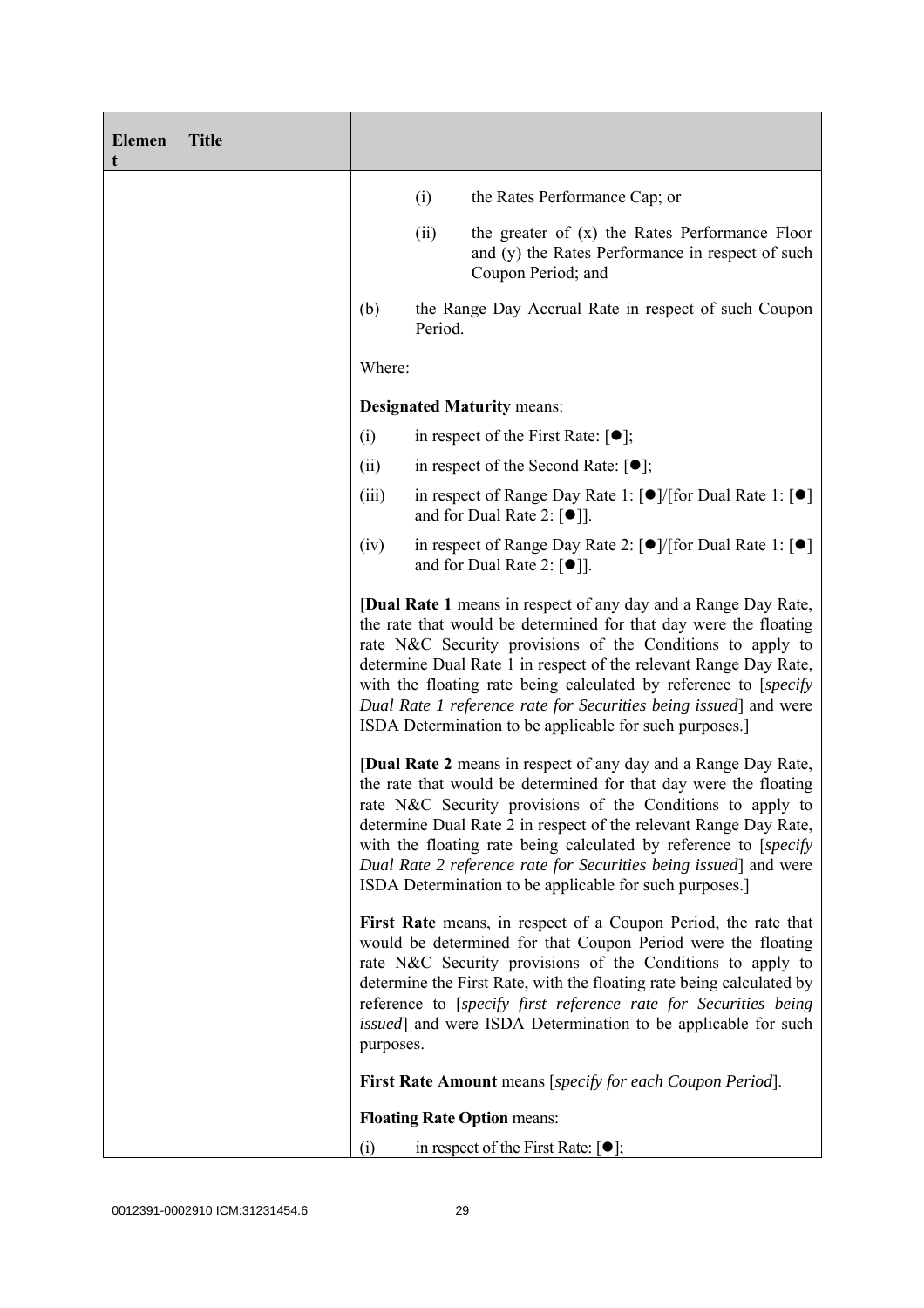| <b>Elemen</b><br>t | <b>Title</b> |                                                                                                                                                                               |                                                                                                                                                                                                                                                                                                                                                                                                                                                             |
|--------------------|--------------|-------------------------------------------------------------------------------------------------------------------------------------------------------------------------------|-------------------------------------------------------------------------------------------------------------------------------------------------------------------------------------------------------------------------------------------------------------------------------------------------------------------------------------------------------------------------------------------------------------------------------------------------------------|
|                    |              | (ii)                                                                                                                                                                          | in respect of the Second Rate: $[\bullet]$ ;                                                                                                                                                                                                                                                                                                                                                                                                                |
|                    |              | (iii)                                                                                                                                                                         | in respect of Range Day Rate 1: $\lceil \bullet \rceil / \lceil \text{for Dual Rate 1} \rceil \rceil$<br>and for Dual Rate 2: $\lceil \bullet \rceil$ .                                                                                                                                                                                                                                                                                                     |
|                    |              | (iv)                                                                                                                                                                          | in respect of Range Day Rate 2: $\lceil \bullet \rceil / \lceil \text{for Dual Rate 1} \rceil \rceil$<br>and for Dual Rate 2: $\lceil \bullet \rceil$ .                                                                                                                                                                                                                                                                                                     |
|                    |              |                                                                                                                                                                               | <b>Lower Barrier means:</b>                                                                                                                                                                                                                                                                                                                                                                                                                                 |
|                    |              | (i)                                                                                                                                                                           | in respect of Range Day Rate 1: $\lceil \bullet \rceil$ per cent.                                                                                                                                                                                                                                                                                                                                                                                           |
|                    |              | (ii)                                                                                                                                                                          | in respect of Range Day Rate 2: $\lceil \bullet \rceil$ per cent.                                                                                                                                                                                                                                                                                                                                                                                           |
|                    |              | <b>Range Day Rate</b> means each of Range Day Rate 1 and Range<br>Day Rate 2.<br>Range Day Rate 1 means:<br>[Insert if Single Rate Determination applies to Range Day Rate 1: |                                                                                                                                                                                                                                                                                                                                                                                                                                                             |
|                    |              |                                                                                                                                                                               |                                                                                                                                                                                                                                                                                                                                                                                                                                                             |
|                    |              |                                                                                                                                                                               |                                                                                                                                                                                                                                                                                                                                                                                                                                                             |
|                    |              | (a)                                                                                                                                                                           | in respect of a day that is a Rate Determination Date, the<br>rate that would be determined for that day were the<br>floating rate N&C Security provisions of the Conditions<br>to apply to determine Range Day Rate 1, with the floating<br>rate being calculated by reference to [specify range day<br>reference rate for Range Day Rate 1 for Securities being<br><i>issued</i> ] and were ISDA Determination to be applicable<br>for such purposes; and |
|                    |              | (b)                                                                                                                                                                           | in respect of a day that is not a Rate Determination Date,<br>Range Day Rate 1 in respect of the Rate Determination<br>Date immediately preceding such day.                                                                                                                                                                                                                                                                                                 |
|                    |              |                                                                                                                                                                               | [Insert if Dual Rate Determination applies:                                                                                                                                                                                                                                                                                                                                                                                                                 |
|                    |              | (a)                                                                                                                                                                           | in respect of a day that is a Rate Determination Date, a<br>rate calculated as follows:                                                                                                                                                                                                                                                                                                                                                                     |
|                    |              |                                                                                                                                                                               | Range Day Rate $1 =$ Dual Rate 1 <i>minus</i> Dual Rate 2; and                                                                                                                                                                                                                                                                                                                                                                                              |
|                    |              | (b)                                                                                                                                                                           | in respect of a day that is not a Rate Determination Date,<br>Range Day Rate 1 in respect of the Rate Determination<br>Date immediately preceding such day.]                                                                                                                                                                                                                                                                                                |
|                    |              |                                                                                                                                                                               | Range Day Rate 2 means:                                                                                                                                                                                                                                                                                                                                                                                                                                     |
|                    |              |                                                                                                                                                                               | [Insert if Single Rate Determination applies to Range Day Rate 2:                                                                                                                                                                                                                                                                                                                                                                                           |
|                    |              | (a)                                                                                                                                                                           | in respect of a day that is a Rate Determination Date, the<br>rate that would be determined for that day were the<br>floating rate N&C Security provisions of the Conditions                                                                                                                                                                                                                                                                                |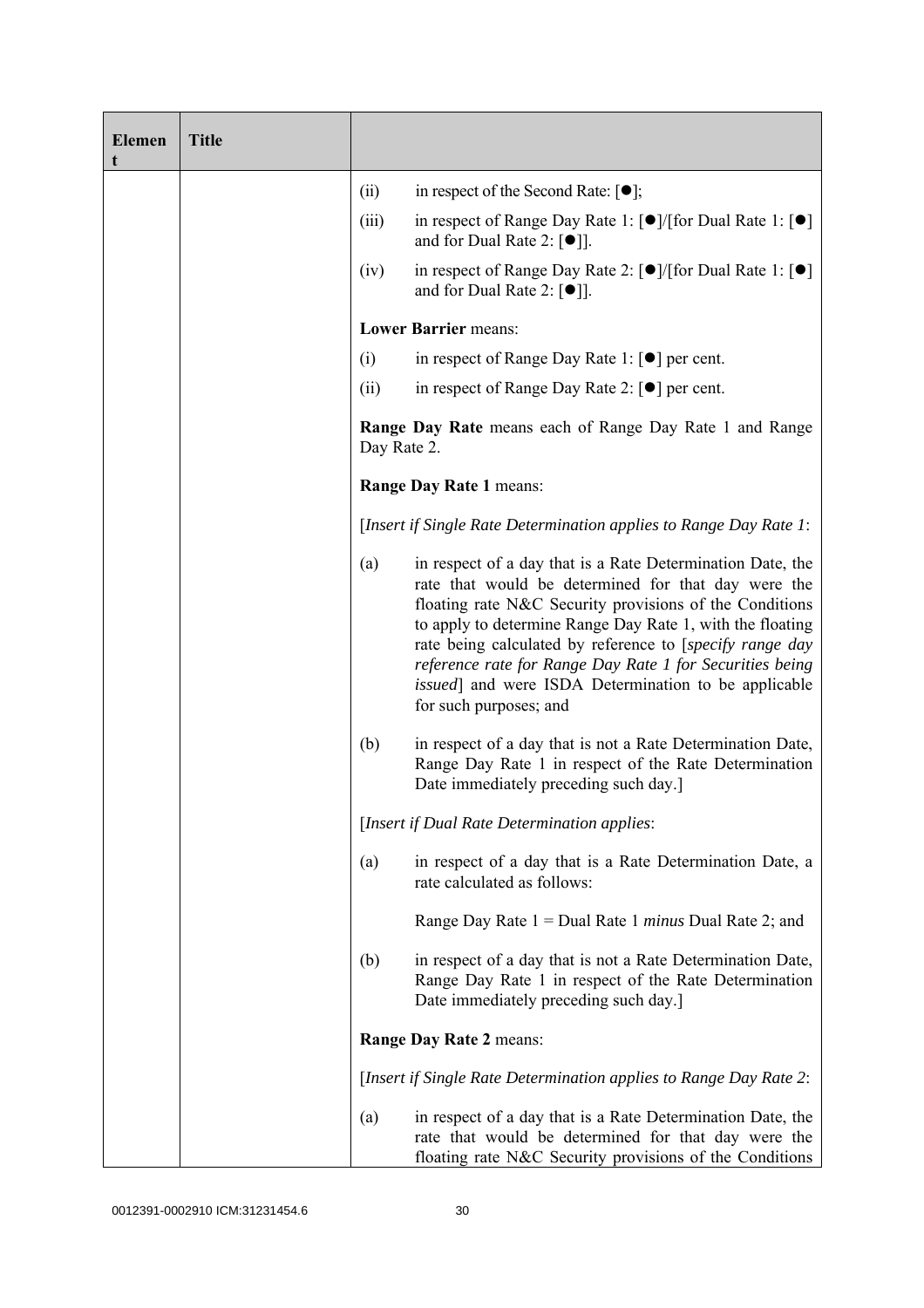| <b>Elemen</b><br>t | <b>Title</b> |     |                                                                                                                                                                                                                                                                    |                                                                                                                                                                                                                                                                             |
|--------------------|--------------|-----|--------------------------------------------------------------------------------------------------------------------------------------------------------------------------------------------------------------------------------------------------------------------|-----------------------------------------------------------------------------------------------------------------------------------------------------------------------------------------------------------------------------------------------------------------------------|
|                    |              |     |                                                                                                                                                                                                                                                                    | to apply to determine Range Day Rate 2, with the floating<br>rate being calculated by reference to [specify range day<br>reference rate for Range Day Rate 2 for Securities being<br><i>issued</i> ] and were ISDA Determination to be applicable<br>for such purposes; and |
|                    |              | (b) |                                                                                                                                                                                                                                                                    | in respect of a day that is not a Rate Determination Date,<br>Range Day Rate 2 in respect of the Rate Determination<br>Date immediately preceding such day.]                                                                                                                |
|                    |              |     | [Insert if Dual Rate Determination applies:                                                                                                                                                                                                                        |                                                                                                                                                                                                                                                                             |
|                    |              | (a) |                                                                                                                                                                                                                                                                    | in respect of a day that is a Rate Determination Date, a<br>rate calculated as follows:                                                                                                                                                                                     |
|                    |              |     | Range Day Rate $2 =$ Dual Rate 1 <i>minus</i> Dual Rate 2; and                                                                                                                                                                                                     |                                                                                                                                                                                                                                                                             |
|                    |              | (b) |                                                                                                                                                                                                                                                                    | in respect of a day that is not a Rate Determination Date,<br>Range Day Rate 2 in respect of the Rate Determination<br>Date immediately preceding such day.]                                                                                                                |
|                    |              |     |                                                                                                                                                                                                                                                                    | Range Day Accrual Rate means, in respect of a Coupon<br>Period[:][,][If Single Rate Observation Date applies, insert:                                                                                                                                                       |
|                    |              | (a) |                                                                                                                                                                                                                                                                    | if on the relevant Rate Observation Date both:                                                                                                                                                                                                                              |
|                    |              |     | (i)                                                                                                                                                                                                                                                                | Range Day Rate 1 is equal to or greater than its<br>Lower Barrier and equal to or less than its Upper<br>Barrier; and                                                                                                                                                       |
|                    |              |     | (ii)                                                                                                                                                                                                                                                               | Range Day Rate 2 is equal to or greater than its<br>Lower Barrier and equal to or less than its Upper<br>Barrier,                                                                                                                                                           |
|                    |              |     | then $1$ ; and                                                                                                                                                                                                                                                     |                                                                                                                                                                                                                                                                             |
|                    |              | (b) |                                                                                                                                                                                                                                                                    | if on the relevant Rate Observation Date either or both of<br>the following conditions is met:                                                                                                                                                                              |
|                    |              |     | (i)                                                                                                                                                                                                                                                                | Range Day Rate 1 is less than its Lower Barrier<br>or greater than its Upper Barrier; or                                                                                                                                                                                    |
|                    |              |     | (ii)                                                                                                                                                                                                                                                               | Range Day Rate 2 is less than its Lower Barrier<br>or greater than its Upper Barrier,                                                                                                                                                                                       |
|                    |              |     | then zero,                                                                                                                                                                                                                                                         |                                                                                                                                                                                                                                                                             |
|                    |              |     | provided that, in each case, if the Rate Observation Date is not a<br>Rate Determination Date, each Range Day Rate used for these<br>purposes shall be the respective Range Day Rates in respect of the<br>Rate Determination Date immediately preceding such Rate |                                                                                                                                                                                                                                                                             |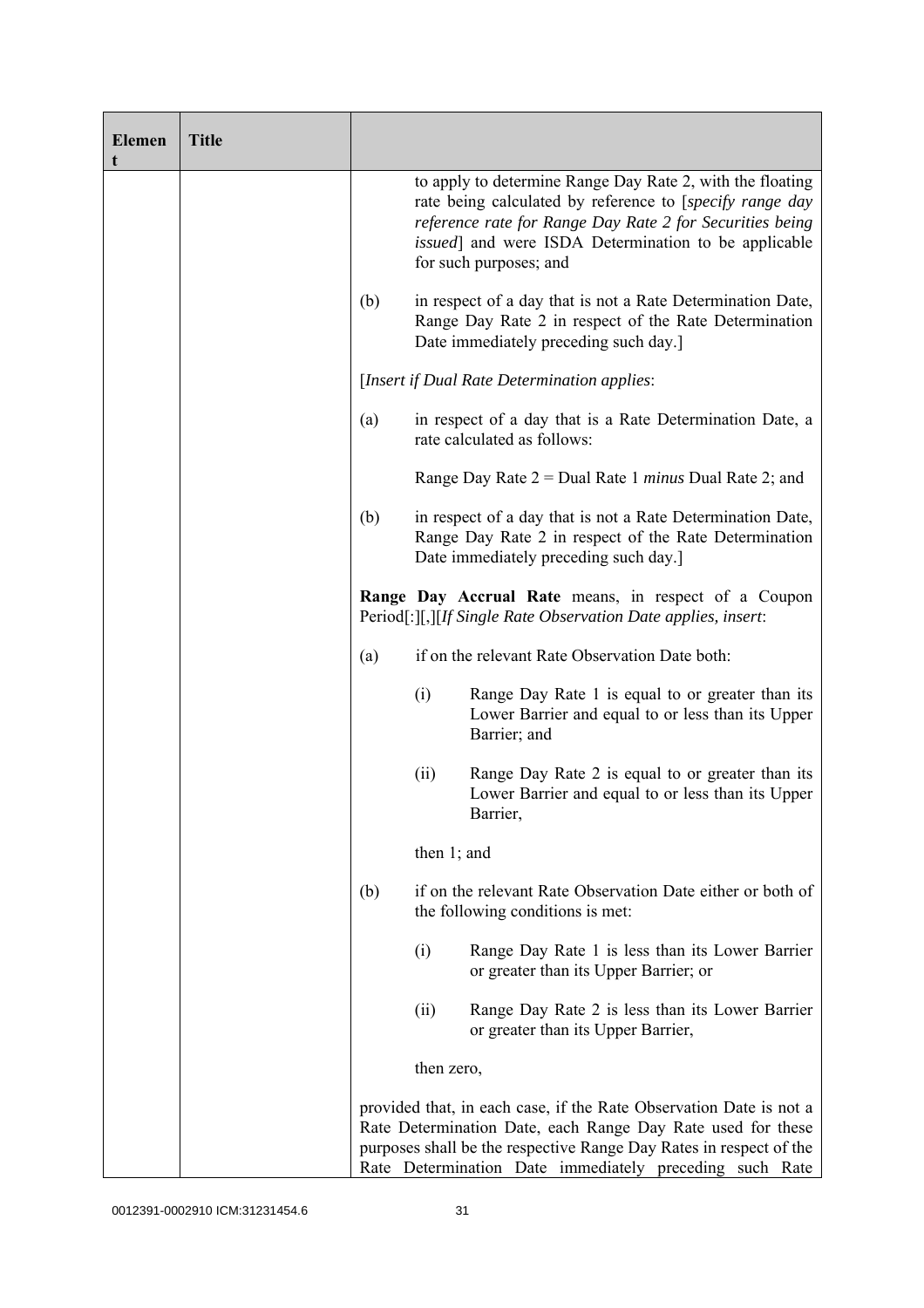| <b>Elemen</b><br>t | <b>Title</b> |                                                                                                                                                                                                                                                                                                                                            |  |  |  |
|--------------------|--------------|--------------------------------------------------------------------------------------------------------------------------------------------------------------------------------------------------------------------------------------------------------------------------------------------------------------------------------------------|--|--|--|
|                    |              | Observation Date.][If Single Rate Observation Date does not<br><i>apply, insert:</i> a rate expressed as a percentage calculated by the<br>Calculation Agent equal to the quotient of (a) the Range Day<br>Numerator (as numerator) and (b) the Range Day Denominator<br>(as denominator), in each case in respect of such Coupon Period.] |  |  |  |
|                    |              | [Range Day Denominator means, in respect of a Coupon Period,<br>the total number of [calendar days][Business Days] in such<br>Coupon Period.]                                                                                                                                                                                              |  |  |  |
|                    |              | [Range Day Numerator means, in respect of a Coupon Period,<br>the total number of [calendar days][Business Days] in such<br>Coupon Period in respect of which both:                                                                                                                                                                        |  |  |  |
|                    |              | Range Day Rate 1 is equal to or greater than its Lower<br>(i)<br>Barrier and equal to or less than its Upper Barrier; and                                                                                                                                                                                                                  |  |  |  |
|                    |              | (ii)<br>Range Day Rate 2 is equal to or greater than its Lower<br>Barrier and equal to or less than its Upper Barrier,                                                                                                                                                                                                                     |  |  |  |
|                    |              | Provided that each Range Day Rate for each [calendar day]<br>[Business Day] falling on or after the Rate Cut-off Date shall be<br>the respective Range Day Rate for the Rate Cut-off Date.]                                                                                                                                                |  |  |  |
|                    |              | [Rate Cut-off Date means the [●] [calendar day] [Business Day]<br>prior to the Coupon Payment Date (unadjusted for any business<br>day convention) for the relevant Coupon Period.]                                                                                                                                                        |  |  |  |
|                    |              | Rate Determination Centre means [ $\bullet$ ]/[TARGET 2].                                                                                                                                                                                                                                                                                  |  |  |  |
|                    |              | Rate Determination Date means a day on which commercial<br>banks and foreign exchange markets settle payments and are open<br>for general business (including dealing in foreign exchange and<br>foreign currency deposits) in $\lceil \bullet \rceil$ a day on which the TARGET2<br>System is open].                                      |  |  |  |
|                    |              | [If Single Rate Observation Date applies,<br>insert:<br>Rate<br><b>Observation Date</b> means, in respect of a Coupon Period, the date<br>specified in respect of such Coupon Period in the applicable Final<br>Terms.]                                                                                                                    |  |  |  |
|                    |              | [Rate of Interest Cap means $\lceil \bullet \rceil$ per cent.]                                                                                                                                                                                                                                                                             |  |  |  |
|                    |              | <b>Rate of Interest Floor means <math>\lceil \bullet \rceil</math> per cent. <math>\lceil \lceil z</math> ero <math>\rceil</math>.</b>                                                                                                                                                                                                     |  |  |  |
|                    |              | <b>Rates Performance</b> means, in respect of a Coupon Period, a rate<br>expressed as a percentage calculated by the Calculation Agent<br>equal to the sum of:                                                                                                                                                                             |  |  |  |
|                    |              | the product of (i) the First Rate Amount and (ii)<br>(a)<br>the First Rate, in each case in respect of such<br>Coupon Period;                                                                                                                                                                                                              |  |  |  |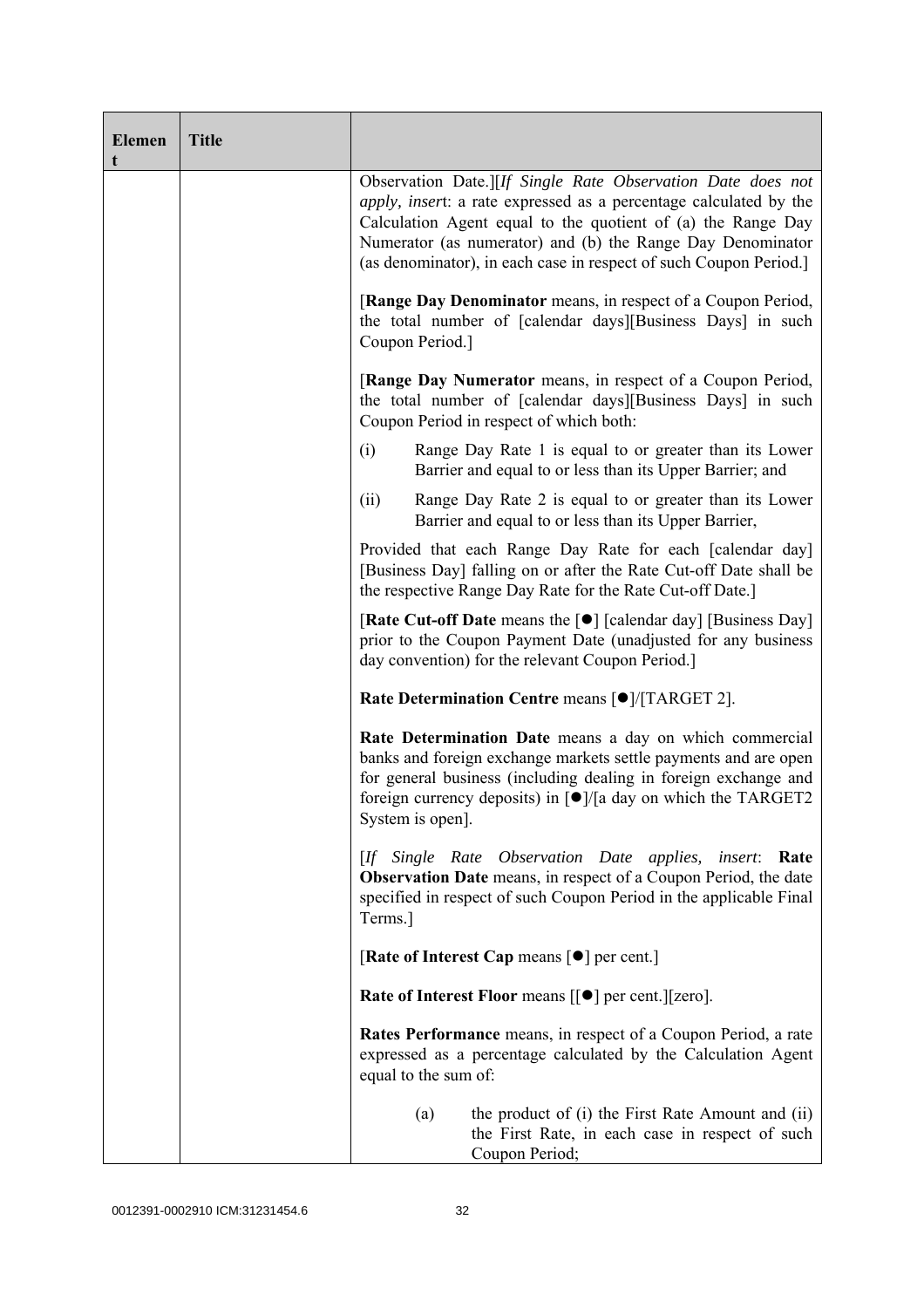| <b>Elemen</b><br>t | <b>Title</b> |                                                                                                                                                                                                                                                                                                                                                                                                                                         |                                      |                                                                                                                              |                                                                                                             |
|--------------------|--------------|-----------------------------------------------------------------------------------------------------------------------------------------------------------------------------------------------------------------------------------------------------------------------------------------------------------------------------------------------------------------------------------------------------------------------------------------|--------------------------------------|------------------------------------------------------------------------------------------------------------------------------|-------------------------------------------------------------------------------------------------------------|
|                    |              |                                                                                                                                                                                                                                                                                                                                                                                                                                         | (b)                                  | the product of (i) the Second Rate Amount and<br>(ii) the Second Rate, in each case in respect of<br>such Coupon Period; and |                                                                                                             |
|                    |              |                                                                                                                                                                                                                                                                                                                                                                                                                                         | (c)                                  | the Third Rate in respect of such Coupon Period.                                                                             |                                                                                                             |
|                    |              |                                                                                                                                                                                                                                                                                                                                                                                                                                         |                                      | Rates Performance Cap means [ $\bullet$ ] per cent.                                                                          |                                                                                                             |
|                    |              |                                                                                                                                                                                                                                                                                                                                                                                                                                         |                                      | Rates Performance Floor means [ $\bullet$ ] per cent.                                                                        |                                                                                                             |
|                    |              |                                                                                                                                                                                                                                                                                                                                                                                                                                         | <b>Reset Date means:</b>             |                                                                                                                              |                                                                                                             |
|                    |              | (i)                                                                                                                                                                                                                                                                                                                                                                                                                                     |                                      | in respect of the First Rate:                                                                                                | [specify the first day of<br>the<br>Coupon<br>Period /[specify<br>the<br>last day of the Coupon<br>Period]; |
|                    |              | (ii)                                                                                                                                                                                                                                                                                                                                                                                                                                    | in respect of the Second Rate:<br>of |                                                                                                                              | [specify the second day<br>the<br>Coupon<br>Period /[specify<br>the<br>last day of the Coupon<br>Period];   |
|                    |              | (iii)                                                                                                                                                                                                                                                                                                                                                                                                                                   |                                      | in respect of Range Day Rate 1:                                                                                              | $\lceil \bullet \rceil$ / [for Dual Rate 1:<br>[●] and for Dual Rate<br>$2: [\bullet]$ .                    |
|                    |              | (iv)                                                                                                                                                                                                                                                                                                                                                                                                                                    |                                      | in respect of Range Day Rate 2:                                                                                              | $\lceil \bullet \rceil$ / [for Dual Rate 1:<br>[●] and for Dual Rate<br>$2: [\bullet]$ ].                   |
|                    |              | <b>Second Rate</b> means, in respect of a Coupon Period, the rate that<br>would be determined for that Coupon Period were the floating<br>rate N&C Security provisions of the Conditions to apply to<br>determine the Second Rate, with the floating rate being calculated<br>by reference to [specify second reference rate for Securities being<br><i>issued</i> ] and were ISDA Determination to be applicable for such<br>purposes. |                                      |                                                                                                                              |                                                                                                             |
|                    |              |                                                                                                                                                                                                                                                                                                                                                                                                                                         |                                      | <b>Second Rate Amount</b> means [specify for each Coupon Period].                                                            |                                                                                                             |
|                    |              |                                                                                                                                                                                                                                                                                                                                                                                                                                         |                                      | Third Rate means [specify for each Coupon Period].                                                                           |                                                                                                             |
|                    |              |                                                                                                                                                                                                                                                                                                                                                                                                                                         | <b>Upper Barrier means:</b>          |                                                                                                                              |                                                                                                             |
|                    |              | (i)                                                                                                                                                                                                                                                                                                                                                                                                                                     |                                      | in respect of Range Day Rate 1: $\lceil \bullet \rceil$ per cent.                                                            |                                                                                                             |
|                    |              | (ii)                                                                                                                                                                                                                                                                                                                                                                                                                                    |                                      | in respect of Range Day Rate 2: $\lceil \bullet \rceil$ per cent.]                                                           |                                                                                                             |
|                    |              | [In the case of Leveraged Inflation Interest N&C Securities:<br>The Rate of Interest for each Coupon Period shall be a rate<br>expressed as a percentage (which will not be less than, but may be                                                                                                                                                                                                                                       |                                      |                                                                                                                              |                                                                                                             |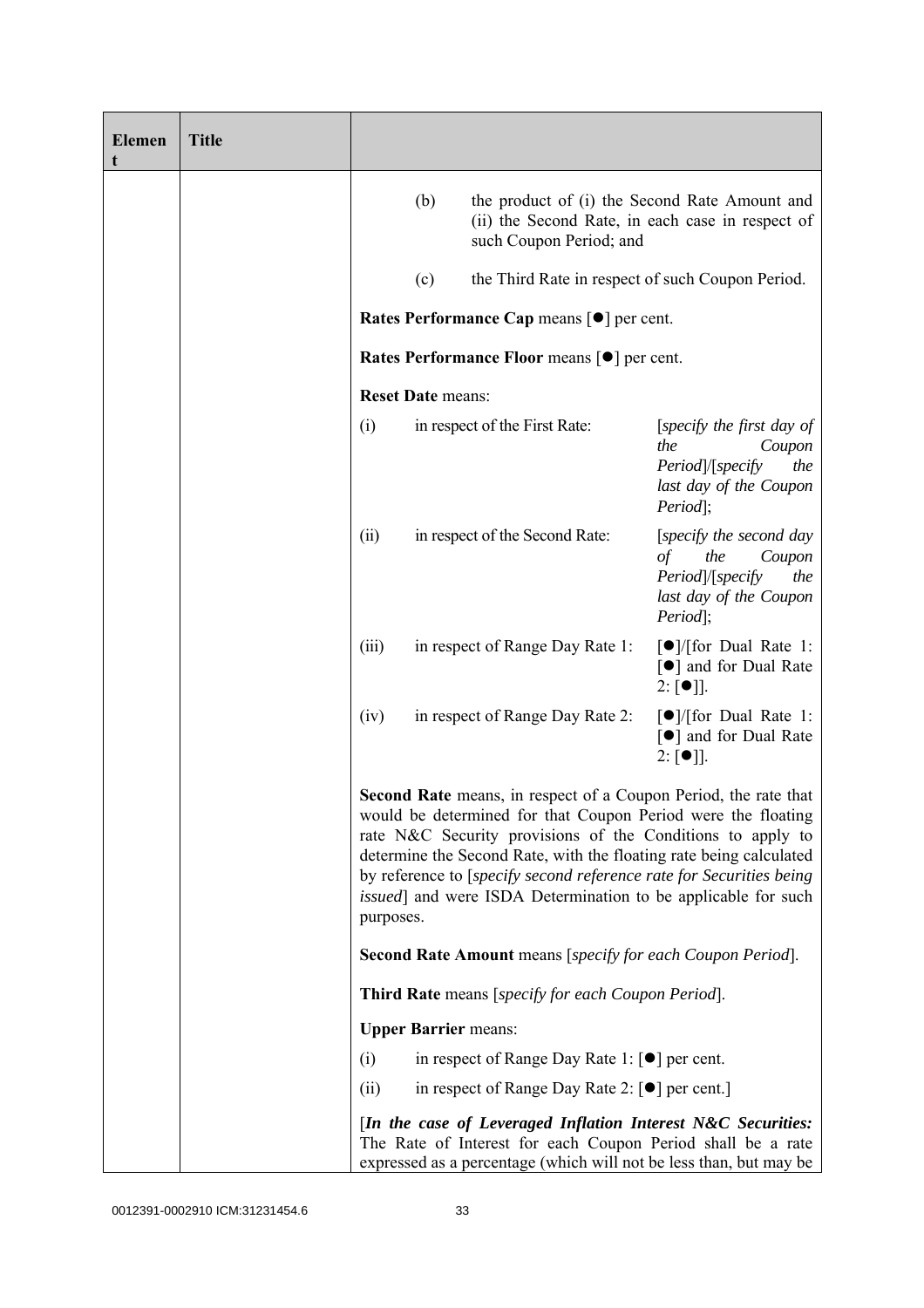| <b>Elemen</b><br>t | <b>Title</b> |                                                     |                                             |                                                                                                                                                                                                                                                                                                                                                                                                                                                                                                                                                                                                                                                                                     |
|--------------------|--------------|-----------------------------------------------------|---------------------------------------------|-------------------------------------------------------------------------------------------------------------------------------------------------------------------------------------------------------------------------------------------------------------------------------------------------------------------------------------------------------------------------------------------------------------------------------------------------------------------------------------------------------------------------------------------------------------------------------------------------------------------------------------------------------------------------------------|
|                    |              | sum of:                                             |                                             | equal to, zero) calculated by the Calculation Agent equal to the                                                                                                                                                                                                                                                                                                                                                                                                                                                                                                                                                                                                                    |
|                    |              | (a)                                                 |                                             | the Base Rate of Interest; and                                                                                                                                                                                                                                                                                                                                                                                                                                                                                                                                                                                                                                                      |
|                    |              | (b)                                                 | (i)                                         | the Cap; or, if less                                                                                                                                                                                                                                                                                                                                                                                                                                                                                                                                                                                                                                                                |
|                    |              |                                                     | (ii)                                        | $(x)$ the Floor or, if greater, $(y)$ the Leveraged<br>Index Performance in respect of such Coupon<br>Period.                                                                                                                                                                                                                                                                                                                                                                                                                                                                                                                                                                       |
|                    |              | Where:                                              |                                             |                                                                                                                                                                                                                                                                                                                                                                                                                                                                                                                                                                                                                                                                                     |
|                    |              | Base Rate of Interest means [ $\bullet$ ] per cent. |                                             |                                                                                                                                                                                                                                                                                                                                                                                                                                                                                                                                                                                                                                                                                     |
|                    |              |                                                     | Cap means $\lceil \bullet \rceil$ per cent. |                                                                                                                                                                                                                                                                                                                                                                                                                                                                                                                                                                                                                                                                                     |
|                    |              |                                                     |                                             | Final Index Level means, in respect of a Coupon Period, [If<br>Linear Interpolation does not apply, insert: the Index Level for<br>the relevant Reference Month for such Coupon Period.][If Linear<br>Interpolation applies, insert: a level calculated by the Calculation<br>Agent by linear interpolation based on the Index Levels for the<br>Index for the months that fall [insert value of "x" below] months<br>and <i>[insert value of "y" below]</i> months prior to the month in<br>which the Coupon Payment Date for such Coupon Period is<br>scheduled to fall. For these purposes the Final Index Level will<br>be calculated in accordance with the following formula: |
|                    |              |                                                     |                                             | $IL_{m-x} + \frac{(nbd_{final})-1}{ND_m}$ x $(IL_{m-y} - IL_{m-x})$                                                                                                                                                                                                                                                                                                                                                                                                                                                                                                                                                                                                                 |
|                    |              | Where:                                              |                                             |                                                                                                                                                                                                                                                                                                                                                                                                                                                                                                                                                                                                                                                                                     |
|                    |              | <b>x</b> means $[\bullet]$ ;                        |                                             |                                                                                                                                                                                                                                                                                                                                                                                                                                                                                                                                                                                                                                                                                     |
|                    |              | <b>y</b> means $[\bullet]$ ;                        |                                             |                                                                                                                                                                                                                                                                                                                                                                                                                                                                                                                                                                                                                                                                                     |
|                    |              | fall;                                               |                                             | $IL_{m-x}$ means, in respect of a Coupon Period, the Index Level for<br>the month that is x months prior to the month in which the<br>Coupon Accrual Date for such Coupon Period is scheduled to                                                                                                                                                                                                                                                                                                                                                                                                                                                                                    |
|                    |              | fall;                                               |                                             | $IL_{m-v}$ means, in respect of a Coupon Period, the Index Level for<br>the month that is y months prior to the month in which the<br>Coupon Accrual Date for such Coupon Period is scheduled to                                                                                                                                                                                                                                                                                                                                                                                                                                                                                    |
|                    |              |                                                     |                                             | <b>nbd</b> <sub>final</sub> means, in respect of a Coupon Period, the actual number<br>of calendar days from and including the first day of the month in<br>which the Coupon Accrual Date for such Coupon Period is<br>scheduled to fall to and including such Coupon Accrual Date; and                                                                                                                                                                                                                                                                                                                                                                                             |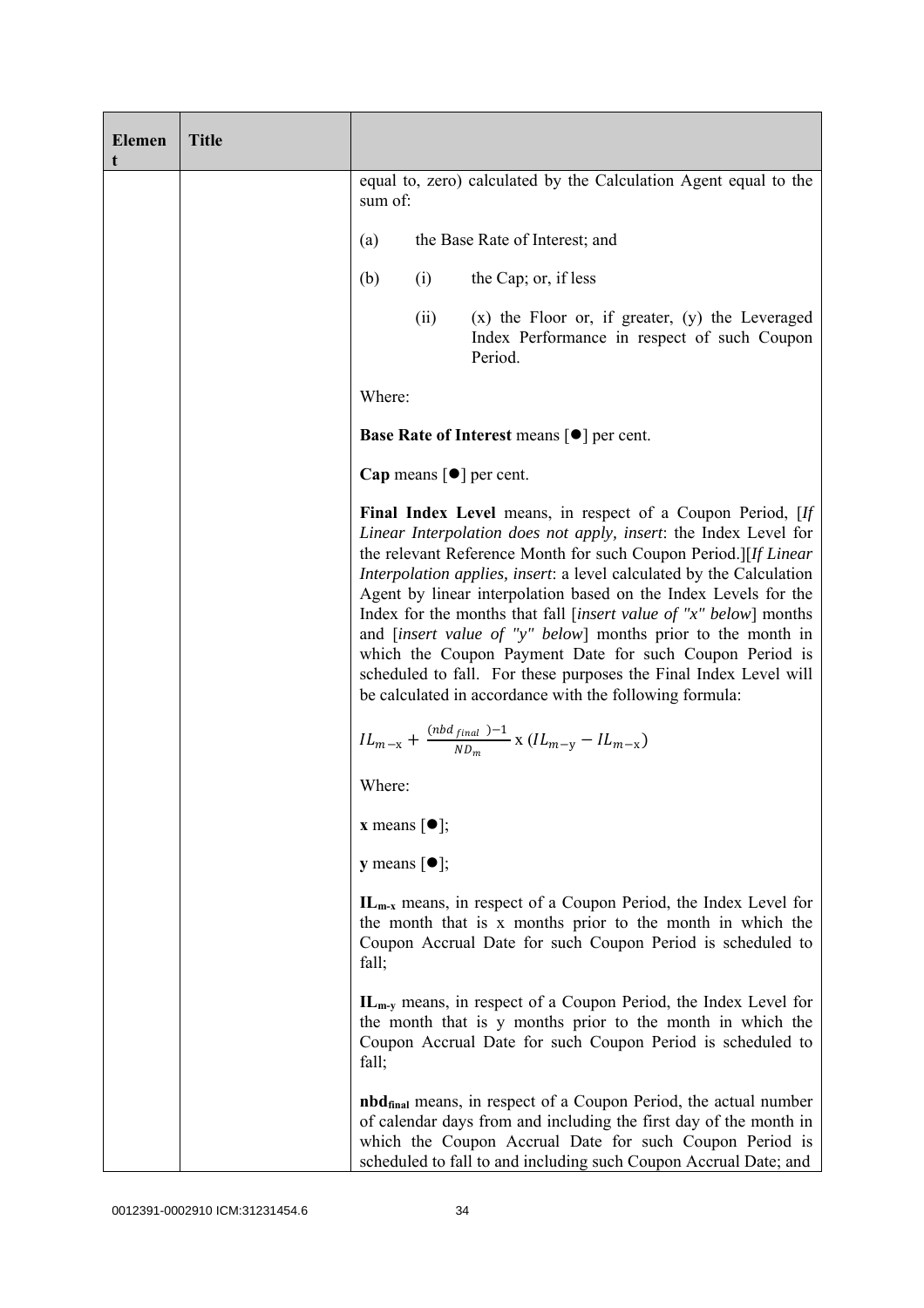| <b>Elemen</b><br>t | <b>Title</b> |                                                                                                                                                                                                                                                                                                                                                                                                           |
|--------------------|--------------|-----------------------------------------------------------------------------------------------------------------------------------------------------------------------------------------------------------------------------------------------------------------------------------------------------------------------------------------------------------------------------------------------------------|
|                    |              | $ND_m$ means, in respect of a Coupon Period, the number of<br>calendar days in the month in which the Coupon Accrual Date for<br>such Coupon Period is scheduled to fall.]                                                                                                                                                                                                                                |
|                    |              | <b>Floor</b> means $\lceil \bullet \rceil$ per cent.                                                                                                                                                                                                                                                                                                                                                      |
|                    |              | <b>Index</b> means $\lceil \bullet \rceil$ .                                                                                                                                                                                                                                                                                                                                                              |
|                    |              | Index Level means, in respect of a month and subject to the<br>inflation linked adjustment provisions of the Conditions, the first<br>publication or announcement of a level of the Index for such<br>month.                                                                                                                                                                                              |
|                    |              | Index Performance means, in respect of a Coupon Period, a rate<br>expressed as a percentage calculated by the Calculation Agent equal<br>to the quotient of (a) (i) the Final Index Level in respect of such<br>Coupon Period minus (ii) the Initial Index Level in respect of such<br>Coupon Period (as numerator) and (b) the Initial Index Level in<br>respect of such Coupon Period (as denominator). |
|                    |              | Initial Index Level means, in respect of such Coupon Period and<br>subject to the inflation linked adjustment provisions of the<br>Conditions, the first publication or announcement of a level of the<br>Index for the calendar month falling the Number of Calendar<br>Months (Initial Index Level) prior to the calendar month in which<br>the first day of such Coupon Period falls.                  |
|                    |              | Leverage means $\lceil \bullet \rceil$ per cent.                                                                                                                                                                                                                                                                                                                                                          |
|                    |              | Leveraged Index Performance means, in respect of a Coupon<br>Period, a rate expressed as a percentage calculated by the<br>Calculation Agent equal to the product of $(a)$ the Leverage and $(b)$<br>(i) the Index Performance in respect of such Coupon Period<br>minus (ii) the Strike.                                                                                                                 |
|                    |              | Number of Calendar Months (Initial Index Level) means [●]<br>calendar months.                                                                                                                                                                                                                                                                                                                             |
|                    |              | [If Linear Interpolation does not apply, insert: Number of<br>Calendar Months (Reference Index Level) means [ $\bullet$ ] calendar<br>months.]                                                                                                                                                                                                                                                            |
|                    |              | <b>Reference Month</b> means, in respect of a Coupon Period[: $\begin{bmatrix} \end{bmatrix}$ , $\begin{bmatrix} \text{If} \end{bmatrix}$<br>Linear Interpolation applies, insert:                                                                                                                                                                                                                        |
|                    |              | in respect of the determination of $IL_{m-x}$ , the month in<br>(a)<br>respect of which the Index Level for $IL_{m-x}$ falls to be<br>determined; and                                                                                                                                                                                                                                                     |
|                    |              | in respect of the determination of $IL_{m-y}$ , the month in<br>(b)                                                                                                                                                                                                                                                                                                                                       |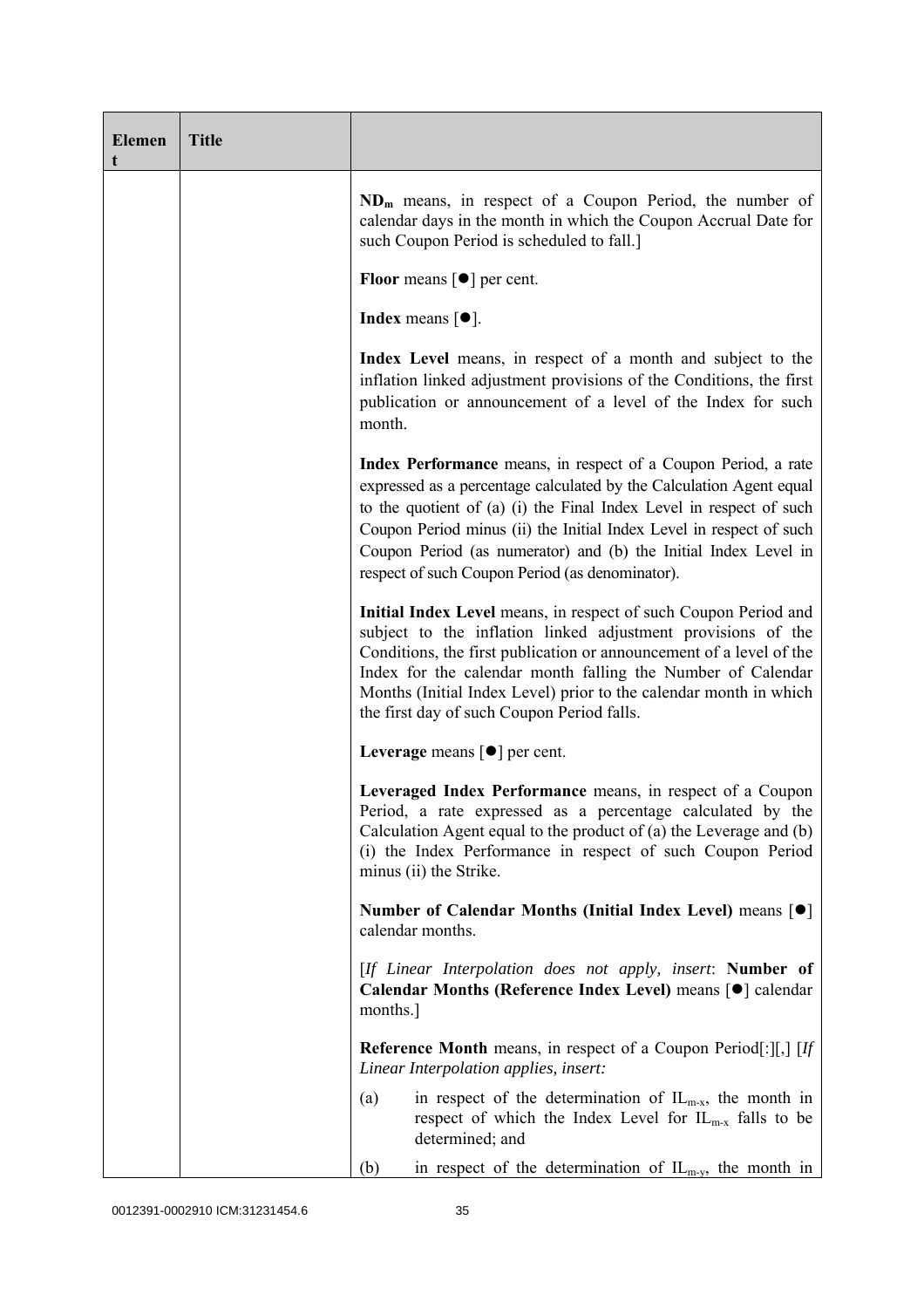| <b>Elemen</b><br>t | <b>Title</b> |                                                                                                                                                                                                                                                                                                                                                                                                                                                                                                                                                                                                                            |
|--------------------|--------------|----------------------------------------------------------------------------------------------------------------------------------------------------------------------------------------------------------------------------------------------------------------------------------------------------------------------------------------------------------------------------------------------------------------------------------------------------------------------------------------------------------------------------------------------------------------------------------------------------------------------------|
|                    |              | respect of which the Index Level for $IL_{m-v}$ falls to be<br>determined,                                                                                                                                                                                                                                                                                                                                                                                                                                                                                                                                                 |
|                    |              | in each case as described in the definition of Final Index Level<br>above.]                                                                                                                                                                                                                                                                                                                                                                                                                                                                                                                                                |
|                    |              | [If Linear Interpolation does not apply, insert: the calendar month<br>falling the Number of Calendar Months (Reference Index Level)<br>prior to the calendar month in which the Coupon Accrual Date in<br>respect of such Coupon Period falls.]                                                                                                                                                                                                                                                                                                                                                                           |
|                    |              | <b>Strike</b> means $[\bullet]$ per cent.]                                                                                                                                                                                                                                                                                                                                                                                                                                                                                                                                                                                 |
|                    |              | [In the case of Swap Rate Linked Interest N&C Securities:                                                                                                                                                                                                                                                                                                                                                                                                                                                                                                                                                                  |
|                    |              | The Rate of Interest for each Coupon Period shall be a rate<br>expressed as a percentage calculated by the Calculation Agent<br>which is equal to [Insert if Single Swap Rate Determination<br>applies in respect of all Coupon Periods: the relevant Single<br>Swap Rate specified in respect of such Coupon Period.][Insert if<br>Dual Swap Rate Determination applies in respect of all Coupon<br>Periods: the relevant Swap Rate Performance for such Coupon<br>Period.][Insert if each of Single Swap Rate Determination and<br>Dual Swap Rate Determination apply in respect of different<br>Coupon Periods: either: |
|                    |              | if Single Swap Rate Determination is specified below in<br>(a)<br>respect of the relevant Coupon Period, the relevant Single<br>Swap Rate specified in respect of such Coupon Period; or                                                                                                                                                                                                                                                                                                                                                                                                                                   |
|                    |              | if Dual Swap Rate Determination is specified below in<br>(b)<br>respect of the relevant Coupon Period, the Swap Rate<br>Performance for such Coupon Period.]                                                                                                                                                                                                                                                                                                                                                                                                                                                               |
|                    |              | Where:                                                                                                                                                                                                                                                                                                                                                                                                                                                                                                                                                                                                                     |
|                    |              | [Insert if Dual Swap Rate Determination applies to any Coupon<br>Period: Swap Rate Performance means, in respect of a Coupon<br>Period, a rate expressed as a percentage calculated by the<br>Calculation Agent which is equal to:                                                                                                                                                                                                                                                                                                                                                                                         |
|                    |              | Swap Rate Performance = RPM x [FSR + LF <sub>1</sub> x SSR + LF <sub>2</sub> x<br>RDF]                                                                                                                                                                                                                                                                                                                                                                                                                                                                                                                                     |
|                    |              | Where:                                                                                                                                                                                                                                                                                                                                                                                                                                                                                                                                                                                                                     |
|                    |              | <b>FSR</b> means the relevant First Swap Rate for such Coupon<br>Period;                                                                                                                                                                                                                                                                                                                                                                                                                                                                                                                                                   |
|                    |              | $LF1$ means the applicable leverage factor for such Coupon<br>Period as specified below;                                                                                                                                                                                                                                                                                                                                                                                                                                                                                                                                   |
|                    |              | $LF2$ means the applicable leverage factor for such Coupon<br>Period as specified below;                                                                                                                                                                                                                                                                                                                                                                                                                                                                                                                                   |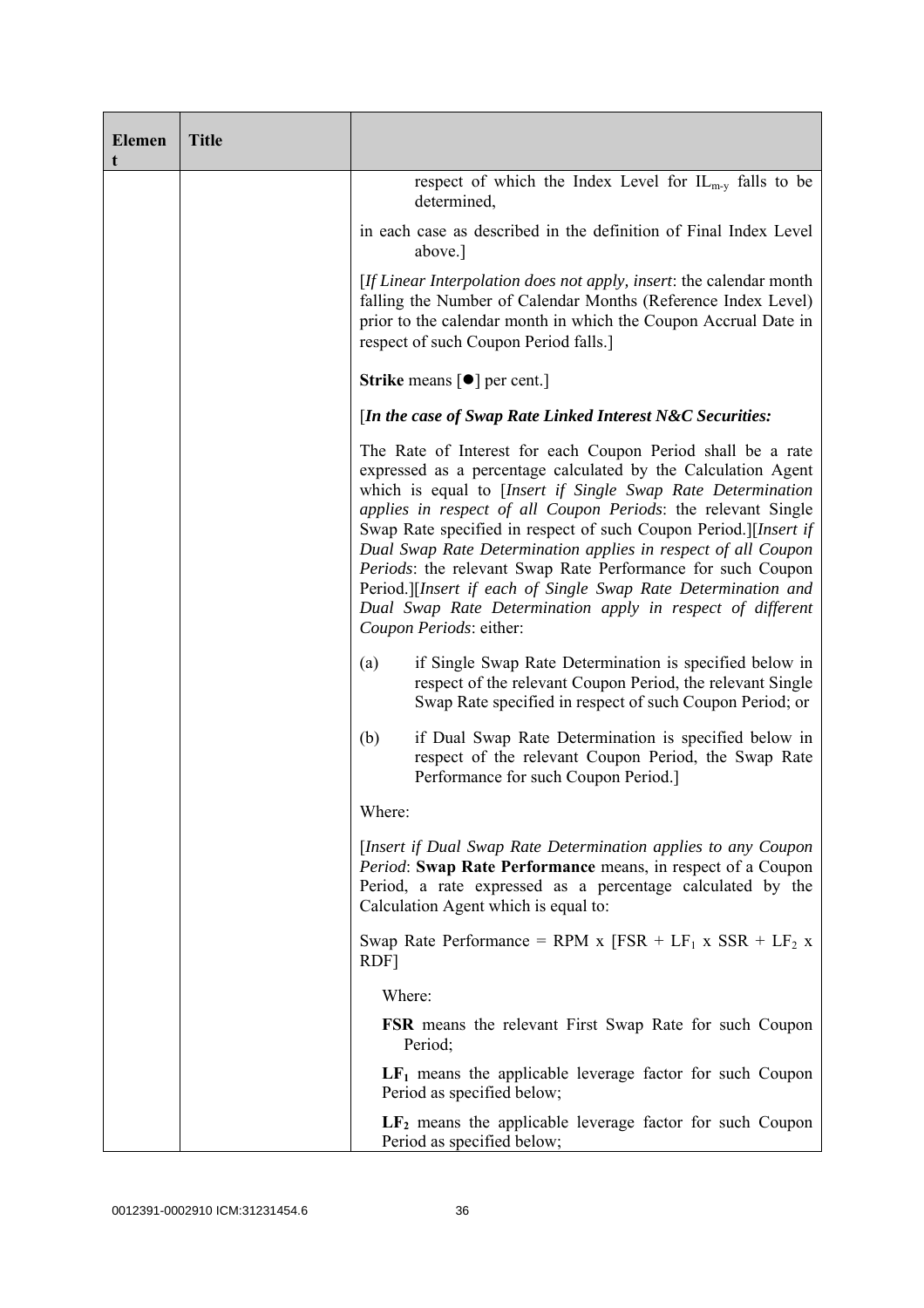| <b>Elemen</b><br>t | <b>Title</b> |                                                                                                                                                                                                                                                                                                                                                                                                                                                                                                                                                                                                                                                                                                                                                                                                                                                                                                                                                                                                                                                                                                                                            |
|--------------------|--------------|--------------------------------------------------------------------------------------------------------------------------------------------------------------------------------------------------------------------------------------------------------------------------------------------------------------------------------------------------------------------------------------------------------------------------------------------------------------------------------------------------------------------------------------------------------------------------------------------------------------------------------------------------------------------------------------------------------------------------------------------------------------------------------------------------------------------------------------------------------------------------------------------------------------------------------------------------------------------------------------------------------------------------------------------------------------------------------------------------------------------------------------------|
|                    |              | <b>RPM</b> means the Rate Performance Multiplier for such Coupon<br>Period;                                                                                                                                                                                                                                                                                                                                                                                                                                                                                                                                                                                                                                                                                                                                                                                                                                                                                                                                                                                                                                                                |
|                    |              | <b>RDF</b> means the Rate Deduction Factor for such Coupon<br>Period; and                                                                                                                                                                                                                                                                                                                                                                                                                                                                                                                                                                                                                                                                                                                                                                                                                                                                                                                                                                                                                                                                  |
|                    |              | <b>SSR</b> means the relevant Second Swap Rate for such Coupon<br>Period,                                                                                                                                                                                                                                                                                                                                                                                                                                                                                                                                                                                                                                                                                                                                                                                                                                                                                                                                                                                                                                                                  |
|                    |              | each as further specified below.]                                                                                                                                                                                                                                                                                                                                                                                                                                                                                                                                                                                                                                                                                                                                                                                                                                                                                                                                                                                                                                                                                                          |
|                    |              | [Insert if Dual Swap Rate Outperformance Determination applies]<br>to any Coupon Period: Swap Rate Performance means, in<br>respect of a Coupon Period, a rate expressed as a percentage<br>calculated by the Calculation Agent which is equal to:                                                                                                                                                                                                                                                                                                                                                                                                                                                                                                                                                                                                                                                                                                                                                                                                                                                                                         |
|                    |              | Swap Rate Performance = $RPM x$ [FSR - SSR - RDF]                                                                                                                                                                                                                                                                                                                                                                                                                                                                                                                                                                                                                                                                                                                                                                                                                                                                                                                                                                                                                                                                                          |
|                    |              | Where:                                                                                                                                                                                                                                                                                                                                                                                                                                                                                                                                                                                                                                                                                                                                                                                                                                                                                                                                                                                                                                                                                                                                     |
|                    |              | FSR means the relevant First Swap Rate for such Coupon<br>Period;                                                                                                                                                                                                                                                                                                                                                                                                                                                                                                                                                                                                                                                                                                                                                                                                                                                                                                                                                                                                                                                                          |
|                    |              | RPM means the Rate Performance Multiplier for such Coupon<br>Period;                                                                                                                                                                                                                                                                                                                                                                                                                                                                                                                                                                                                                                                                                                                                                                                                                                                                                                                                                                                                                                                                       |
|                    |              | <b>RDF</b> means the Rate Deduction Factor for such Coupon<br>Period; and                                                                                                                                                                                                                                                                                                                                                                                                                                                                                                                                                                                                                                                                                                                                                                                                                                                                                                                                                                                                                                                                  |
|                    |              | <b>SSR</b> means the relevant Second Swap Rate for such Coupon<br>Period,                                                                                                                                                                                                                                                                                                                                                                                                                                                                                                                                                                                                                                                                                                                                                                                                                                                                                                                                                                                                                                                                  |
|                    |              | each as further specified below.]                                                                                                                                                                                                                                                                                                                                                                                                                                                                                                                                                                                                                                                                                                                                                                                                                                                                                                                                                                                                                                                                                                          |
|                    |              | For the purposes of determining [each of] [the Single Swap]<br>Rate[,]] [the First Swap Rate and the Second Swap Rate] [(each a<br>Swap Rate)] the relevant rate for a Coupon Period shall be<br>determined under the floating rate N&C Security provisions as<br>though the relevant swap rate was a floating rate to which ISDA<br>Determination applied and on the basis of the Floating Rate<br>Option, the Designated Maturity and the Reset Date specified in<br>respect of the [relevant][Single] Swap Rate and Coupon Period<br>below[, provided that, $[(i)]$ [if the rate so determined in the case<br>of [the First Swap Rate] [or] [the Second Swap Rate] is greater<br>than [the First Swap Rate Cap] [or] [Second Swap Rate Cap]<br>[(respectively)] for such Coupon Period, the relevant Swap Rate<br>shall be equal to such cap] [and (ii)] [if the rate so determined in<br>the case of [the First Swap Rate] [or] [the Second Swap Rate] is<br>less than [the First Swap Rate Floor] [or] [Second Swap Rate<br>Floor] [(respectively)] for such Coupon Period, the relevant Swap<br>Rate shall be equal to such floor]]. |
|                    |              | [For each Coupon Period in respect of which Single Swap Rate<br>Determination applies, insert: In respect of the Coupon Period[s]<br>[describe relevant Coupon Periods] Single Swap<br>Rate<br>Determination shall apply and the following terms have the<br>following meanings:                                                                                                                                                                                                                                                                                                                                                                                                                                                                                                                                                                                                                                                                                                                                                                                                                                                           |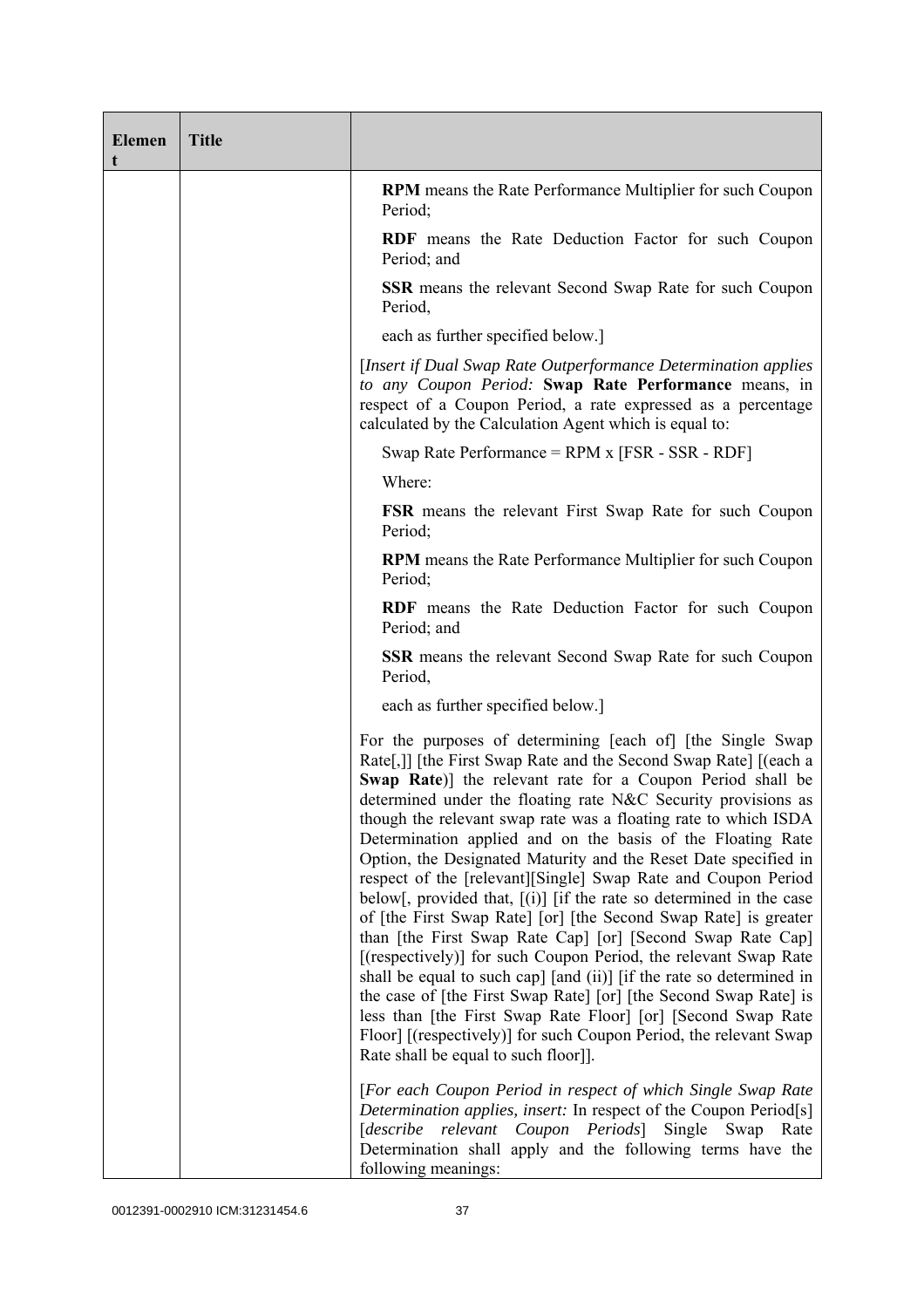| <b>Elemen</b><br>t | <b>Title</b> |                                                                                                                                                                                                                                                                                                                                                                             |
|--------------------|--------------|-----------------------------------------------------------------------------------------------------------------------------------------------------------------------------------------------------------------------------------------------------------------------------------------------------------------------------------------------------------------------------|
|                    |              | <b>Designated Maturity means <math>[•]</math>;</b>                                                                                                                                                                                                                                                                                                                          |
|                    |              | <b>Floating Rate Option means <math>[•]</math>;</b>                                                                                                                                                                                                                                                                                                                         |
|                    |              | <b>Reference Swap Rate: means [●];and</b>                                                                                                                                                                                                                                                                                                                                   |
|                    |              | <b>Reset Date means <math>\lceil \bullet \rceil</math>.</b> [ <i>s</i> ], [and]                                                                                                                                                                                                                                                                                             |
|                    |              | [For each Coupon Period in respect of which Dual Swap Rate<br>Determination<br>Dual<br>Swap<br>Rate<br>$\overline{or}$<br>Outperformance<br>Determination applies, insert: In respect of the Coupon Period[s]<br>[describe relevant Coupon Periods] Dual Swap<br>Rate<br>[Outperformance] Determination shall apply and the following<br>terms have the following meanings: |
|                    |              | LF <sub>1</sub> means $\lceil \bullet \rceil$ ;                                                                                                                                                                                                                                                                                                                             |
|                    |              | LF <sub>2</sub> means $\lceil \bullet \rceil$ ;                                                                                                                                                                                                                                                                                                                             |
|                    |              | <b>Rate Deduction Factor means <math>[•]</math>;</b>                                                                                                                                                                                                                                                                                                                        |
|                    |              | <b>Rate Performance Multiplier means [●]; and</b>                                                                                                                                                                                                                                                                                                                           |
|                    |              | In respect of the First Swap Rate:                                                                                                                                                                                                                                                                                                                                          |
|                    |              | Reference Swap Rate: means [●];                                                                                                                                                                                                                                                                                                                                             |
|                    |              | <b>Floating Rate Option means <math>[•]</math>;</b>                                                                                                                                                                                                                                                                                                                         |
|                    |              | <b>Designated Maturity means <math>\lceil \bullet \rceil</math>; [and]</b>                                                                                                                                                                                                                                                                                                  |
|                    |              | <b>Reset Date</b> means $[\bullet]$ ; [and]                                                                                                                                                                                                                                                                                                                                 |
|                    |              | <b>[First Swap Rate Cap means [<math>\bullet</math>]; and]</b>                                                                                                                                                                                                                                                                                                              |
|                    |              | <b>[First Swap Rate Floor means [<math>\bullet</math>]; and]</b>                                                                                                                                                                                                                                                                                                            |
|                    |              | In respect of the Second Swap Rate:                                                                                                                                                                                                                                                                                                                                         |
|                    |              | Reference Swap Rate: means [●];                                                                                                                                                                                                                                                                                                                                             |
|                    |              | <b>Floating Rate Option means <math>[•]</math>;</b>                                                                                                                                                                                                                                                                                                                         |
|                    |              | <b>Designated Maturity means <math>\lceil \bullet \rceil</math>; [and]</b>                                                                                                                                                                                                                                                                                                  |
|                    |              | <b>Reset Date means <math>\lceil \bullet \rceil</math>.</b> $\lceil \cdot \rceil$ ; and $\lceil \cdot \rceil$                                                                                                                                                                                                                                                               |
|                    |              | [Second Swap Rate Cap means [ $\bullet$ ][.][; and]]                                                                                                                                                                                                                                                                                                                        |
|                    |              | [Second Swap Rate Floor means [ $\bullet$ ].]]                                                                                                                                                                                                                                                                                                                              |
|                    |              | (repeat as necessary to cover the bases for Single Swap Rate<br>Determination, Dual Swap Rate Determination and Dual Swap<br>Rate Outperformance Determination for all Coupon Periods)]                                                                                                                                                                                     |
|                    |              | [In the case of Equity Linked Securities, insert:                                                                                                                                                                                                                                                                                                                           |
|                    |              | <b>Adjustment and Disruption Events</b>                                                                                                                                                                                                                                                                                                                                     |
|                    |              | The Securities may be subject to cancellation, early redemption or                                                                                                                                                                                                                                                                                                          |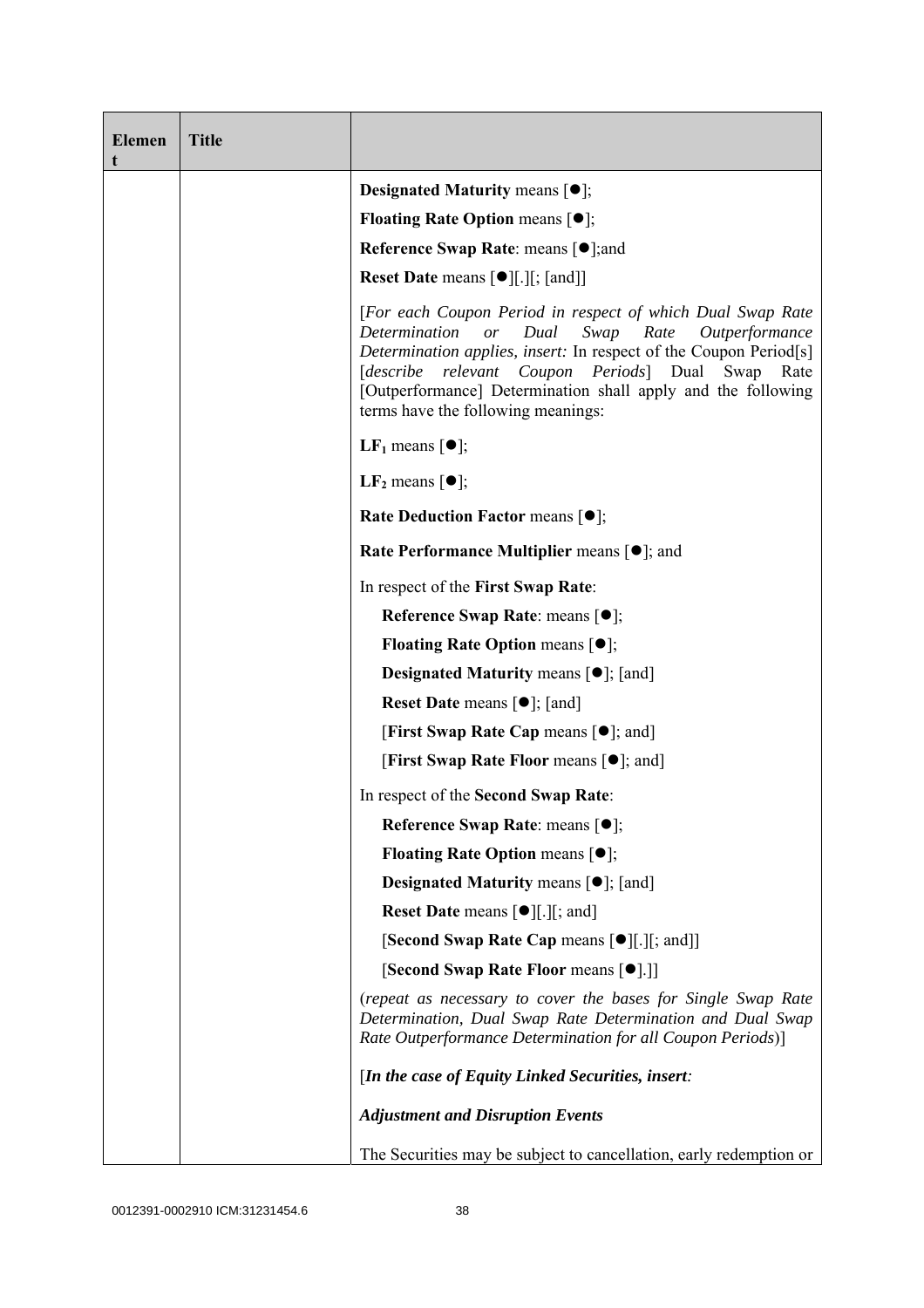| <b>Elemen</b><br>t | <b>Title</b> |                                                                                                                                                                                                                                                                                                                                                                                                                                                                                                                                                                                                                                                                |
|--------------------|--------------|----------------------------------------------------------------------------------------------------------------------------------------------------------------------------------------------------------------------------------------------------------------------------------------------------------------------------------------------------------------------------------------------------------------------------------------------------------------------------------------------------------------------------------------------------------------------------------------------------------------------------------------------------------------|
|                    |              | adjustment (including as to valuation and in certain circumstances<br>share substitutions) if certain corporate events (such as events<br>affecting the value of a Share (including Share divisions or<br>consolidations, extraordinary dividends and capital calls); de-<br>listing of a Share; insolvency, merger or nationalisation of a Share<br>issuer; a tender offer or redenomination of a Share) occur, if<br>certain events (such as illegality, disruptions or cost increases)<br>occur with respect to the Issuer's or any of its affiliates' hedging<br>arrangements, or if insolvency filings are made with respect to the<br>issuer of a share. |
|                    |              | If certain disruption events occur with respect to valuation of a<br>Share such valuation will be postponed and may be made by the<br>Calculation Agent. Payments may also be postponed.                                                                                                                                                                                                                                                                                                                                                                                                                                                                       |
|                    |              | [In the case of Index Linked Securities, insert:                                                                                                                                                                                                                                                                                                                                                                                                                                                                                                                                                                                                               |
|                    |              | <b>Adjustment and Disruption Events</b>                                                                                                                                                                                                                                                                                                                                                                                                                                                                                                                                                                                                                        |
|                    |              | The Securities may be subject to cancellation or early redemption<br>or adjustment if an Index is modified or cancelled and there is no<br>successor Index acceptable to the Calculation Agent, if an Index's<br>sponsor fails to calculate and announce such Index, or certain<br>events (such as illegality, disruptions or cost increases) occur with<br>respect to the Issuer's or any of its affiliates' hedging<br>arrangements.                                                                                                                                                                                                                         |
|                    |              | If certain disruption events occur with respect to valuation of an<br>Index such valuation will be postponed and may be made by the<br>Calculation Agent. Payments may also be postponed.]                                                                                                                                                                                                                                                                                                                                                                                                                                                                     |
|                    |              | [In the case of Inflation Linked Securities, insert:                                                                                                                                                                                                                                                                                                                                                                                                                                                                                                                                                                                                           |
|                    |              | <b>Adjustment Events</b>                                                                                                                                                                                                                                                                                                                                                                                                                                                                                                                                                                                                                                       |
|                    |              | The Securities may be subject to adjustment if the Index is not<br>published or announced, there is a successor Index, an Index level<br>is corrected or the Index is rebased and may be subject to early<br>redemption or cancellation if the Index ceases to be published and<br>there is no appropriate alternative index acceptable to the<br>Calculation Agent.<br>In certain circumstances the Calculation<br>Agent may calculate the Index level itself.]                                                                                                                                                                                               |
|                    |              | [In the case of FX Linked Securities, insert:                                                                                                                                                                                                                                                                                                                                                                                                                                                                                                                                                                                                                  |
|                    |              | <b>Disruption Events</b>                                                                                                                                                                                                                                                                                                                                                                                                                                                                                                                                                                                                                                       |
|                    |              | If certain disruption events occur with respect to valuation of a<br>Currency Pair, [an alternative valuation method may be used,<br>valuation may be made by the Calculation Agent, valuation may                                                                                                                                                                                                                                                                                                                                                                                                                                                             |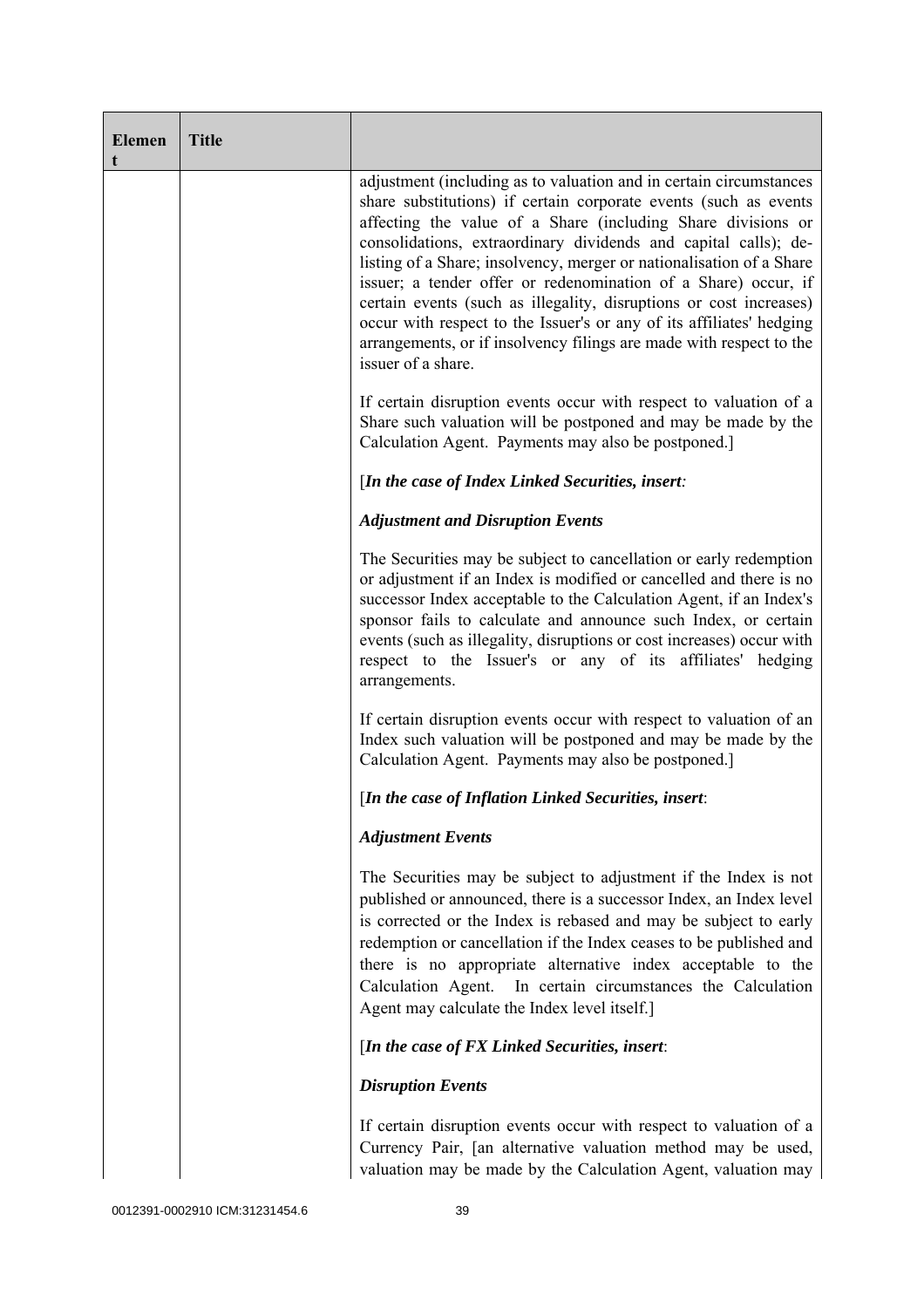| <b>Elemen</b><br>t | <b>Title</b>                                                                                                                                                                                                                                                                                                                                                                                                                                                                                                                                                                                                                                                                                                                                                                                                                                                                                                                                                                                                                                                                                                                                                                                                                                                  |                                                                                                                                                                                                                                                                                                                                                                                                                                                                   |
|--------------------|---------------------------------------------------------------------------------------------------------------------------------------------------------------------------------------------------------------------------------------------------------------------------------------------------------------------------------------------------------------------------------------------------------------------------------------------------------------------------------------------------------------------------------------------------------------------------------------------------------------------------------------------------------------------------------------------------------------------------------------------------------------------------------------------------------------------------------------------------------------------------------------------------------------------------------------------------------------------------------------------------------------------------------------------------------------------------------------------------------------------------------------------------------------------------------------------------------------------------------------------------------------|-------------------------------------------------------------------------------------------------------------------------------------------------------------------------------------------------------------------------------------------------------------------------------------------------------------------------------------------------------------------------------------------------------------------------------------------------------------------|
|                    |                                                                                                                                                                                                                                                                                                                                                                                                                                                                                                                                                                                                                                                                                                                                                                                                                                                                                                                                                                                                                                                                                                                                                                                                                                                               | be postponed or the Securities may be subject to early redemption<br>or cancellation].]                                                                                                                                                                                                                                                                                                                                                                           |
|                    |                                                                                                                                                                                                                                                                                                                                                                                                                                                                                                                                                                                                                                                                                                                                                                                                                                                                                                                                                                                                                                                                                                                                                                                                                                                               | Please also refer to Element C.9 above.                                                                                                                                                                                                                                                                                                                                                                                                                           |
| [C.11]             | Admission to Trading<br>Securities issued under the Programme may be listed and<br>admitted to trading on the Main Securities Market or Global<br>on a regulated market<br>Exchange Market of Euronext Dublin or such other stock<br>(Include this Element<br>exchange or market specified below, or may be issued on an<br>C.11 only if the<br>unlisted basis.<br>relevant Securities<br>have a minimum<br>Issue specific summary:<br>denomination of less<br>than $\text{\textsterling}100,000$ or are<br>[Application [has been] [is expected to be] made by the Issuer (or<br><b>Derivative Securities</b><br>on its behalf) for the Securities to be admitted to the Official List<br>as defined in Element<br>and to trading on [Euronext Dublin's [Main<br>C.9 above<br>Market/Global<br>Exchange<br>Market]][the<br>market][Professional Securities Market] of the London Stock<br>Exchange][the [regulated][EuroMTF] market of the Luxembourg<br>Stock Exchange][the Electronic Bond Market of Borsa Italiana<br>S.p.A. (MOT)][the Multilateral Trading Facility of securitised<br>derivatives financial instruments organised by Borsa Italiana<br>S.p.A.(the SeDeX Market)].<br>[Not applicable, the Securities are not intended to be admitted to |                                                                                                                                                                                                                                                                                                                                                                                                                                                                   |
| [C.15]             | How the value of the<br>investment is affected<br>by the value of the<br>underlying assets<br>(Include this Element<br>C.15 only if the<br>relevant Securities<br>are Derivative<br>Securities as defined<br>in Element C.9 above)                                                                                                                                                                                                                                                                                                                                                                                                                                                                                                                                                                                                                                                                                                                                                                                                                                                                                                                                                                                                                            | trading on any market.]]<br>$[$ If the Securities are N&C Securities, insert: The [Insert if<br>applicable: Rate of Interest and the] Final Redemption<br>Amount][If the Securities are W&C Securities, insert: The Cash<br>Settlement Amount] ([in each case,] if any) payable in respect of<br>the Securities [is/are] calculated by reference to [insert relevant]<br>underlying(s) (i.e. the relevant Reference Item(s))].<br>Please also see Element C.18.]] |
| [C.16]             | Maturity<br>(Include this Element<br>C.16<br>only<br>if<br>the<br><b>Securities</b><br>relevant<br>Derivative<br>are<br>Securities as defined<br>in Element C.9 above)                                                                                                                                                                                                                                                                                                                                                                                                                                                                                                                                                                                                                                                                                                                                                                                                                                                                                                                                                                                                                                                                                        | [If the Securities are N&C Securities, insert: The Maturity Date<br>of the Securities is $\lceil \bullet \rceil$ [If the N&C Securities are Zero Recovery<br>Single Name Credit Linked N&C Securities, Zero Recovery<br>Basket Credit Linked N&C Securities or Tranched Zero Recovery<br>Credit Linked N&C Securities, insert: (the Scheduled Maturity<br>Date), subject to adjustment for [insert relevant postponement<br>$events$ [].]                         |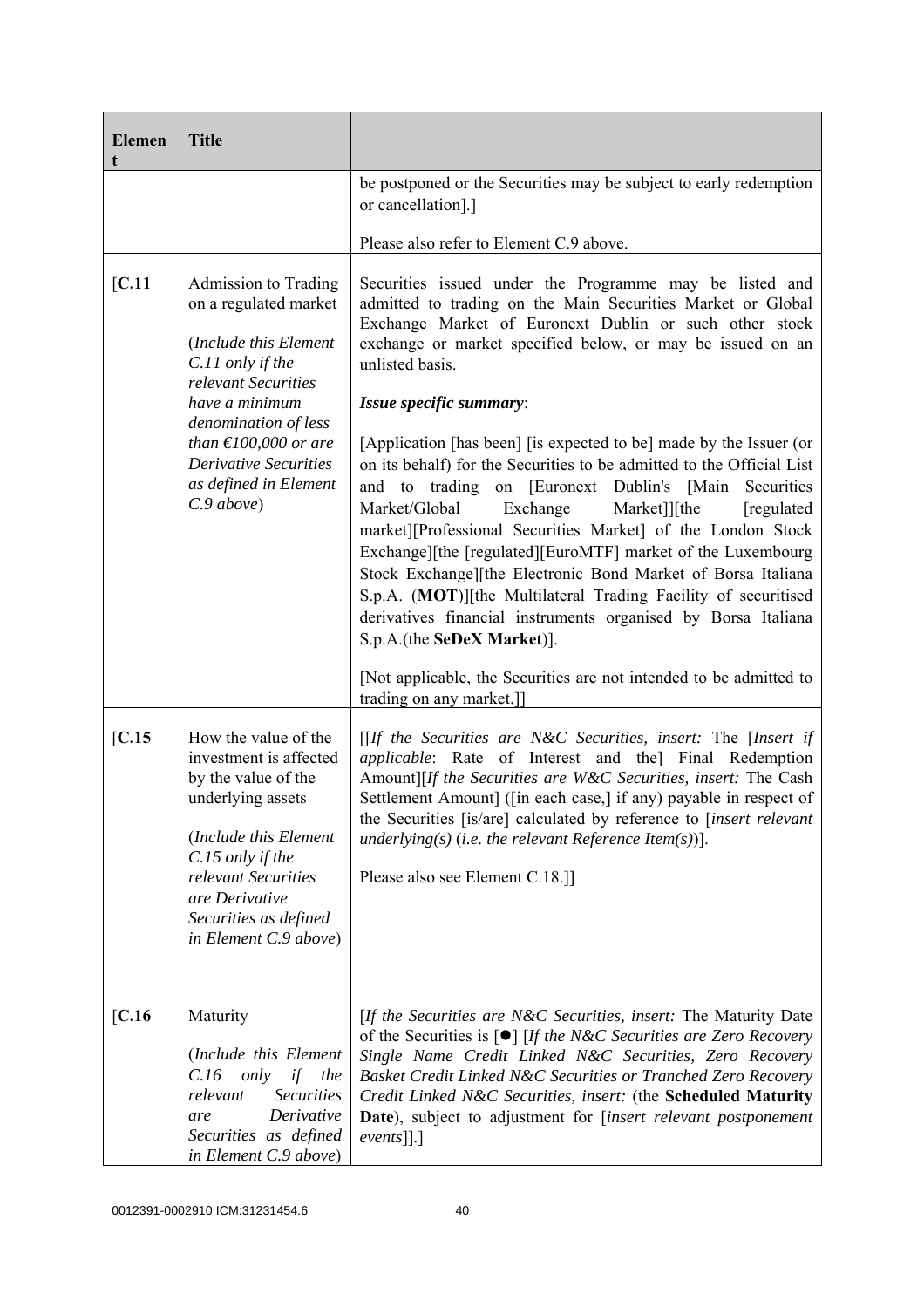| <b>Elemen</b> | <b>Title</b>                                                                                                                                                                                |                                                                                                                                                                                                                                                                                                                                                                                                                                                                                                                                                                                                                                                                                                                                                                                                                                                                                                                                                                                                                                                                                                                                                                                                                                                                                                                                                                                                                                                                                                                                                                                                                                                                                                                                                       |
|---------------|---------------------------------------------------------------------------------------------------------------------------------------------------------------------------------------------|-------------------------------------------------------------------------------------------------------------------------------------------------------------------------------------------------------------------------------------------------------------------------------------------------------------------------------------------------------------------------------------------------------------------------------------------------------------------------------------------------------------------------------------------------------------------------------------------------------------------------------------------------------------------------------------------------------------------------------------------------------------------------------------------------------------------------------------------------------------------------------------------------------------------------------------------------------------------------------------------------------------------------------------------------------------------------------------------------------------------------------------------------------------------------------------------------------------------------------------------------------------------------------------------------------------------------------------------------------------------------------------------------------------------------------------------------------------------------------------------------------------------------------------------------------------------------------------------------------------------------------------------------------------------------------------------------------------------------------------------------------|
|               |                                                                                                                                                                                             | [If the Securities are W&C Securities, insert: The Settlement Date<br>of the Securities is $\lceil \bullet \rceil$ [the fifth Business Day following the last<br>occurring valuation date.]]]                                                                                                                                                                                                                                                                                                                                                                                                                                                                                                                                                                                                                                                                                                                                                                                                                                                                                                                                                                                                                                                                                                                                                                                                                                                                                                                                                                                                                                                                                                                                                         |
| [C.17]        | Settlement procedure<br>of derivative<br>securities<br>(Include this Element<br>C.17 only if the<br>relevant Securities<br>are Derivative<br>Securities as defined<br>in Element C.9 above) | [The Securities will be cash-settled.]]                                                                                                                                                                                                                                                                                                                                                                                                                                                                                                                                                                                                                                                                                                                                                                                                                                                                                                                                                                                                                                                                                                                                                                                                                                                                                                                                                                                                                                                                                                                                                                                                                                                                                                               |
| [C.18]        | Return on derivative<br>securities<br>(Include this Element<br>C.18 only if the<br>relevant Securities<br>are Derivative<br>Securities as defined<br>in Element C.9 above)                  | Nominal interest rate and date from which interest becomes<br>payable and due dates for interest<br>[The Securities do not pay interest.]<br>[In the case of Fixed Rate Securities, insert: The Securities bear<br>interest [from their date of issue/from $\lceil \bullet \rceil$ ] at the fixed rate of $\lceil \bullet \rceil$<br>per cent. per annum. Interest will be paid [annually] in arrear on<br>$\lceil \bullet \rceil$ in each year. The first interest payment will be made on $\lceil \bullet \rceil$ .<br>[In the case of Floating Rate Securities, insert: The Securities<br>bear interest [from their date of issue/from [ <sup>•</sup> ]] at floating rates<br>calculated by reference to [specify reference rate] [plus/minus] a<br>margin of $\lceil \bullet \rceil$ per cent. Interest will be paid $\lceil$ quarterly/semi-<br>annually/annually] in arrear on $[\bullet]$ in each year[, subject to<br>adjustment for non-business days]. The first interest payment will<br>be made on $\lceil \bullet \rceil$ .]<br>[In the case of Securities whose interest payments are calculated<br>by reference to an underlying, insert: Payments of interest in<br>respect of the Securities will be determined by reference to the<br>performance of the [insert relevant underlying $(s)$ ] and extract,<br>insert here and complete the relevant pro forma disclosure from<br>item C.10 that reflects the basis for the calculation of interest of<br>the Securities]<br>[In the case of Zero Recovery Basket Credit Linked N&C<br>Securities or Tranched Zero Recovery Credit Linked N&C<br>Securities, insert: The interest payable in respect of each nominal<br>amount of Securities equal to the Calculation Amount for each |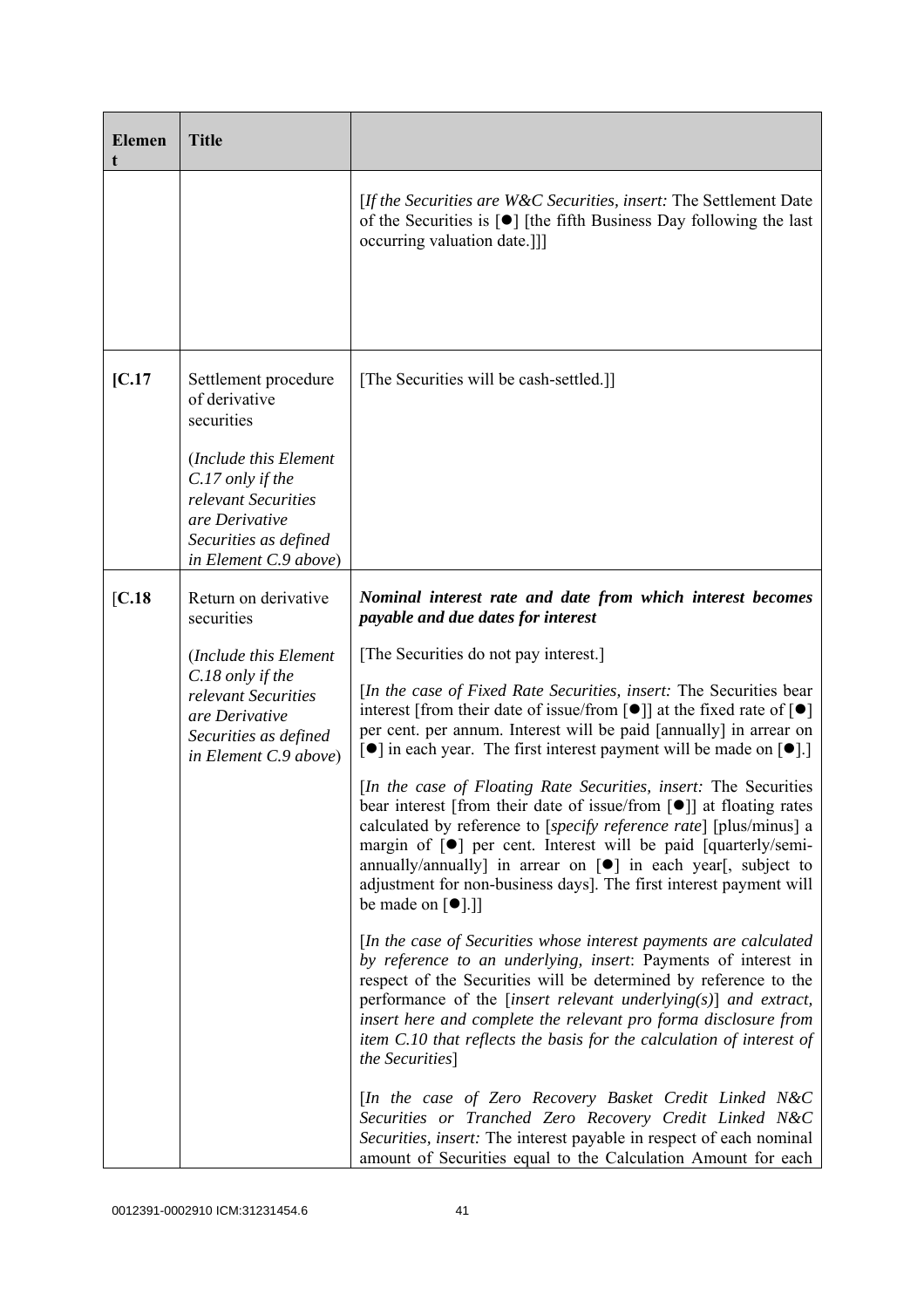| <b>Elemen</b><br>t | <b>Title</b> |                                                                                                                                                                                                                                                |
|--------------------|--------------|------------------------------------------------------------------------------------------------------------------------------------------------------------------------------------------------------------------------------------------------|
|                    |              | Coupon Period will be calculated on the Outstanding Nominal<br>Amount (as described further below) as of the last day of such<br>Coupon Period.]                                                                                               |
|                    |              | [If the Securities are N&C Securities, insert: <b>Redemption at</b><br><b>Maturity</b>                                                                                                                                                         |
|                    |              | Unless previously redeemed or purchased and cancelled, each<br>Security will be redeemed by the Issuer on the Maturity Date at<br>[●]/[the Final Redemption Amount] [(which shall be determined<br>as set out below in this Element C.18)].]   |
|                    |              | [The Calculation Amount for the Securities is $[•]$ .]                                                                                                                                                                                         |
|                    |              | [If the Securities are W&C Securities, insert: Settlement                                                                                                                                                                                      |
|                    |              | Each Security entitles its holder, upon due exercise, to receive<br>from the Issuer on the Settlement Date a Cash Settlement Amount<br>(which shall be determined as set out below in this Element<br>$C.18$ ).                                |
|                    |              | The Notional Amount per W&C Security is $[•]$ .]                                                                                                                                                                                               |
|                    |              | The Calculation Agent is $[•]$ .                                                                                                                                                                                                               |
|                    |              | [If the Securities are interest bearing, insert: Interest Provisions                                                                                                                                                                           |
|                    |              | [If the Securities are not Fixed Rate or Floating Rate Securities,<br><i>insert</i> : Coupon Accrual Date means [ $\bullet$ ]].                                                                                                                |
|                    |              | Coupon Period means [insert coupon period].                                                                                                                                                                                                    |
|                    |              | Coupon Payment Date means [ $\bullet$ ].                                                                                                                                                                                                       |
|                    |              | [If the Securities are Fixed or Floating Rate Securities, insert:<br>Day Count Fraction means [ $\bullet$ ].]                                                                                                                                  |
|                    |              | [Business Day Convention means [ $\bullet$ ].]                                                                                                                                                                                                 |
|                    |              | [If the Securities are N&C Securities, insert: Redemption at<br><b>Maturity</b>                                                                                                                                                                |
|                    |              | Unless previously redeemed or purchased and cancelled, each<br>Security will be redeemed by the Issuer on the Maturity Date at<br>[specify]/[the Final Redemption Amount (which shall be<br>determined as set out below in this Element C.18). |
|                    |              | [The Calculation Amount for the Securities is $[•]$ .]                                                                                                                                                                                         |
|                    |              | [Insert in the case of FX Redemption N&C Securities: The Final<br>Redemption Amount in respect of each nominal amount of N&C                                                                                                                   |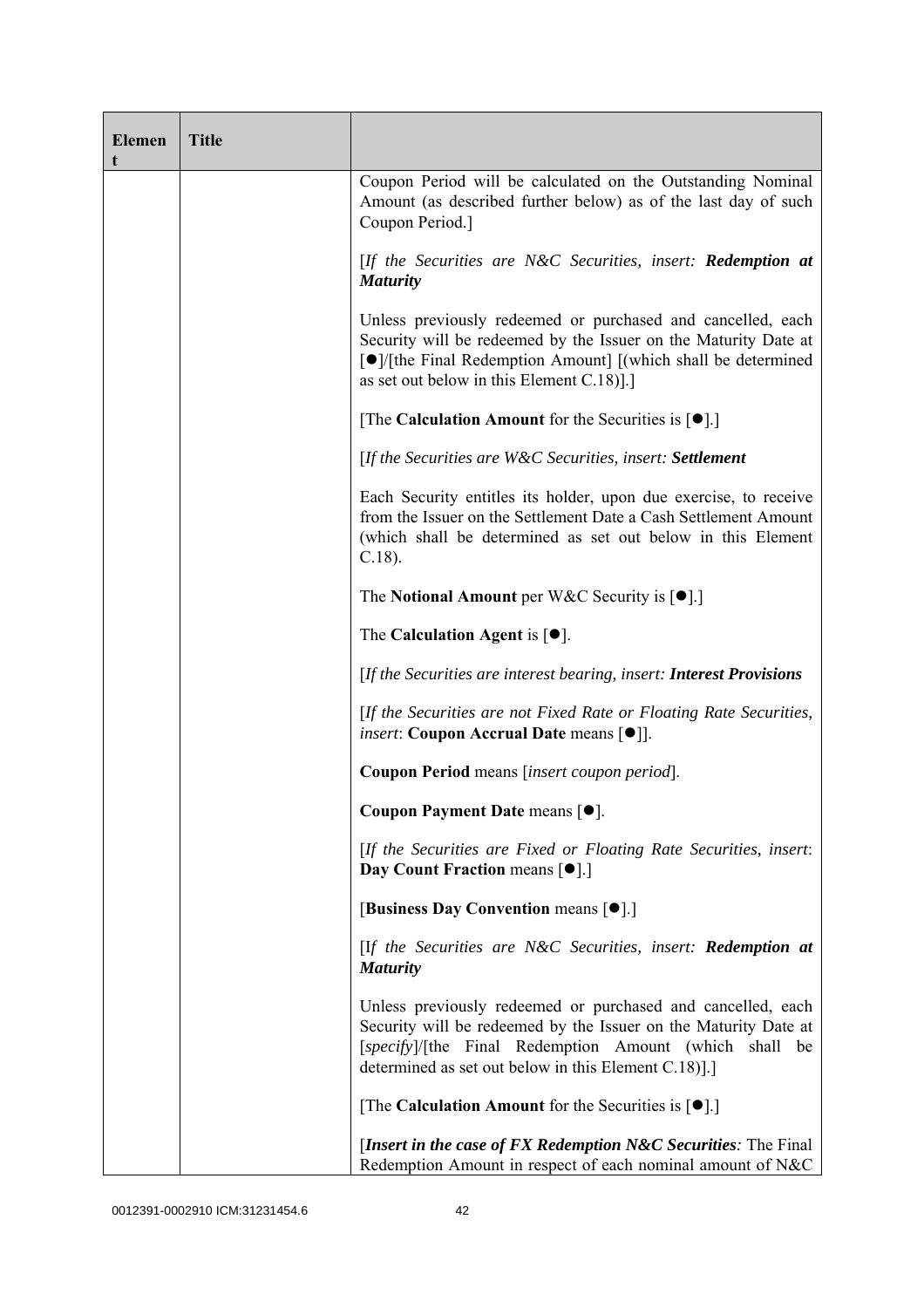| <b>Elemen</b> | <b>Title</b> |                                                                                                                                                                                                                                                                                                                                                                                                                                                                                         |
|---------------|--------------|-----------------------------------------------------------------------------------------------------------------------------------------------------------------------------------------------------------------------------------------------------------------------------------------------------------------------------------------------------------------------------------------------------------------------------------------------------------------------------------------|
|               |              | Securities equal to the Calculation Amount shall be an amount in<br>the Settlement Currency (which, when the Floor is zero, will not<br>be less than, but may be equal to, zero) calculated by the<br>Calculation Agent equal to the Calculation Amount multiplied by<br>the greater of (i) the Floor and (ii) a percentage calculated by the<br>Calculation Agent in accordance with the following formula:                                                                            |
|               |              | Leverage $\times$ Max $\left[0, \sum_{i=1}^{n} W_i \times \frac{X_i - Y_i}{Z_i}\right]$                                                                                                                                                                                                                                                                                                                                                                                                 |
|               |              | Any amount determined pursuant to the above, if not an amount<br>in the Settlement Currency, will be converted into the Settlement<br>Currency at the Exchange Rate. The Final Redemption Amount<br>will be rounded to the nearest two decimal places (or, in the case<br>of Japanese Yen, the nearest whole unit) in the relevant<br>Settlement Currency, 0.005 (or, in the case of Japanese Yen, half<br>a unit) being rounded upwards.                                               |
|               |              | Where:                                                                                                                                                                                                                                                                                                                                                                                                                                                                                  |
|               |              | Alternate Currency Pair means [specify Alternate Currency<br>Pairs in form of [specify first currency]/[specify second<br>currency]] (repeat in respect of each Alternate Currency Pair).                                                                                                                                                                                                                                                                                               |
|               |              | <b>Currency Pair</b> means [specify Currency Pairs in form of [specify]<br>first currency]/[specify second currency]] (repeat for each<br>Currency Pair).                                                                                                                                                                                                                                                                                                                               |
|               |              | Exchange Rate means the spot rate of exchange between the<br>currency in which the Calculation Amount is denominated (the<br>Calculation Amount Currency) and the Settlement Currency<br>(expressed as the number of units (or part units) of the relevant<br>Calculation Amount Currency for which one unit of the relevant<br>Settlement Currency can be exchanged) or on the basis of such<br>other applicable market convention as the Calculation Agent<br>determines appropriate. |
|               |              | <b>First Relevant Currency means <math>\lceil \bullet \rceil</math> (specify for each Currency</b><br>Pair).                                                                                                                                                                                                                                                                                                                                                                            |
|               |              | Floor means $\lceil \bullet \rceil$ .                                                                                                                                                                                                                                                                                                                                                                                                                                                   |
|               |              | <b>FX Price Source means [<math>\bullet</math>]</b> ( <i>specify for each Currency Pair and</i><br>each Alternate Currency Pair).                                                                                                                                                                                                                                                                                                                                                       |
|               |              | i means each Currency Pair.                                                                                                                                                                                                                                                                                                                                                                                                                                                             |
|               |              | Leverage means $\lceil \bullet \rceil$ per cent.                                                                                                                                                                                                                                                                                                                                                                                                                                        |
|               |              | Max followed by a series of amounts inside brackets, means<br>whichever is the greater of the amounts separated by a comma<br>inside those brackets.                                                                                                                                                                                                                                                                                                                                    |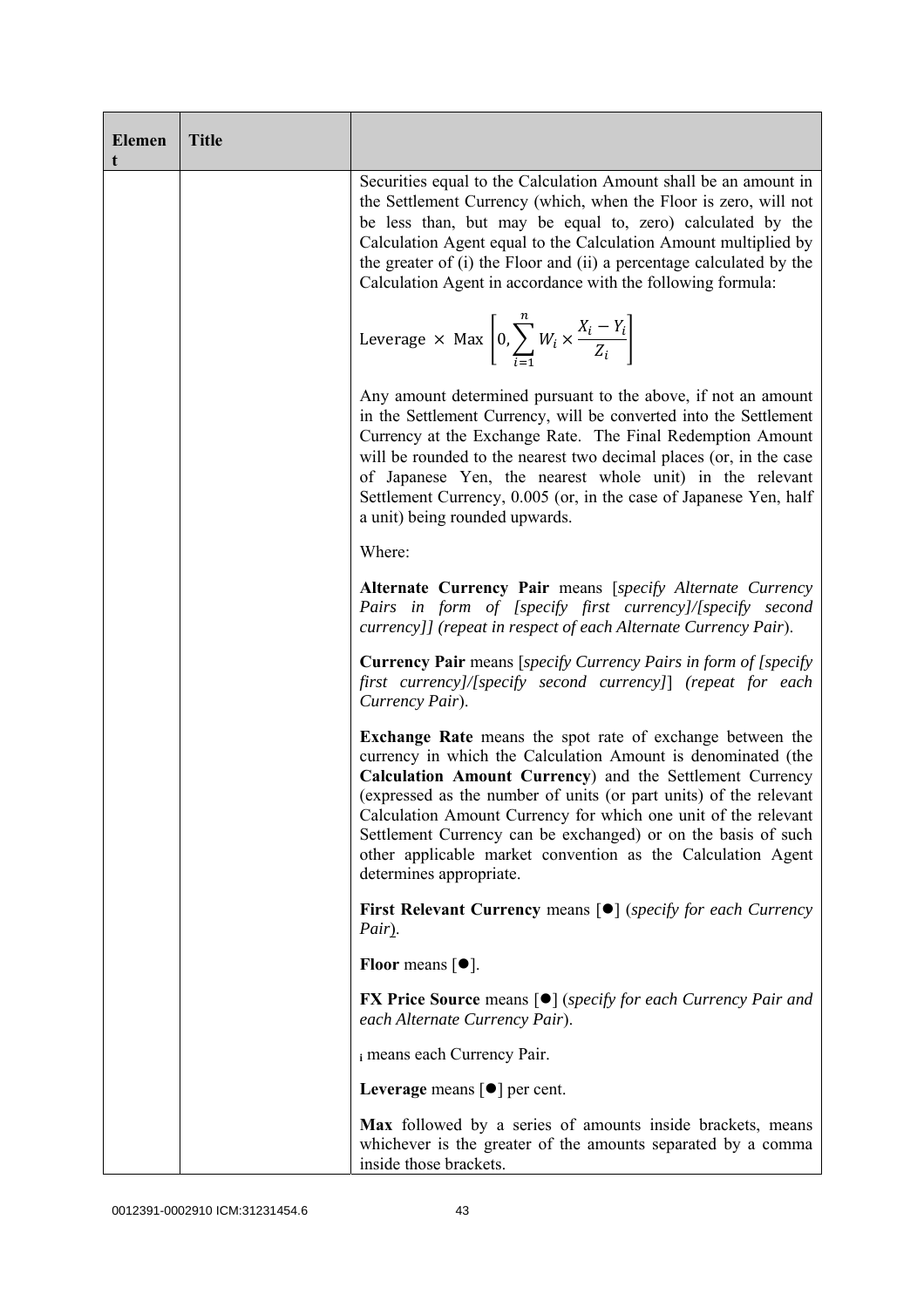| <b>Elemen</b><br>t | <b>Title</b> |                                                                                                                                                                                                                                                                                                                                                                                                                                                                                                                                                                                                                                                                                                                                             |
|--------------------|--------------|---------------------------------------------------------------------------------------------------------------------------------------------------------------------------------------------------------------------------------------------------------------------------------------------------------------------------------------------------------------------------------------------------------------------------------------------------------------------------------------------------------------------------------------------------------------------------------------------------------------------------------------------------------------------------------------------------------------------------------------------|
|                    |              | <b>n</b> means the number of Currency Pairs to which the N&C<br>Securities relate.                                                                                                                                                                                                                                                                                                                                                                                                                                                                                                                                                                                                                                                          |
|                    |              | Reference Exchange Rate means, in respect of a Currency Pair,<br>the spot exchange rate for the First Relevant Currency quoted<br>against the Second Relevant Currency expressed as the number of<br>units of the First Relevant Currency quoted per one unit of the<br>Second Relevant Currency.                                                                                                                                                                                                                                                                                                                                                                                                                                           |
|                    |              | <b>Relevant Currency</b> means each currency comprising a Currency<br>Pair and any references to the conversion of one Relevant<br>Currency to another shall be construed as applying in relation to a<br>Currency Pair.                                                                                                                                                                                                                                                                                                                                                                                                                                                                                                                    |
|                    |              | Second Relevant Currency means [ $\bullet$ ] (specify for each<br>Currency Pair).                                                                                                                                                                                                                                                                                                                                                                                                                                                                                                                                                                                                                                                           |
|                    |              | <b>Settlement Rate</b> means, in respect of a Currency Pair, the<br>Reference Exchange Rate for that Currency Pair on the Valuation<br>Date at the Valuation Time as determined by the Calculation Agent<br>by reference to the Settlement Rate Option for that Currency Pair<br>(and such determination may be made, without limitation, with such<br>adjustments as are, at the discretion of the Calculation Agent,<br>necessary to the published quoting conventions and/or implying the<br>Reference Exchange Rate from more than one Settlement Rate<br>Option) unless any applicable disruption event exists or occurs, in<br>which case, the Settlement Rate for that Currency Pair will be<br>determined by the Calculation Agent. |
|                    |              | Settlement Rate Option means, in respect of a Currency Pair,<br>the rate published for the Currency Pair fixing rate on the FX<br>Price Source for that Currency Pair at or about the Valuation<br>Time on the Valuation Date or, if Alternate Currency Pairs are<br>specified for the relevant Currency Pair, the Reference Exchange<br>Rate will be implied from more than one Settlement Rate Option<br>by determining the rate for each Alternate Currency Pair for that<br>Currency Pair, published for the Alternate Currency Pair fixing<br>rate on the FX Price Source for that Alternate Currency Pair at or<br>about the Valuation Time on the Valuation Date.                                                                    |
|                    |              | <b>Strike Rate means [●]</b> (specify for each Currency Pair).                                                                                                                                                                                                                                                                                                                                                                                                                                                                                                                                                                                                                                                                              |
|                    |              | Valuation Date means $[•]$ .                                                                                                                                                                                                                                                                                                                                                                                                                                                                                                                                                                                                                                                                                                                |
|                    |              | Valuation Time means $[•]$ .                                                                                                                                                                                                                                                                                                                                                                                                                                                                                                                                                                                                                                                                                                                |
|                    |              | $w_i$ means [specify the weighting of each Currency Pair (being a<br>number less than or equal to 1)].                                                                                                                                                                                                                                                                                                                                                                                                                                                                                                                                                                                                                                      |
|                    |              | $X_i$ means, in respect of a Currency Pair, the [Settlement Rate in<br>respect of such Currency Pair]/[Strike Rate in respect of such                                                                                                                                                                                                                                                                                                                                                                                                                                                                                                                                                                                                       |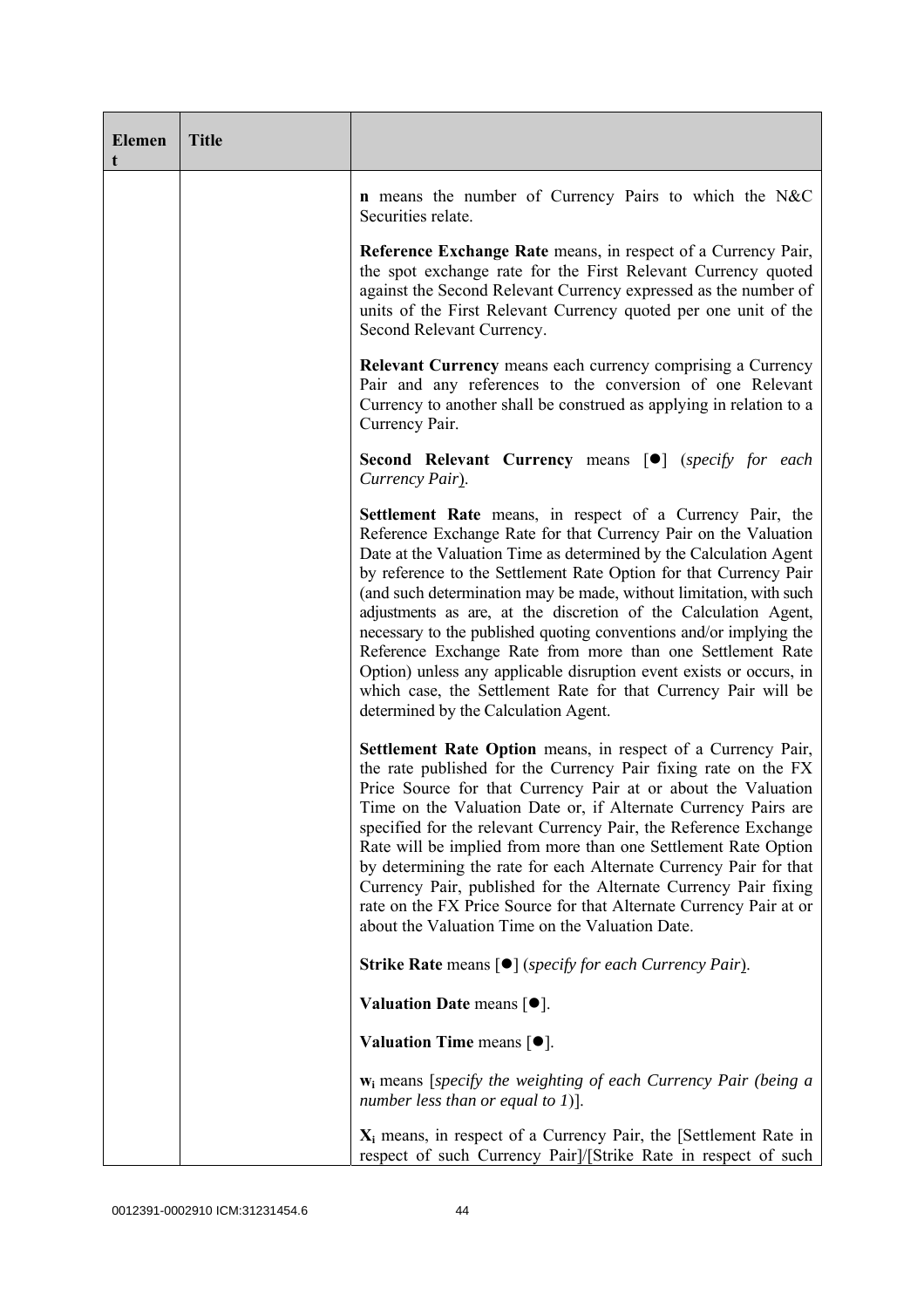| <b>Elemen</b><br>t | <b>Title</b> |                                                                                                                                                                                                                                                                                                                                                                                                                                                                                                                                                                                                                                     |
|--------------------|--------------|-------------------------------------------------------------------------------------------------------------------------------------------------------------------------------------------------------------------------------------------------------------------------------------------------------------------------------------------------------------------------------------------------------------------------------------------------------------------------------------------------------------------------------------------------------------------------------------------------------------------------------------|
|                    |              | Currency Pair].                                                                                                                                                                                                                                                                                                                                                                                                                                                                                                                                                                                                                     |
|                    |              | $Y_i$ means, in respect of a Currency Pair, the [Settlement Rate in<br>respect of such Currency Pair]/[Strike Rate in respect of such<br>Currency Pair].                                                                                                                                                                                                                                                                                                                                                                                                                                                                            |
|                    |              | $Z_i$ means, in respect of a Currency Pair, the [Settlement Rate in<br>respect of such Currency Pair]/[Strike Rate in respect of such<br>Currency Pair <sup>[/[1]</sup> .]                                                                                                                                                                                                                                                                                                                                                                                                                                                          |
|                    |              | [Insert in the case of Fixed Denomination FX Redemption<br>N&C Securities: The Final Redemption Amount in respect of<br>each unit or nominal amount of N&C Securities equal to the<br>Calculation Amount shall be an amount in the Settlement<br>Currency (which will not be less than, but may be equal to, zero)<br>calculated by the Calculation Agent equal to the Base Final<br>Redemption Amount divided by the Settlement Rate.                                                                                                                                                                                              |
|                    |              | Where:                                                                                                                                                                                                                                                                                                                                                                                                                                                                                                                                                                                                                              |
|                    |              | <b>Base Final Redemption Amount means <math>[①]</math>;</b>                                                                                                                                                                                                                                                                                                                                                                                                                                                                                                                                                                         |
|                    |              | <b>FX Price Source</b> means, in respect of a Settlement Rate Option,<br>$\lceil \bullet \rceil;$                                                                                                                                                                                                                                                                                                                                                                                                                                                                                                                                   |
|                    |              | Reference Exchange Rate means the spot exchange rate for the<br>Specified Currency quoted against the Settlement Currency<br>expressed as the number of units of the Specified Currency<br>quoted per unit of the Settlement Currency;                                                                                                                                                                                                                                                                                                                                                                                              |
|                    |              | Settlement Rate means the Reference Exchange Rate on the<br>Valuation Date at the Valuation Time as determined by the<br>Calculation Agent by reference to the Settlement Rate Option(s)<br>(and such determination may be made, without limitation, with<br>such adjustments as are, at the discretion of the Calculation<br>Agent, necessary to the published quoting conventions and/or<br>implying the Reference Exchange Rate from more than one<br>Settlement Rate Option) unless any applicable disruption event<br>exists or occurs, in which case, the Settlement Rate will be<br>determined by the Calculation Agent; and |
|                    |              | Settlement Rate Option means [the rate published for the<br>Specified Currency/Settlement Currency fixing rate on the FX<br>Price Source at or about the Valuation Time on the Valuation<br>Date] [insert if the Reference Exchange Rate will be implied from<br>more than one Settlement Rate Option and delete preceding<br><i>option:</i> the relevant fixing rates on the FX Price Source(s) at or<br>about the Valuation Time on the Valuation Date.]]                                                                                                                                                                         |
|                    |              | [Insert in the case of Equity Basket Knock-In N&C Securities:<br>The Final Redemption Amount in respect of each nominal                                                                                                                                                                                                                                                                                                                                                                                                                                                                                                             |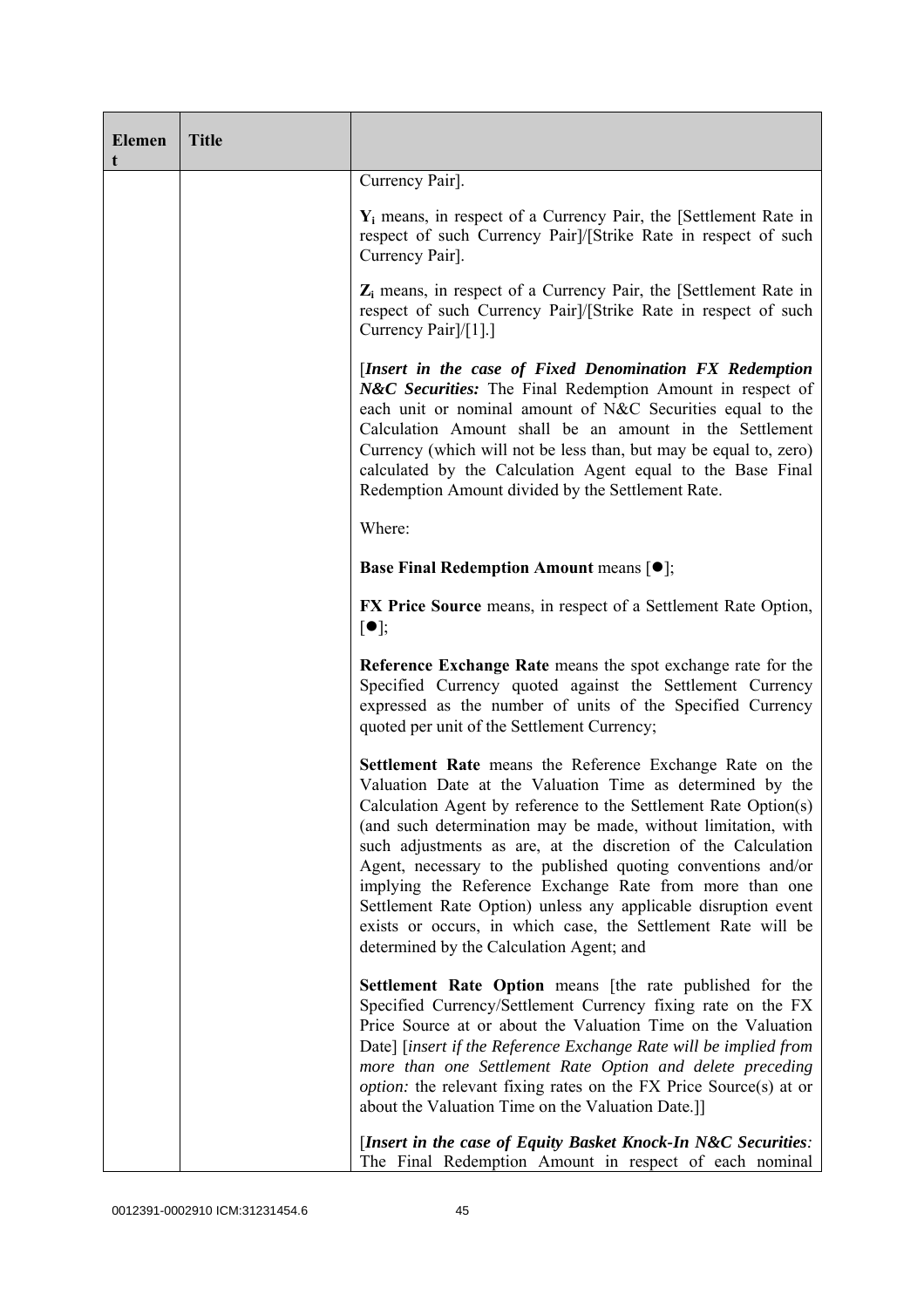| <b>Elemen</b><br>t | <b>Title</b> |                                                                                                                                                                                                                                                        |  |
|--------------------|--------------|--------------------------------------------------------------------------------------------------------------------------------------------------------------------------------------------------------------------------------------------------------|--|
|                    |              | amount of N&C Securities equal to the Calculation Amount shall<br>be an amount in the Specified Currency (which will not be less<br>than, but may be equal to, zero) calculated by the Calculation<br>Agent equal to:                                  |  |
|                    |              | if no Knock-In Event has occurred, the Calculation<br>(a)<br>Amount; or                                                                                                                                                                                |  |
|                    |              | if a Knock-In Event has occurred, the product of $(x)$ the<br>(b)<br>Calculation Amount and (y) the Final Reference<br>Performance.                                                                                                                    |  |
|                    |              | Where:                                                                                                                                                                                                                                                 |  |
|                    |              | Final Reference Performance means a percentage determined<br>by the Calculation Agent equal to the Reference Performance of<br>the Share with the lowest Reference Performance.                                                                        |  |
|                    |              | Final Price means, in respect of a Share, an amount equal to the<br>price per share in respect of such Share quoted on the applicable<br>exchange at the Valuation Time on the Final Valuation Date.                                                   |  |
|                    |              | Final Valuation Date means $[•]$ .                                                                                                                                                                                                                     |  |
|                    |              | i means a Share.                                                                                                                                                                                                                                       |  |
|                    |              | Initial Valuation Date means $[•]$ .                                                                                                                                                                                                                   |  |
|                    |              | Knock-In Event means the price of any Share quoted on the<br>applicable exchange at the Valuation Time on the Final Valuation<br>Date is equal to or less than the Knock-In Level in respect of such<br>Share, as determined by the Calculation Agent. |  |
|                    |              | Knock-In Level means, in respect of a Share, the Knock-In<br>Percentage multiplied by the Strike Price for such Share.                                                                                                                                 |  |
|                    |              | Knock-In Percentage means $\lceil \bullet \rceil$ per cent.                                                                                                                                                                                            |  |
|                    |              | Reference Performance means, in respect of a Share, a rate<br>expressed as a percentage (which will not be less than, but may be<br>equal to, zero) calculated by the Calculation Agent in accordance<br>with the following formula:                   |  |
|                    |              | Final Price <sub>i</sub><br>Strike Price <sub>i</sub>                                                                                                                                                                                                  |  |
|                    |              | <b>Share</b> means $\lceil \bullet \rceil$ .                                                                                                                                                                                                           |  |
|                    |              | <b>Strike Price</b> means, in relation to a Share, the price per share in<br>respect of such Share quoted on the applicable exchange at the<br>Valuation Time on the Initial Valuation Date.                                                           |  |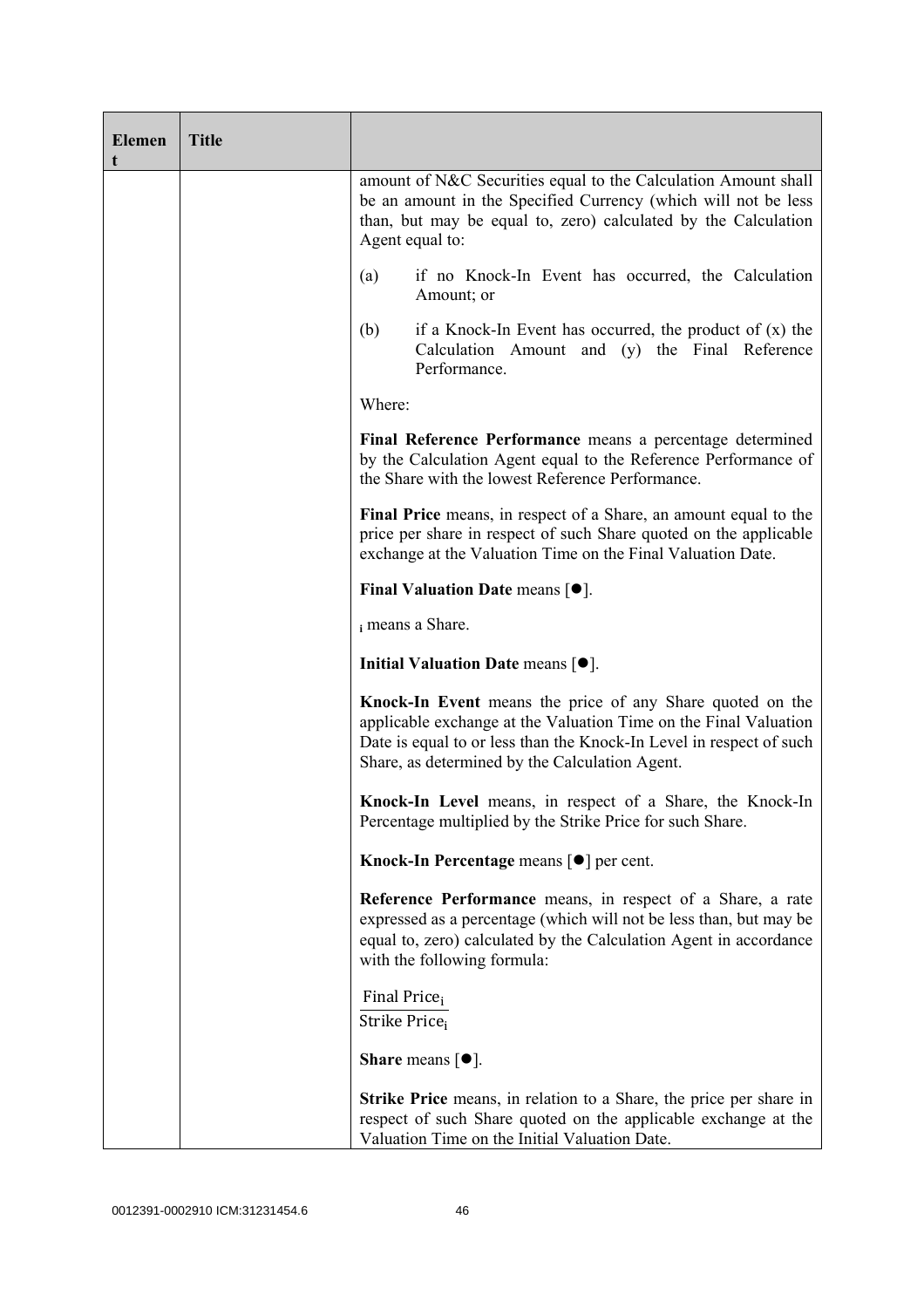| Elemen<br>t | <b>Title</b> |                                                                                                                                                                                                                                                                                 |            |                                                                                                                                                                                                                                                             |
|-------------|--------------|---------------------------------------------------------------------------------------------------------------------------------------------------------------------------------------------------------------------------------------------------------------------------------|------------|-------------------------------------------------------------------------------------------------------------------------------------------------------------------------------------------------------------------------------------------------------------|
|             |              |                                                                                                                                                                                                                                                                                 |            | <b>Valuation Time means <math>\lceil \bullet \rceil</math>.</b>                                                                                                                                                                                             |
|             |              | Securities:                                                                                                                                                                                                                                                                     |            | [Insert in the case of Equity Basket Barrier Knock-In N&C                                                                                                                                                                                                   |
|             |              | The Final Redemption Amount in respect of each nominal<br>amount of N&C Securities equal to the Calculation Amount shall<br>be an amount in the Specified Currency (which will not be less<br>than, but may be equal to, zero) calculated by the Calculation<br>Agent equal to: |            |                                                                                                                                                                                                                                                             |
|             |              | (a)                                                                                                                                                                                                                                                                             | Amount; or | if no Knock-In Event has occurred, the Calculation                                                                                                                                                                                                          |
|             |              | (b)                                                                                                                                                                                                                                                                             |            | if a Knock-In Event has occurred:                                                                                                                                                                                                                           |
|             |              |                                                                                                                                                                                                                                                                                 | (i)        | if the Final Reference Performance is equal to or<br>greater than the Barrier Level, the Calculation<br>Amount; or                                                                                                                                          |
|             |              |                                                                                                                                                                                                                                                                                 | (ii)       | if the Final Reference Performance is less than<br>the Barrier Level, the product of (x) the<br>Calculation Amount and (y) the Final Reference<br>Performance.                                                                                              |
|             |              | Where:                                                                                                                                                                                                                                                                          |            |                                                                                                                                                                                                                                                             |
|             |              |                                                                                                                                                                                                                                                                                 |            | <b>Barrier Level</b> means $\lceil \bullet \rceil$ per cent.                                                                                                                                                                                                |
|             |              |                                                                                                                                                                                                                                                                                 |            | Final Reference Performance means a percentage determined<br>by the Calculation Agent equal to the Reference Performance of the<br>Share with the lowest Reference Performance.                                                                             |
|             |              |                                                                                                                                                                                                                                                                                 |            | Final Price means, in respect of a Share, an amount equal to the<br>price per share in respect of such Share quoted on the applicable<br>exchange at the Valuation Time on the Final Valuation Date.                                                        |
|             |              |                                                                                                                                                                                                                                                                                 |            | Final Valuation Date means $[•]$ .                                                                                                                                                                                                                          |
|             |              | i means a Share.                                                                                                                                                                                                                                                                |            |                                                                                                                                                                                                                                                             |
|             |              |                                                                                                                                                                                                                                                                                 |            | Initial Valuation Date means [ $\bullet$ ].                                                                                                                                                                                                                 |
|             |              | In Period Ending Date.                                                                                                                                                                                                                                                          |            | Knock-In Determination Period means the period from but<br>excluding the Initial Valuation Date to and including the Knock-                                                                                                                                 |
|             |              |                                                                                                                                                                                                                                                                                 |            | Knock-In Event means the price of any Share quoted on the<br>applicable Exchange at any time during the regular trading<br>session hours on that Exchange on any scheduled trading day in<br>the Knock-In Determination Period is equal to or less than the |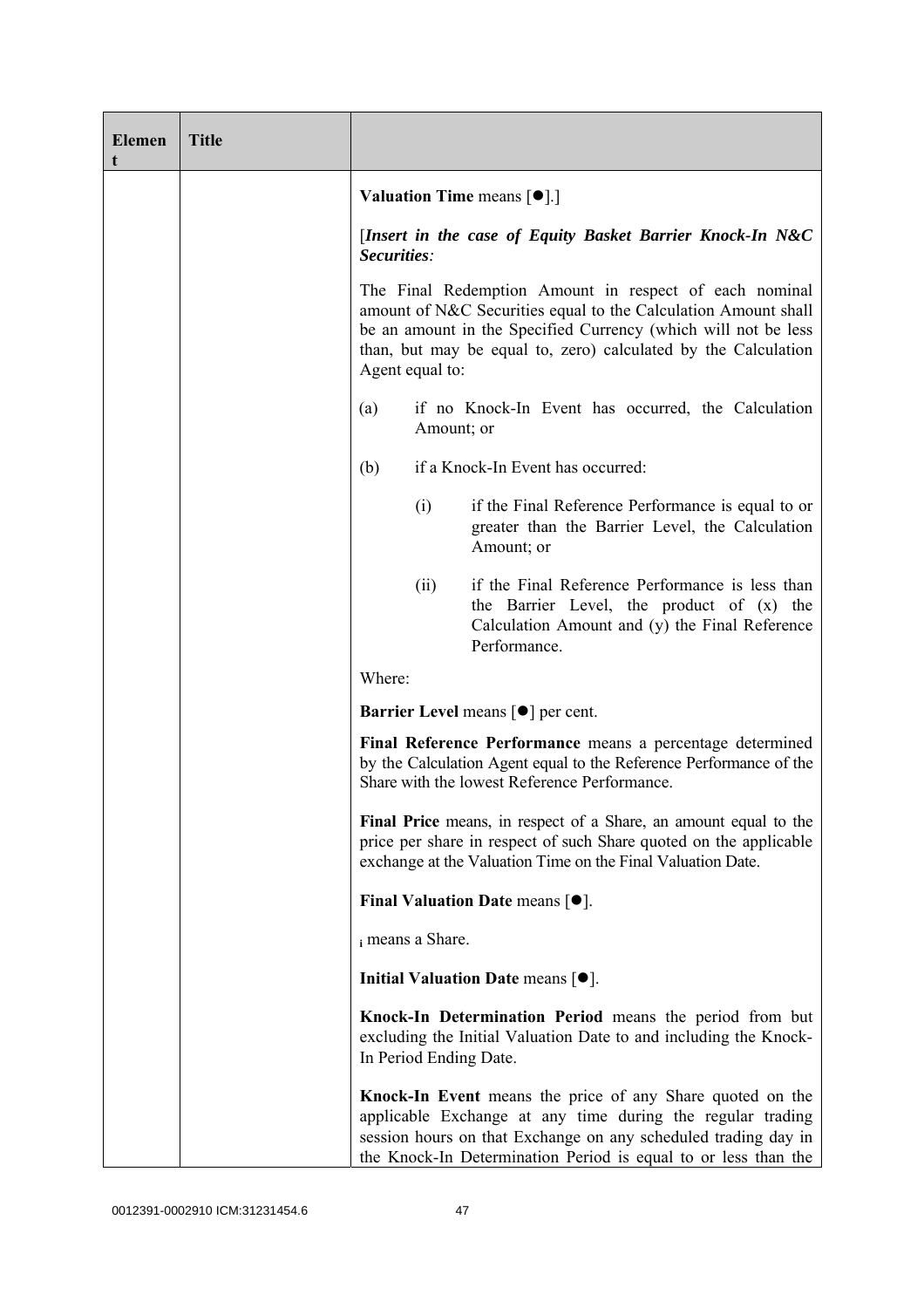| <b>Elemen</b><br>t | <b>Title</b> |                                                                                                                                                                                                                                                                                                                                                                                                                                                                                                                                                                                                                                                                                                                                                                                                                                                                                                                                                                                                                                                                                                                                                                                            |
|--------------------|--------------|--------------------------------------------------------------------------------------------------------------------------------------------------------------------------------------------------------------------------------------------------------------------------------------------------------------------------------------------------------------------------------------------------------------------------------------------------------------------------------------------------------------------------------------------------------------------------------------------------------------------------------------------------------------------------------------------------------------------------------------------------------------------------------------------------------------------------------------------------------------------------------------------------------------------------------------------------------------------------------------------------------------------------------------------------------------------------------------------------------------------------------------------------------------------------------------------|
|                    |              | Knock-In Level in respect of such Share, as determined by the<br>Calculation Agent, Provided That, if on any such day, as of any<br>Knock-In Valuation Time, a Knock-In Event has or would have<br>occurred but the conditions for a disrupted day having been<br>satisfied at such time then such Knock-In Valuation Time shall be<br>ignored for purposes of determining whether a Knock-In Event<br>has occurred Provided Further That if no Knock-In Event has<br>occurred in the Knock-In Determination Period and the<br>conditions for a disrupted day are satisfied as of the last occurring<br>Knock-In Valuation Time on the Knock-In Period Ending Date,<br>then such day shall be treated as a Valuation Date and the<br>Calculation Agent shall determine a price of the relevant Share(s)<br>in respect of such day in accordance with such provisions for<br>purposes of determining whether a Knock-In Event shall occur.<br>For the purposes of determining under this paragraph whether the<br>conditions for a disrupted day have been satisfied at any Knock-<br>In Valuation Time, the relevant Valuation Time used shall be the<br>relevant Knock-In Valuation Time. |
|                    |              | Knock-In Level means, in respect of a Share, the Knock-In<br>Percentage multiplied by the Strike Price for such Share.                                                                                                                                                                                                                                                                                                                                                                                                                                                                                                                                                                                                                                                                                                                                                                                                                                                                                                                                                                                                                                                                     |
|                    |              | Knock-In Percentage means [●] per cent.                                                                                                                                                                                                                                                                                                                                                                                                                                                                                                                                                                                                                                                                                                                                                                                                                                                                                                                                                                                                                                                                                                                                                    |
|                    |              | Knock-In Period Ending Date means the scheduled Final<br>Valuation Date.                                                                                                                                                                                                                                                                                                                                                                                                                                                                                                                                                                                                                                                                                                                                                                                                                                                                                                                                                                                                                                                                                                                   |
|                    |              | Knock-In Valuation Time means, in respect of a Share, any time<br>during the regular trading session hours on the applicable<br>Exchange for such Share on any scheduled trading day in the<br>Knock-In Determination Period.                                                                                                                                                                                                                                                                                                                                                                                                                                                                                                                                                                                                                                                                                                                                                                                                                                                                                                                                                              |
|                    |              | Reference Performance means, in respect of a Share, a rate<br>expressed as a percentage (which will not be less than, but may be<br>equal to, zero) calculated by the Calculation Agent in accordance<br>with the following formula:                                                                                                                                                                                                                                                                                                                                                                                                                                                                                                                                                                                                                                                                                                                                                                                                                                                                                                                                                       |
|                    |              | Final Price <sub>i</sub><br>Strike Price <sub>i</sub>                                                                                                                                                                                                                                                                                                                                                                                                                                                                                                                                                                                                                                                                                                                                                                                                                                                                                                                                                                                                                                                                                                                                      |
|                    |              | <b>Share</b> means $\lceil \bullet \rceil$ .                                                                                                                                                                                                                                                                                                                                                                                                                                                                                                                                                                                                                                                                                                                                                                                                                                                                                                                                                                                                                                                                                                                                               |
|                    |              | <b>Strike Price</b> means, in relation to a Share, the price per share in<br>respect of such Share quoted on the applicable exchange at the<br>Valuation Time on the Initial Valuation Date.                                                                                                                                                                                                                                                                                                                                                                                                                                                                                                                                                                                                                                                                                                                                                                                                                                                                                                                                                                                               |
|                    |              | <b>Valuation Time means <math>[\bullet]</math>.</b> ]                                                                                                                                                                                                                                                                                                                                                                                                                                                                                                                                                                                                                                                                                                                                                                                                                                                                                                                                                                                                                                                                                                                                      |
|                    |              | [Insert in the case of Equity Basket Bonus Barrier Knock-In<br>N&C Securities: The Final Redemption Amount in respect of                                                                                                                                                                                                                                                                                                                                                                                                                                                                                                                                                                                                                                                                                                                                                                                                                                                                                                                                                                                                                                                                   |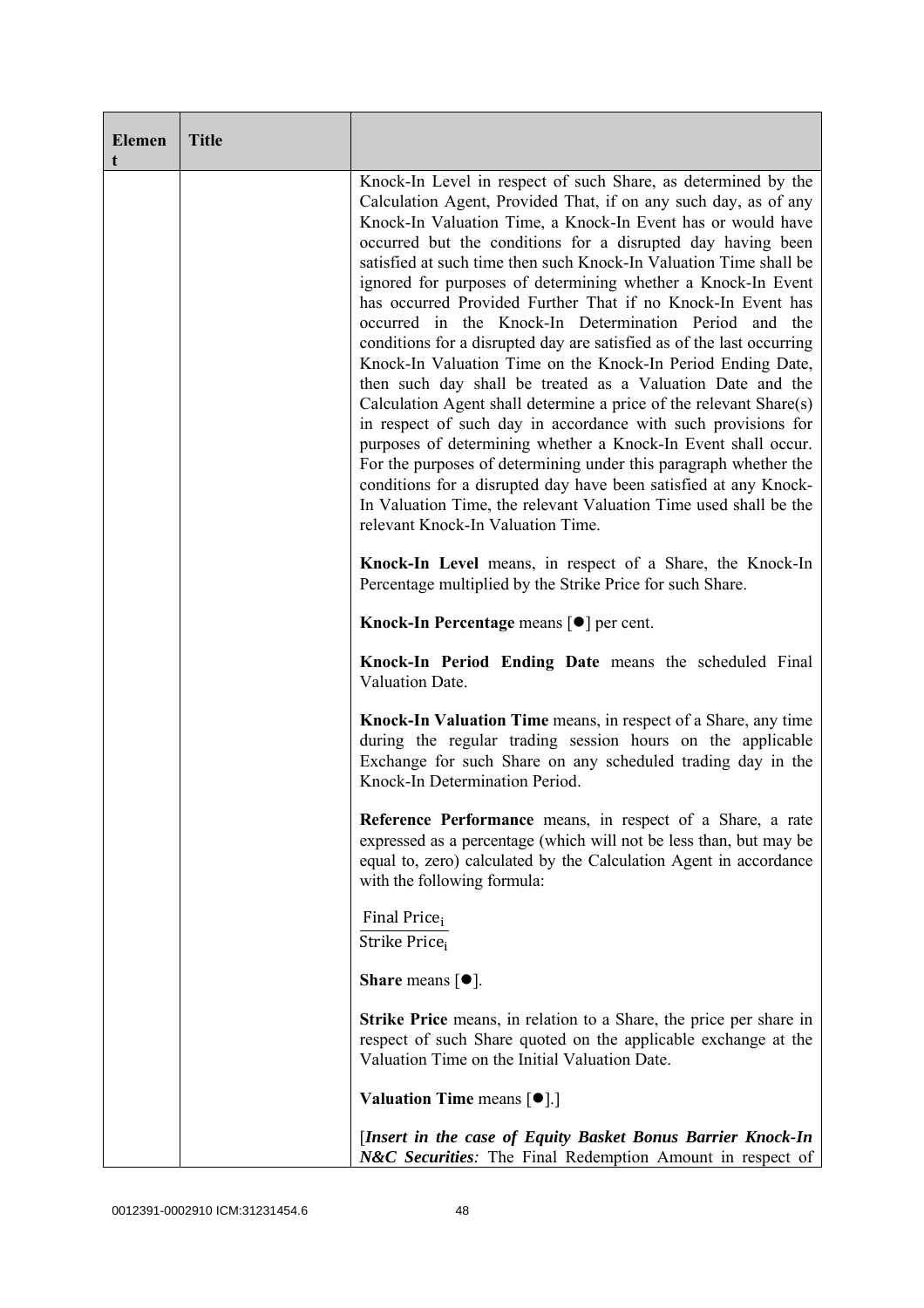| <b>Elemen</b><br>t | <b>Title</b> |                                                       |      |                                                                                                                                                                                                                                      |
|--------------------|--------------|-------------------------------------------------------|------|--------------------------------------------------------------------------------------------------------------------------------------------------------------------------------------------------------------------------------------|
|                    |              |                                                       |      | each nominal amount of N&C Securities equal to the Calculation<br>Amount shall be an amount in the Specified Currency (which will<br>not be less than, but may be equal to, zero) calculated by the<br>Calculation Agent equal to:   |
|                    |              | (a)                                                   |      | if no Knock-In Event has occurred, the product of (i) the<br>Calculation Amount and (ii) 100 per cent. plus the<br>Participation Rate; or                                                                                            |
|                    |              | (b)                                                   |      | if a Knock-In Event has occurred:                                                                                                                                                                                                    |
|                    |              |                                                       | (i)  | if the Final Reference Performance is equal to or<br>greater than the Barrier Level, the Calculation<br>Amount; or                                                                                                                   |
|                    |              |                                                       | (ii) | if the Final Reference Performance is less than<br>the Barrier Level, the product of (x) the<br>Calculation Amount and (y) the Final Reference<br>Performance.                                                                       |
|                    |              | Where:                                                |      |                                                                                                                                                                                                                                      |
|                    |              |                                                       |      | <b>Barrier Level</b> means $\lceil \bullet \rceil$ per cent.                                                                                                                                                                         |
|                    |              |                                                       |      | Final Reference Performance means a percentage determined<br>by the Calculation Agent equal to the Reference Performance of<br>the Share with the lowest Reference Performance.                                                      |
|                    |              |                                                       |      | Final Price means, in respect of a Share, an amount equal to the<br>price per share in respect of such Share quoted on the applicable<br>exchange at the Valuation Time on the Final Valuation Date.                                 |
|                    |              |                                                       |      | Final Valuation Date means $[•]$ .                                                                                                                                                                                                   |
|                    |              | i means a Share.                                      |      |                                                                                                                                                                                                                                      |
|                    |              |                                                       |      | Initial Valuation Date means $[•]$ .                                                                                                                                                                                                 |
|                    |              |                                                       |      | Knock-In Event means the Final Reference Performance is less<br>than the Knock-In Level.                                                                                                                                             |
|                    |              |                                                       |      | Knock-In Level means $\lceil \bullet \rceil$ per cent.                                                                                                                                                                               |
|                    |              |                                                       |      | <b>Participation Rate</b> means $\lceil \bullet \rceil$ per cent.                                                                                                                                                                    |
|                    |              |                                                       |      | Reference Performance means, in respect of a Share, a rate<br>expressed as a percentage (which will not be less than, but may be<br>equal to, zero) calculated by the Calculation Agent in accordance<br>with the following formula: |
|                    |              | Final Price <sub>i</sub><br>Strike Price <sub>i</sub> |      |                                                                                                                                                                                                                                      |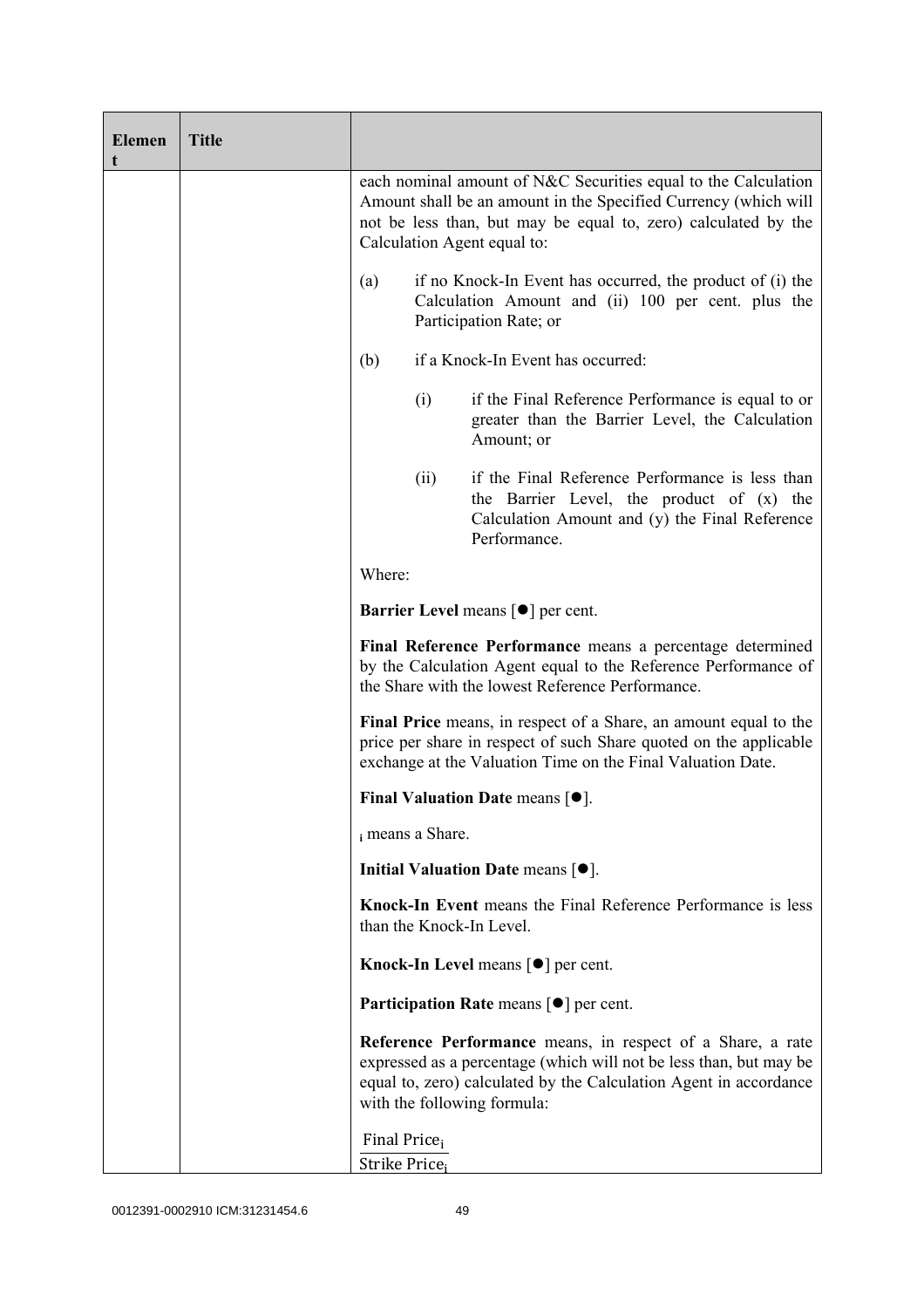| <b>Elemen</b><br>t | <b>Title</b> |                                                                                                                                                                                                                                                                                                                                          |
|--------------------|--------------|------------------------------------------------------------------------------------------------------------------------------------------------------------------------------------------------------------------------------------------------------------------------------------------------------------------------------------------|
|                    |              | <b>Share</b> means $\lceil \bullet \rceil$ .                                                                                                                                                                                                                                                                                             |
|                    |              | Strike Price means, in relation to a Share, the price per share in<br>respect of such Share quoted on the applicable exchange at the<br>Valuation Time on the Initial Valuation Date.                                                                                                                                                    |
|                    |              | <b>Valuation Time means <math>\lceil \bullet \rceil</math>.</b>                                                                                                                                                                                                                                                                          |
|                    |              | [In the case of Index Basket Knock-In N&C Securities: The<br>Final Redemption Amount in respect of each nominal amount of<br>N&C Securities equal to the Calculation Amount shall be an<br>amount in the Specified Currency (which will not be less than,<br>but may be equal to, zero) calculated by the Calculation Agent<br>equal to: |
|                    |              | if no Knock-In Event has occurred, the Calculation<br>(a)<br>Amount; or                                                                                                                                                                                                                                                                  |
|                    |              | (b)<br>if a Knock-In Event has occurred, the product of (i) the<br>Calculation Amount and (ii) the Final Reference<br>Performance.                                                                                                                                                                                                       |
|                    |              | Where:                                                                                                                                                                                                                                                                                                                                   |
|                    |              | Final Reference Performance means a percentage determined<br>by the Calculation Agent equal to the Reference Performance of<br>the Index with the lowest Reference Performance.                                                                                                                                                          |
|                    |              | Final Level means, in respect of an Index, an amount equal to the<br>closing level of such Index, as calculated and announced by the<br>relevant index sponsor, at the Valuation Time on the Final<br>Valuation Date.                                                                                                                    |
|                    |              | Final Valuation Date means $[•]$ .                                                                                                                                                                                                                                                                                                       |
|                    |              | i means an Index.                                                                                                                                                                                                                                                                                                                        |
|                    |              | <b>Index</b> means $\lceil \bullet \rceil$ .                                                                                                                                                                                                                                                                                             |
|                    |              | <b>Index Sponsor</b> means $[•]$ .                                                                                                                                                                                                                                                                                                       |
|                    |              | Initial Valuation Date means $\lceil \bullet \rceil$ .                                                                                                                                                                                                                                                                                   |
|                    |              | Knock-In Event means the closing level of the Index, as<br>calculated and announced by the relevant index sponsor, at the<br>Valuation Time on the Final Valuation Date is equal to or less than<br>the Knock-In Level in respect of such Index, as determined by the<br>Calculation Agent.                                              |
|                    |              | Knock-In Level means, in respect of an Index, the Knock-In                                                                                                                                                                                                                                                                               |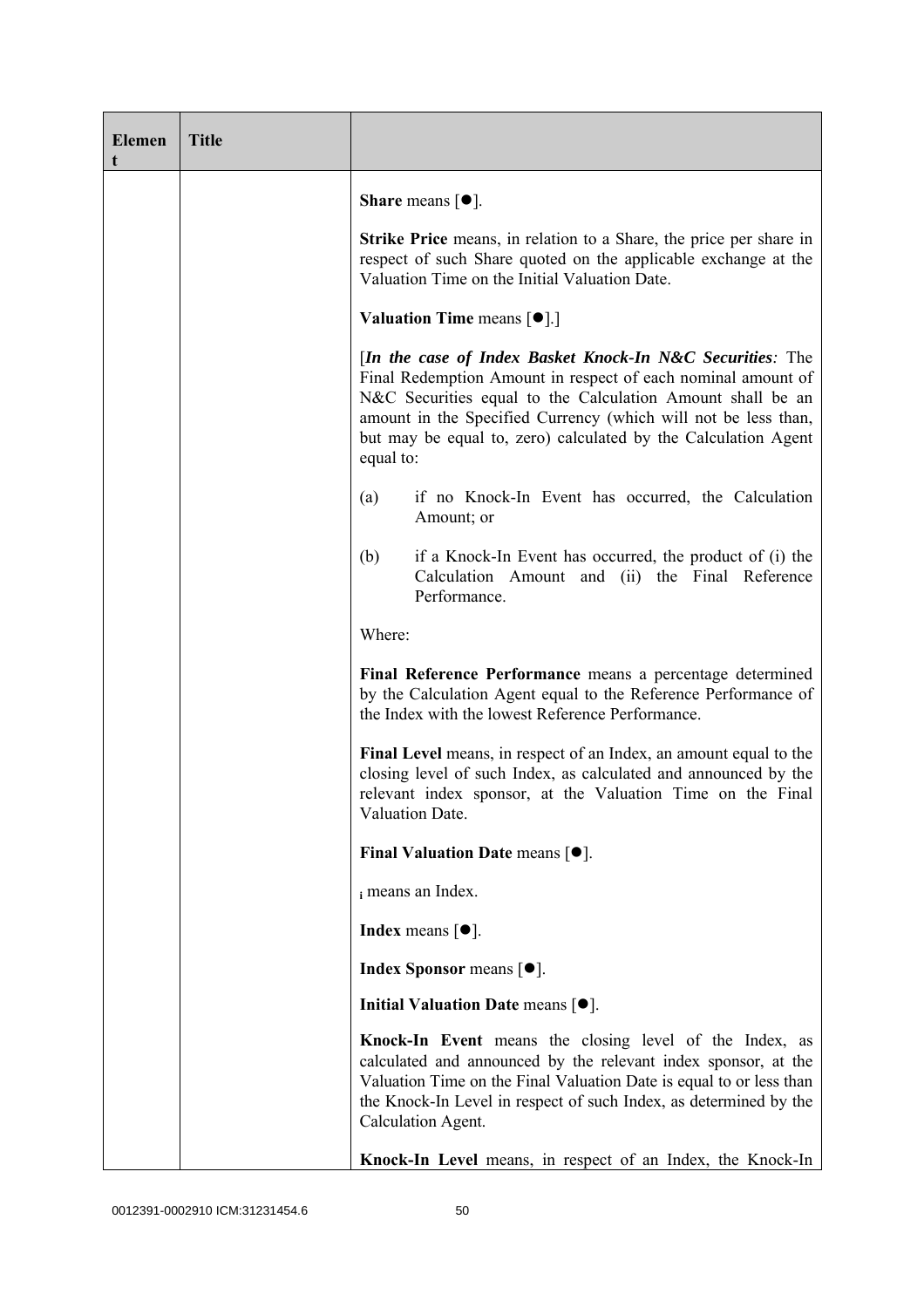| <b>Elemen</b><br>t | <b>Title</b> |                                           |                                                                                                                                                                                                                                                                                                                               |
|--------------------|--------------|-------------------------------------------|-------------------------------------------------------------------------------------------------------------------------------------------------------------------------------------------------------------------------------------------------------------------------------------------------------------------------------|
|                    |              |                                           | Percentage multiplied by the Strike Level for such Index.                                                                                                                                                                                                                                                                     |
|                    |              |                                           | Knock-In Percentage means $\lceil \bullet \rceil$ per cent.                                                                                                                                                                                                                                                                   |
|                    |              |                                           | Reference Performance means, in respect of an Index, a rate<br>expressed as a percentage (which will not be less than, but may be<br>equal to, zero) calculated by the Calculation Agent in accordance<br>with the following formula:                                                                                         |
|                    |              | Final Level <sub>i</sub><br>Strike Leveli |                                                                                                                                                                                                                                                                                                                               |
|                    |              |                                           | <b>Strike Level</b> means, in relation to an Index, the closing level of<br>such Index, as calculated and announced by the relevant index<br>sponsor, at the Valuation Time on the Initial Valuation Date.                                                                                                                    |
|                    |              |                                           | <b>Valuation Time means <math>\lceil \bullet \rceil</math>.</b>                                                                                                                                                                                                                                                               |
|                    |              | Agent equal to:                           | [In the case of Index Basket Barrier Knock-In N&C Securities:<br>The Final Redemption Amount in respect of each nominal<br>amount of N&C Securities equal to the Calculation Amount shall<br>be an amount in the Specified Currency (which will not be less<br>than, but may be equal to, zero) calculated by the Calculation |
|                    |              | (a)                                       | if no Knock-In Event has occurred, the Calculation<br>Amount; or                                                                                                                                                                                                                                                              |
|                    |              | (b)                                       | if a Knock-In Event has occurred:                                                                                                                                                                                                                                                                                             |
|                    |              | (i)                                       | if the Final Reference Performance is equal to or<br>greater than the Barrier Level, the Calculation<br>Amount; or                                                                                                                                                                                                            |
|                    |              | (ii)                                      | if the Final Reference Performance is less than<br>the Barrier Level, the product of (x) the<br>Calculation Amount and (y) the Final Reference<br>Performance.                                                                                                                                                                |
|                    |              | Where:                                    |                                                                                                                                                                                                                                                                                                                               |
|                    |              |                                           | <b>Barrier Level</b> means $\lceil \bullet \rceil$ per cent.                                                                                                                                                                                                                                                                  |
|                    |              |                                           | Final Reference Performance means a percentage determined<br>by the Calculation Agent equal to the Reference Performance of<br>the Index with the lowest Reference Performance.                                                                                                                                               |
|                    |              | Valuation Date.                           | Final Level means, in respect of an Index, an amount equal to the<br>closing level of such Index, as calculated and announced by the<br>relevant index sponsor, at the Valuation Time on the Final                                                                                                                            |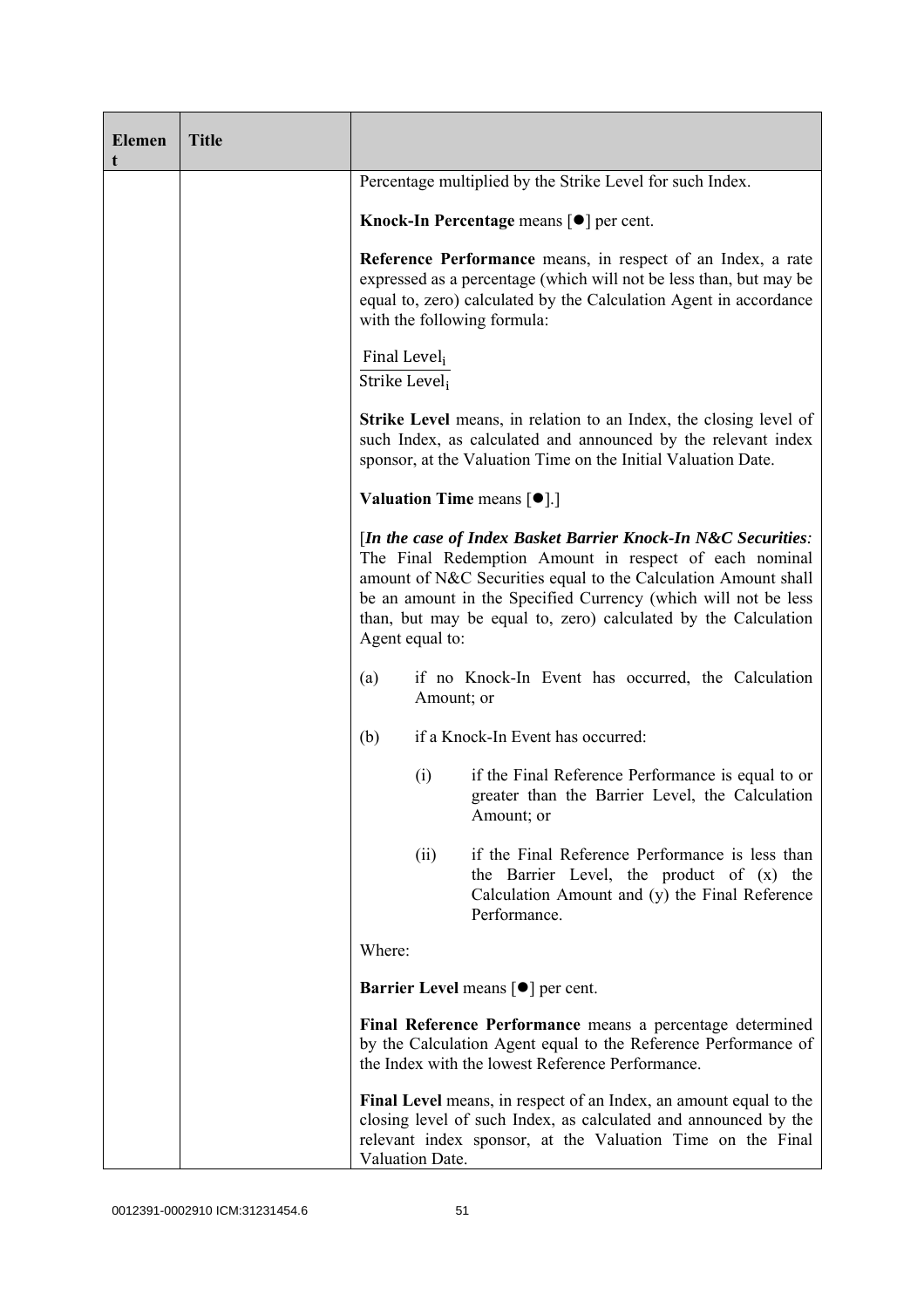| <b>Elemen</b><br>t | <b>Title</b> |                                                                                                                                                                                                                                                                                                                                                        |
|--------------------|--------------|--------------------------------------------------------------------------------------------------------------------------------------------------------------------------------------------------------------------------------------------------------------------------------------------------------------------------------------------------------|
|                    |              | Final Valuation Date means $[•]$ .                                                                                                                                                                                                                                                                                                                     |
|                    |              | i means an Index.                                                                                                                                                                                                                                                                                                                                      |
|                    |              | Index means $\lceil \bullet \rceil$ .                                                                                                                                                                                                                                                                                                                  |
|                    |              | <b>Index Sponsor</b> means $[•]$ .                                                                                                                                                                                                                                                                                                                     |
|                    |              | Initial Valuation Date means $[•]$ .                                                                                                                                                                                                                                                                                                                   |
|                    |              | Knock-In Event means the closing level of any Index, as<br>calculated and announced by the relevant index sponsor at the<br>Valuation Time on the Final Valuation Date is equal to or less<br>than the Knock-In Level in respect of such Index, as determined<br>by the Calculation Agent.                                                             |
|                    |              | Knock-In Level means, in respect of an Index, the Knock-In<br>Percentage multiplied by the Strike Level for such Index.                                                                                                                                                                                                                                |
|                    |              | Knock-In Percentage means [ <sup>●</sup> ] per cent.                                                                                                                                                                                                                                                                                                   |
|                    |              | Reference Performance means, in respect of an Index, a rate<br>expressed as a percentage (which will not be less than, but may be<br>equal to, zero) calculated by the Calculation Agent in accordance<br>with the following formula:                                                                                                                  |
|                    |              | Final Level <sub>i</sub><br>Strike Level;                                                                                                                                                                                                                                                                                                              |
|                    |              | Strike Level means, in relation to an Index, the closing level of<br>such Index, as calculated and announced by the relevant index<br>sponsor, at the Valuation Time on the Initial Valuation Date.                                                                                                                                                    |
|                    |              | <b>Valuation Time means <math>[\bullet]</math>.</b> ]                                                                                                                                                                                                                                                                                                  |
|                    |              | [In the case of Index Basket Bonus Barrier Knock-In N&C<br>Securities: The Final Redemption Amount in respect of each<br>nominal amount of N&C Securities equal to the Calculation<br>Amount shall be an amount in the Specified Currency (which will<br>not be less than, but may be equal to, zero) calculated by the<br>Calculation Agent equal to: |
|                    |              | if no Knock-In Event has occurred, the product of (i) the<br>(a)<br>Calculation Amount and (ii) 100 per cent. plus the<br>Participation Rate; or                                                                                                                                                                                                       |
|                    |              | if a Knock-In Event has occurred:<br>(b)                                                                                                                                                                                                                                                                                                               |
|                    |              | (i)<br>if the Final Reference Performance is equal to or<br>greater than the Barrier Level, the Calculation                                                                                                                                                                                                                                            |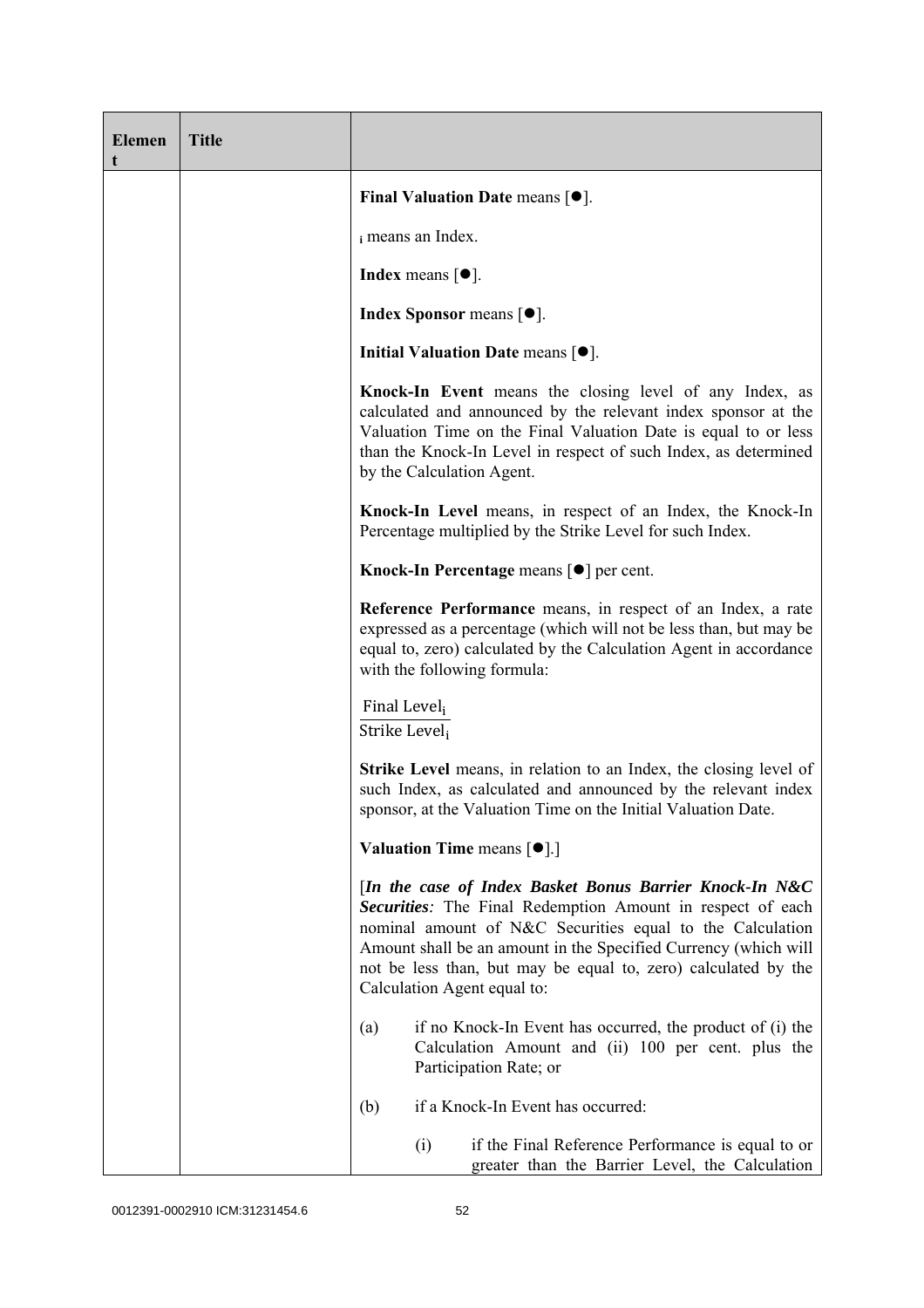| <b>Elemen</b><br>t | <b>Title</b> |                                                                 |                                                                                                                                                                                                            |
|--------------------|--------------|-----------------------------------------------------------------|------------------------------------------------------------------------------------------------------------------------------------------------------------------------------------------------------------|
|                    |              |                                                                 | Amount; or                                                                                                                                                                                                 |
|                    |              | (ii)                                                            | if the Final Reference Performance is less than<br>the Barrier Level, the product of (x) the<br>Calculation Amount and (y) the Final Reference<br>Performance.                                             |
|                    |              | Where:                                                          |                                                                                                                                                                                                            |
|                    |              |                                                                 | <b>Barrier Level</b> means $\lceil \bullet \rceil$ per cent.                                                                                                                                               |
|                    |              |                                                                 | Final Reference Performance means a percentage determined<br>by the Calculation Agent equal to the Reference Performance of<br>the Index with the lowest Reference Performance.                            |
|                    |              | Valuation Date.                                                 | Final Level means, in respect of an Index, an amount equal to the<br>closing level of such Index, as calculated and announced by the<br>relevant index sponsor, at the Valuation Time on the Final         |
|                    |              |                                                                 | Final Valuation Date means $[•]$ .                                                                                                                                                                         |
|                    |              | i means an Index.                                               |                                                                                                                                                                                                            |
|                    |              | <b>Index</b> means $[•]$ .                                      |                                                                                                                                                                                                            |
|                    |              |                                                                 | Initial Valuation Date means $[•]$ .                                                                                                                                                                       |
|                    |              | than the Knock-In Level.                                        | Knock-In Event means the Final Reference Performance is less                                                                                                                                               |
|                    |              |                                                                 | <b>Knock-In Level means <math>\lceil \bullet \rceil</math> per cent.</b>                                                                                                                                   |
|                    |              |                                                                 | Participation Rate means [ $\bullet$ ] per cent.                                                                                                                                                           |
|                    |              | with the following formula:                                     | Reference Performance means, in respect of an Index, a rate<br>expressed as a percentage (which will not be less than, but may be<br>equal to, zero) calculated by the Calculation Agent in accordance     |
|                    |              | Final Level <sub>i</sub><br>Strike Leveli                       |                                                                                                                                                                                                            |
|                    |              |                                                                 | <b>Strike Level</b> means, in relation to an Index, the closing level of<br>such Index, as calculated and announced by the relevant index<br>sponsor, at the Valuation Time on the Initial Valuation Date. |
|                    |              | <b>Valuation Time means <math>\lceil \bullet \rceil</math>.</b> |                                                                                                                                                                                                            |
|                    |              |                                                                 | [In the case of Equity Basket Autocall N&C Securities: Unless<br>the N&C Securities have been previously redeemed or cancelled,                                                                            |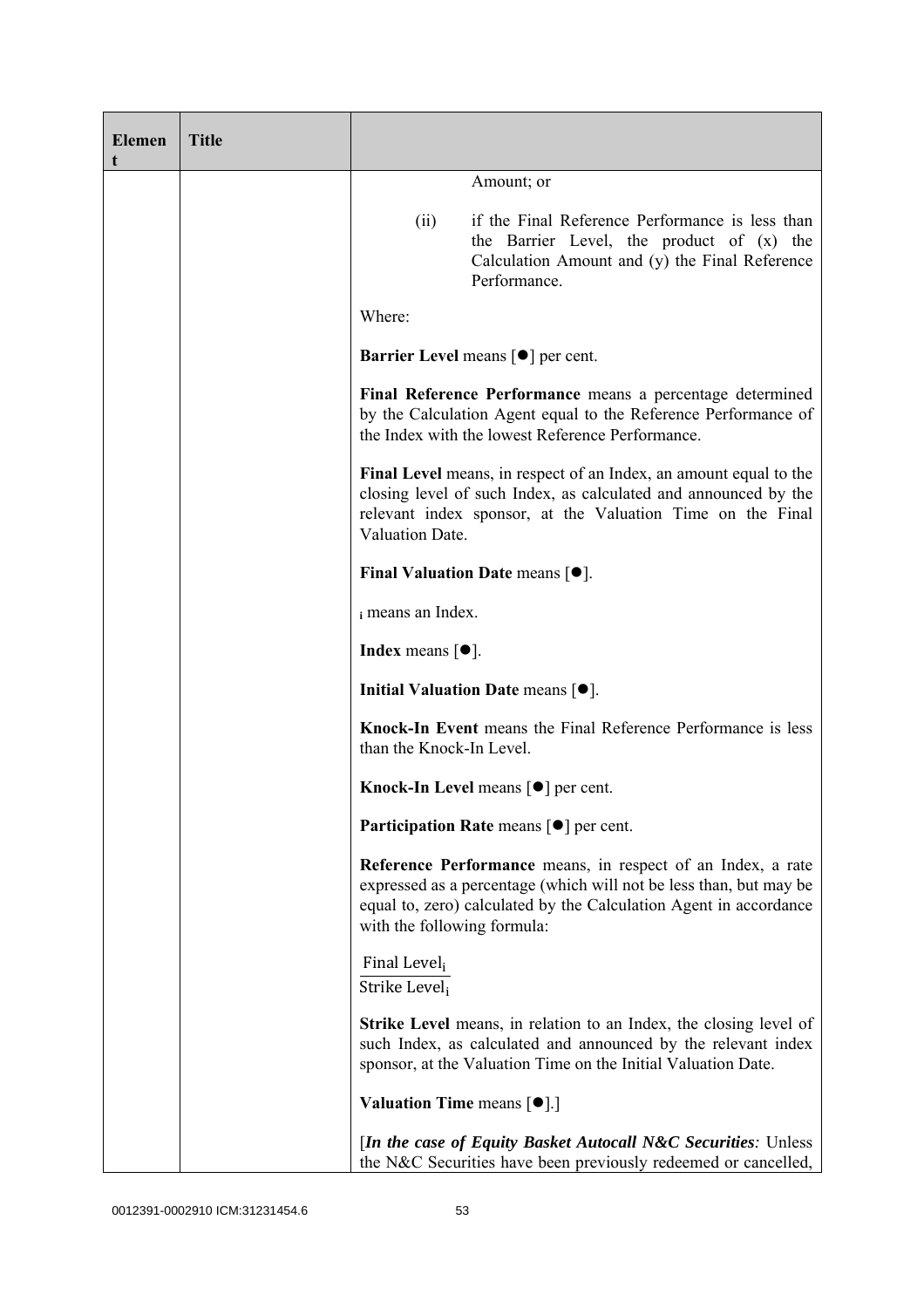| <b>Elemen</b><br>t | <b>Title</b> |                                                                                                                                                                                                                                                                                                                                                                                                                                                                                                                                                         |
|--------------------|--------------|---------------------------------------------------------------------------------------------------------------------------------------------------------------------------------------------------------------------------------------------------------------------------------------------------------------------------------------------------------------------------------------------------------------------------------------------------------------------------------------------------------------------------------------------------------|
|                    |              | if on any Observation Date an Autocall Event occurs the Issuer<br>will, on giving notice to Security holders, redeem all, but not some<br>only, of the Securities, each nominal amount of the Securities<br>equal to the Calculation Amount being redeemed on the Early<br>Redemption Date at the Early Redemption Amount specified<br>below [If the Securities are interest bearing and not Conditional<br>Interest N&C Securities, insert, together with interest accrued to<br>(but excluding) the date of redemption].                              |
|                    |              | Where:                                                                                                                                                                                                                                                                                                                                                                                                                                                                                                                                                  |
|                    |              | Autocall Event means the Autocall Reference Performance in<br>respect of an Observation Date (the Relevant Observation Date)<br>is equal to or greater than the Autocall Level in respect of such<br>Observation Date.                                                                                                                                                                                                                                                                                                                                  |
|                    |              | <b>Autocall Level</b> means [specify % for each Observation Date].                                                                                                                                                                                                                                                                                                                                                                                                                                                                                      |
|                    |              | <b>Autocall Rate</b> means [specify % for each Observation Date].                                                                                                                                                                                                                                                                                                                                                                                                                                                                                       |
|                    |              | Autocall Reference Performance means, in respect of an<br>Observation Date, a percentage determined by the Calculation<br>Agent equal to the Reference Performance of the Share with the<br>lowest Reference Performance in respect of such Observation<br>Date.                                                                                                                                                                                                                                                                                        |
|                    |              | Early Redemption Amount means, in respect of each nominal<br>amount of the N&C Securities equal to the Calculation Amount,<br>an amount in the Specified Currency (which will not be less than,<br>but may be equal to, zero) calculated by the Calculation Agent<br>equal to [in the case of a Fixed Autocall N&C Security: the<br>Calculation Amount] [in the case of an Uplift Autocall N&C<br>Security: the product of (i) the Calculation Amount and (ii) 100<br>per cent. plus the Autocall Rate in respect of the Relevant<br>Observation Date]. |
|                    |              | <b>Early Redemption Date</b> means the day falling the Number of<br>Autocall Business Days immediately succeeding the Relevant<br>Observation Date.                                                                                                                                                                                                                                                                                                                                                                                                     |
|                    |              | i means a Share.                                                                                                                                                                                                                                                                                                                                                                                                                                                                                                                                        |
|                    |              | Initial Valuation Date means [ $\bullet$ ].                                                                                                                                                                                                                                                                                                                                                                                                                                                                                                             |
|                    |              | o means an Observation Date.                                                                                                                                                                                                                                                                                                                                                                                                                                                                                                                            |
|                    |              | <b>Observation Date means <math>[•]</math>.</b>                                                                                                                                                                                                                                                                                                                                                                                                                                                                                                         |
|                    |              | Observation Price means, in respect of an Observation Date and<br>a Share, an amount equal to the price per share in respect of such<br>Share quoted on the applicable exchange at the Valuation Time                                                                                                                                                                                                                                                                                                                                                   |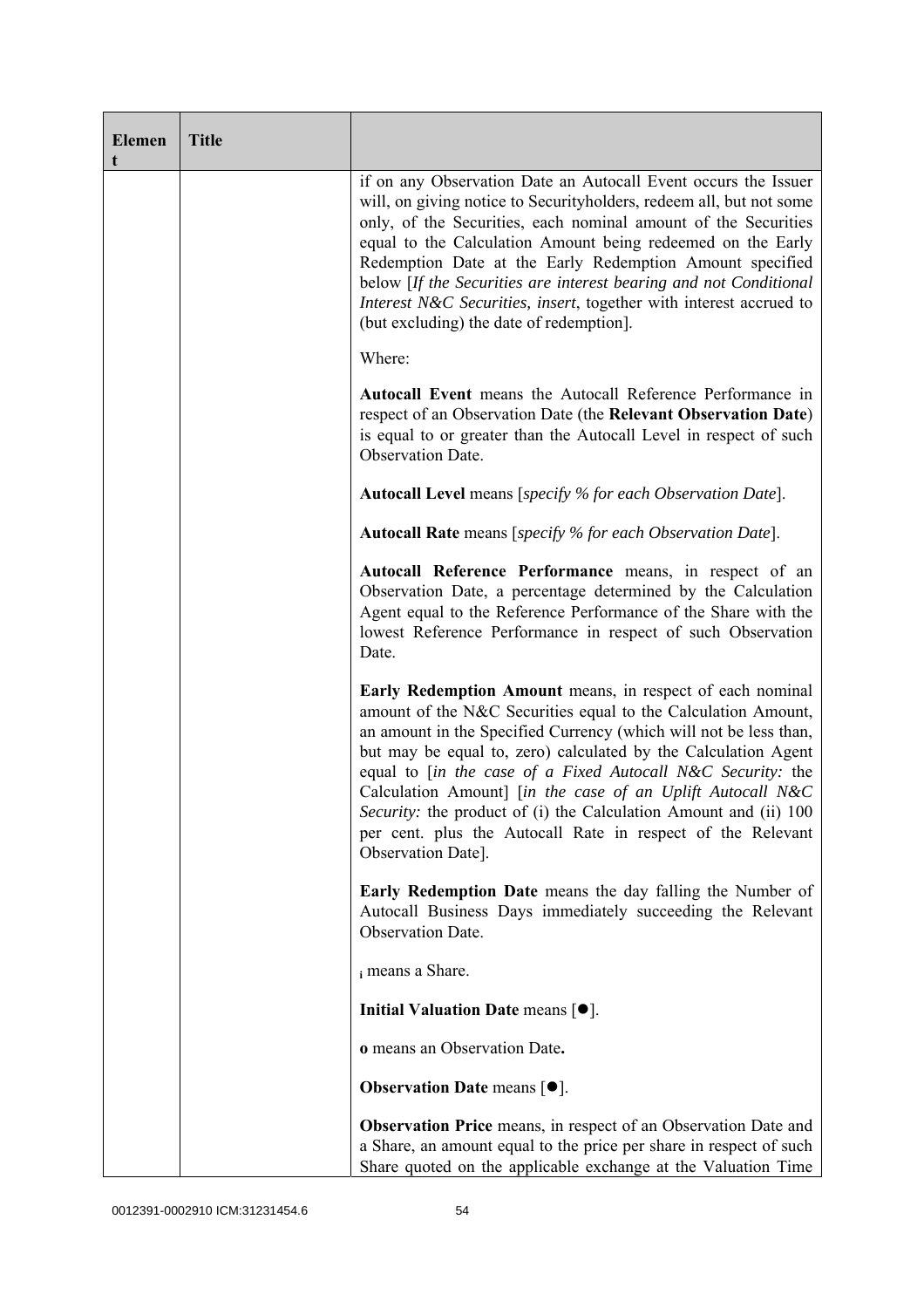| <b>Elemen</b><br>t | <b>Title</b> |                                                                                                                                                                                                                                                                                                                                                                                                                                                                                                                                                                                                                                                                           |
|--------------------|--------------|---------------------------------------------------------------------------------------------------------------------------------------------------------------------------------------------------------------------------------------------------------------------------------------------------------------------------------------------------------------------------------------------------------------------------------------------------------------------------------------------------------------------------------------------------------------------------------------------------------------------------------------------------------------------------|
|                    |              | on such Observation Date.                                                                                                                                                                                                                                                                                                                                                                                                                                                                                                                                                                                                                                                 |
|                    |              | Number of Autocall Business Days means [●].                                                                                                                                                                                                                                                                                                                                                                                                                                                                                                                                                                                                                               |
|                    |              | Reference Performance means, in respect of an Observation<br>Date and a Share, a rate expressed as a percentage (which will not<br>be less than, but may be equal to, zero) calculated by the<br>Calculation Agent in accordance with the following formula:                                                                                                                                                                                                                                                                                                                                                                                                              |
|                    |              | Observation Level <sub>i,0</sub><br>Strike Level,                                                                                                                                                                                                                                                                                                                                                                                                                                                                                                                                                                                                                         |
|                    |              | <b>Share</b> means $\lceil \bullet \rceil$ .                                                                                                                                                                                                                                                                                                                                                                                                                                                                                                                                                                                                                              |
|                    |              | Strike Price means, in relation to a Share, the price per share in<br>respect of such Share quoted on the applicable exchange at the<br>Valuation Time on the Initial Valuation Date.                                                                                                                                                                                                                                                                                                                                                                                                                                                                                     |
|                    |              | <b>Valuation Time means <math>\lceil \bullet \rceil</math>.</b>                                                                                                                                                                                                                                                                                                                                                                                                                                                                                                                                                                                                           |
|                    |              | <i>In the case of Index Basket Autocall N&amp;C Securities: Unless the</i><br>N&C Securities have been previously redeemed or cancelled, if on<br>any Observation Date an Autocall Event occurs the Issuer will, on<br>giving notice to Securityholders, redeem all, but not some only, of<br>the N&C Securities, each nominal amount of N&C Securities equal<br>to the Calculation Amount being redeemed on the Early<br>Redemption Date at the Early Redemption Amount specified<br>below[If the Securities are interest bearing and not Conditional<br>Interest N&C Securities, insert:, together with interest accrued to<br>(but excluding) the date of redemption]. |
|                    |              | Where:                                                                                                                                                                                                                                                                                                                                                                                                                                                                                                                                                                                                                                                                    |
|                    |              | Autocall Event means the Autocall Reference Performance in<br>respect of an Observation Date (the Relevant Observation Date)<br>is equal to or greater than the Autocall Level in respect of such<br>Observation Date.                                                                                                                                                                                                                                                                                                                                                                                                                                                    |
|                    |              | <b>Autocall Level</b> means [specify % for each Observation Date].                                                                                                                                                                                                                                                                                                                                                                                                                                                                                                                                                                                                        |
|                    |              | <b>Autocall Rate</b> means [specify % for each Observation Date].                                                                                                                                                                                                                                                                                                                                                                                                                                                                                                                                                                                                         |
|                    |              | Autocall Reference Performance means, in respect of an<br>Observation Date, a percentage determined by the Calculation<br>Agent equal to the Reference Performance of the Index with the<br>lowest Reference Performance in respect of such Observation<br>Date.                                                                                                                                                                                                                                                                                                                                                                                                          |
|                    |              | Early Redemption Amount means, in respect of each nominal<br>amount of Securities equal to the Calculation Amount, an amount                                                                                                                                                                                                                                                                                                                                                                                                                                                                                                                                              |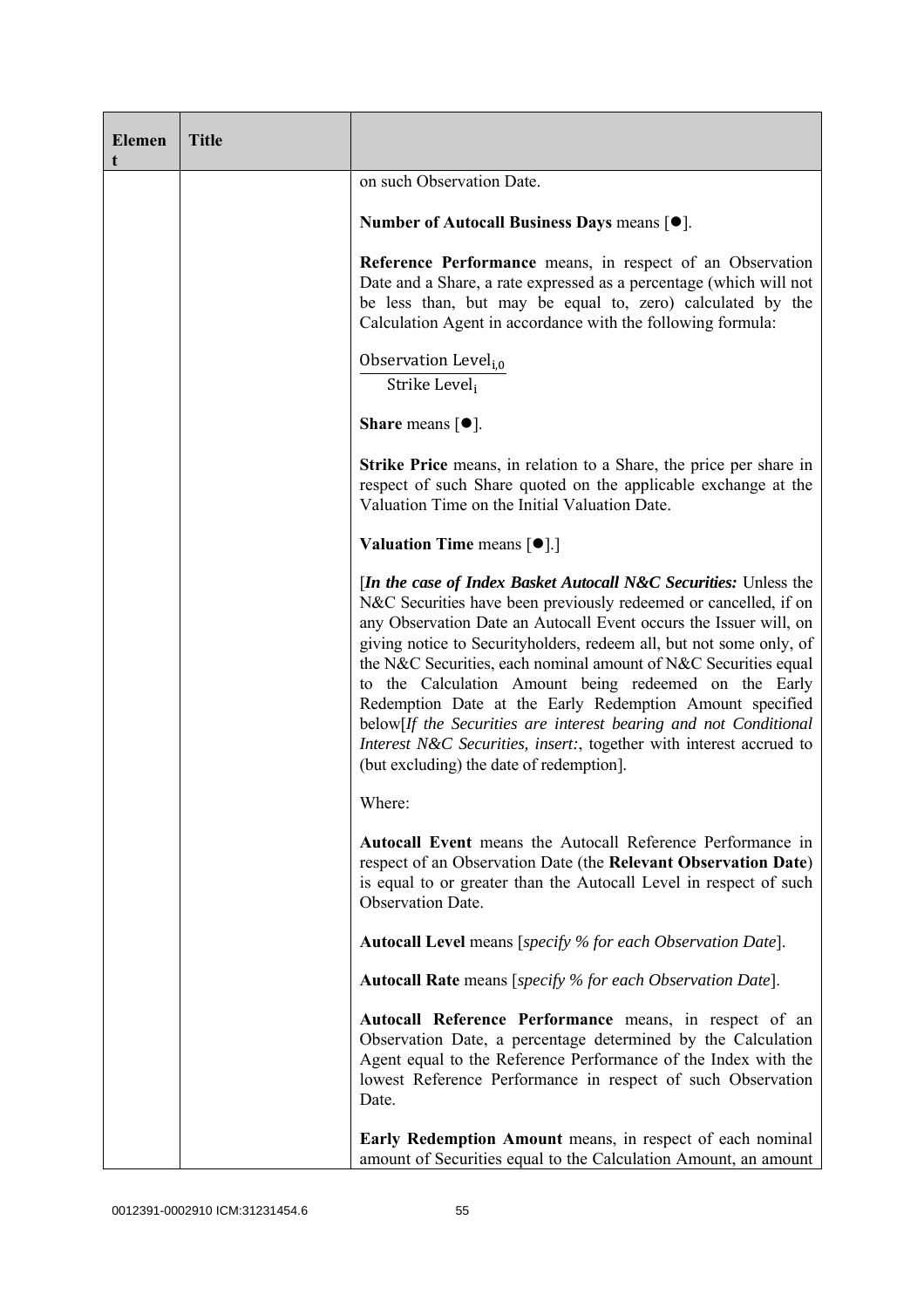| <b>Elemen</b><br>t | <b>Title</b> |                                                                                                                                                                                                                                                                                                                                                                                                              |
|--------------------|--------------|--------------------------------------------------------------------------------------------------------------------------------------------------------------------------------------------------------------------------------------------------------------------------------------------------------------------------------------------------------------------------------------------------------------|
|                    |              | in the Specified Currency (which will not be less than, but may be<br>equal to, zero) calculated by the Calculation Agent equal to [in<br>the case of a Fixed Autocall N&C Security: the Calculation<br>Amount] [in the case of an Uplift Autocall N&C Security: the<br>product of (i) the Calculation Amount and (ii) 100 per cent. plus<br>the Autocall Rate in respect of the Relevant Observation Date]. |
|                    |              | <b>Early Redemption Date</b> means the day falling the Number of<br>Autocall Business Days immediately succeeding the Relevant<br>Observation Date.                                                                                                                                                                                                                                                          |
|                    |              | i means an Index.                                                                                                                                                                                                                                                                                                                                                                                            |
|                    |              | <b>Index</b> means $\lceil \bullet \rceil$ .                                                                                                                                                                                                                                                                                                                                                                 |
|                    |              | Initial Valuation Date means $[•]$ .                                                                                                                                                                                                                                                                                                                                                                         |
|                    |              | o means an Observation Date.                                                                                                                                                                                                                                                                                                                                                                                 |
|                    |              | <b>Observation Date means <math>[•]</math>.</b>                                                                                                                                                                                                                                                                                                                                                              |
|                    |              | <b>Observation Level</b> means, in respect of an Observation Date and<br>an Index, an amount equal to the closing level of such Index, as<br>calculated and announced by the relevant index sponsor, at the<br>Valuation Time on such Observation Date.                                                                                                                                                      |
|                    |              | Number of Autocall Business Days means [●].                                                                                                                                                                                                                                                                                                                                                                  |
|                    |              | Reference Performance means, in respect of an Observation<br>Date and an Index, a rate expressed as a percentage (which will<br>not be less than, but may be equal to, zero) calculated by the<br>Calculation Agent in accordance with the following formula:                                                                                                                                                |
|                    |              | Observation Level <sub>i.0</sub><br>Strike Level,                                                                                                                                                                                                                                                                                                                                                            |
|                    |              | <b>Strike Level</b> means, in relation to an Index, the closing level of<br>such Index, as calculated and announced by the relevant index<br>sponsor, at the Valuation Time on the Initial Valuation Date.                                                                                                                                                                                                   |
|                    |              | <b>Valuation Time means <math>\lceil \bullet \rceil</math>.</b>                                                                                                                                                                                                                                                                                                                                              |
|                    |              | [In the case of Zero Recovery Single Name Credit Linked N&C<br>Securities, insert: Subject to any prior purchase and cancellation<br>or early redemption and the occurrence of a Credit Event<br>Determination Date as described below, each Security will be<br>redeemed by the Issuer at [insert Calculation Amount], being its<br>Final Redemption Amount on the Maturity Date.                           |
|                    |              | Discharge of the Issuer's obligations following a Credit Event                                                                                                                                                                                                                                                                                                                                               |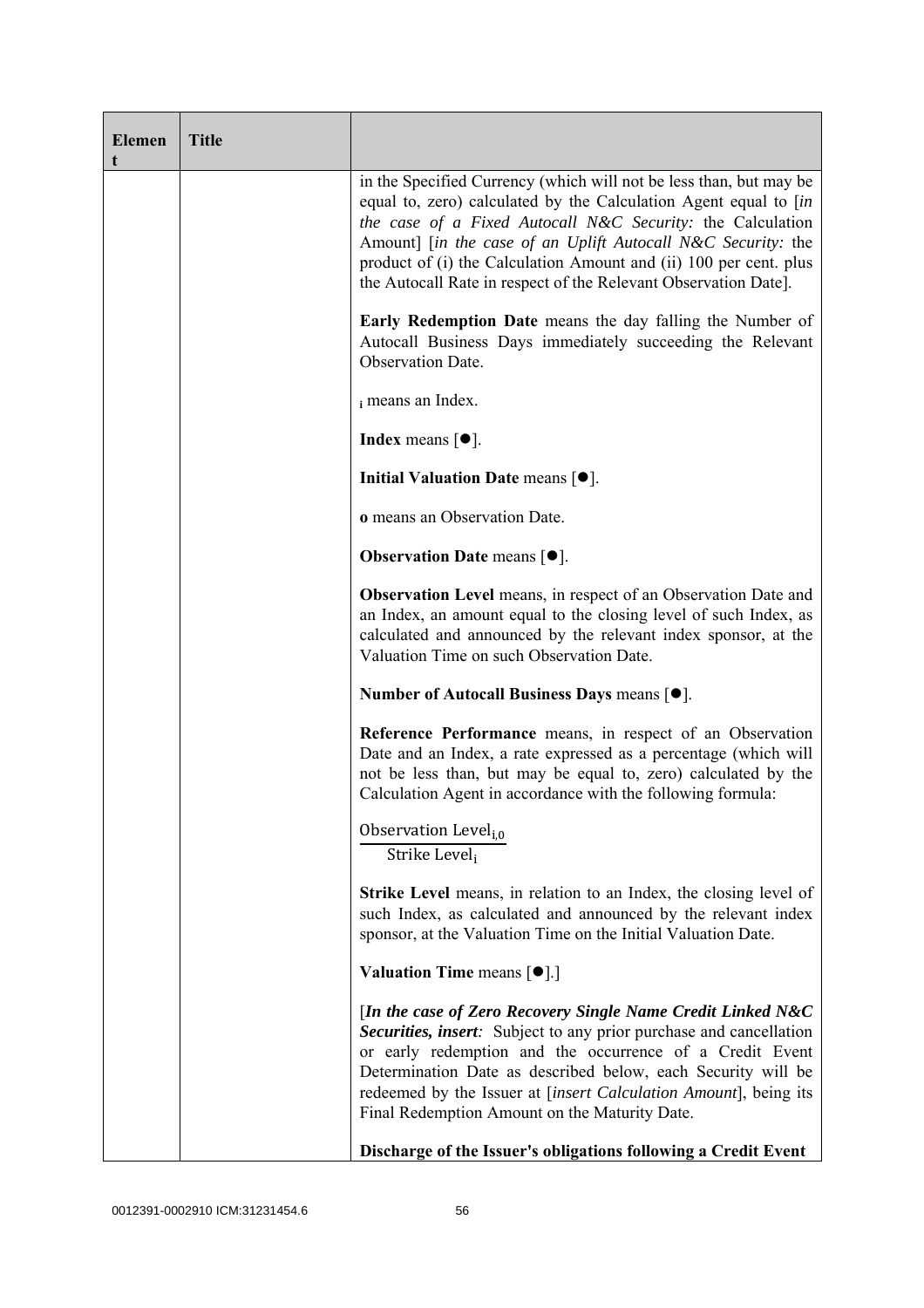| <b>Elemen</b><br>t | <b>Title</b> |                                                                                                                                                                                                                                                                                                                                                                                                                                                                                                                                                                                            |
|--------------------|--------------|--------------------------------------------------------------------------------------------------------------------------------------------------------------------------------------------------------------------------------------------------------------------------------------------------------------------------------------------------------------------------------------------------------------------------------------------------------------------------------------------------------------------------------------------------------------------------------------------|
|                    |              | If a Credit Event (being a [bankruptcy[,]] [failure to pay[,]]<br>acceleration[,]]<br>[obligation]<br>[obligation]<br>$default[,$ ]]<br>[repudiation/moratorium[,]] [governmental intervention[,]] [or]<br>[restructuring] (include all that apply)), occurs in respect of the<br>Reference Entity (being [specify reference entity] or any<br>$successor(s)$ ) (the Reference Entity), the Calculation Agent may<br>determine that a Credit Event Determination Date has occurred.                                                                                                        |
|                    |              | If a Credit Event Determination Date occurs, the Issuer shall give<br>notice to the holders, and, subject to any adjustment and any prior<br>redemption, the Issuer's obligations in respect of the N&C<br>Securities will be discharged on the Credit Event Redemption<br>Date and no redemption or other amounts shall be payable in<br>respect of such discharge and the Issuer will have no further<br>liability or obligation in respect of the N&C Securities.                                                                                                                       |
|                    |              | If the Calculation Agent determines that a Credit Event<br>Determination Date has occurred, [each Security shall cease to<br>bear interest from (and including) the Coupon Payment Date<br>immediately preceding, or if the Credit Event Determination Date<br>is a Coupon Payment Date, coinciding with the Credit Event<br>Determination Date, or if the Credit Event Determination Date<br>falls on or prior to the first Coupon Payment Date, no interest<br>shall accrue on the Securities] [each Security shall cease to bear<br>interest from the Credit Event Determination Date]. |
|                    |              | Where:                                                                                                                                                                                                                                                                                                                                                                                                                                                                                                                                                                                     |
|                    |              | Credit Event Determination Date means the date in respect of<br>which a Credit Event is determined to have occurred for the<br>purposes of the Securities.                                                                                                                                                                                                                                                                                                                                                                                                                                 |
|                    |              | Credit Event Redemption Date means the day falling [specify]<br>[ten] business days following the latest of (i) the Credit Event<br>Determination Date and (ii) the date when the Credit Event<br>Notice is delivered.                                                                                                                                                                                                                                                                                                                                                                     |
|                    |              | [If Restructuring is a Credit Event and either Restructuring<br>Maturity Limitation and Fully Transferable Obligation, Modified<br>Restructuring<br><i>Maturity</i><br>Limitation<br>and<br>Conditionally<br>Transferable Obligation, Mod R or Mod Mod R applies, insert:                                                                                                                                                                                                                                                                                                                  |
|                    |              | <b>Partial Reduction on Restructuring Credit Event</b>                                                                                                                                                                                                                                                                                                                                                                                                                                                                                                                                     |
|                    |              | If the type of Credit Event is a Restructuring, the Calculation<br>Agent may choose not to discharge the Issuer's obligations in<br>respect of the full nominal amount of the N&C Securities but may<br>instead determine that the Issuer's obligations shall be discharged<br>in respect of a portion of such nominal amount (the Partial                                                                                                                                                                                                                                                 |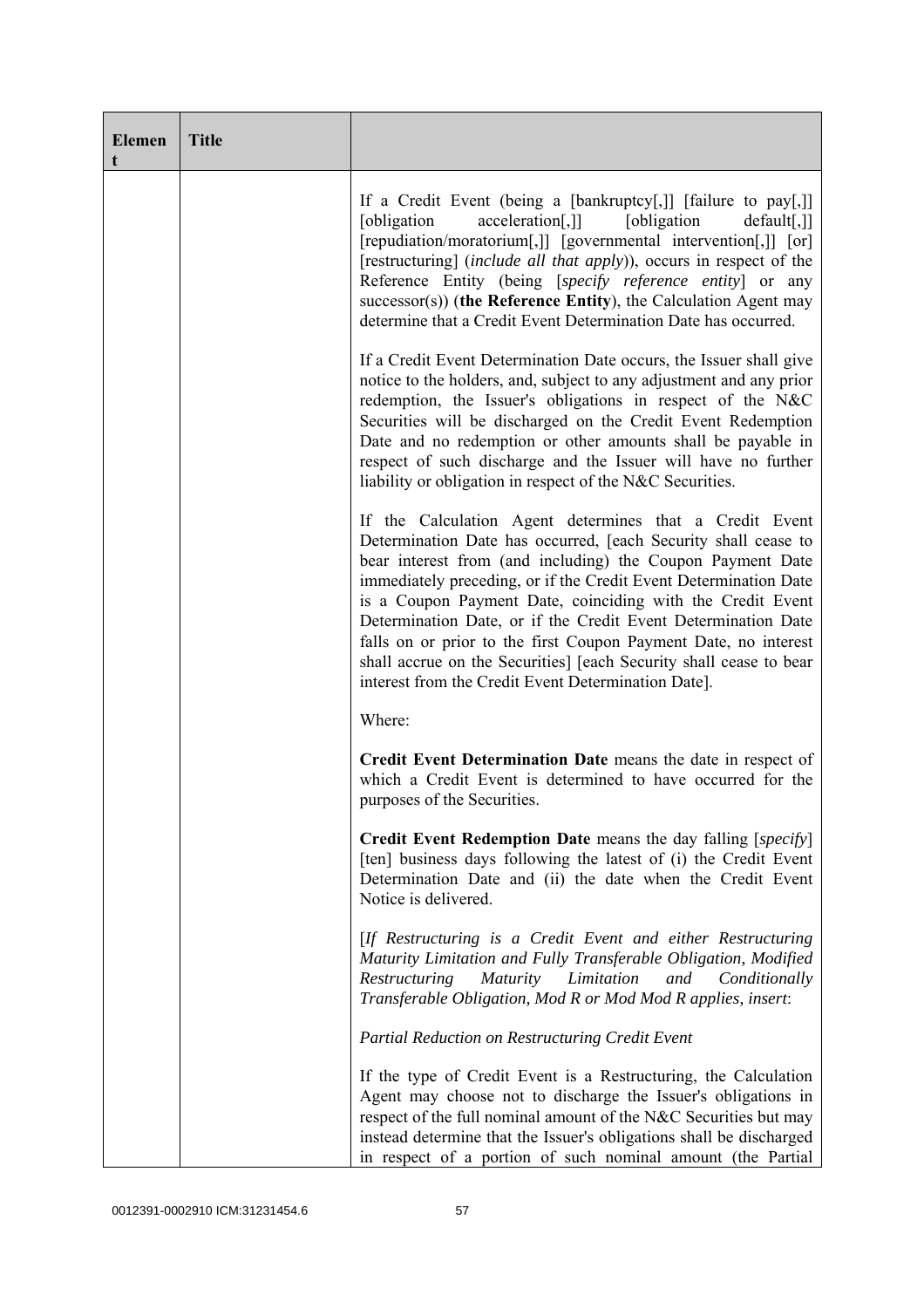| <b>Elemen</b><br>t | <b>Title</b> |                                                                                                                                                                                                                                                                                                                                                                                                                                                                                                                                                                                                                                                                                                                                                                                                                                                                                                                                                                             |
|--------------------|--------------|-----------------------------------------------------------------------------------------------------------------------------------------------------------------------------------------------------------------------------------------------------------------------------------------------------------------------------------------------------------------------------------------------------------------------------------------------------------------------------------------------------------------------------------------------------------------------------------------------------------------------------------------------------------------------------------------------------------------------------------------------------------------------------------------------------------------------------------------------------------------------------------------------------------------------------------------------------------------------------|
|                    |              | Discharge Amount) only and, subject to the occurrence of further<br>Credit Events, leave the remaining portion of the nominal amount<br>of the N&C Securities outstanding (in which case the terms and<br>conditions of the Securities shall continue to apply to such<br>outstanding portion of the nominal amount).]                                                                                                                                                                                                                                                                                                                                                                                                                                                                                                                                                                                                                                                      |
|                    |              | [In the case of Zero Recovery Basket Credit Linked N&C<br>Securities, insert: The Final Redemption Amount in respect of<br>each nominal amount of Securities equal to the Calculation<br>Amount shall be an amount in the Specified Currency equal to the<br>Outstanding Nominal Amount as of the Maturity Date. For the<br>avoidance of doubt if the Outstanding Nominal Amount as of the<br>Maturity Date is zero, no amounts will be payable on the Maturity<br>Date.                                                                                                                                                                                                                                                                                                                                                                                                                                                                                                    |
|                    |              | The Outstanding Nominal Amount is the Calculation Amount,<br>subject to reduction in accordance with the following paragraph.                                                                                                                                                                                                                                                                                                                                                                                                                                                                                                                                                                                                                                                                                                                                                                                                                                               |
|                    |              | If <i>[Insert if Annex 7 applies: Conditions to Settlement are</i><br>satisfied][Insert if Annex 15 applies: a Credit Event<br>Determination Date occurs] with respect to a Reference Entity,<br>the Calculation Agent will thereupon reduce the Outstanding<br>Nominal Amount by an amount equal to the Credit Event<br>Reduction Amount in respect of such Reference Entity, subject to<br>the effective date of such reduction being adjusted or such<br>reduction being reversed in certain circumstances.                                                                                                                                                                                                                                                                                                                                                                                                                                                              |
|                    |              | If the Outstanding Nominal Amount is equal to zero, the Issuer's<br>obligations in respect of the Securities will be discharged and the<br>Issuer will have no further liability in respect thereof.                                                                                                                                                                                                                                                                                                                                                                                                                                                                                                                                                                                                                                                                                                                                                                        |
|                    |              | Where:                                                                                                                                                                                                                                                                                                                                                                                                                                                                                                                                                                                                                                                                                                                                                                                                                                                                                                                                                                      |
|                    |              | [ <i>Insert if Annex 7 applies:</i> Conditions to Settlement means $[(a)]$<br>the occurrence of a Credit Event Determination Date except<br>where such is reversed [and (b) either (i) the delivery by the<br>Calculation Agent to the Issuer of a notice of publicly available<br>information confirming the occurrence of the Credit Event that is<br>effective during one of the periods specified in paragraph (a) of<br>the definition of Credit Event Determination Date or (ii) the<br>public announcement by the International Swaps and Derivatives<br>Association, Inc. (ISDA) on or prior to the last day of a<br>period<br>that<br>the relevant Credit<br>prescribed<br>Derivatives<br>Determinations Committee established by ISDA has resolved that<br>an event that constitutes a Credit Event has occurred with respect<br>to the relevant Reference Entity or obligation thereof] [Include if<br>Notice of Publicly Available Information is applicable].] |
|                    |              | Credit Event Determination Date means the date in respect of<br>which a Credit Event is determined to have occurred for the                                                                                                                                                                                                                                                                                                                                                                                                                                                                                                                                                                                                                                                                                                                                                                                                                                                 |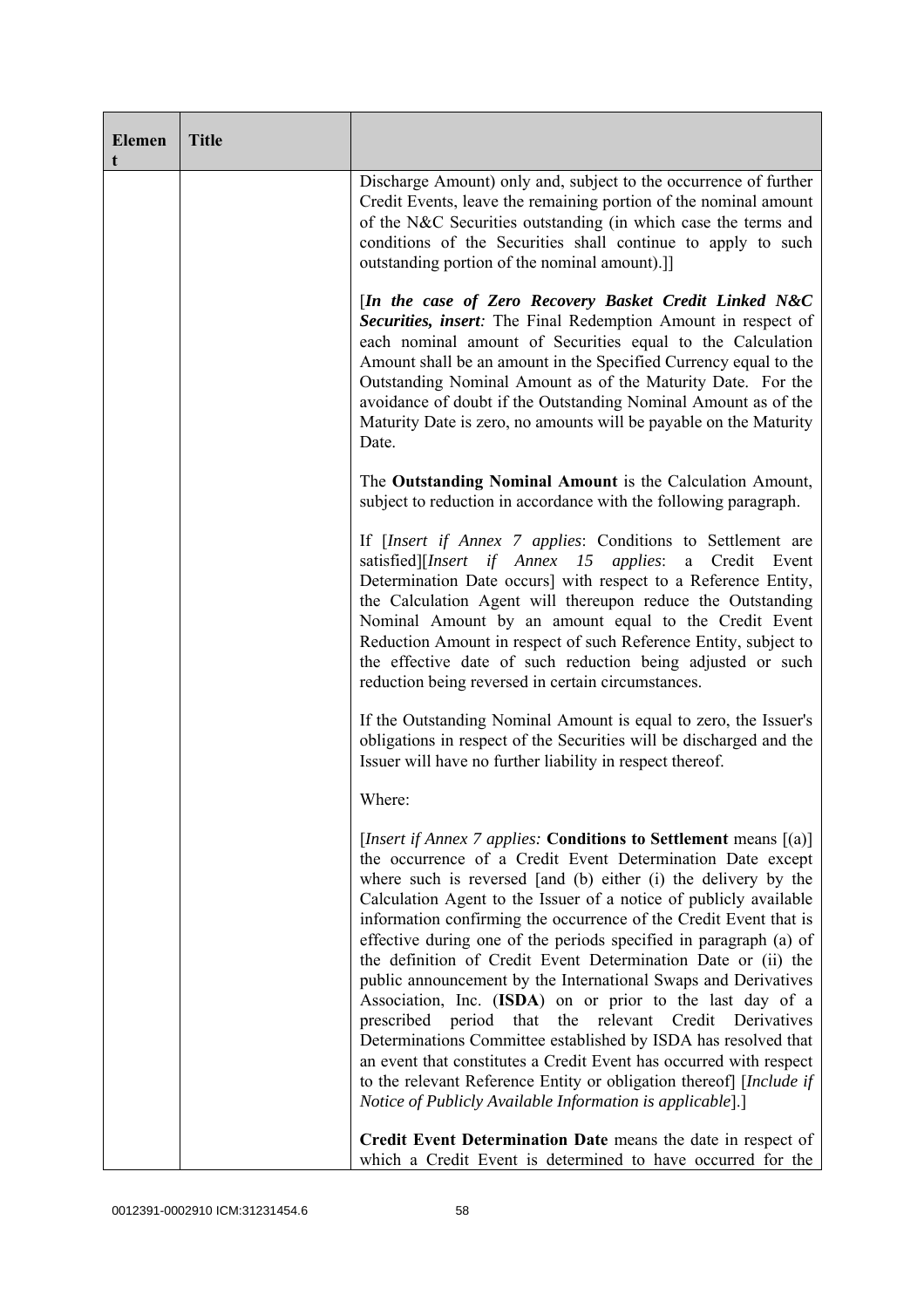| <b>Elemen</b><br>t | <b>Title</b> |                                                                                                                                                                                                                                                                                                                                                                                                                                                                                                                                                                                                                                                              |
|--------------------|--------------|--------------------------------------------------------------------------------------------------------------------------------------------------------------------------------------------------------------------------------------------------------------------------------------------------------------------------------------------------------------------------------------------------------------------------------------------------------------------------------------------------------------------------------------------------------------------------------------------------------------------------------------------------------------|
|                    |              | purposes of the Securities.                                                                                                                                                                                                                                                                                                                                                                                                                                                                                                                                                                                                                                  |
|                    |              | Credit Event Reduction Amount means, in respect of a<br>Reference Entity, the product of (a) the Calculation Amount and<br>(b) the Weighting in respect of such Reference Entity.                                                                                                                                                                                                                                                                                                                                                                                                                                                                            |
|                    |              | Credit Event means [Bankruptcy, Failure to Pay, Obligation<br>Obligation Default, Repudiation/Moratorium,<br>Acceleration,<br>or Governmental Intervention]. [Delete<br>Restructuring<br>as<br>applicable and include brief description of each Credit Event]                                                                                                                                                                                                                                                                                                                                                                                                |
|                    |              | Reference Entity means $[•]$ .                                                                                                                                                                                                                                                                                                                                                                                                                                                                                                                                                                                                                               |
|                    |              | Weighting means, with respect to a Reference Entity, (a) the<br>Weighting Percentage for such Reference Entity or, if prior to<br>[Insert if Annex 7 applies: the satisfaction of Conditions to<br>Settlement with respect to such Reference Entity] [Insert if Annex<br>15 applies: the occurrence of a Credit Event Determination Date<br>with respect to such Reference Entity], such Reference Entity is a<br>successor to another Reference Entity, (b) the sum of (x) the<br>Weighting Percentage for such Reference Entity and (y) the<br>Weighting Percentage for each Reference Entity in respect of<br>which such Reference Entity is a successor. |
|                    |              | Weighting Percentage means [specify for each Reference<br>Entity].                                                                                                                                                                                                                                                                                                                                                                                                                                                                                                                                                                                           |
|                    |              | [If Restructuring is a Credit Event and either Restructuring<br>Maturity Limitation and Fully Transferable Obligation, Modified<br>Restructuring Maturity Limitation and Conditionally<br>Transferable Obligation, Mod R or Mod Mod R applies, insert:                                                                                                                                                                                                                                                                                                                                                                                                       |
|                    |              | Partial Reduction on Restructuring Credit Event                                                                                                                                                                                                                                                                                                                                                                                                                                                                                                                                                                                                              |
|                    |              | If the type of Credit Event is a Restructuring, the Calculation<br>Agent may choose not to reduce the Outstanding Nominal<br>Amount by the full Credit Event Reduction Amount in respect of<br>the relevant Reference Entity, but may choose to apply a<br>reduction of part of the relevant Credit Event Reduction Amount<br>and, subject to the occurrence of further Credit Events, leave the<br>remaining Credit Event Reduction Amount outstanding (in which<br>case the terms and conditions of the Securities shall continue to<br>apply to such amount).]]                                                                                           |
|                    |              | [In the case of Auction to Cash Settled Credit Linked N&C<br>Securities, insert: Subject to any prior purchase and cancellation<br>or early redemption and the occurrence of a Credit Event<br>Determination Date as described below, each Security will be<br>redeemed by the Issuer at [insert Calculation Amount], being its<br>Final Redemption Amount on the Maturity Date.                                                                                                                                                                                                                                                                             |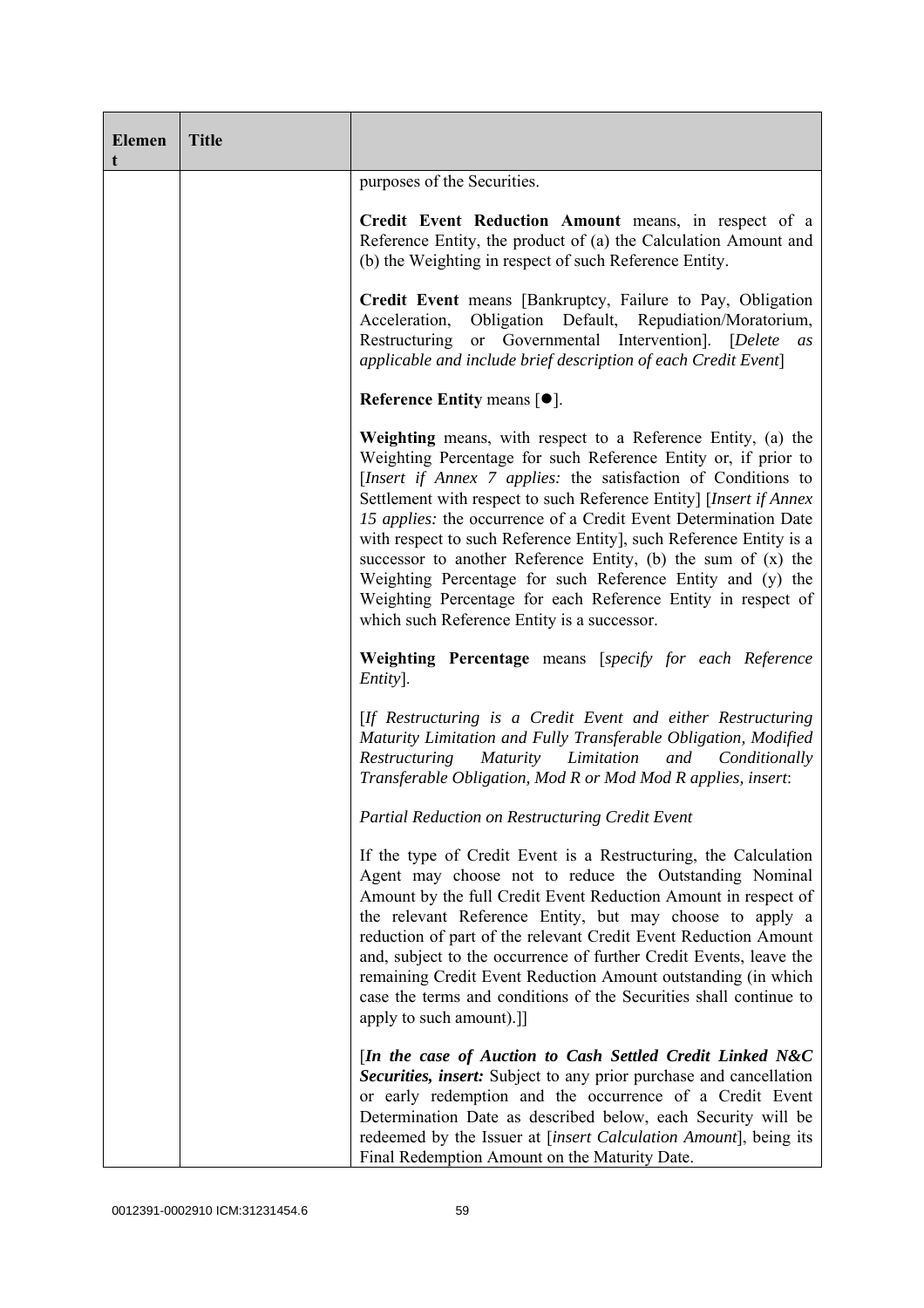| <b>Elemen</b><br>t | <b>Title</b> |                                                                                                                                                                                                                                                                                                                                                                                                                                                                                                                                                                                            |
|--------------------|--------------|--------------------------------------------------------------------------------------------------------------------------------------------------------------------------------------------------------------------------------------------------------------------------------------------------------------------------------------------------------------------------------------------------------------------------------------------------------------------------------------------------------------------------------------------------------------------------------------------|
|                    |              | <b>Redemption following a Credit Event</b>                                                                                                                                                                                                                                                                                                                                                                                                                                                                                                                                                 |
|                    |              | If a Credit Event (being a [bankruptcy[,]] [failure to pay[,]]<br>[obligation]<br>acceleration[,]]<br>[obligation]<br>$default[,$ ]]<br>[repudiation/moratorium[,]] [governmental intervention[,]] [or]<br>[restructuring] (include all that apply)), occurs in respect of the<br>Reference Entity (being [specify reference entity] or any<br>$successor(s)$ ) (the Reference Entity), the Calculation Agent may<br>determine that a Credit Event Determination Date has occurred.                                                                                                        |
|                    |              | If a Credit Event Determination Date occurs, the Issuer shall give<br>notice to the holders, and, subject to any adjustment and any prior<br>redemption, redeem all but not some only of the Securities and<br>pay in respect of each Security the Credit Event Redemption<br>Amount on the Credit Event Redemption Date.                                                                                                                                                                                                                                                                  |
|                    |              | If the Calculation Agent determines that a Credit Event<br>Determination Date has occurred, [each Security shall cease to<br>bear interest from (and including) the Coupon Payment Date<br>immediately preceding, or if the Credit Event Determination Date<br>is a Coupon Payment Date, coinciding with the Credit Event<br>Determination Date, or if the Credit Event Determination Date<br>falls on or prior to the first Coupon Payment Date, no interest<br>shall accrue on the Securities] [each Security shall cease to bear<br>interest from the Credit Event Determination Date]. |
|                    |              | Where:                                                                                                                                                                                                                                                                                                                                                                                                                                                                                                                                                                                     |
|                    |              | Auction Final Price means the recovery amount (expressed as a<br>percentage) determined by the Calculation Agent by reference to<br>the price determined for obligations of the relevant Reference<br>Entity by the relevant auction procedure.                                                                                                                                                                                                                                                                                                                                            |
|                    |              | Credit Event Determination Date means the date in respect of<br>which a Credit Event is determined to have occurred for the<br>purposes of the Securities.                                                                                                                                                                                                                                                                                                                                                                                                                                 |
|                    |              | Credit Event Redemption Date means the day falling [specify]<br>[ten] business days following the latest of (i) the [auction<br>settlement date] [or] [the calculation of the Final Price] and (ii)<br>the Credit Event Determination Date.                                                                                                                                                                                                                                                                                                                                                |
|                    |              | Credit Event Redemption Amount means: [[specify] per<br>Calculation Amount] / [an amount calculated by the Calculation<br>Agent equal to $(A \times B) - C$ , where                                                                                                                                                                                                                                                                                                                                                                                                                        |
|                    |              | A is the Calculation Amount;                                                                                                                                                                                                                                                                                                                                                                                                                                                                                                                                                               |
|                    |              | B is the Auction Final Price or, if the Auction Final Price is not to                                                                                                                                                                                                                                                                                                                                                                                                                                                                                                                      |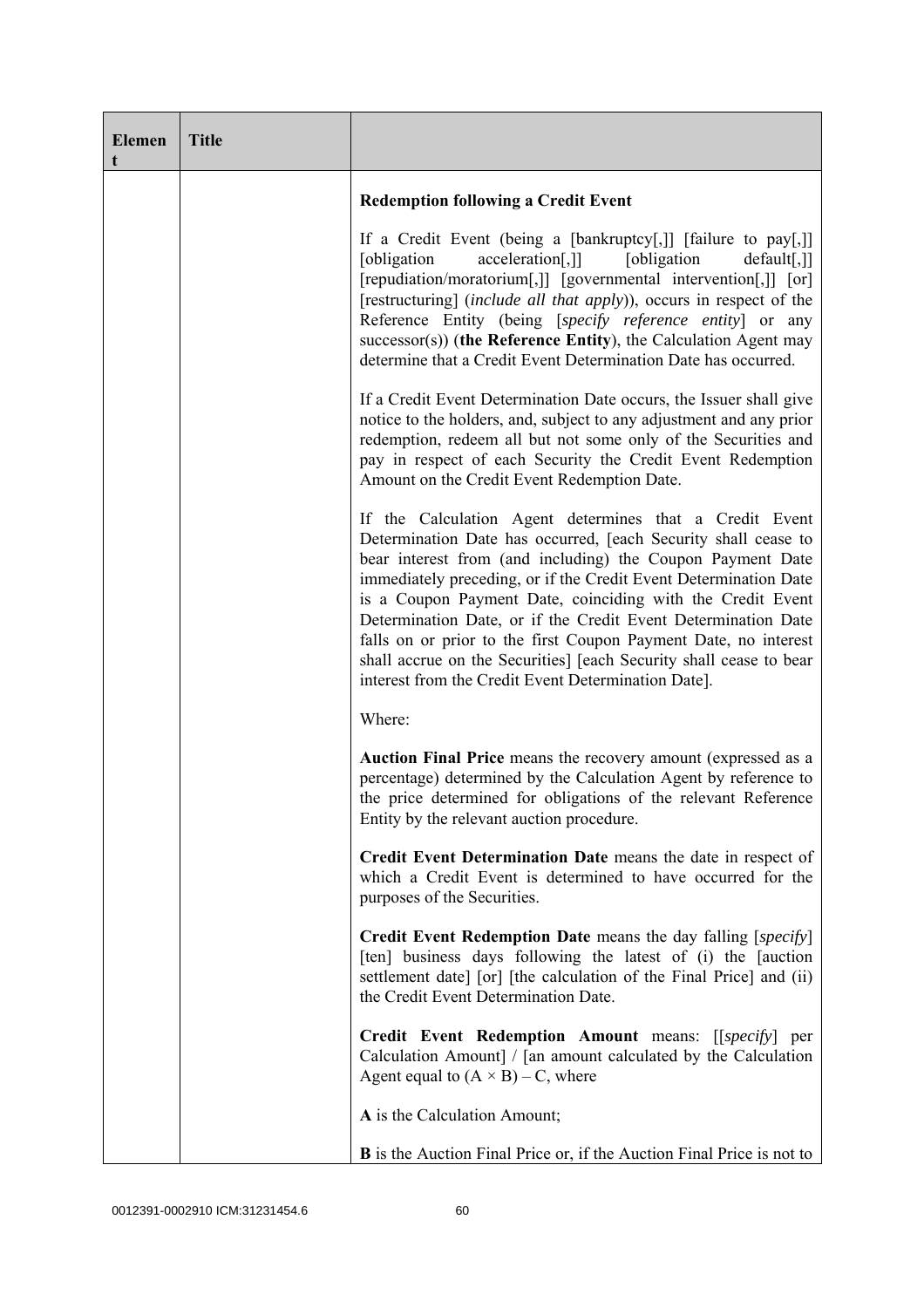| <b>Elemen</b><br>t | <b>Title</b> |                                                                                                                                                                                                                                                                                                                                                                                                                                                                                                                                                                                                                                                                                                                                                                                                                             |
|--------------------|--------------|-----------------------------------------------------------------------------------------------------------------------------------------------------------------------------------------------------------------------------------------------------------------------------------------------------------------------------------------------------------------------------------------------------------------------------------------------------------------------------------------------------------------------------------------------------------------------------------------------------------------------------------------------------------------------------------------------------------------------------------------------------------------------------------------------------------------------------|
|                    |              | be determined following the occurrence of certain events, the<br>Final Price; and                                                                                                                                                                                                                                                                                                                                                                                                                                                                                                                                                                                                                                                                                                                                           |
|                    |              | C is relevant unwind costs].]                                                                                                                                                                                                                                                                                                                                                                                                                                                                                                                                                                                                                                                                                                                                                                                               |
|                    |              | The Credit Event Redemption Amount shall not be less than<br>zero.]]                                                                                                                                                                                                                                                                                                                                                                                                                                                                                                                                                                                                                                                                                                                                                        |
|                    |              | Final Price means the recovery amount (expressed as a<br>percentage) determined by the Calculation Agent in respect of<br>obligations of the relevant Reference Entity.                                                                                                                                                                                                                                                                                                                                                                                                                                                                                                                                                                                                                                                     |
|                    |              | [If Restructuring is a Credit Event, insert:                                                                                                                                                                                                                                                                                                                                                                                                                                                                                                                                                                                                                                                                                                                                                                                |
|                    |              | Partial reduction on restructuring credit event                                                                                                                                                                                                                                                                                                                                                                                                                                                                                                                                                                                                                                                                                                                                                                             |
|                    |              | If the type of credit event is a restructuring, the Calculation Agent<br>may choose not to redeem the Securities in full, but may choose<br>to pay a partial Credit Event Redemption Amount and, subject to<br>the occurrence of further credit events, the terms and conditions<br>of the Securities shall continue to apply.                                                                                                                                                                                                                                                                                                                                                                                                                                                                                              |
|                    |              | [In the case of Tranched Zero Recovery Credit Linked N&C<br>Securities, insert: The Final Redemption Amount in respect of<br>each nominal amount of Securities equal to the Calculation<br>Amount shall be an amount in the Specified Currency equal to the<br>Outstanding Nominal Amount as of the Maturity Date. For the<br>avoidance of doubt if the Outstanding Nominal Amount as of the<br>Maturity Date is zero, no amounts will be payable on the Maturity<br>Date. On and from any date on which the Outstanding Nominal<br>Amount is reduced as provided below, interest will be calculated<br>on the Outstanding Nominal Amount immediately prior to the<br>relevant interest payment date. If the Outstanding Nominal<br>Amount is reduced to zero no further interest will be payable on<br>the N&C Securities. |
|                    |              | The Outstanding Nominal Amount is the Calculation Amount,<br>subject to reduction in accordance with the following paragraph.                                                                                                                                                                                                                                                                                                                                                                                                                                                                                                                                                                                                                                                                                               |
|                    |              | If a Credit Event Determination Date occurs with respect to a<br>Reference Entity, the Calculation Agent will thereupon reduce the<br>Outstanding Nominal Amount by an amount equal to the<br>Aggregate Reduction Amount, subject to the effective date of<br>such reduction being adjusted or such reduction being reversed in<br>certain circumstances.                                                                                                                                                                                                                                                                                                                                                                                                                                                                   |
|                    |              | If the Outstanding Nominal Amount is equal to zero, the Issuer's<br>obligations in respect of the Securities will be discharged and the<br>Issuer will have no further liability in respect thereof.                                                                                                                                                                                                                                                                                                                                                                                                                                                                                                                                                                                                                        |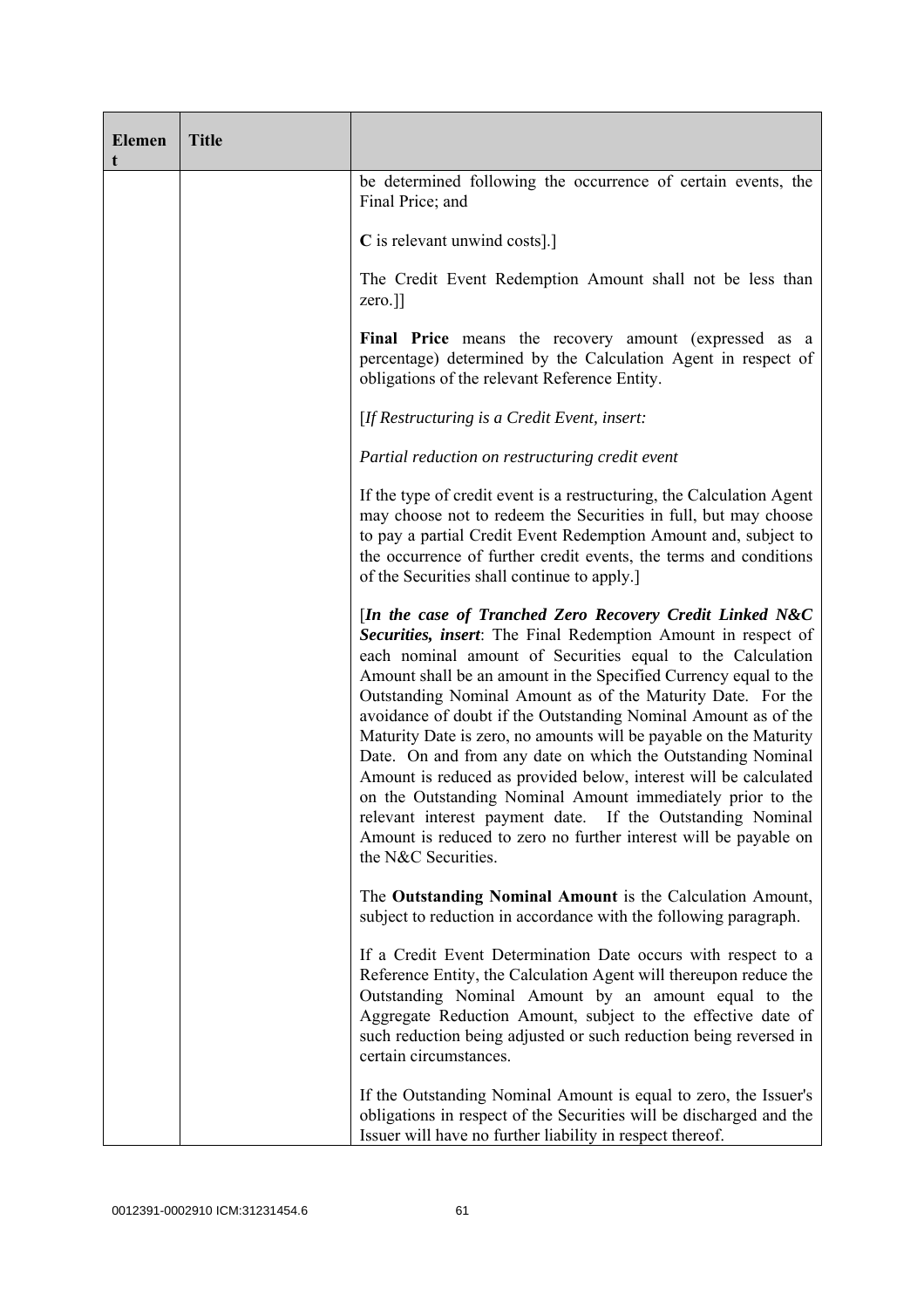| <b>Elemen</b><br>t | <b>Title</b> |                                                                                                                                                                                                                                                                                                                                                                                           |
|--------------------|--------------|-------------------------------------------------------------------------------------------------------------------------------------------------------------------------------------------------------------------------------------------------------------------------------------------------------------------------------------------------------------------------------------------|
|                    |              | Where:                                                                                                                                                                                                                                                                                                                                                                                    |
|                    |              | <b>Aggregate Reduction Amount</b> means, with respect to any day,<br>an amount equal to the product of (a) the Calculation Amount and<br>(b) the Tranche Loss Percentage divided by the Tranche Width.                                                                                                                                                                                    |
|                    |              | Credit Event Determination Date means the date in respect of<br>which a Credit Event is determined to have occurred for the<br>purposes of the Securities.                                                                                                                                                                                                                                |
|                    |              | Credit Event means each of the Credit Events listed in the<br>Physical Settlement Matrix in respect of each of the Reference<br>Entities listed in the Index.                                                                                                                                                                                                                             |
|                    |              | Index means $[•]$ .                                                                                                                                                                                                                                                                                                                                                                       |
|                    |              | Loss Percentage means, with respect to each Reference Entity<br>and the occurrence of a Credit Event Determination Date, the<br>Reference Entity Weighting.                                                                                                                                                                                                                               |
|                    |              | Reference Entity means the References Entities comprising the<br>Index as at the Trade Date and any Successor(s) thereto.                                                                                                                                                                                                                                                                 |
|                    |              | Reference Entity Weighting means, in respect of each Reference<br>Entity the relevant percentage as set out in the Index, provided<br>that if a Succession Event occurs in respect of a Reference Entity<br>the Reference Entity Weightings of all affected Reference Entities<br>will be subject to adjustment by the Calculation Agent as<br>provided in the definition of "Successor". |
|                    |              | <b>Tranche Loss Percentage</b> means, with respect to a Credit Event<br>Determination Date, (each a Relevant Day), an amount equal to<br>the lowest of:                                                                                                                                                                                                                                   |
|                    |              | the Tranche Width; and<br>(a)                                                                                                                                                                                                                                                                                                                                                             |
|                    |              | (b)<br>an amount expressed as a percentage equal to (subject)<br>to a minimum of zero):                                                                                                                                                                                                                                                                                                   |
|                    |              | (i)<br>the aggregate of all Loss Percentages<br>(calculated for the period from and<br>including the relevant Trade Date to and<br>including such Relevant Day)(including<br>the Loss Percentage in respect of such<br>Relevant Day) as determined by the<br>Calculation Agent; minus                                                                                                     |
|                    |              | the Tranche Attachment Level.<br>(ii)                                                                                                                                                                                                                                                                                                                                                     |
|                    |              | <b>Tranche Attachment Level means [●] per cent.</b>                                                                                                                                                                                                                                                                                                                                       |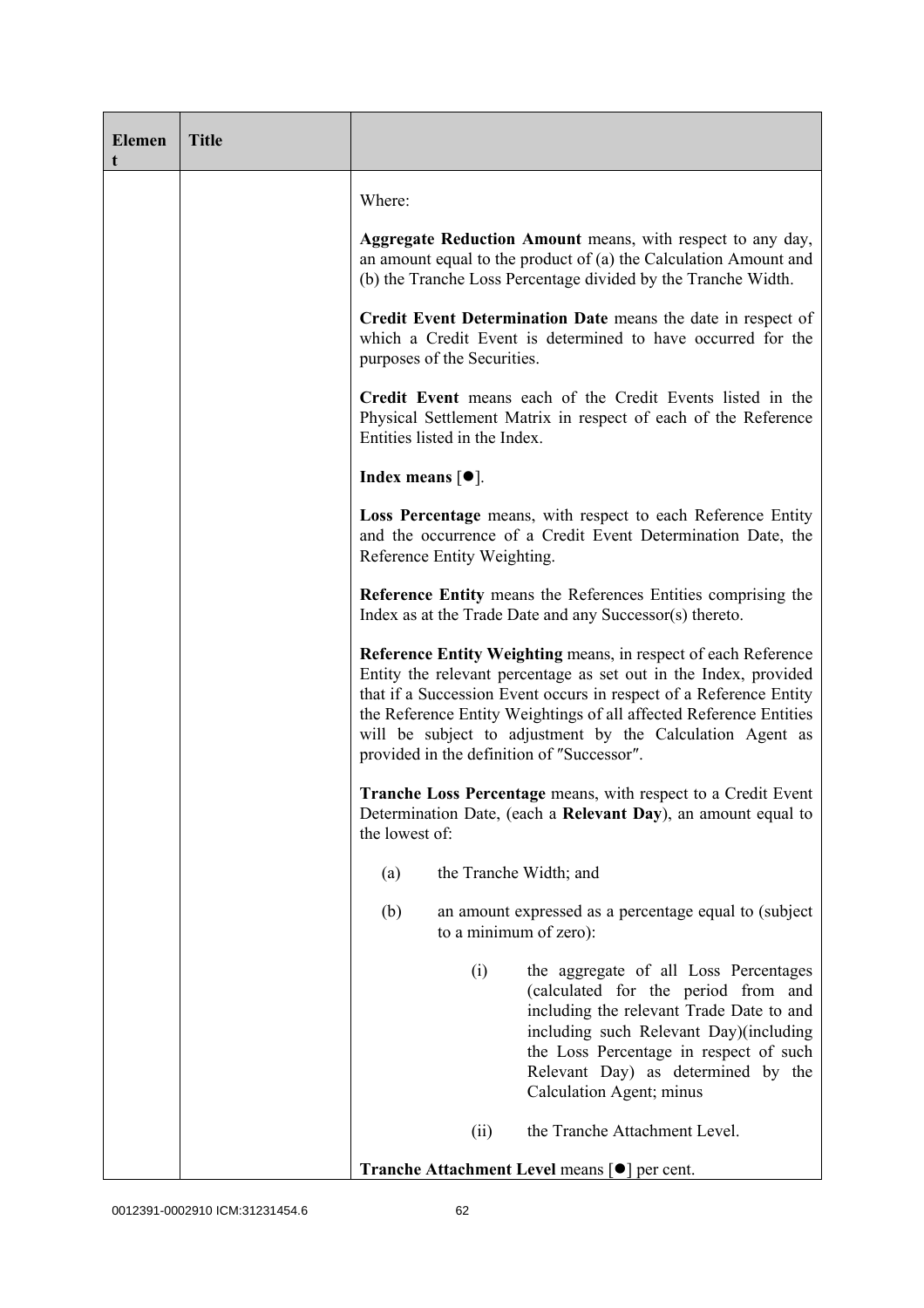| <b>Elemen</b> | <b>Title</b> |                                                                                                                                                                                                                                                                                                                                                                                                                                                                                                                                                                                                                                |
|---------------|--------------|--------------------------------------------------------------------------------------------------------------------------------------------------------------------------------------------------------------------------------------------------------------------------------------------------------------------------------------------------------------------------------------------------------------------------------------------------------------------------------------------------------------------------------------------------------------------------------------------------------------------------------|
|               |              | Tranche Detachment Level means [●] per cent.                                                                                                                                                                                                                                                                                                                                                                                                                                                                                                                                                                                   |
|               |              | <b>Tranche Width</b> means $\lceil \bullet \rceil$ per cent. (being equal to the Tranche<br>Detachment Level minus the Tranche Attachment Level).                                                                                                                                                                                                                                                                                                                                                                                                                                                                              |
|               |              | Partial Reduction on Restructuring Credit Event                                                                                                                                                                                                                                                                                                                                                                                                                                                                                                                                                                                |
|               |              | If the type of Credit Event is a Restructuring, the Calculation<br>Agent may choose not to reduce the Outstanding Nominal<br>Amount by the full Aggregate Reduction Amount in respect of<br>the relevant Reference Entity, but may choose to apply a<br>reduction of part of the relevant Aggregate Reduction Amount<br>and, subject to the occurrence of further Credit Events, leave the<br>remaining Aggregate Reduction Amount outstanding (in which<br>case the terms and conditions of the Securities shall continue to<br>apply to such amount).]]                                                                      |
|               |              | [In the case of Equity Delta One Redemption N&C Securities:<br>The Final Redemption Amount in respect of each nominal<br>amount of Securities equal to the Calculation Amount shall be an<br>amount in the Specified Currency (which will not be less than,<br>but may be equal to, zero) calculated by the Calculation Agent<br>equal to:                                                                                                                                                                                                                                                                                     |
|               |              | $[V_F \times Exchange Rate] - C$                                                                                                                                                                                                                                                                                                                                                                                                                                                                                                                                                                                               |
|               |              | Any such amount will be rounded to the nearest sub-unit of the<br>relevant Specified Currency, half of any such sub-unit being<br>rounded upwards or otherwise in accordance with applicable<br>market convention.                                                                                                                                                                                                                                                                                                                                                                                                             |
|               |              | Where:                                                                                                                                                                                                                                                                                                                                                                                                                                                                                                                                                                                                                         |
|               |              | $V_F$ means the Final Price.                                                                                                                                                                                                                                                                                                                                                                                                                                                                                                                                                                                                   |
|               |              | C means the Specified Currency equivalent of the Costs as<br>determined by the Calculation Agent using such foreign exchange<br>rate as the Calculation Agent deems appropriate with respect to<br>the relevant time(s) the Costs arise or may arise.                                                                                                                                                                                                                                                                                                                                                                          |
|               |              | Costs means, in respect of each nominal amount of Securities<br>equal to the Calculation Amount, such Securities' pro rata share<br>of the total amount of any commissions, costs, expenses, duties,<br>taxes (including but not limited to any capital gains tax or<br>withholding tax), levies, registration fees, custodial fees or other<br>charges which may be required to be made, paid, withheld or<br>deducted by the Issuer and/or any of its affiliates and/or any of<br>their respective nominees as a result of, or in connection with, the<br>Issuer and/or any of its affiliates and/or any of their respective |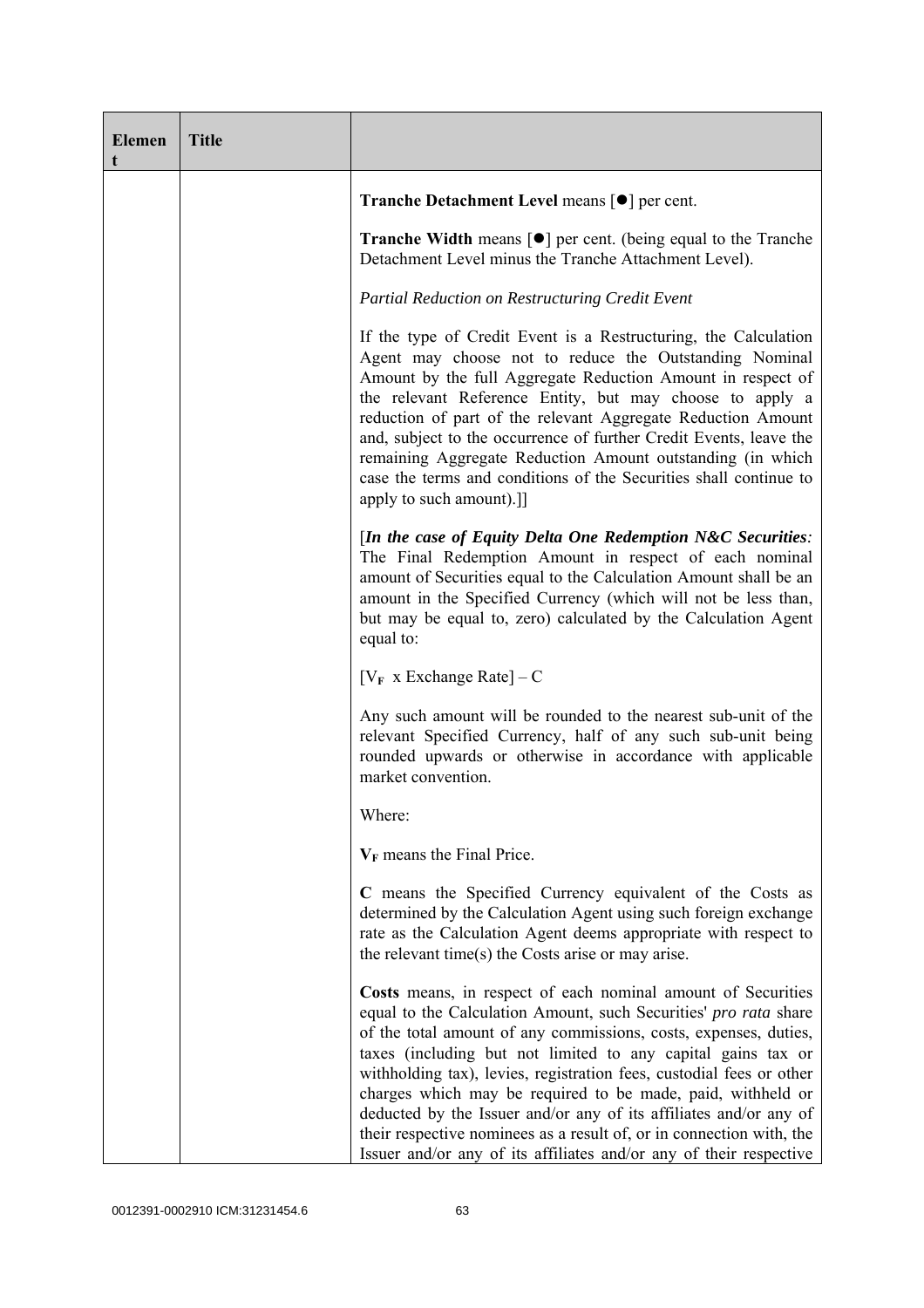| <b>Elemen</b> | <b>Title</b> |                                                                                                                                                                                                                                                                                                                                                                                                                                                                                                                                                                                                                                                                                                                             |
|---------------|--------------|-----------------------------------------------------------------------------------------------------------------------------------------------------------------------------------------------------------------------------------------------------------------------------------------------------------------------------------------------------------------------------------------------------------------------------------------------------------------------------------------------------------------------------------------------------------------------------------------------------------------------------------------------------------------------------------------------------------------------------|
|               |              | nominees (a) being a direct holder of any Hedging Shares and/or<br>selling and/or realising any Hedging Shares and/or (b) unwinding<br>any Hedge Position.                                                                                                                                                                                                                                                                                                                                                                                                                                                                                                                                                                  |
|               |              | Equity Currency means $[•]$ .                                                                                                                                                                                                                                                                                                                                                                                                                                                                                                                                                                                                                                                                                               |
|               |              | <b>Exchange Rate</b> means (i) the rate of exchange between the Equity<br>Currency and the Specified Currency (expressed as a number of<br>units of the Specified Currency for which a unit of the Equity<br>Currency can be exchanged) determined at or around the Final<br>Valuation Date which the Calculation Agent determines<br>appropriate in its sole discretion, or (ii) where the Equity Currency<br>is the same as the Specified Currency, one.                                                                                                                                                                                                                                                                  |
|               |              | Final Valuation Date means $[•]$ .                                                                                                                                                                                                                                                                                                                                                                                                                                                                                                                                                                                                                                                                                          |
|               |              | <b>Hedge Position</b> means any Product that the Issuer and/or any of<br>its Affiliates and/or any of their respective nominees (a) enters<br>into as a result of being the direct holder of the Hedging Shares<br>and/or selling and/or realising the Hedging Shares or (b) would<br>have entered into if they were to fully hedge the market, equity or<br>other price risk of the Issuer entering into and performing its<br>obligations with respect to the Securities, using such Products as<br>may be determined by the Calculation Agent.                                                                                                                                                                           |
|               |              | <b>Hedging Shares</b> means the number of shares that the Calculation<br>Agent deems necessary to hedge the equity or other price risk of<br>the Issuer entering into and performing its obligations with<br>respect to the relevant Securities.                                                                                                                                                                                                                                                                                                                                                                                                                                                                            |
|               |              | <b>Product</b> means an exchange traded fund, share, an instrument<br>representing such exchange traded fund or share (including,<br>without limitation, participation notes), futures contracts or<br>exchange-traded options commonly used to hedge the issuance or<br>sale of a security that is linked to the Hedging Shares.                                                                                                                                                                                                                                                                                                                                                                                           |
|               |              | <b>Cash Dividends</b>                                                                                                                                                                                                                                                                                                                                                                                                                                                                                                                                                                                                                                                                                                       |
|               |              | Following the declaration by a share issuer of a cash<br>(i)<br>dividend (other than any dividend or portion thereof that<br>the Calculation Agent determines to be an extraordinary<br>dividend) (each a Cash Dividend) in respect of which the<br>In-dividend Date (as defined below) falls in the period<br>from and including the Trade Date to but excluding the<br>originally scheduled Final Valuation Date without regard<br>to any scheduled trading day or disrupted day adjustment<br>(the Dividend Period), the Issuer will pay a Coupon<br>Amount in respect of each Security on the related Coupon<br>Payment Date (as defined below). Each such Coupon<br>Amount will equal the amount of such Cash Dividend |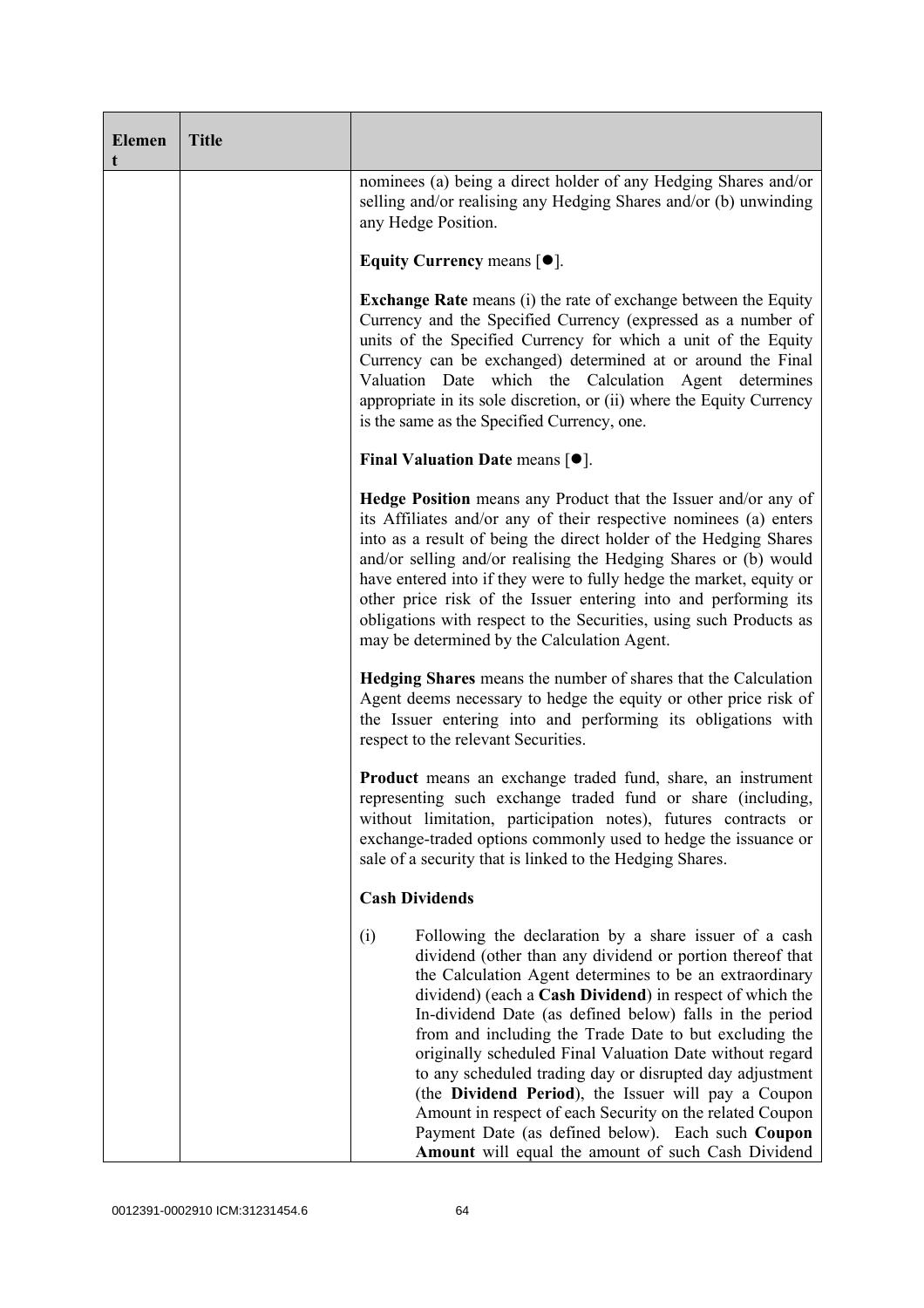| <b>Elemen</b><br>t | <b>Title</b> |       |                                                                                                                                                                                                                                                                                                                                                                                                                                                                                                                                     |
|--------------------|--------------|-------|-------------------------------------------------------------------------------------------------------------------------------------------------------------------------------------------------------------------------------------------------------------------------------------------------------------------------------------------------------------------------------------------------------------------------------------------------------------------------------------------------------------------------------------|
|                    |              |       | declared in relation to one share (less (a) all withholding<br>taxes, if any, including, but without limitation, those that<br>would have been withheld in relation to the payment of<br>such cash dividend to a foreign investor and (b) any other<br>expenses or deductions which would apply to or be made<br>in relation to the payment of such cash dividend to a<br>foreign investor all determined in the Equity Currency<br>and on a per share basis, <i>multiplied by</i> the Dividend<br>Exchange Rate as defined below). |
|                    |              |       | Dividend Exchange Rate means, in relation to a Cash<br>Dividend, (i) the rate of exchange between the Equity<br>Currency and the Specified Currency (expressed as a<br>number of units of the Specified Currency for which a<br>unit of the Equity Currency can be exchanged) at or<br>around the Dividend Receipt Date, as determined by the<br>Calculation Agent, or (ii) where the Equity Currency is<br>the same as the Specified Currency, one.                                                                                |
|                    |              |       | Dividend Receipt Date means the date upon which a<br>holder of shares entitled to the relevant Cash Dividend<br>would have received such Cash Dividend according to<br>prevailing market practice, as determined by the<br>Calculation Agent.                                                                                                                                                                                                                                                                                       |
|                    |              |       | In-dividend Date means, in relation to a Cash Dividend,<br>the final date upon which a purchaser of shares on the<br>exchange would, according to prevailing market practice,<br>be entitled to receive the Cash Dividend.                                                                                                                                                                                                                                                                                                          |
|                    |              | (ii)  | Coupon Amounts (if any) will only be payable on the<br>Securities in the <b>circumstances</b> set out in paragraph (i)<br>above and subject to the provisions of paragraphs (iii) and<br>(iv) below and will be deemed only to have accrued on<br>the Securities as of the relevant Coupon Payment Date.<br>No interest will accrue or be payable in any other<br>circumstance.                                                                                                                                                     |
|                    |              | (iii) | In the event any Coupon Payment Date would fall after<br>the Maturity Date the Issuer will give notice to the<br>Securityholders of procedures for payment of such<br>Coupon Amount(s) which may be made outside of DTC<br>or Euroclear and Clearstream, Luxembourg and may<br>require Securityholders as of a record date selected by the<br>Issuer in its sole discretion to provide a notice to the<br>Issuer giving all necessary details required by the Issuer<br>in its sole discretion to make such payments.               |
|                    |              | (iv)  | Following<br>Dividend<br>declaration,<br>Cash<br>any<br>the<br>Calculation<br>Agent shall<br>as is reasonably<br>as soon                                                                                                                                                                                                                                                                                                                                                                                                            |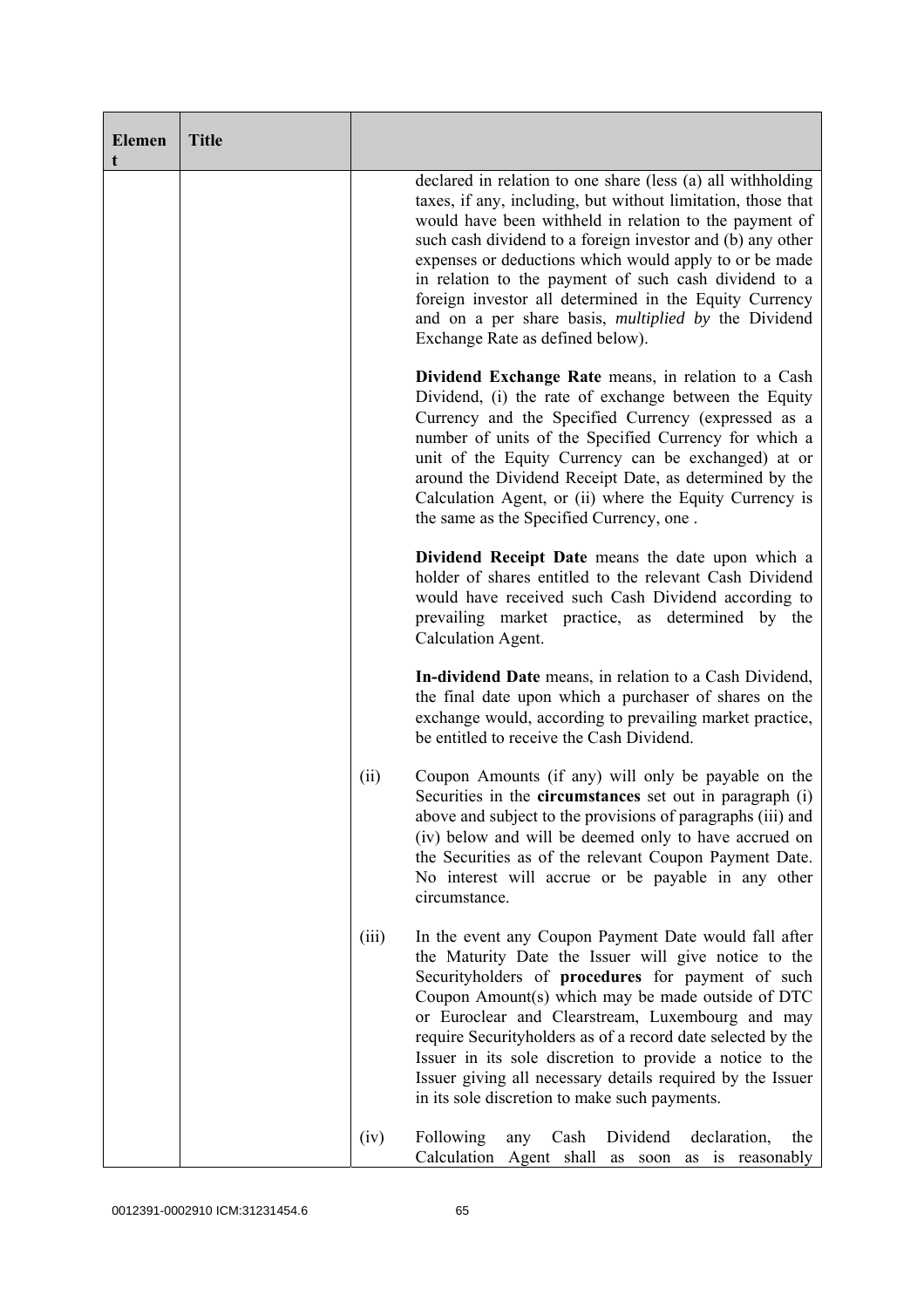| <b>Elemen</b><br>t | <b>Title</b> |                                                                                                                                                                                                                                                                                                                                                                                                                                                                                                                 |
|--------------------|--------------|-----------------------------------------------------------------------------------------------------------------------------------------------------------------------------------------------------------------------------------------------------------------------------------------------------------------------------------------------------------------------------------------------------------------------------------------------------------------------------------------------------------------|
|                    |              | practicable under the circumstances procure that the<br>Issuer will give notice to the Securityholders stating the<br>occurrence of the Cash Dividend, giving details thereof<br>and setting out the method and anticipated date of the<br>related Coupon Payment Date provided that any failure to<br>give, or non-receipt of, such notice will not affect the<br>validity of any such Coupon Amount payment and the<br>Calculation Agent will determine the basis on which the<br>Coupon Amount will be paid. |
|                    |              | <b>Coupon Payment Date</b> means the date that is three $(3)$<br>Business Days following the relevant Dividend Receipt<br>Date.]                                                                                                                                                                                                                                                                                                                                                                                |
|                    |              | [In the case of Reverse Convertible Swap Rate Redemption<br><b>N&amp;C</b> Securities:                                                                                                                                                                                                                                                                                                                                                                                                                          |
|                    |              | The Final Redemption Amount in respect of each nominal<br>amount of N&C Securities equal to the Calculation Amount shall<br>be an amount in the Specified Currency (which will not be less<br>than, but may be equal to, zero) calculated by the Calculation<br>Agent equal to its <i>pro rata</i> share of:                                                                                                                                                                                                    |
|                    |              | (i)<br>If Swap Rate $_{\text{FINAL}}$ < Barrier:                                                                                                                                                                                                                                                                                                                                                                                                                                                                |
|                    |              | $Max[0, Swap Rate_{FINAL} / Swap Rate_{INITIAL}] \times Aggregate$<br>Nominal Amount                                                                                                                                                                                                                                                                                                                                                                                                                            |
|                    |              | otherwise:<br>(ii)                                                                                                                                                                                                                                                                                                                                                                                                                                                                                              |
|                    |              | Redemption Factor × Aggregate Nominal Amount                                                                                                                                                                                                                                                                                                                                                                                                                                                                    |
|                    |              | Any such amount will be rounded to the nearest sub-unit of the<br>relevant Specified Currency, half of any such sub-unit being<br>rounded upwards or otherwise in accordance with applicable<br>market convention.                                                                                                                                                                                                                                                                                              |
|                    |              | Where:                                                                                                                                                                                                                                                                                                                                                                                                                                                                                                          |
|                    |              | <b>Barrier</b> means $\lceil \bullet \rceil$ per cent.;                                                                                                                                                                                                                                                                                                                                                                                                                                                         |
|                    |              | <b>Designated Maturity means, in respect of the Reference Swap</b><br>Rate, $\lceil \bullet \rceil$ ;                                                                                                                                                                                                                                                                                                                                                                                                           |
|                    |              | Floating Rate Option means, in respect of the Reference Swap<br>Rate, $\lceil \bullet \rceil$ ;                                                                                                                                                                                                                                                                                                                                                                                                                 |
|                    |              | <b>Redemption Factor means <math>\lceil \bullet \rceil</math> per cent.;</b>                                                                                                                                                                                                                                                                                                                                                                                                                                    |
|                    |              | <b>Reference Swap Rate</b> means the [specify relevant swap rate];                                                                                                                                                                                                                                                                                                                                                                                                                                              |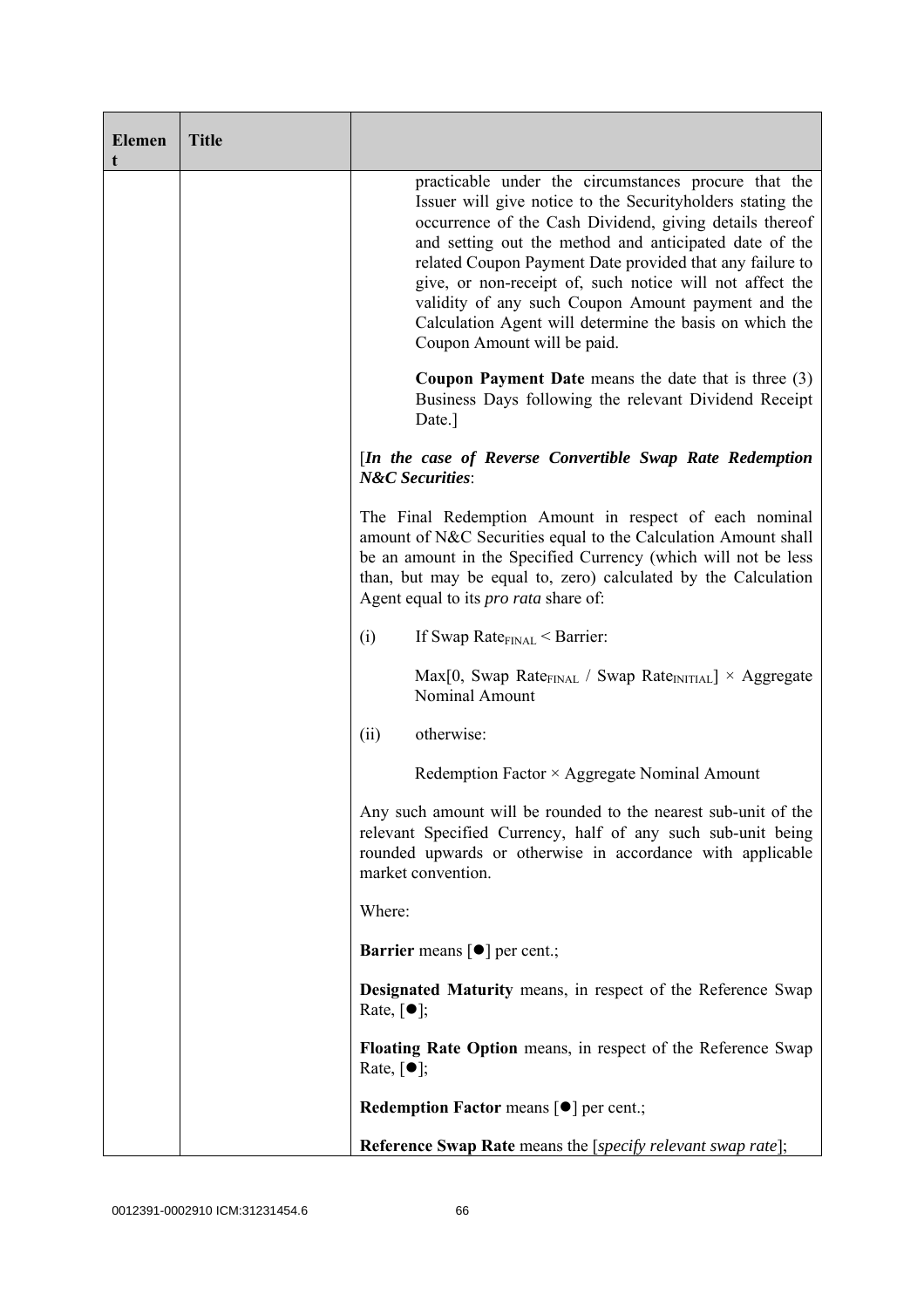| <b>Elemen</b><br>t | <b>Title</b> |                                                                                                                                                                                                                                                                                                                                                             |
|--------------------|--------------|-------------------------------------------------------------------------------------------------------------------------------------------------------------------------------------------------------------------------------------------------------------------------------------------------------------------------------------------------------------|
|                    |              | <b>Reset Date</b> means, in respect of the Reference Swap Rate, $[•]$ ;                                                                                                                                                                                                                                                                                     |
|                    |              | <b>Swap Rate</b> <sub>FINAL</sub> means the rate determined under the floating rate<br>N&C Security provisions as though the Reference Swap Rate was<br>a floating rate to which ISDA Determination applied and on the<br>basis of the Floating Rate Option, the Designated Maturity and<br>the Reset Date specified in respect of the Reference Swap Rate; |
|                    |              | <b>Swap Rate</b> <sub>INITIAL</sub> means $[\bullet]$ ; and                                                                                                                                                                                                                                                                                                 |
|                    |              | <b>Valuation Date</b> means $[\bullet]$ , provided that, if such Valuation Date<br>would fall on a day which is not a Business Day, then such<br>Valuation Date shall be postponed to the next day which is a<br>Business Day.]                                                                                                                             |
|                    |              | [In the case of Geared Put Swap Rate Redemption N&C<br>Securities:                                                                                                                                                                                                                                                                                          |
|                    |              | The Final Redemption Amount in respect of each nominal<br>amount of N&C Securities equal to the Calculation Amount shall<br>be an amount in the Specified Currency (which will not be less<br>than, but may be equal to, zero) calculated by the Calculation<br>Agent equal to its <i>pro rata</i> share of:                                                |
|                    |              | (i)<br>If Swap Rate $_{\text{FINAL}}$ < Barrier:                                                                                                                                                                                                                                                                                                            |
|                    |              | Max[0, Swap Rate <sub>FINAL</sub> / Gearing Factor × Swap<br>Rate <sub>INITIAL</sub> ] × Aggregate Nominal Amount                                                                                                                                                                                                                                           |
|                    |              | otherwise:<br>(ii)                                                                                                                                                                                                                                                                                                                                          |
|                    |              | Redemption Factor × Aggregate Nominal Amount                                                                                                                                                                                                                                                                                                                |
|                    |              | Any such amount will be rounded to the nearest sub-unit of the<br>relevant Specified Currency, half of any such sub-unit being<br>rounded upwards or otherwise in accordance with applicable<br>market convention.                                                                                                                                          |
|                    |              | Where:                                                                                                                                                                                                                                                                                                                                                      |
|                    |              | <b>Barrier</b> means the rate calculated by the Calculation Agent equal<br>to the product of (a) the Barrier Factor and (b) Swap Rate $_{\text{INITIAL}}$ ;                                                                                                                                                                                                 |
|                    |              | <b>Barrier Factor means [<math>\bullet</math>] per cent.;</b>                                                                                                                                                                                                                                                                                               |
|                    |              | <b>Designated Maturity means, in respect of the Reference Swap</b><br>Rate, $\lceil \bullet \rceil$ ;                                                                                                                                                                                                                                                       |
|                    |              | Floating Rate Option means, in respect of the Reference Swap<br>Rate, $\lceil \bullet \rceil$ ;                                                                                                                                                                                                                                                             |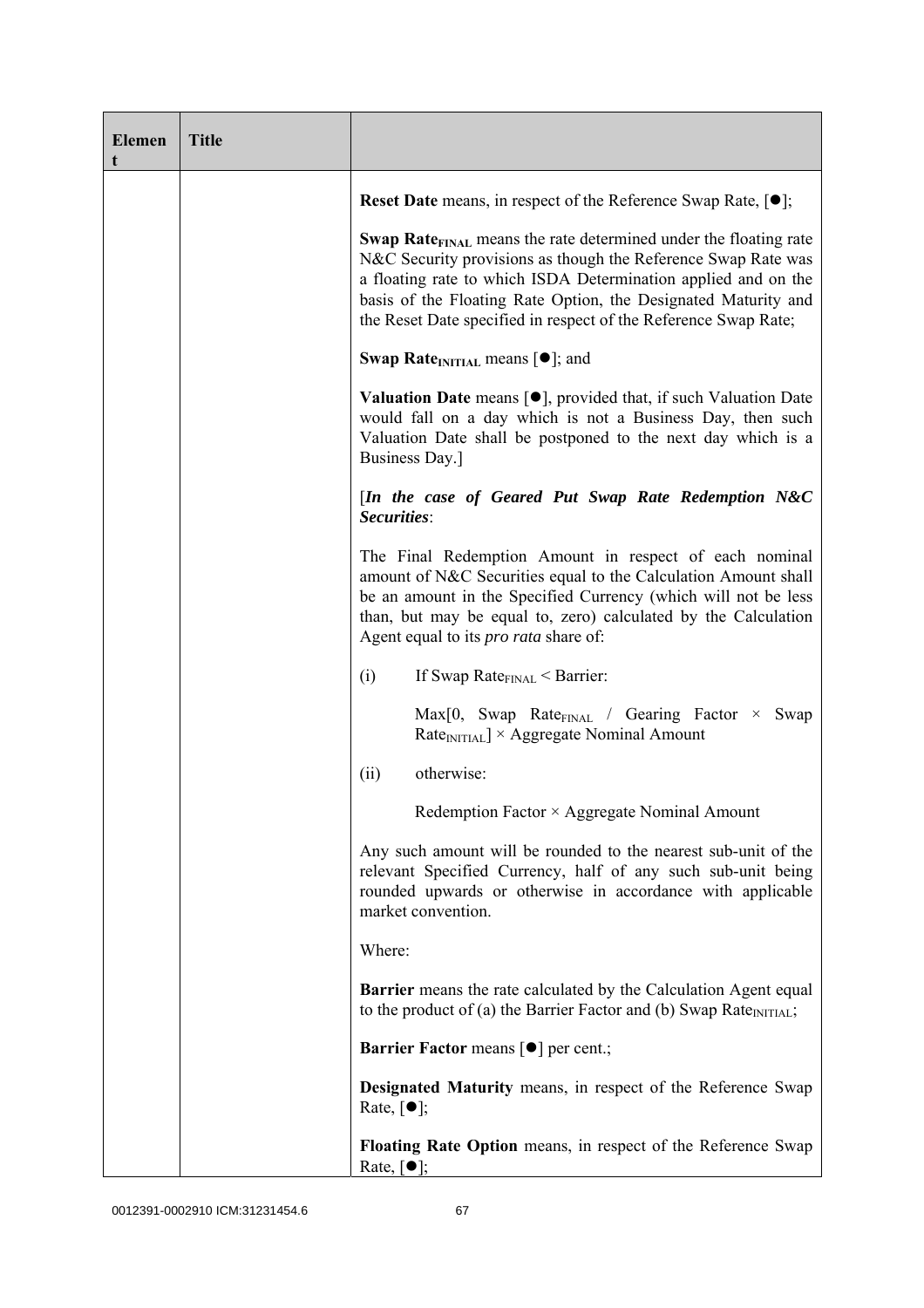| <b>Elemen</b><br>t | <b>Title</b> |                                                                                                                                                                                                                                                                                                                                                                                                                                                                                                                                                                                                                                                       |
|--------------------|--------------|-------------------------------------------------------------------------------------------------------------------------------------------------------------------------------------------------------------------------------------------------------------------------------------------------------------------------------------------------------------------------------------------------------------------------------------------------------------------------------------------------------------------------------------------------------------------------------------------------------------------------------------------------------|
|                    |              | Gearing Factor means [ $\bullet$ ] per cent.;                                                                                                                                                                                                                                                                                                                                                                                                                                                                                                                                                                                                         |
|                    |              | <b>Redemption Factor means [O] per cent.;</b>                                                                                                                                                                                                                                                                                                                                                                                                                                                                                                                                                                                                         |
|                    |              | <b>Reference Swap Rate</b> means the [ <i>specify relevant swap rate</i> ];                                                                                                                                                                                                                                                                                                                                                                                                                                                                                                                                                                           |
|                    |              | <b>Reset Date</b> means, in respect of the Reference Swap Rate, $[•]$ ;                                                                                                                                                                                                                                                                                                                                                                                                                                                                                                                                                                               |
|                    |              | Swap Rate <sub>FINAL</sub> means the rate determined under the floating rate<br>N&C Security provisions as though the Reference Swap Rate was<br>a floating rate to which ISDA Determination applied and on the<br>basis of the Floating Rate Option, the Designated Maturity and<br>the Reset Date specified in respect of the Reference Swap Rate;                                                                                                                                                                                                                                                                                                  |
|                    |              | <b>Swap Rate</b> INITIAL means $[•]$ ; and                                                                                                                                                                                                                                                                                                                                                                                                                                                                                                                                                                                                            |
|                    |              | <b>Valuation Date</b> means $[\bullet]$ , provided that, if such Valuation Date<br>would fall on a day which is not a Business Day, then such<br>Valuation Date shall be postponed to the next day which is a<br>Business Day.]                                                                                                                                                                                                                                                                                                                                                                                                                       |
|                    |              | [In the case of FX Basket Knock-Out W&C Securities: Each<br>Security entitles its holder in respect of an actual exercise date,<br>upon due exercise, to receive from the Issuer on the Settlement<br>Date a Cash Settlement Amount calculated by the Calculation<br>Agent (which shall not be less than zero) equal to:                                                                                                                                                                                                                                                                                                                              |
|                    |              | if the Continuous Knock-Out Condition has been met,<br>(a)<br>zero; or                                                                                                                                                                                                                                                                                                                                                                                                                                                                                                                                                                                |
|                    |              | if the Continuous Knock-Out Condition has not been met,<br>(b)<br>the Notional Amount per W&C Security multiplied by a<br>percentage calculated by the Calculation Agent in<br>accordance with the following formula:                                                                                                                                                                                                                                                                                                                                                                                                                                 |
|                    |              | Leverage $\times$ Max $\left[0, \sum_{i=1}^{n} w_i \times \frac{X_i - Y_i}{Z_i}\right]$                                                                                                                                                                                                                                                                                                                                                                                                                                                                                                                                                               |
|                    |              | Any amount determined pursuant to the above, if not an amount<br>in the Specified Currency, will be converted into the Specified<br>Currency at the Exchange Rate. The Cash Settlement Amount<br>will be rounded to the nearest two decimal places (or, in the case<br>of Japanese Yen, the nearest whole unit) in the relevant Specified<br>Currency, 0.005 (or, in the case of Japanese Yen, half a unit)<br>being rounded upwards, with W&C Securities exercised at the<br>same time by the same Securityholder being aggregated for the<br>purpose of determining the aggregate Cash Settlement Amounts<br>payable in respect of such Securities. |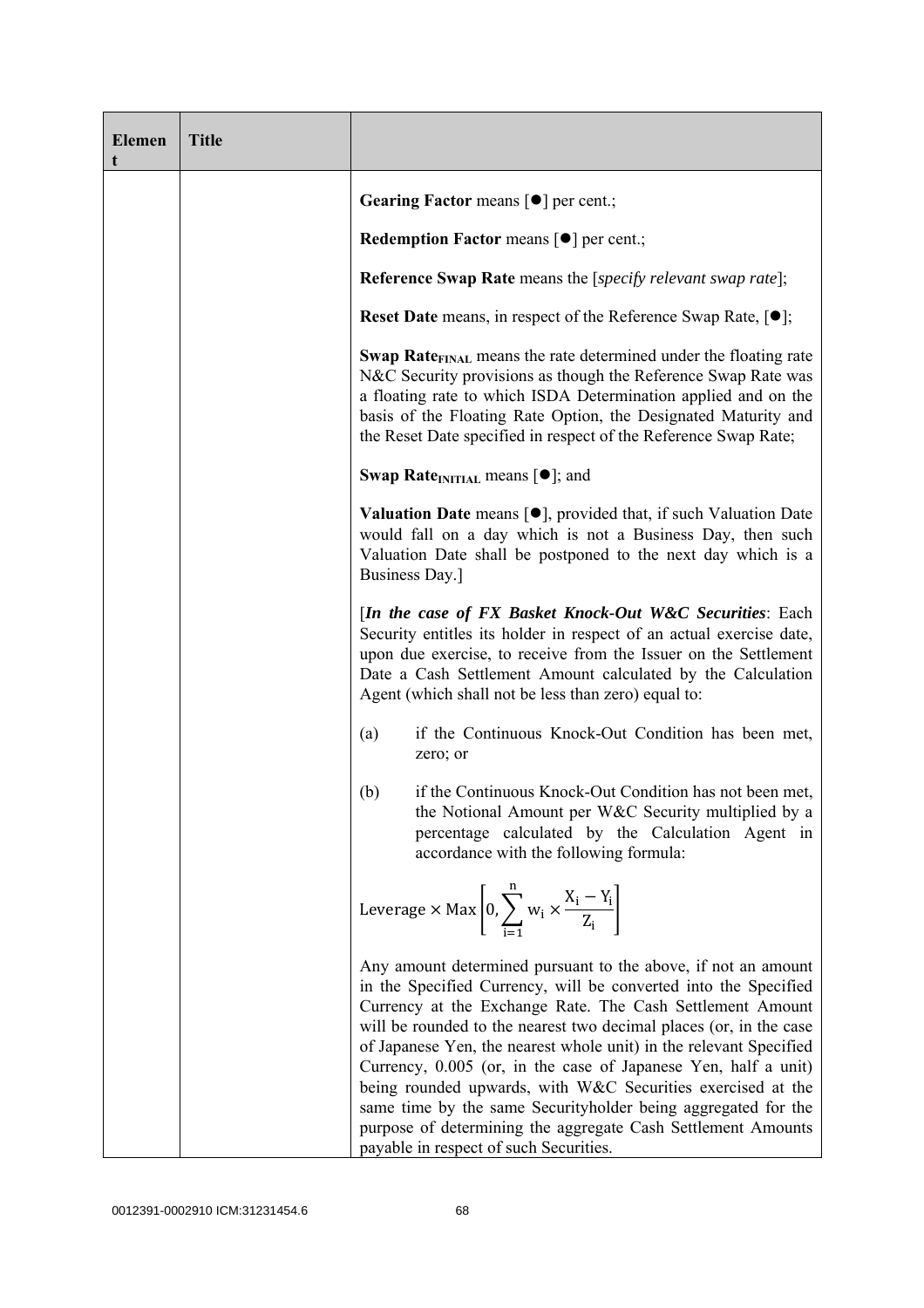| <b>Elemen</b><br>t | <b>Title</b> |                                                                                                                                                                                                                                                                                                                                                                                                                                                                                                      |
|--------------------|--------------|------------------------------------------------------------------------------------------------------------------------------------------------------------------------------------------------------------------------------------------------------------------------------------------------------------------------------------------------------------------------------------------------------------------------------------------------------------------------------------------------------|
|                    |              | Where:                                                                                                                                                                                                                                                                                                                                                                                                                                                                                               |
|                    |              | <b>Alternate Currency Pair means [specify Alternate Currency</b><br>Pairs in form of [insert first currency]/[insert second currency]]<br>(repeat in respect of each Alternate Currency Pair).                                                                                                                                                                                                                                                                                                       |
|                    |              | <b>Barrier Start Date means [<math>\bullet</math>].</b>                                                                                                                                                                                                                                                                                                                                                                                                                                              |
|                    |              | Continuous Knock-Out Condition means at any time on any<br>Observation Date during any Weekly Observation Interval falling<br>within the period commencing on and including 7:00 am London<br>time on the Barrier Start Date and ending on and including 4:00<br>pm London time on the Observation Cut-off Date, any Settlement<br>Rate in respect of any Currency Pair is equal to or less than the<br>Knock-Out Level in respect of such Currency Pair, as determined<br>by the Calculation Agent. |
|                    |              | <b>Currency Pair</b> means [specify Currency Pairs in form of [insert]<br>first currency]/[insert second currency]] (repeat for each<br>Currency Pair).                                                                                                                                                                                                                                                                                                                                              |
|                    |              | <b>Exchange Rate</b> means the spot rate of exchange between the<br>currency in which the Notional Amount is denominated (the<br>Notional Amount Currency) and the Settlement Currency<br>expressed as the number of units (or part units) of the relevant<br>Notional Amount Currency for which one unit of the relevant<br>Settlement Currency can be exchanged) or on the basis of such<br>other applicable market convention as the Calculation Agent<br>determines appropriate.                 |
|                    |              | <b>Exercise Price</b> means [ <sup>●</sup> ] (specify for each Currency Pair).                                                                                                                                                                                                                                                                                                                                                                                                                       |
|                    |              | <b>First Relevant Currency means [O]</b> (specify for each Currency<br>Pair).                                                                                                                                                                                                                                                                                                                                                                                                                        |
|                    |              | <b>FX Price Source</b> means $\lceil \bullet \rceil$ (specify for each Currency Pair and<br>each Alternate Currency Pair).                                                                                                                                                                                                                                                                                                                                                                           |
|                    |              | i means each Currency Pair.                                                                                                                                                                                                                                                                                                                                                                                                                                                                          |
|                    |              | Knock-Out Level means (specify for each Currency Pair).                                                                                                                                                                                                                                                                                                                                                                                                                                              |
|                    |              | Leverage means $[•]$ .                                                                                                                                                                                                                                                                                                                                                                                                                                                                               |
|                    |              | Max followed by a series of amounts inside brackets, means<br>whichever is the greater of the amounts separated by a comma<br>inside those brackets.                                                                                                                                                                                                                                                                                                                                                 |
|                    |              | <b>n</b> means the number of Currency Pairs to which the W&C<br>Securities relate.                                                                                                                                                                                                                                                                                                                                                                                                                   |
|                    |              | Observation Cut-Off Date means [ $\bullet$ ].                                                                                                                                                                                                                                                                                                                                                                                                                                                        |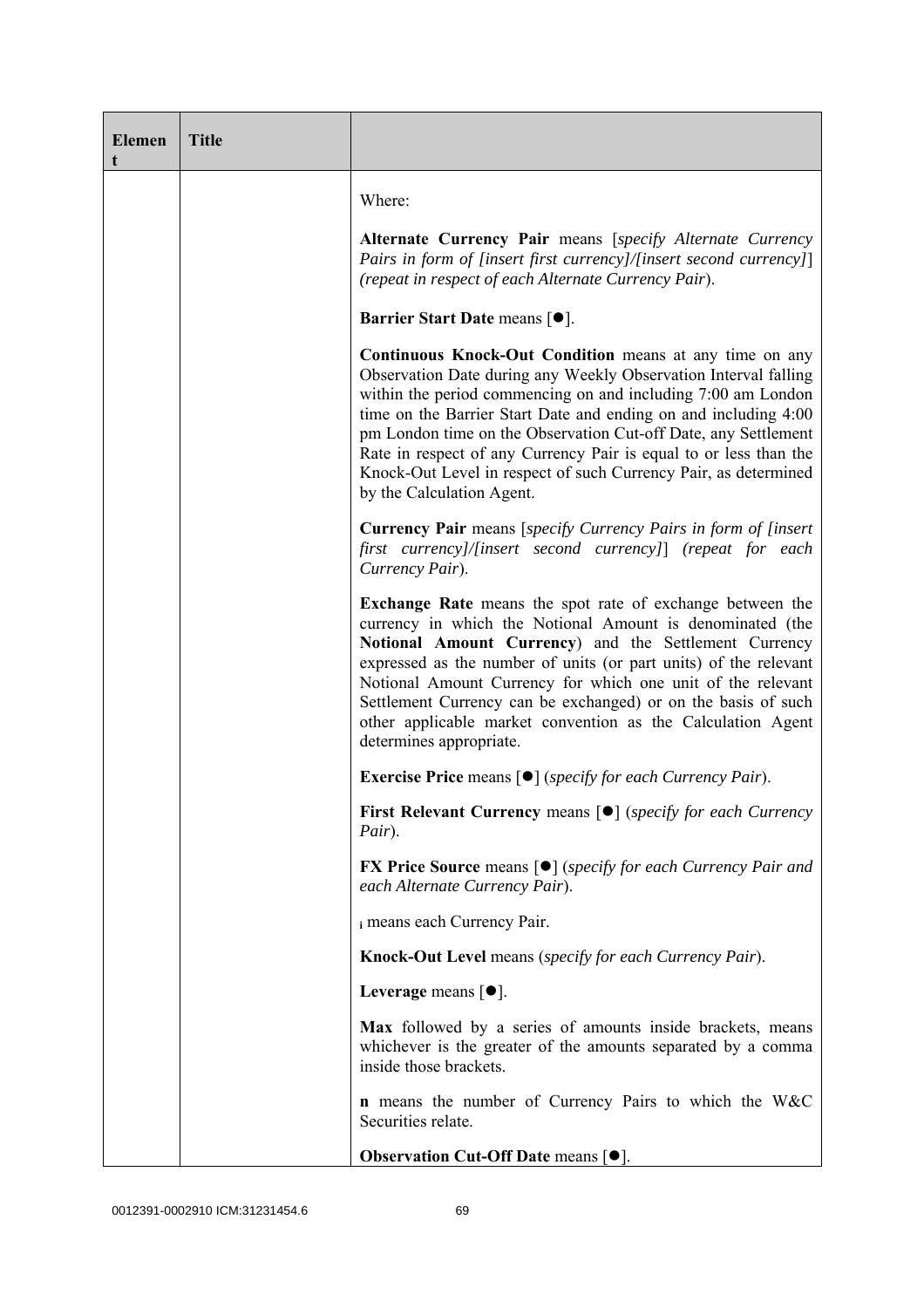| <b>Elemen</b> | <b>Title</b> |                                                                                                                                                                                                                                                                                                                                                                                                                                                                                                                                                                                                                                                                                                                                                                                                                                                             |
|---------------|--------------|-------------------------------------------------------------------------------------------------------------------------------------------------------------------------------------------------------------------------------------------------------------------------------------------------------------------------------------------------------------------------------------------------------------------------------------------------------------------------------------------------------------------------------------------------------------------------------------------------------------------------------------------------------------------------------------------------------------------------------------------------------------------------------------------------------------------------------------------------------------|
|               |              | <b>Observation Date means <math>\lceil \bullet \rceil</math>.</b>                                                                                                                                                                                                                                                                                                                                                                                                                                                                                                                                                                                                                                                                                                                                                                                           |
|               |              | Reference Exchange Rate means, in respect of a Currency Pair,<br>the spot exchange rate for the First Relevant Currency quoted<br>against the Second Relevant Currency expressed as the number of<br>units of the First Relevant Currency quoted per one unit of the<br>Second Relevant Currency.                                                                                                                                                                                                                                                                                                                                                                                                                                                                                                                                                           |
|               |              | <b>Relevant Currency</b> means each currency comprising a Currency<br>Pair and any references to the conversion of one Relevant<br>Currency to another shall be construed as applying in relation to a<br>Currency Pair.                                                                                                                                                                                                                                                                                                                                                                                                                                                                                                                                                                                                                                    |
|               |              | <b>Relevant Time</b> means the time at which the relevant Settlement<br>Rate is determined.                                                                                                                                                                                                                                                                                                                                                                                                                                                                                                                                                                                                                                                                                                                                                                 |
|               |              | Second Relevant Currency means [ $\bullet$ ] (specify for each<br>Currency Pair).                                                                                                                                                                                                                                                                                                                                                                                                                                                                                                                                                                                                                                                                                                                                                                           |
|               |              | <b>Settlement Rate</b> means, in respect of a Currency Pair and an<br>Observation Date or the Valuation Date, the Reference Exchange<br>Rate for that Currency Pair on such Observation Date or<br>Valuation Date at the Relevant Time or Valuation Time<br>respectively as determined by the Calculation Agent by reference<br>to the Settlement Rate Option for that Currency Pair (and such<br>determination may be made, without limitation, with such<br>adjustments as are, at the discretion of the Calculation Agent,<br>necessary to the published quoting conventions and/or implying<br>the Reference Exchange Rate from more than one Settlement<br>Rate Option) unless any applicable disruption event exists or<br>occurs, in which case, the relevant Settlement Rate for that<br>Currency Pair will be determined by the Calculation Agent. |
|               |              | Settlement Rate Option means, in respect of a Currency Pair and<br>an Observation Date or the Valuation Date, the rate published for<br>the Currency Pair fixing rate on the FX Price Source for that<br>Currency Pair at or about (i) the Relevant Time on such<br>Observation Date or, (ii) the Valuation Time on the Valuation<br>Date or, if Alternate Currency Pairs are specified for the relevant<br>Currency Pair, the Reference Exchange Rate will be implied from<br>more than one Settlement Rate Option by determining the rate for<br>each Alternate Currency Pair for that Currency Pair, published for<br>the Alternate Currency Pair fixing rate on the FX Price Source for<br>that Alternate Currency Pair at or about (i) the Relevant Time on<br>such Observation Date or (ii) the Valuation Time on the<br>Valuation Date.              |
|               |              | <b>Trade Date means <math>\lceil \bullet \rceil</math>.</b>                                                                                                                                                                                                                                                                                                                                                                                                                                                                                                                                                                                                                                                                                                                                                                                                 |
|               |              | Valuation Date means $[•]$ .                                                                                                                                                                                                                                                                                                                                                                                                                                                                                                                                                                                                                                                                                                                                                                                                                                |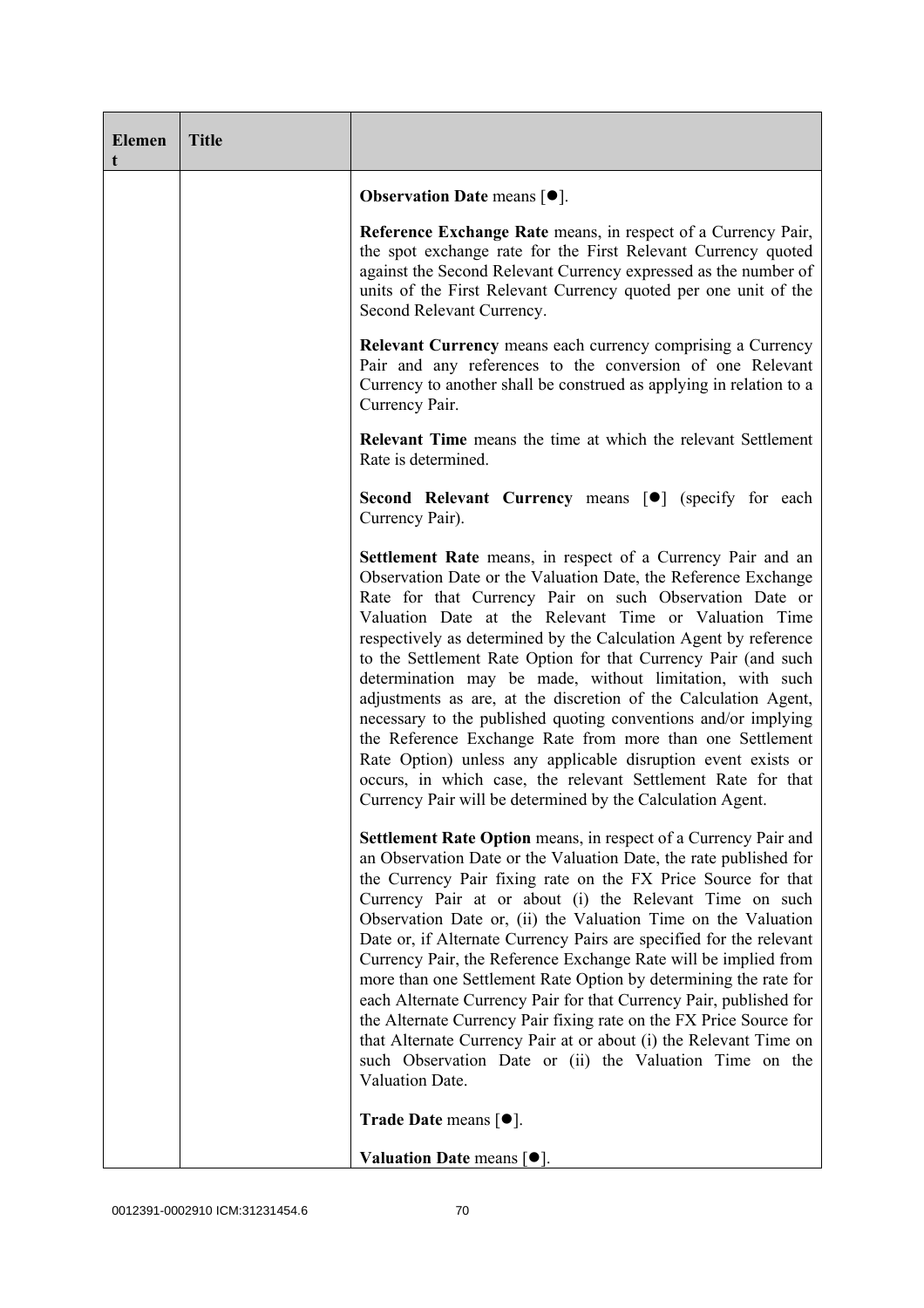| <b>Elemen</b> | <b>Title</b> |                                                                                                                                                                                                                                                                                                                                                                                                                                                                                                                                                                                                                                                       |
|---------------|--------------|-------------------------------------------------------------------------------------------------------------------------------------------------------------------------------------------------------------------------------------------------------------------------------------------------------------------------------------------------------------------------------------------------------------------------------------------------------------------------------------------------------------------------------------------------------------------------------------------------------------------------------------------------------|
|               |              | <b>Valuation Time means <math>[•]</math>.</b>                                                                                                                                                                                                                                                                                                                                                                                                                                                                                                                                                                                                         |
|               |              | Weekly Observation Interval means the period between 5:00<br>am Sydney time on each Monday and 5:00 pm New York City<br>time on the immediately succeeding Friday (inclusive).                                                                                                                                                                                                                                                                                                                                                                                                                                                                        |
|               |              | $w_i$ means [specify the weighting of each Currency Pair (being a<br>number less than or equal to 1)].                                                                                                                                                                                                                                                                                                                                                                                                                                                                                                                                                |
|               |              | $X_i$ means, in respect of a Currency Pair, the [Exercise Price in<br>respect of such Currency Pair]/[Settlement Rate in respect of such<br>Currency Pair and the Valuation Date].                                                                                                                                                                                                                                                                                                                                                                                                                                                                    |
|               |              | $Y_i$ means, in respect of a Currency Pair, the [Exercise Price in<br>respect of such Currency Pair]/[Settlement Rate in respect of such<br>Currency Pair and the Valuation Date].                                                                                                                                                                                                                                                                                                                                                                                                                                                                    |
|               |              | $Z_i$ means, in respect of a Currency Pair, the [Exercise Price in<br>respect of such Currency Pair]/[Settlement Rate in respect of such<br>Currency Pair and the Valuation Date]/[1].]                                                                                                                                                                                                                                                                                                                                                                                                                                                               |
|               |              | [In the case of FX Basket Knock-In W&C Securities:                                                                                                                                                                                                                                                                                                                                                                                                                                                                                                                                                                                                    |
|               |              | Each Security entitles its holder in respect of an actual exercise<br>date, upon due exercise, to receive from the Issuer on the<br>Settlement Date a Cash Settlement Amount calculated by the<br>Calculation Agent (which shall not be less than zero) equal to:                                                                                                                                                                                                                                                                                                                                                                                     |
|               |              | if the Continuous Knock-In Condition has been met, zero;<br>(a)<br><sub>or</sub>                                                                                                                                                                                                                                                                                                                                                                                                                                                                                                                                                                      |
|               |              | if the Continuous Knock-In Condition has not been met,<br>(b)<br>the Notional Amount per Security multiplied by an<br>amount calculated<br>by the Calculation Agent<br>1n<br>accordance with the following formula:                                                                                                                                                                                                                                                                                                                                                                                                                                   |
|               |              | Leverage $\times$ Max $\left  0, \sum_{i=1}^{n} w_i \times \frac{X_i - Y_i}{Z_i} \right $                                                                                                                                                                                                                                                                                                                                                                                                                                                                                                                                                             |
|               |              | Any amount determined pursuant to the above, if not an amount<br>in the Specified Currency, will be converted into the Specified<br>Currency at the Exchange Rate. The Cash Settlement Amount<br>will be rounded to the nearest two decimal places (or, in the case<br>of Japanese Yen, the nearest whole unit) in the relevant Specified<br>Currency, 0.005 (or, in the case of Japanese Yen, half a unit)<br>being rounded upwards, with W&C Securities exercised at the<br>same time by the same Securityholder being aggregated for the<br>purpose of determining the aggregate Cash Settlement Amounts<br>payable in respect of such Securities. |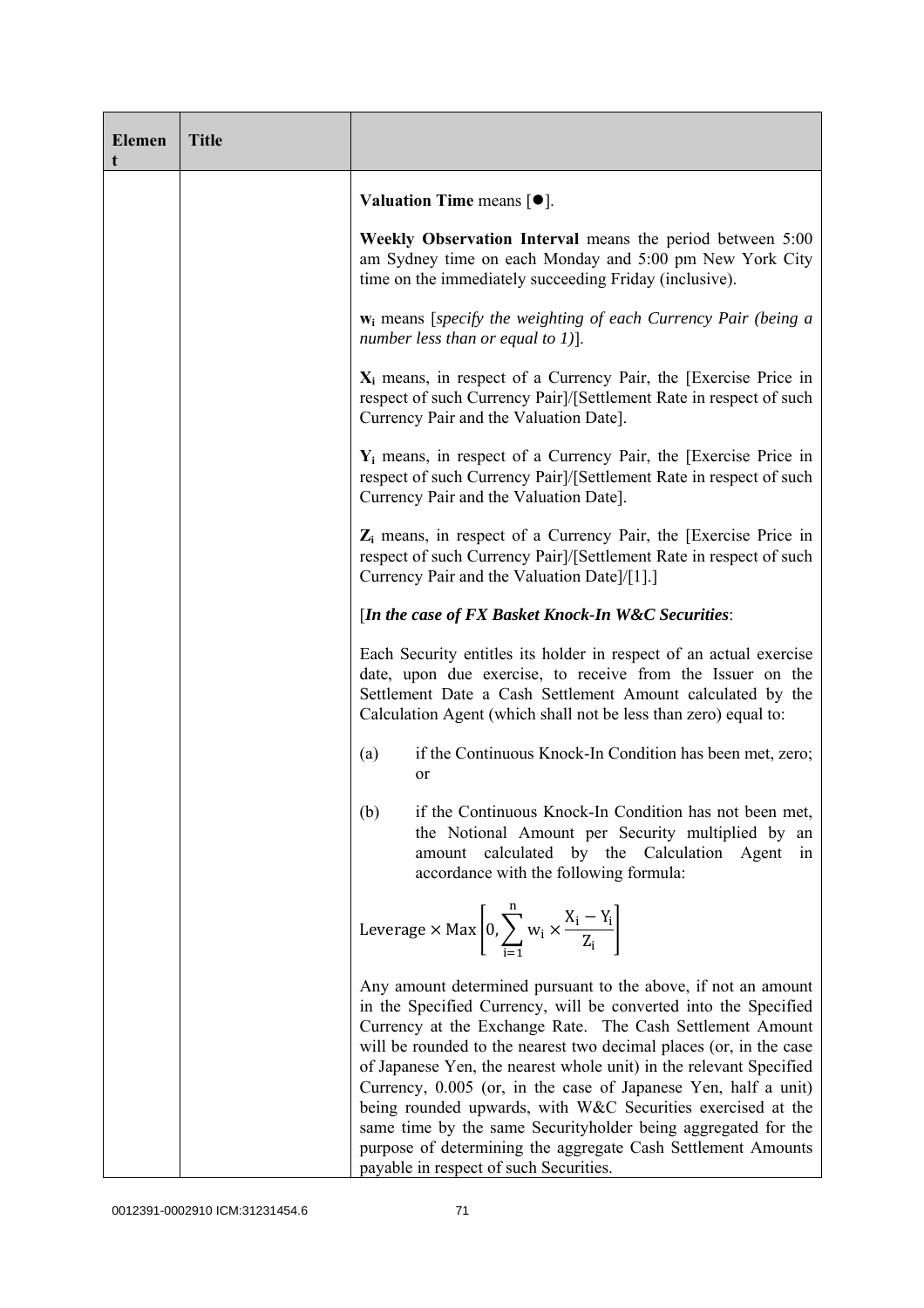| <b>Elemen</b><br>t | <b>Title</b> |                                                                                                                                                                                                                                                                                                                                                                                                                                                                                               |
|--------------------|--------------|-----------------------------------------------------------------------------------------------------------------------------------------------------------------------------------------------------------------------------------------------------------------------------------------------------------------------------------------------------------------------------------------------------------------------------------------------------------------------------------------------|
|                    |              | Where:                                                                                                                                                                                                                                                                                                                                                                                                                                                                                        |
|                    |              | Alternate Currency Pair means [specify Alternate Currency<br>Pairs in form of [specify first currency]/[specify second<br>currency]] (repeat in respect of each Alternate Currency Pair).                                                                                                                                                                                                                                                                                                     |
|                    |              | Continuous Knock-In Condition means at any time on any<br>Observation Date during any Weekly Observation Interval falling<br>within the period commencing on and including 7:00 am London<br>time on the Trade Date and ending on and including 4:00 pm<br>London time on the Observation Cut-Off Date, the Settlement<br>Rate in respect of any Currency Pair is equal to or greater than the<br>Knock-In Level in respect of such Currency Pair, as determined<br>by the Calculation Agent. |
|                    |              | <b>Currency Pair</b> means [specify Currency Pairs in form of [insert]<br>first currency]/[insert second currency]] (repeat for each<br>Currency Pair).                                                                                                                                                                                                                                                                                                                                       |
|                    |              | Exchange Rate means the spot rate of exchange between the<br>currency in which the Notional Amount is denominated (the<br>Notional Amount Currency) and the Settlement Currency<br>expressed as the number of units (or part units) of the relevant<br>Notional Amount Currency for which one unit of the relevant<br>Settlement Currency can be exchanged) or on the basis of such<br>other applicable market convention as the Calculation Agent<br>determines appropriate.                 |
|                    |              | <b>Exercise Price</b> means: $\lceil \bullet \rceil$ ( <i>specify for each Currency Pair</i> ).                                                                                                                                                                                                                                                                                                                                                                                               |
|                    |              | First Relevant Currency means [ $\bullet$ ] (specify for each Currency<br>Pair).                                                                                                                                                                                                                                                                                                                                                                                                              |
|                    |              | <b>FX Price Source means [<math>\bullet</math>]</b> (specify for each Currency Pair and<br>each Alternate Currency Pair).                                                                                                                                                                                                                                                                                                                                                                     |
|                    |              | i means each Currency Pair.                                                                                                                                                                                                                                                                                                                                                                                                                                                                   |
|                    |              | Knock-In Level means [ $\bullet$ ] (specify for each Currency Pair).                                                                                                                                                                                                                                                                                                                                                                                                                          |
|                    |              | Leverage means $[•]$ .                                                                                                                                                                                                                                                                                                                                                                                                                                                                        |
|                    |              | Max followed by a series of amounts inside brackets, means<br>whichever is the greater of the amounts separated by a comma<br>inside those brackets.                                                                                                                                                                                                                                                                                                                                          |
|                    |              | <b>n</b> means the number of Currency Pairs to which the W&C<br>Securities relate.                                                                                                                                                                                                                                                                                                                                                                                                            |
|                    |              | Observation Cut-Off Date means $[•]$ .                                                                                                                                                                                                                                                                                                                                                                                                                                                        |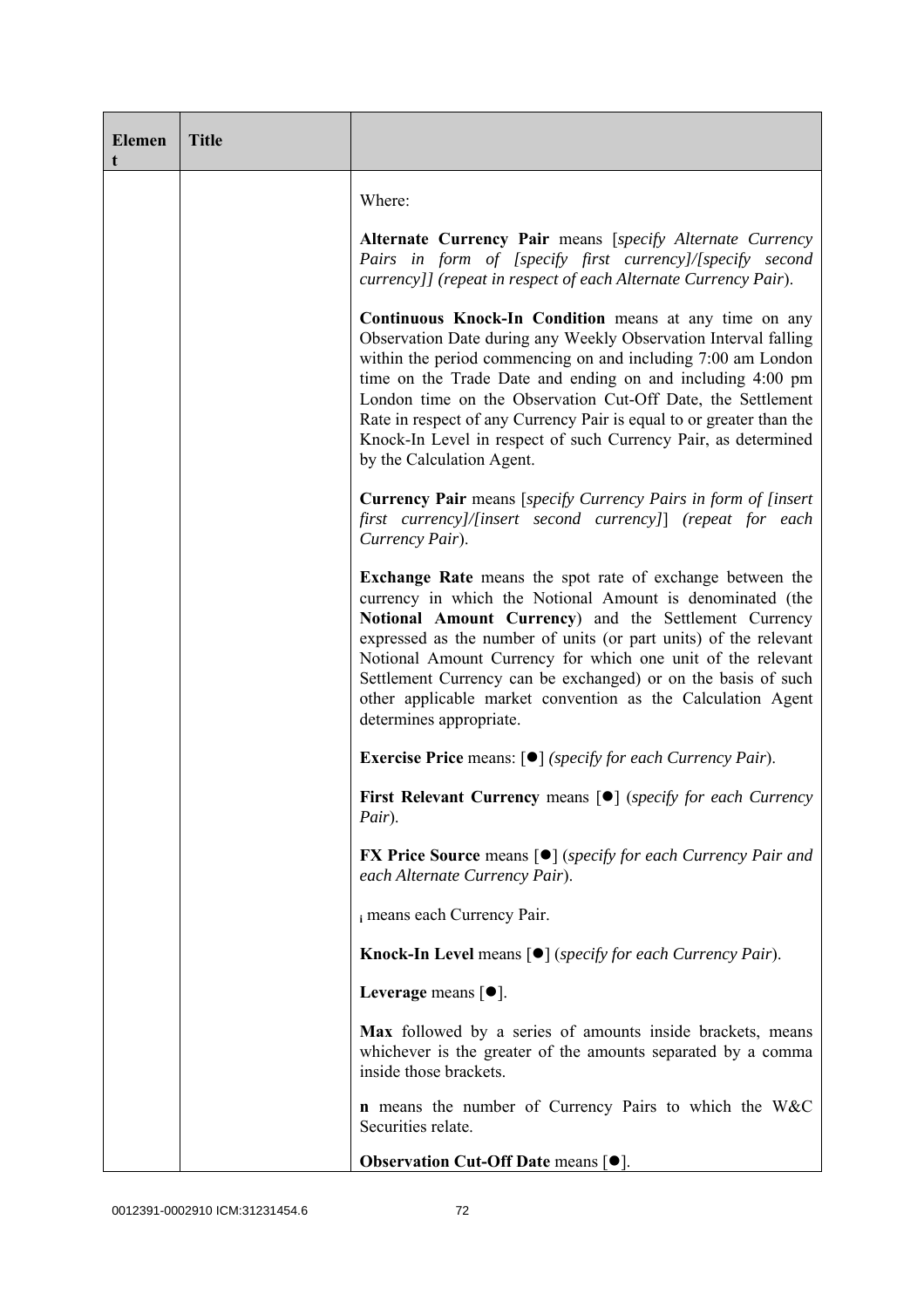| <b>Elemen</b><br>t | <b>Title</b> |                                                                                                                                                                                                                                                                                                                                                                                                                                                                                                                                                                                                                                                                                                                                                                                                                                                       |
|--------------------|--------------|-------------------------------------------------------------------------------------------------------------------------------------------------------------------------------------------------------------------------------------------------------------------------------------------------------------------------------------------------------------------------------------------------------------------------------------------------------------------------------------------------------------------------------------------------------------------------------------------------------------------------------------------------------------------------------------------------------------------------------------------------------------------------------------------------------------------------------------------------------|
|                    |              | <b>Observation Date means <math>\lceil \bullet \rceil</math>.</b>                                                                                                                                                                                                                                                                                                                                                                                                                                                                                                                                                                                                                                                                                                                                                                                     |
|                    |              | Reference Exchange Rate means, in respect of a Currency Pair,<br>the spot exchange rate for the First Relevant Currency quoted<br>against the Second Relevant Currency expressed as the number of<br>units of the First Relevant Currency quoted per one unit of the<br>Second Relevant Currency.                                                                                                                                                                                                                                                                                                                                                                                                                                                                                                                                                     |
|                    |              | <b>Relevant Currency</b> means each currency comprising a Currency<br>Pair and any references to the conversion of one Relevant<br>Currency to another shall be construed as applying in relation to a<br>Currency Pair.                                                                                                                                                                                                                                                                                                                                                                                                                                                                                                                                                                                                                              |
|                    |              | <b>Relevant Time</b> means the time at which the relevant Settlement<br>Rate is determined.                                                                                                                                                                                                                                                                                                                                                                                                                                                                                                                                                                                                                                                                                                                                                           |
|                    |              | Second Relevant Currency means [ <sup>•</sup> ] (specify for each<br>Currency Pair).                                                                                                                                                                                                                                                                                                                                                                                                                                                                                                                                                                                                                                                                                                                                                                  |
|                    |              | Settlement Rate means, in respect of a Currency Pair and an<br>Observation Date or the Valuation Date, the Reference Exchange<br>Rate for that Currency Pair on such Observation Date or<br>Valuation Date at the Relevant Time or Valuation Time<br>respectively as determined by the Calculation Agent by reference<br>to the Settlement Rate Option for that Currency Pair (and such<br>determination may be made, without limitation, with such<br>adjustments as are, at the discretion of the Calculation Agent,<br>necessary to the published quoting conventions and/or implying<br>the Reference Exchange Rate from more than one Settlement<br>Rate Option) unless any applicable disruption event exists or<br>occurs, in which case, the relevant Settlement Rate for that<br>Currency Pair will be determined by the Calculation Agent.  |
|                    |              | <b>Settlement Rate Option</b> means, in respect of a Currency Pair and<br>an Observation Date or the Valuation Date, the rate published for<br>the Currency Pair fixing rate on the FX Price Source for that<br>Currency Pair at or about (i) the Relevant Time on such<br>Observation Date or, (ii) the Valuation Time on the Valuation Date<br>or, if Alternate Currency Pairs are specified for the relevant<br>Currency Pair, the Reference Exchange Rate will be implied from<br>more than one Settlement Rate Option by determining the rate for<br>each Alternate Currency Pair for that Currency Pair, published for<br>the Alternate Currency Pair fixing rate on the FX Price Source for<br>that Alternate Currency Pair at or about (i) the Relevant Time on<br>such Observation Date or (ii) the Valuation Time on the Valuation<br>Date. |
|                    |              | <b>Trade Date means <math>[•]</math>.</b>                                                                                                                                                                                                                                                                                                                                                                                                                                                                                                                                                                                                                                                                                                                                                                                                             |
|                    |              | Valuation Date means $[•]$ .                                                                                                                                                                                                                                                                                                                                                                                                                                                                                                                                                                                                                                                                                                                                                                                                                          |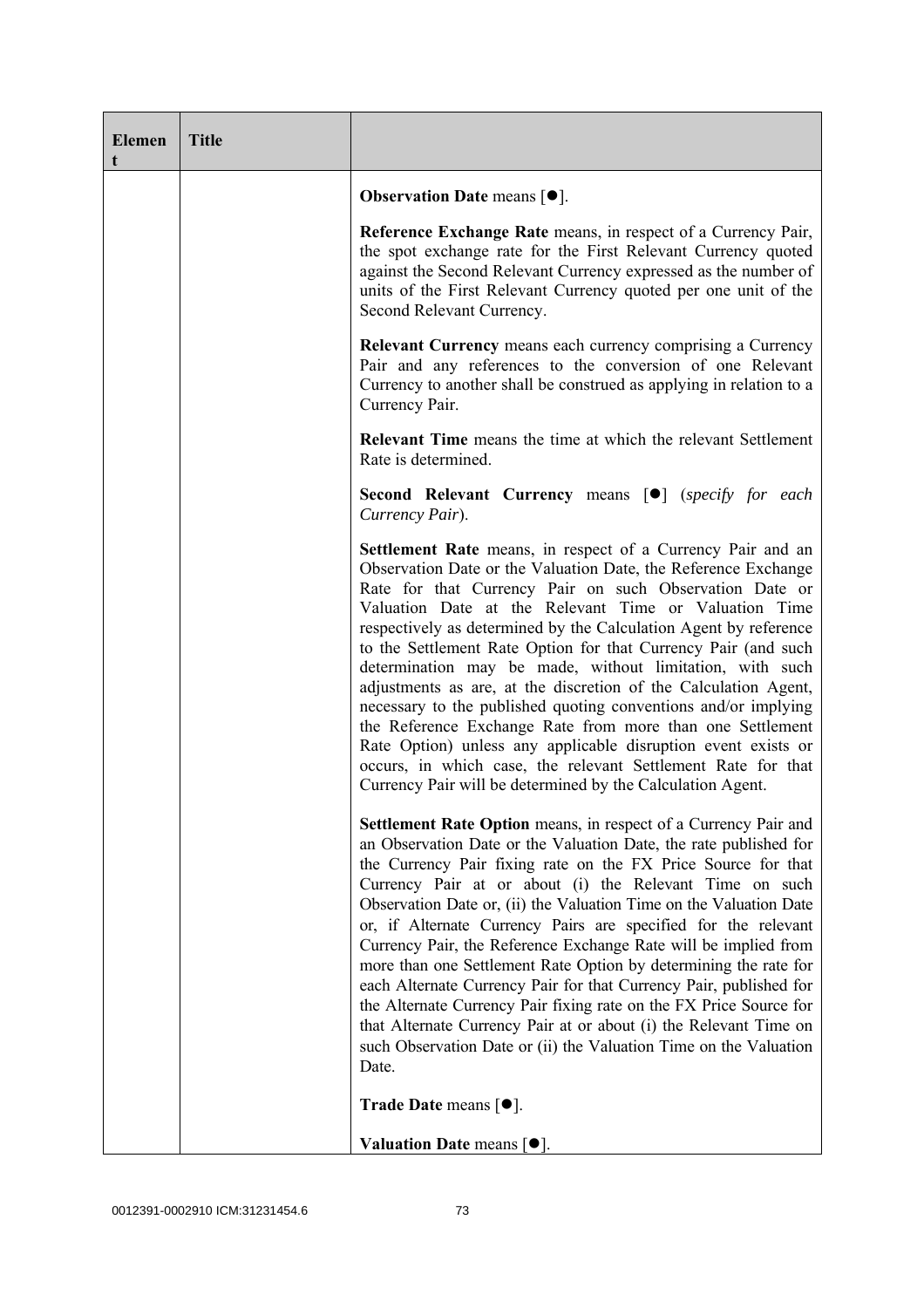| <b>Elemen</b><br>t | <b>Title</b> |                                                                                                                                                                                                                                                                                                                                                                                                                                                                             |
|--------------------|--------------|-----------------------------------------------------------------------------------------------------------------------------------------------------------------------------------------------------------------------------------------------------------------------------------------------------------------------------------------------------------------------------------------------------------------------------------------------------------------------------|
|                    |              | <b>Valuation Time means <math>[•]</math>.</b>                                                                                                                                                                                                                                                                                                                                                                                                                               |
|                    |              | Weekly Observation Interval means the period between 5:00<br>am Sydney time on each Monday and 5:00 pm New York City<br>time on the immediately succeeding Friday (inclusive).                                                                                                                                                                                                                                                                                              |
|                    |              | $w_i$ means [specify the weighting of each Currency Pair (being a<br>number less than or equal to $1$ ]                                                                                                                                                                                                                                                                                                                                                                     |
|                    |              | $X_i$ means, in respect of a Currency Pair, the [Exercise Price in<br>respect of such Currency Pair]/[Settlement Rate in respect of such<br>Currency Pair and the Valuation Date].                                                                                                                                                                                                                                                                                          |
|                    |              | $Y_i$ means, in respect of a Currency Pair, the [Exercise Price in<br>respect of such Currency Pair]/[Settlement Rate in respect of such<br>Currency Pair and the Valuation Date].                                                                                                                                                                                                                                                                                          |
|                    |              | $Z_i$ means, in respect of a Currency Pair, the [Exercise Price in<br>respect of such Currency Pair]/[Settlement Rate in respect of such<br>Currency Pair and the Valuation Date]/[1].]                                                                                                                                                                                                                                                                                     |
|                    |              | [In the case of Equity Delta One W&C Securities:                                                                                                                                                                                                                                                                                                                                                                                                                            |
|                    |              | Each Security entitles its holder in respect of an Actual Exercise<br>Date, upon due exercise, to receive from the Issuer on the<br>Settlement Date a Cash Settlement Amount calculated by the<br>Calculation Agent (which shall not be less than zero) equal to:                                                                                                                                                                                                           |
|                    |              | $[V_F x]$ Exchange Rate] – C                                                                                                                                                                                                                                                                                                                                                                                                                                                |
|                    |              | The Cash Settlement Amount will be rounded to the nearest two<br>decimal places (or, in the case of Japanese Yen, the nearest whole<br>unit) in the relevant Specified Currency, 0.005 (or, in the case of<br>Japanese Yen, half a unit) being rounded upwards, with Securities<br>exercised at the same time by the same Securityholder being<br>aggregated for the purpose of determining the aggregate Cash<br>Settlement Amounts payable in respect of such Securities. |
|                    |              | Where:                                                                                                                                                                                                                                                                                                                                                                                                                                                                      |
|                    |              | $V_F$ means the Final Price.                                                                                                                                                                                                                                                                                                                                                                                                                                                |
|                    |              | C means the Specified Currency equivalent of the Costs as<br>determined by the Calculation Agent using such foreign exchange<br>rate as the Calculation Agent deems appropriate with respect to<br>the relevant time(s) the Costs arise or may arise.                                                                                                                                                                                                                       |
|                    |              | Costs means, in respect of a Security, such Security's pro rata<br>share of the total amount of any commissions, costs, expenses,                                                                                                                                                                                                                                                                                                                                           |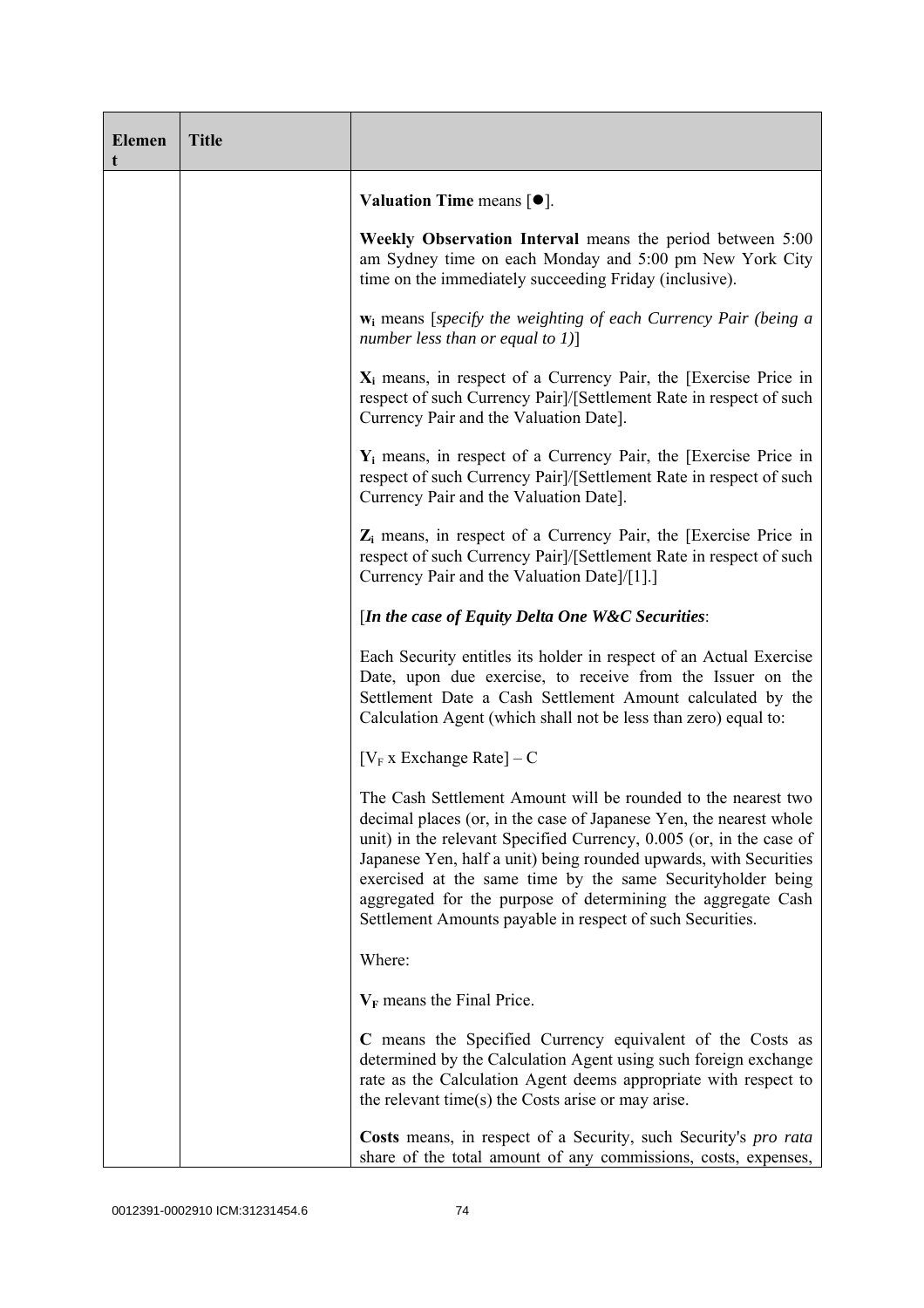| <b>Elemen</b><br>t | <b>Title</b> |                                                                                                                                                                                                                                                                                                                                                                                                                                                                                                                                                                                              |
|--------------------|--------------|----------------------------------------------------------------------------------------------------------------------------------------------------------------------------------------------------------------------------------------------------------------------------------------------------------------------------------------------------------------------------------------------------------------------------------------------------------------------------------------------------------------------------------------------------------------------------------------------|
|                    |              | duties, taxes (including but not limited to any capital gains tax or<br>withholding tax), levies, registration fees, custodial fees or other<br>charges which may be required to be made, paid, withheld or<br>deducted by the Issuer and/or any of its affiliates and/or any of<br>their respective nominees as a result of, or in connection with, the<br>Issuer and/or any of its affiliates and/or any of their respective<br>nominees (a) being a direct holder of any Hedging Shares and/or<br>selling and/or realising any Hedging Shares and/or (b) unwinding<br>any Hedge Position. |
|                    |              | Equity Currency means $[\bullet].$                                                                                                                                                                                                                                                                                                                                                                                                                                                                                                                                                           |
|                    |              | <b>Exchange Rate</b> means (i) the rate of exchange between the<br>Equity Currency and the Specified Currency (expressed as a<br>number of units of the Specified Currency for which a unit of the<br>Equity Currency can be exchanged) determined at or around the<br>Final Valuation Date which the Calculation Agent determines<br>appropriate in its sole discretion, or (ii) where the Equity<br>Currency is the same as the Specified Currency, one.                                                                                                                                   |
|                    |              | Final Valuation Date means $[•]$ .                                                                                                                                                                                                                                                                                                                                                                                                                                                                                                                                                           |
|                    |              | Hedge Position means any Product that the Issuer and/or any of<br>its Affiliates and/or any of their respective nominees (a) enters<br>into as a result of being the direct holder of the Hedging Shares<br>and/or selling and/or realising the Hedging Shares, or (b) would<br>have entered into if they were to fully hedge the market, equity or<br>other price risk of the Issuer entering into and performing its<br>obligations with respect to the W&C Securities, using such<br>Products as may be determined by the Calculation Agent.                                              |
|                    |              | Hedging Shares means the number of shares that the Calculation<br>Agent deems necessary to hedge the equity or other price risk of<br>the Issuer entering into and performing its obligations with<br>respect to the relevant Securities.                                                                                                                                                                                                                                                                                                                                                    |
|                    |              | Product means an exchange traded fund, share, an instrument<br>representing such exchange traded fund or share (including,<br>without limitation, participation notes), futures contracts or<br>exchange-traded options commonly used to hedge the issuance or<br>sale of a security that is linked to the Hedging Shares.                                                                                                                                                                                                                                                                   |
|                    |              | Valuation Date means the Final Valuation Date.                                                                                                                                                                                                                                                                                                                                                                                                                                                                                                                                               |
|                    |              | <b>Cash Dividends</b>                                                                                                                                                                                                                                                                                                                                                                                                                                                                                                                                                                        |
|                    |              | (i)<br>Following the declaration by a share issuer of a cash<br>dividend (other than any dividend or portion thereof that<br>the Calculation Agent determines to be an extraordinary<br>dividend) (each a Cash Dividend) in respect of which the<br>In-dividend Date (as defined below) falls in the period                                                                                                                                                                                                                                                                                  |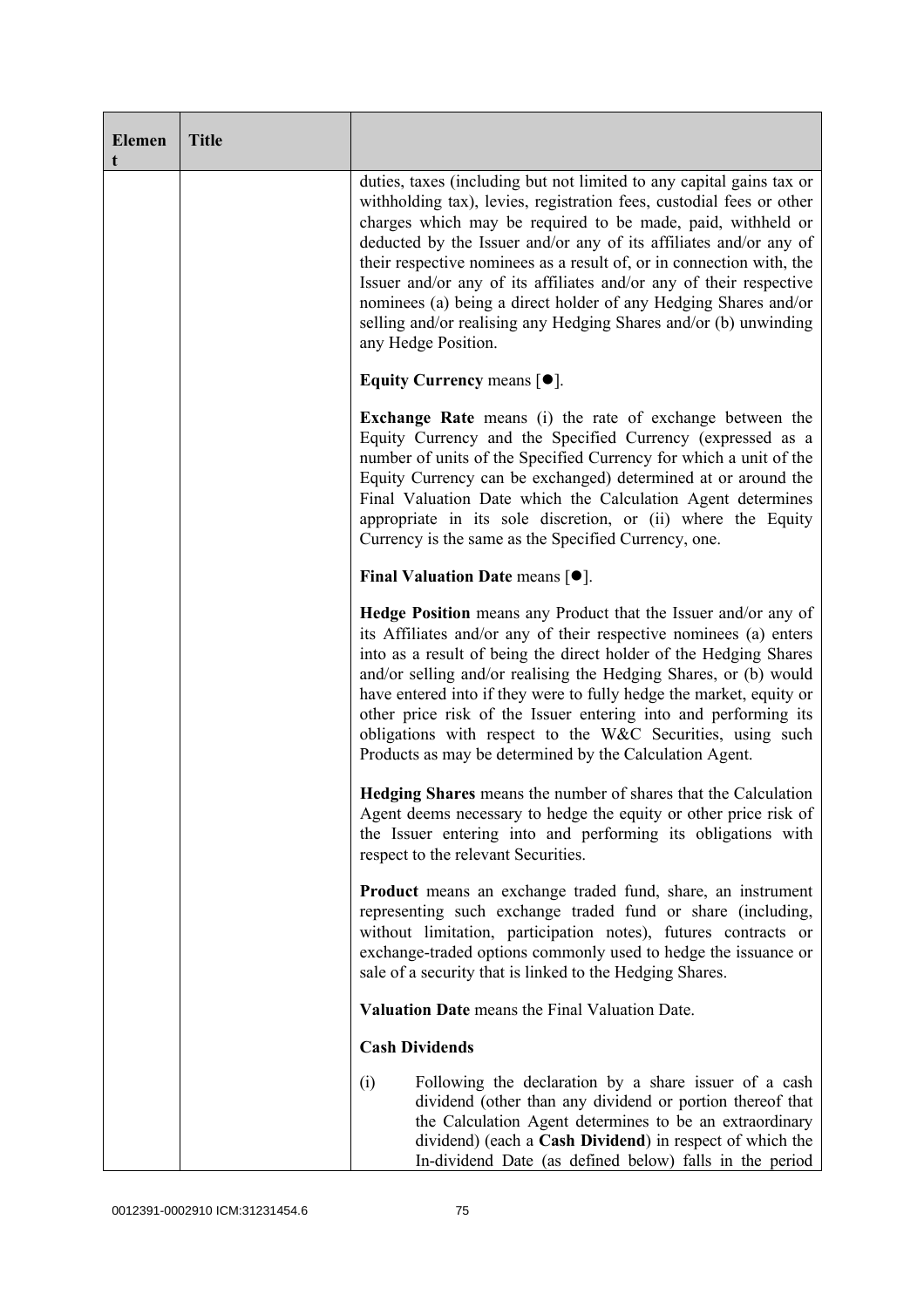| <b>Elemen</b><br>t | <b>Title</b> |       |                                                                                                                                                                                                                                                                                                                                                                                                                                                                                                                                                                                                                                                                                                                                                                                                                                                                                                                                                     |
|--------------------|--------------|-------|-----------------------------------------------------------------------------------------------------------------------------------------------------------------------------------------------------------------------------------------------------------------------------------------------------------------------------------------------------------------------------------------------------------------------------------------------------------------------------------------------------------------------------------------------------------------------------------------------------------------------------------------------------------------------------------------------------------------------------------------------------------------------------------------------------------------------------------------------------------------------------------------------------------------------------------------------------|
|                    |              |       | from and including the Trade Date to but excluding the<br>originally scheduled Final Valuation Date without regard<br>to any scheduled trading day or disrupted day adjustment<br>(the Dividend Period), the Issuer will pay a Coupon<br>Amount in respect of each Security on the related Coupon<br>Payment Date (as defined below). Each such Coupon<br>Amount will equal the amount of such Cash Dividend<br>declared in relation to one share (less (a) all withholding<br>taxes, if any, including, but without limitation, those that<br>would have been withheld in relation to the payment of<br>such cash dividend to a foreign investor and (b) any other<br>expenses or deductions which would apply to or be made<br>in relation to the payment of such cash dividend to a<br>foreign investor all determined in the Equity Currency and<br>on a per share basis, <i>multiplied by</i> the Dividend Exchange<br>Rate as defined below). |
|                    |              |       | Dividend Exchange Rate means, in relation to a Cash<br>Dividend, (i) the rate of exchange between the Equity<br>Currency and the Specified Currency (expressed as a<br>number of units of the Specified Currency for which a<br>unit of the Equity Currency can be exchanged) at or<br>around the Dividend Receipt Date, as determined by the<br>Calculation Agent or, (ii) where the Equity Currency is<br>the same as the Specified Currency, one.                                                                                                                                                                                                                                                                                                                                                                                                                                                                                                |
|                    |              |       | Dividend Receipt Date means the date upon which a<br>holder of shares entitled to the relevant Cash Dividend<br>would have received such Cash Dividend according to<br>prevailing market practice, as determined by the<br>Calculation Agent.                                                                                                                                                                                                                                                                                                                                                                                                                                                                                                                                                                                                                                                                                                       |
|                    |              |       | In-dividend Date means, in relation to a Cash Dividend,<br>the final date upon which a purchaser of shares on the<br>exchange would, according to prevailing market practice,<br>be entitled to receive the Cash Dividend.                                                                                                                                                                                                                                                                                                                                                                                                                                                                                                                                                                                                                                                                                                                          |
|                    |              | (ii)  | Coupon Amounts (if any) will only be payable on the<br>Securities in the circumstances set out in paragraph (i)<br>above and subject to the provisions of paragraphs (iii) and<br>(iv) below and will be deemed only to have accrued on<br>the Securities as of the relevant Coupon Payment Date.<br>No interest will accrue or be payable in any other<br>circumstance.                                                                                                                                                                                                                                                                                                                                                                                                                                                                                                                                                                            |
|                    |              | (iii) | In the event any Coupon Payment Date would fall after<br>the Maturity Date the Issuer will give notice to the<br>Securityholders of procedures for payment of such<br>Coupon Amount(s) which may be made outside of DTC<br>or Euroclear and Clearstream, Luxembourg and may<br>require Securityholders as of a record date selected by the                                                                                                                                                                                                                                                                                                                                                                                                                                                                                                                                                                                                          |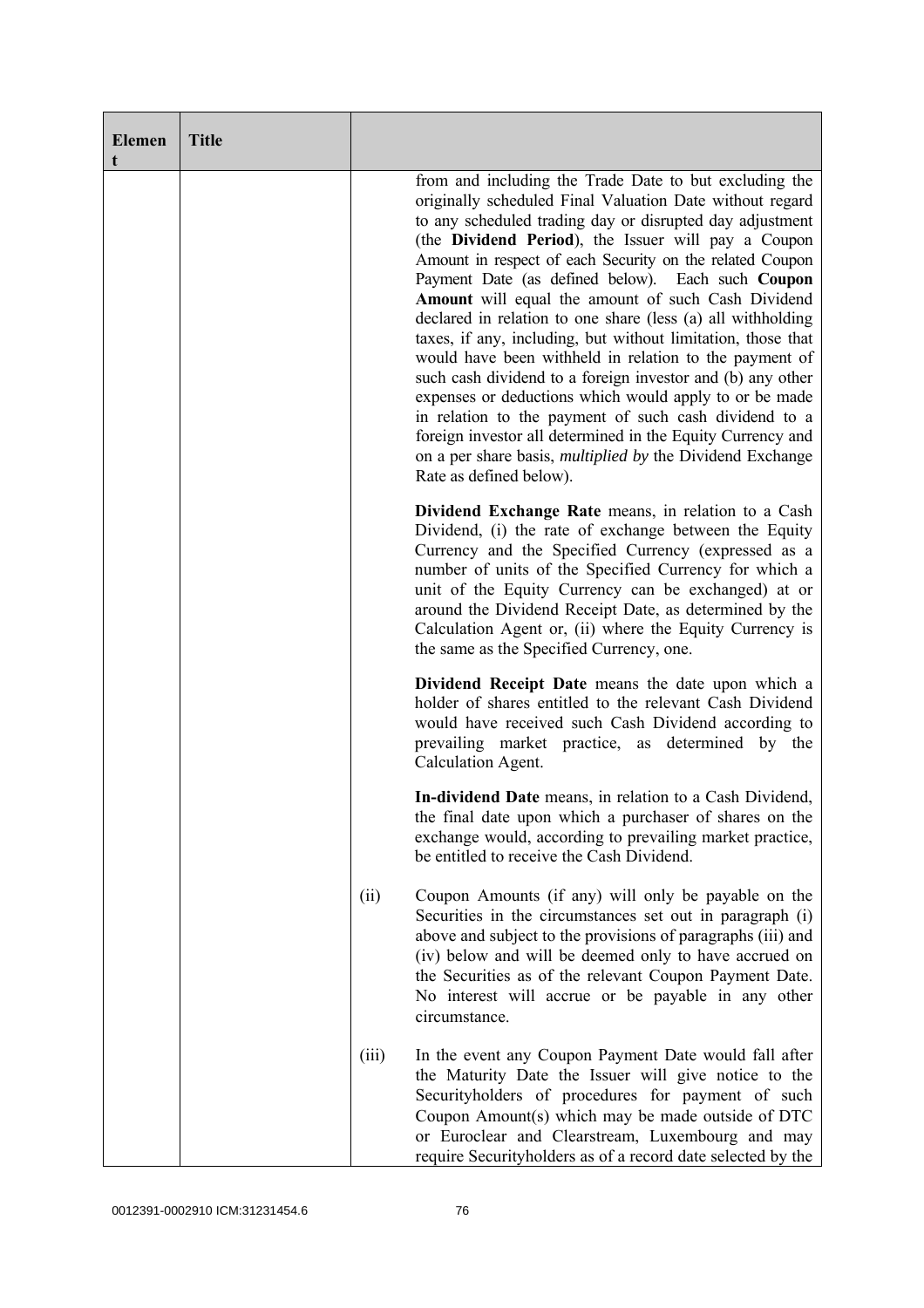| <b>Elemen</b><br>t | <b>Title</b> |                                                                                                                                                                                                                                                                                                                                                                                                                                                                                                                                                                                                                                                                                                                                                                                                                                                                                                                                                                                                                                                                                                                 |
|--------------------|--------------|-----------------------------------------------------------------------------------------------------------------------------------------------------------------------------------------------------------------------------------------------------------------------------------------------------------------------------------------------------------------------------------------------------------------------------------------------------------------------------------------------------------------------------------------------------------------------------------------------------------------------------------------------------------------------------------------------------------------------------------------------------------------------------------------------------------------------------------------------------------------------------------------------------------------------------------------------------------------------------------------------------------------------------------------------------------------------------------------------------------------|
|                    |              | Issuer in its sole discretion to provide a notice to the<br>Issuer giving all necessary details required by the Issuer<br>in its sole discretion to make such payments.                                                                                                                                                                                                                                                                                                                                                                                                                                                                                                                                                                                                                                                                                                                                                                                                                                                                                                                                         |
|                    |              | Following<br>any Cash Dividend declaration,<br>(iv)<br>the<br>Calculation Agent shall as soon as is reasonably<br>practicable under the circumstances procure that the<br>Issuer will give notice to the Securityholders stating the<br>occurrence of the Cash Dividend, giving details thereof<br>and setting out the method and anticipated date of the<br>related Coupon Payment Date provided that any failure to<br>give, or non-receipt of, such notice will not affect the<br>validity of any such Coupon Amount payment and the<br>Calculation Agent will determine the basis on which the<br>Coupon Amount will be paid.                                                                                                                                                                                                                                                                                                                                                                                                                                                                               |
|                    |              | <b>Coupon Payment Date</b> means the date that is three $(3)$<br>(v)<br>Business Days following the relevant Dividend Receipt<br>Date.]                                                                                                                                                                                                                                                                                                                                                                                                                                                                                                                                                                                                                                                                                                                                                                                                                                                                                                                                                                         |
|                    |              | [In the case of Equity Linked Securities, insert:                                                                                                                                                                                                                                                                                                                                                                                                                                                                                                                                                                                                                                                                                                                                                                                                                                                                                                                                                                                                                                                               |
|                    |              | <b>Adjustment and Disruption Events</b>                                                                                                                                                                                                                                                                                                                                                                                                                                                                                                                                                                                                                                                                                                                                                                                                                                                                                                                                                                                                                                                                         |
|                    |              | The Securities may be subject to cancellation or early redemption<br>or adjustment (including as to valuation and in certain<br>circumstances share substitutions) if certain corporate events<br>(such as events affecting the value of a Share (including Share<br>divisions or consolidations, extraordinary dividends and capital<br>calls); de-listing of a Share; insolvency, merger or nationalisation<br>of a Share issuer; a tender offer or redenomination of a Share)<br>occur, if certain events (such as illegality, disruptions or cost<br>increases) occur with respect to the Issuer's or any of its affiliates'<br>hedging arrangements, or if insolvency filings are made with<br>respect to the issuer of a share [Insert if the relevant Securities<br>are Equity Delta One Redemption N&C Securities or Equity<br>Delta One W&C Securities: or, where the relevant event is a<br>potential adjustment event which has a dilutive effect on the<br>theoretical value of the relevant shares and the Calculation Agent<br>considers it appropriate, the distribution of further Securities]. |
|                    |              | If certain disruption events occur with respect to valuation of a<br>Share such valuation will be postponed and may be made by the<br>Calculation Agent. Payments may also be postponed.]                                                                                                                                                                                                                                                                                                                                                                                                                                                                                                                                                                                                                                                                                                                                                                                                                                                                                                                       |
|                    |              | [In the case of Index Linked Securities, insert:                                                                                                                                                                                                                                                                                                                                                                                                                                                                                                                                                                                                                                                                                                                                                                                                                                                                                                                                                                                                                                                                |
|                    |              | <b>Adjustment and Disruption Events</b>                                                                                                                                                                                                                                                                                                                                                                                                                                                                                                                                                                                                                                                                                                                                                                                                                                                                                                                                                                                                                                                                         |
|                    |              | The Securities may be subject to cancellation or early redemption                                                                                                                                                                                                                                                                                                                                                                                                                                                                                                                                                                                                                                                                                                                                                                                                                                                                                                                                                                                                                                               |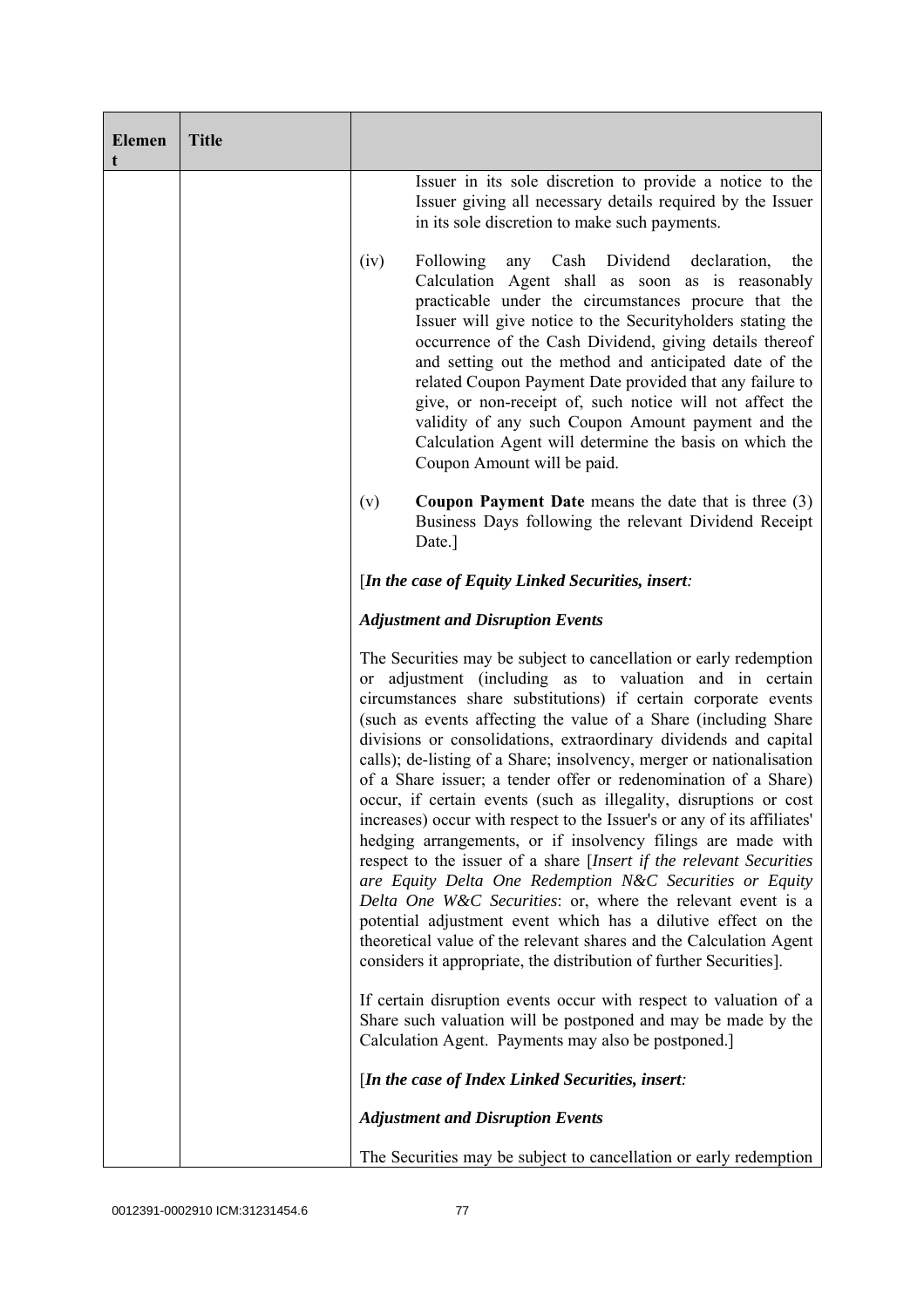| <b>Elemen</b> | <b>Title</b>                                       |                                                                                                                                                                                                                                                                                                                                                                                                                                                               |
|---------------|----------------------------------------------------|---------------------------------------------------------------------------------------------------------------------------------------------------------------------------------------------------------------------------------------------------------------------------------------------------------------------------------------------------------------------------------------------------------------------------------------------------------------|
|               |                                                    | or adjustment if an Index is modified or cancelled and there is no<br>successor Index acceptable to the Calculation Agent, if an Index's<br>sponsor fails to calculate and announce such Index, or certain<br>events (such as illegality, disruptions or cost increases) occur with<br>respect to the Issuer's or any of its affiliates' hedging<br>arrangements.                                                                                             |
|               |                                                    | If certain disruption events occur with respect to valuation of an<br>Index such valuation will be postponed and may be made by the<br>Calculation Agent. Payments may also be postponed.]                                                                                                                                                                                                                                                                    |
|               |                                                    | [In the case of Inflation Linked Securities, insert:                                                                                                                                                                                                                                                                                                                                                                                                          |
|               |                                                    | <b>Adjustment Events</b>                                                                                                                                                                                                                                                                                                                                                                                                                                      |
|               |                                                    | The Securities may be subject to adjustment if the Index is not<br>published or announced, there is a successor Index, an Index level<br>is corrected or the Index is rebased and may be subject to early<br>redemption or cancellation if the Index ceases to be published and<br>there is no appropriate alternative index acceptable to the<br>Calculation Agent. In certain circumstances the Calculation<br>Agent may calculate the Index level itself.] |
|               |                                                    | [In the case of FX Linked Securities, insert:                                                                                                                                                                                                                                                                                                                                                                                                                 |
|               |                                                    | <b>Disruption Events</b>                                                                                                                                                                                                                                                                                                                                                                                                                                      |
|               |                                                    | If certain disruption events occur with respect to valuation of a<br>Currency Pair, [an alternative valuation method may be used,<br>valuation may be made by the Calculation Agent, valuation may<br>be postponed or the Securities may be subject to early redemption or<br>cancellation].]                                                                                                                                                                 |
|               |                                                    | [In the case of Zero Recovery Single Name Credit Linked N&C<br>Securities and Zero Recovery Basket Credit Linked N&C<br>Securities, insert:                                                                                                                                                                                                                                                                                                                   |
|               |                                                    | <b>Merger Event</b>                                                                                                                                                                                                                                                                                                                                                                                                                                           |
|               |                                                    | A merger event may occur, <i>inter alia</i> , if the Issuer[, the<br>Guarantor] or the Reference Entity consolidates or amalgamates<br>with, or merges into, or transfers all or substantially all of its<br>assets to, the Reference Entity or the Issuer [or the Guarantor], as<br>applicable, or the Issuer [or the Guarantor] and the Reference<br>Entity become affiliates.]]                                                                            |
| [C.19]        | Final reference price<br>of the Underlying         | [Not applicable, there is no final reference price of the<br>underlying.]                                                                                                                                                                                                                                                                                                                                                                                     |
|               | (Include this Element<br>if<br>C.19<br>only<br>the | The final reference price of the underlying will be determined in<br>accordance with the valuation mechanics set out in item C.18                                                                                                                                                                                                                                                                                                                             |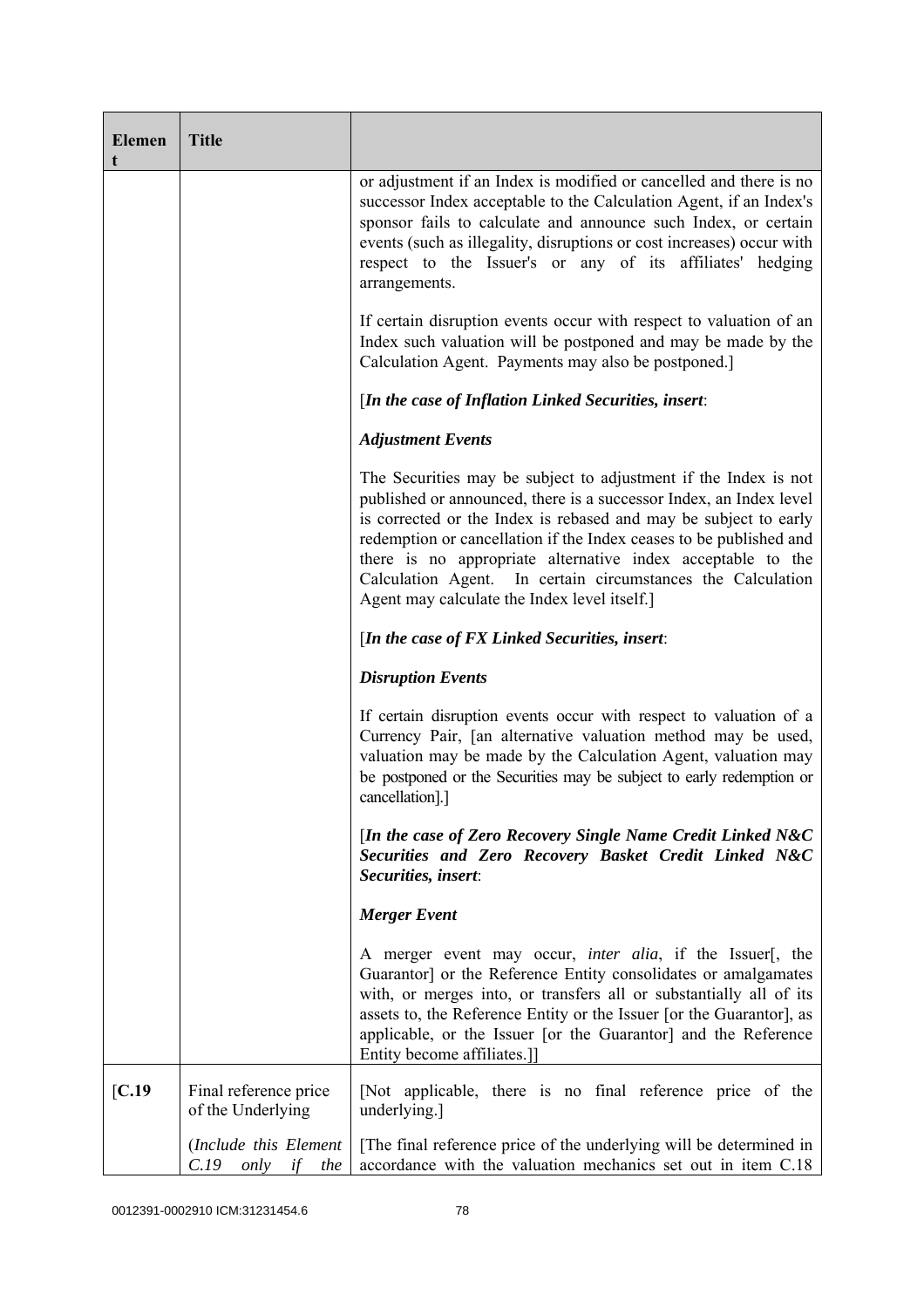| <b>Elemen</b> | <b>Title</b>                                                                                                                                                                                                         |                                                                                                                                                                                                                                                                                                                                                                                                                                                                                                                                                                                                                                                                                                                                                                                                                                                                                                                                                                                                                     |
|---------------|----------------------------------------------------------------------------------------------------------------------------------------------------------------------------------------------------------------------|---------------------------------------------------------------------------------------------------------------------------------------------------------------------------------------------------------------------------------------------------------------------------------------------------------------------------------------------------------------------------------------------------------------------------------------------------------------------------------------------------------------------------------------------------------------------------------------------------------------------------------------------------------------------------------------------------------------------------------------------------------------------------------------------------------------------------------------------------------------------------------------------------------------------------------------------------------------------------------------------------------------------|
|               | relevant<br><b>Securities</b><br>Derivative<br>are<br>Securities as defined<br>in Element C.9 above)                                                                                                                 | above]]                                                                                                                                                                                                                                                                                                                                                                                                                                                                                                                                                                                                                                                                                                                                                                                                                                                                                                                                                                                                             |
| C.20          | Underlying and where<br>the information on the<br>underlying can be<br>found<br>(Include this Element<br>C.20 only if the<br>relevant Securities<br>are Derivative<br>Securities as defined<br>in Element C.9 above) | [Not applicable, there is no underlying] [The underlying]<br>[index/basket of indices/share[s]/reference entit[y][ies]/FX<br>rate[s], interest rate[s]] specified in item C.18 above] [insert<br>details of relevant underlying(s)] [If the Securities are Zero<br>Recovery Single Name Credit Linked N&C Securities or Zero<br>Recovery Basket Credit Linked N&C Securities, insert: The<br>"Credit Events" are <i>[insert relevant Credit Events].]</i> [If the<br>Securities are Tranched Zero Recovery Credit Linked N&C<br><i>Securities, insert:</i> The "Credit Events" are each of the "Credit"<br>Events" listed in the Physical Settlement Matrix in respect of each<br>of the Reference Entities listed in the Index. [Insert details of the<br>Index]] [Insert details of where information on the underlying<br>can be found. Where relevant this may include references to the<br>respective Bloomberg and/or Reuters screen pages on which<br>information relating to each underlying can be found]] |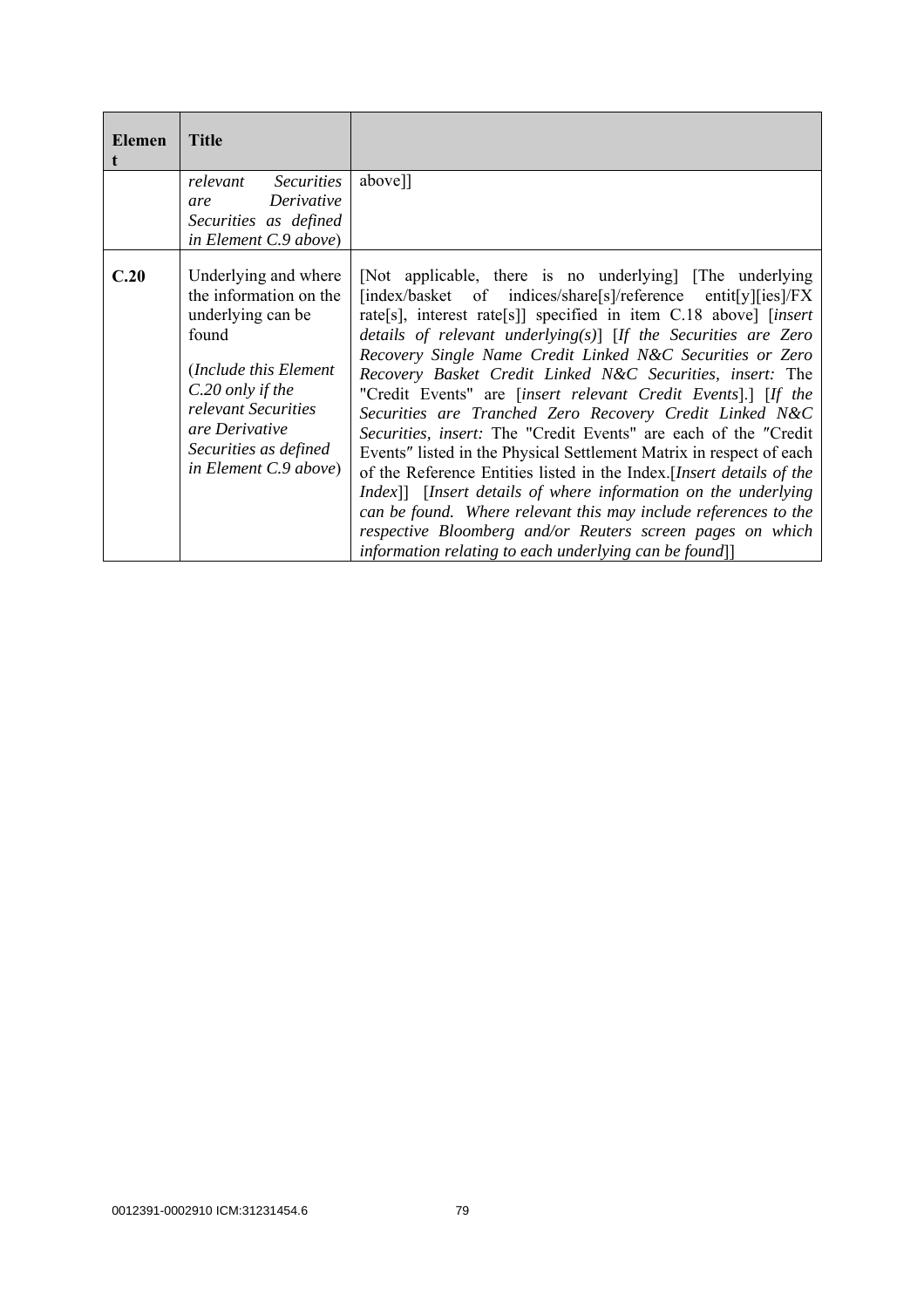|  | <b>Section D - Risks</b> |
|--|--------------------------|
|--|--------------------------|

| <b>Elemen</b> | <b>Title</b>                                             |                                                                                                                                                                                                                                                                                                                                                                                                                                                                                                                                                                                                                                                                                                                                                                                                                                                                                                                                                                                                                                                                                                                                                                                                                        |
|---------------|----------------------------------------------------------|------------------------------------------------------------------------------------------------------------------------------------------------------------------------------------------------------------------------------------------------------------------------------------------------------------------------------------------------------------------------------------------------------------------------------------------------------------------------------------------------------------------------------------------------------------------------------------------------------------------------------------------------------------------------------------------------------------------------------------------------------------------------------------------------------------------------------------------------------------------------------------------------------------------------------------------------------------------------------------------------------------------------------------------------------------------------------------------------------------------------------------------------------------------------------------------------------------------------|
| D.2           | Key risks regarding<br>the Issuer [and the<br>Guarantor] | In purchasing Securities, investors assume the risk that the Issuer<br>[and the Guarantor] may become insolvent or otherwise be unable<br>to perform [its/their] obligations (including, where relevant,<br>payment obligations) in respect of the Securities [or under the<br>Guarantee (respectively)]. There is a wide range of factors which<br>individually or together could result in the Issuer [and the<br>Guarantor] becoming unable to perform [its/their] obligations<br>under the Securities [or Guarantee (respectively)].<br>It is not<br>possible to identify all such factors or to determine which factors<br>are most likely to occur, as the Issuer [and the Guarantor] may<br>not be aware of all relevant factors and certain factors which<br>[it/they] currently deem not to be material may become material<br>as a result of the occurrence of events outside the Issuer's [and the<br>Guarantor's] control. The Issuer [and the Guarantor] [has/have]<br>identified a number of factors which could materially adversely<br>affect [its/their] business[es] and ability to perform [its/their]<br>obligations under the Securities [or Guarantee (respectively)].<br>These factors include: |
|               |                                                          | Issuer:                                                                                                                                                                                                                                                                                                                                                                                                                                                                                                                                                                                                                                                                                                                                                                                                                                                                                                                                                                                                                                                                                                                                                                                                                |
|               |                                                          | (i) the Issuer is an indirectly owned, wholly owned subsidiary of<br>Nomura Holdings, Inc. and there are substantial inter-relationships<br>between the Issuer and other Nomura Group companies.<br>Accordingly, if the financial condition of the Nomura Group were to<br>deteriorate, the Issuer and its investors may suffer direct and<br>materially adverse consequences, (ii) changes in market prices<br>affecting asset values may adversely affect the performance of assets<br>in which the Issuer holds positions and therefore would adversely<br>affect the Issuer's financial situation and its profits (iii) strategies for<br>hedging against market risk may prove to be ineffective, (iv) changes<br>in interest rates, (v) foreign exchange risk, (vi) liquidity risk, (vii)<br>credit risk of third parties with whom the Issuer does business (viii)<br>increased regulation of the financial services industry, (ix)<br>competition risk, (x) reputational risk, and (xi) operational risk<br>(including as a result of the United Kingdom's potential exit from the<br>European Union).                                                                                                         |
|               |                                                          | Guarantor:                                                                                                                                                                                                                                                                                                                                                                                                                                                                                                                                                                                                                                                                                                                                                                                                                                                                                                                                                                                                                                                                                                                                                                                                             |
|               |                                                          | If the financial condition of the Guarantor were to deteriorate, the<br>Issuer and investors in the Securities may suffer direct and<br>materially adverse consequences. The Guarantor is the holding<br>company for the Nomura Group and its ability to fulfil its<br>obligations under the Guarantee may therefore be affected by<br>certain factors affecting the Guarantor directly or other entities<br>within<br>the Nomura Group, including: (i) a sustained                                                                                                                                                                                                                                                                                                                                                                                                                                                                                                                                                                                                                                                                                                                                                    |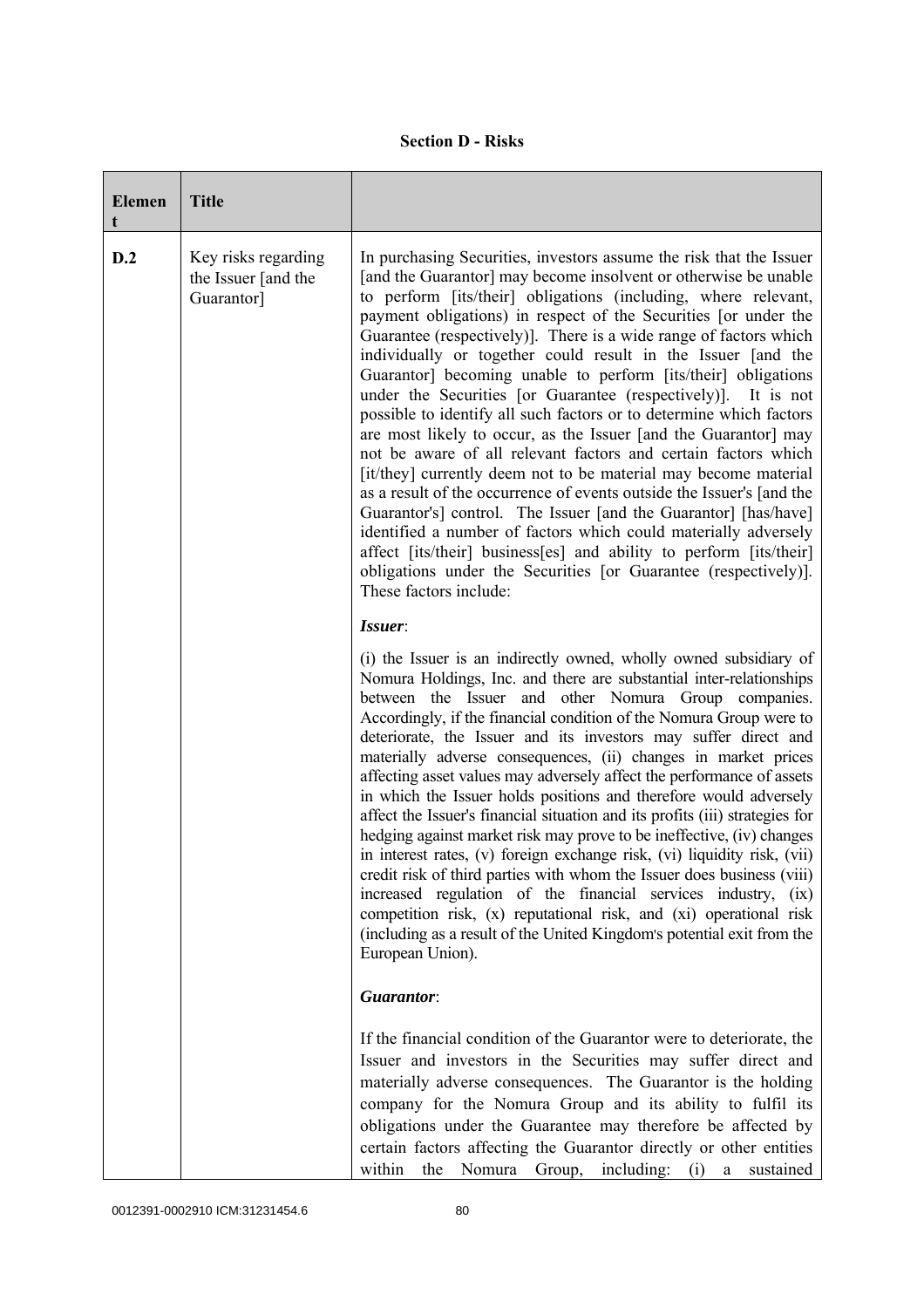| <b>Elemen</b><br>t | <b>Title</b>                                                                                                                                                                                                       |                                                                                                                                                                                                                                                                                                                                                                                                                                                                                                                                                                                                                                                                                                                                                                                                                                                                                                                                                                                                                                                                                                                                                                                                                                                                                                                                                                                                                                                                                                                                                                                                                                                                                                                                                                                                                                                                                                                                                                                                                                                                                                                                                                                                                                                                                                                                                                                                                                                                                                                                                                                                                                                                                                                                                                                                                                                                                  |
|--------------------|--------------------------------------------------------------------------------------------------------------------------------------------------------------------------------------------------------------------|----------------------------------------------------------------------------------------------------------------------------------------------------------------------------------------------------------------------------------------------------------------------------------------------------------------------------------------------------------------------------------------------------------------------------------------------------------------------------------------------------------------------------------------------------------------------------------------------------------------------------------------------------------------------------------------------------------------------------------------------------------------------------------------------------------------------------------------------------------------------------------------------------------------------------------------------------------------------------------------------------------------------------------------------------------------------------------------------------------------------------------------------------------------------------------------------------------------------------------------------------------------------------------------------------------------------------------------------------------------------------------------------------------------------------------------------------------------------------------------------------------------------------------------------------------------------------------------------------------------------------------------------------------------------------------------------------------------------------------------------------------------------------------------------------------------------------------------------------------------------------------------------------------------------------------------------------------------------------------------------------------------------------------------------------------------------------------------------------------------------------------------------------------------------------------------------------------------------------------------------------------------------------------------------------------------------------------------------------------------------------------------------------------------------------------------------------------------------------------------------------------------------------------------------------------------------------------------------------------------------------------------------------------------------------------------------------------------------------------------------------------------------------------------------------------------------------------------------------------------------------------|
|                    |                                                                                                                                                                                                                    | market/economic or other downturn, changes in financial or<br>economic conditions and/or market volatility, (ii) liquidity risk,<br>(iii) unpredictable events causing large unexpected market price<br>movements ("event risk") (iv) credit risk of third parties with<br>whom the Guarantor does business, (v) competition risk, (vi)<br>substantial legal, regulatory, operational and reputational risks<br>(including regulatory and operational risk as a result of the United<br>Kingdom's potential exit from the European Union).                                                                                                                                                                                                                                                                                                                                                                                                                                                                                                                                                                                                                                                                                                                                                                                                                                                                                                                                                                                                                                                                                                                                                                                                                                                                                                                                                                                                                                                                                                                                                                                                                                                                                                                                                                                                                                                                                                                                                                                                                                                                                                                                                                                                                                                                                                                                       |
| [D.3]              | Key risks regarding<br>the Securities<br>(Include this Element<br>D.3<br>only<br>if<br>the<br><b>Securities</b><br>relevant<br>Derivative<br>not<br>are<br>Securities as defined<br>Element<br>C.9<br>in<br>above) | There are also certain factors which are material for the purpose of<br>assessing the risks associated with investing in any issue of<br>Securities, which include, without limitation, (i) risks relating to<br>current market conditions including sovereign debt concerns in<br>certain countries in Europe, (ii) Rule 144A Securities Transfer<br>Restrictions, (iii) risks relating to the fact that the Securities are<br>unsecured obligations of the Issuer, (iv) the possibility that holders<br>may receive payments subject to withholding or other deductions<br>imposed on the Securities, (v) there may be no, or a limited,<br>secondary market for the Securities and this would adversely affect<br>the value at which an investor could sell his Securities, (vi) risks<br>relating to postponement of valuation dates, following the<br>occurrence of a disruption event which may adversely affect the<br>value of the Securities, (vii) adjustments to the terms and conditions<br>of the Securities being made by the Calculation Agent following the<br>occurrence of certain events and any early redemption or<br>cancellation (as applicable) of the Securities by the Issuer, (viii)<br>modification of the terms and conditions of the Securities and/or the<br>Agency Agreement by the Issuer and the relevant Agent without the<br>consent of Securityholders, (ix) modification of the terms and<br>conditions of the Securities by majority votes binding all holders, (x)<br>the existence, where specified, of any right of the Issuer to redeem<br>the Securities at its option and the effect this may have on the market<br>value of the Securities, which will mean that an investor may not<br>be able to reinvest the redemption proceeds to achieve a similar<br>effective return, (xi) hedging activities and conflicts of interest of<br>the Issuer, the Guarantor (where applicable) and/or any of its/their<br>affiliates and Securityholders, (xii) where the Securities are linked to<br>a Reference Item, risks relating to the value and liquidity of such<br>Reference Item and the markets in which such Reference Item is<br>traded, (xiii) movements in interest rates, which may affect the value<br>of Securities which bear interest at a fixed rate and (where the<br>Securities are not denominated in an investor's own currency)<br>exchange rates may affect the value of the Securities, (xiv) any credit<br>rating assigned to the Securities may not adequately reflect all risks<br>associated with an investment in the Securities, is not a<br>recommendation to buy, sell or hold securities and may be subject<br>to suspension, reduction or withdrawal at any time by the<br>assigning rating agency, (xv) Investors who hold less than the<br>minimum specified denomination may be unable to sell their |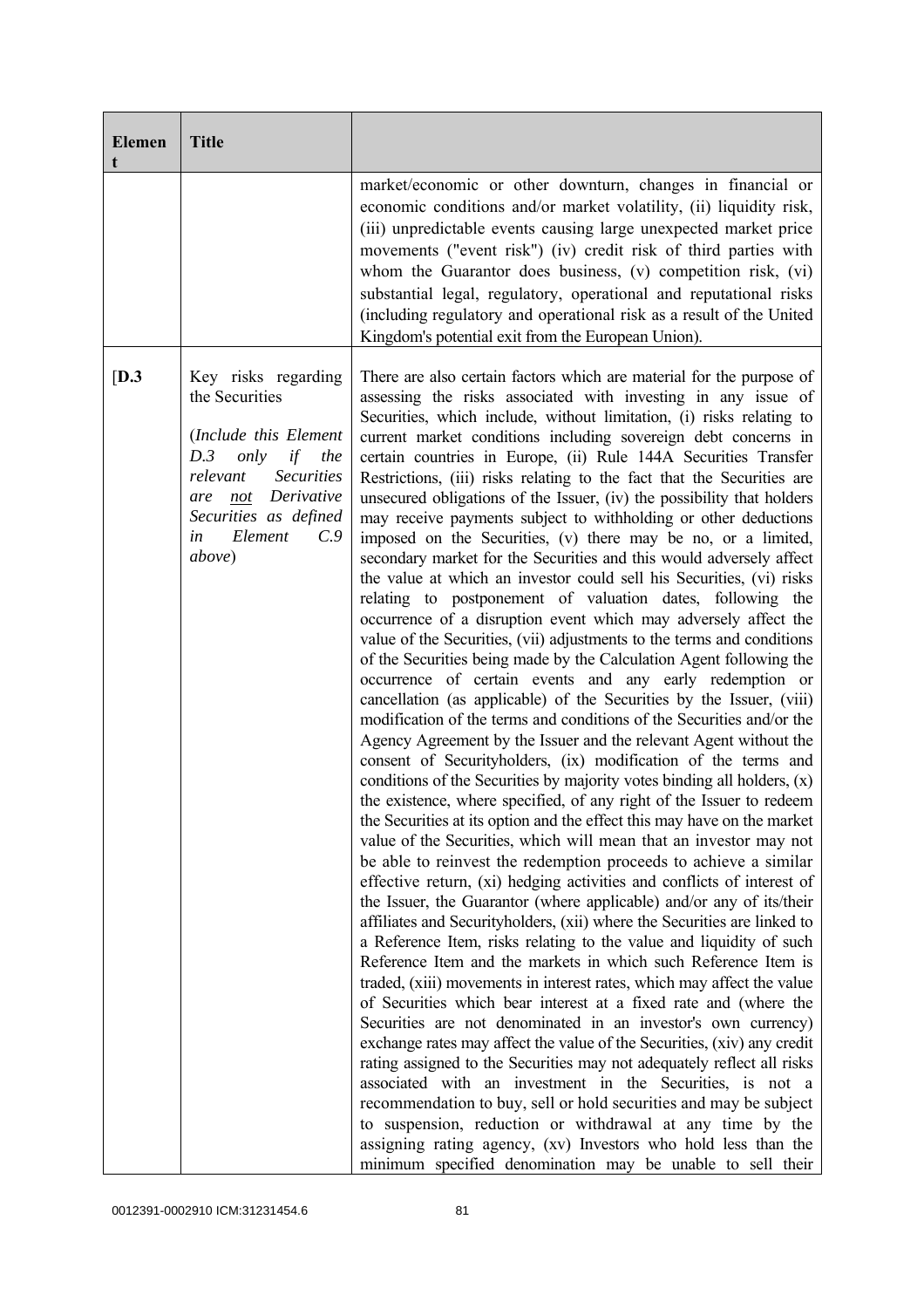| <b>Elemen</b> | <b>Title</b>                                                                                                                                                                                         |                                                                                                                                                                                                                                                                                                                                                                                                                                                                                                                                                                                                                                                                                                                                                                                                                                                                                                                                                                                                                                                    |
|---------------|------------------------------------------------------------------------------------------------------------------------------------------------------------------------------------------------------|----------------------------------------------------------------------------------------------------------------------------------------------------------------------------------------------------------------------------------------------------------------------------------------------------------------------------------------------------------------------------------------------------------------------------------------------------------------------------------------------------------------------------------------------------------------------------------------------------------------------------------------------------------------------------------------------------------------------------------------------------------------------------------------------------------------------------------------------------------------------------------------------------------------------------------------------------------------------------------------------------------------------------------------------------|
|               |                                                                                                                                                                                                      | Securities and may be adversely affected if definitive Securities are<br>subsequently required to be issued, (xvi) fees and commissions not<br>being taken into account when determining secondary market prices<br>of Securities, (xvii) illegality of securities, (xviii) change in law<br>and/or regulatory reform (xix) the regulation and reform of and<br>changes to "benchmarks" may adversely affect the value of<br>Securities linked to or referencing such "benchmarks", (xx) future<br>discontinuance of LIBOR or other major interest rate benchmarks<br>may adversely affect the value of Securities which reference such<br>benchmarks and (xxi) where payments in respect of the Securities<br>are payable in Renminbi, risks associated with the illiquidity,<br>inconvertibility or non-transferability of Renminbi, exchange rate<br>and interest rate risks and, if CNY Currency Event is applicable, the<br>option for the Issuer to make payments in U.S. dollars if Renminbi is<br>not available in certain circumstances.] |
| [D.6]         | Risk warning<br>(Include this Element<br>D.6<br>only<br>if<br>the<br><b>Securities</b><br>relevant<br>Derivative<br>are<br>Securities as defined<br>Element<br>$C_{\cdot}$ 9<br>in<br><i>above</i> ) | [Copy and paste the information from Element D.3 above and<br><i>insert here</i> ]<br>In addition, investors may lose all or part of their investment in<br>the Securities.]                                                                                                                                                                                                                                                                                                                                                                                                                                                                                                                                                                                                                                                                                                                                                                                                                                                                       |

## **Section E - Offer**

| Element | <b>Title</b>                                 |                                                                                                                                                                                                                                                                                                                                 |
|---------|----------------------------------------------|---------------------------------------------------------------------------------------------------------------------------------------------------------------------------------------------------------------------------------------------------------------------------------------------------------------------------------|
| E.2b    | Reasons for the offer<br>and use of proceeds | The net proceeds from the issue of the Securities will be applied<br>by the Issuer for general corporate purposes, which include<br>making a profit. A substantial portion of the proceeds from the<br>issue of the Securities may be used to hedge market risk with<br>respect to such Securities.                             |
|         |                                              | Issue specific summary                                                                                                                                                                                                                                                                                                          |
|         |                                              | The net proceeds from the issue of Securities will be applied by<br>the Issuer for its general corporate purposes, which include<br>making a profit [and [specify any other relevant corporate<br>purposes of the Issuer]].                                                                                                     |
| E.3     | Terms and conditions<br>of the offer         | Under the programme, the Securities may be offered to the public<br>in a Non-Exempt Offer in Austria, Belgium, Denmark, France,<br>Germany, Hungary, Italy, Ireland, Luxembourg, Poland,<br>Portugal, Spain, Sweden, The Netherlands and the United<br>Kingdom.<br>The terms and conditions of each offer of Securities will be |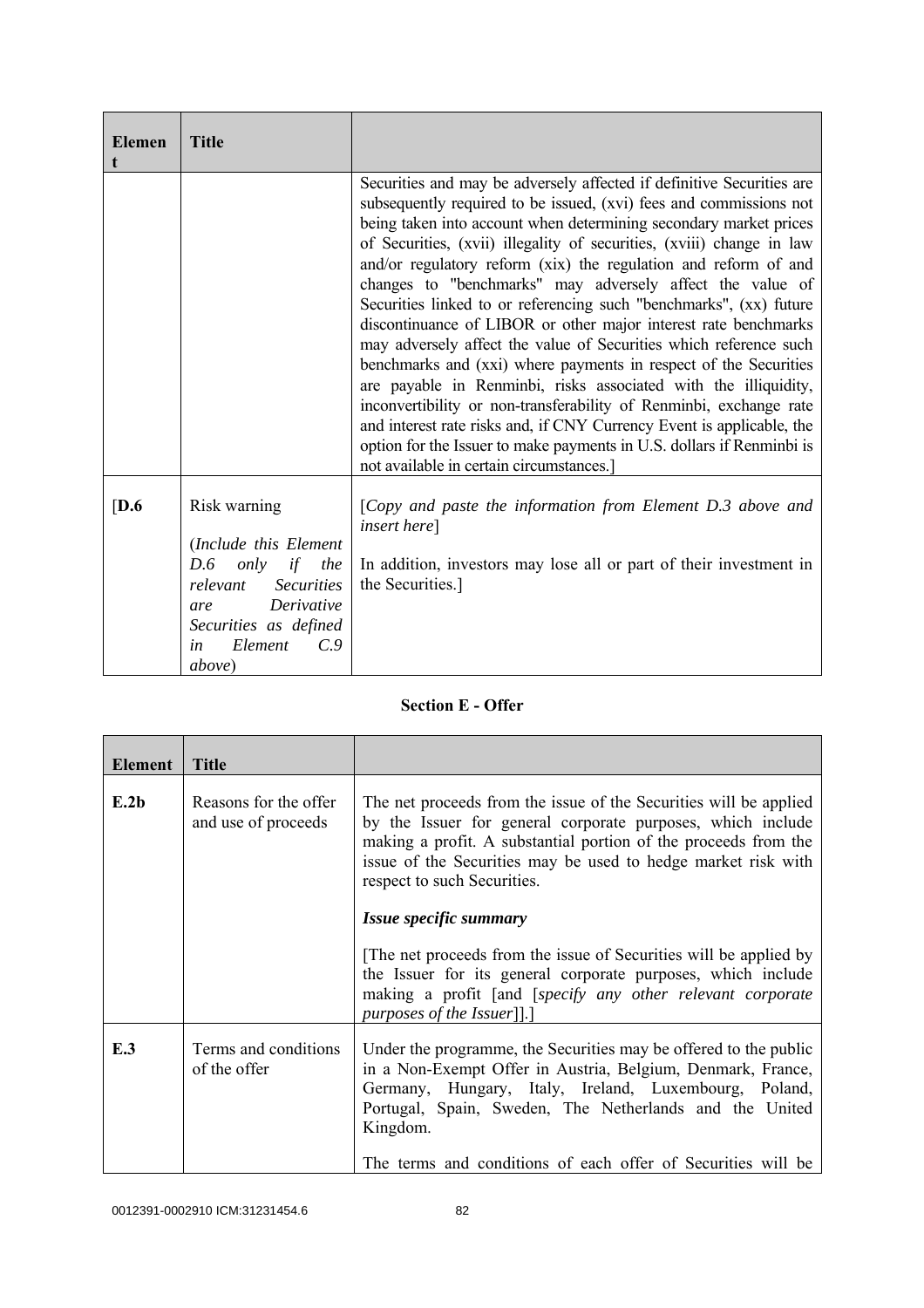| <b>Element</b> | <b>Title</b>                                                                        |                                                                                                                                                                                                                                                                                                                                                                                                                                                                                                                                                                          |
|----------------|-------------------------------------------------------------------------------------|--------------------------------------------------------------------------------------------------------------------------------------------------------------------------------------------------------------------------------------------------------------------------------------------------------------------------------------------------------------------------------------------------------------------------------------------------------------------------------------------------------------------------------------------------------------------------|
|                |                                                                                     | determined by agreement between the Issuer and the relevant<br>Dealer at the time of issue and specified in the applicable Final<br>An Investor intending to acquire or acquiring any<br>Terms.<br>Securities in a Non-Exempt Offer from an Authorised Offeror<br>will do so, and offers and sales of such Securities to an Investor<br>by such Authorised Offeror will be made, in accordance with any<br>terms and other arrangements in place between such Authorised<br>Offeror and such Investor including as to price, allocations and<br>settlement arrangements. |
|                |                                                                                     | Issue specific summary:                                                                                                                                                                                                                                                                                                                                                                                                                                                                                                                                                  |
|                |                                                                                     | [Not applicable, the Securities are not being offered to the public<br>as part of a Non-Exempt Offer.]                                                                                                                                                                                                                                                                                                                                                                                                                                                                   |
|                |                                                                                     | [This issue of Securities is being offered in a Non-Exempt Offer<br>in [specify particular country/ies].                                                                                                                                                                                                                                                                                                                                                                                                                                                                 |
|                |                                                                                     | The issue price of the Securities is $[\bullet] [[\bullet]$ per cent. of their<br>nominal amount].                                                                                                                                                                                                                                                                                                                                                                                                                                                                       |
|                |                                                                                     | The offer price of the Securities to which this Summary relates is<br>$\lceil \bullet \rceil$ [the issue price].                                                                                                                                                                                                                                                                                                                                                                                                                                                         |
|                |                                                                                     | [The offer period of the Securities is the period from [specify date]<br>until [specify date]/the Issue Date/the date which falls $[\bullet]$<br>Business Days thereafter.]                                                                                                                                                                                                                                                                                                                                                                                              |
|                |                                                                                     | [Summarise any public offer, copying the language from<br>paragraphs $9(x)$ and 11 of Part B of the Final Terms for N&C<br>Securities or paragraphs 6(viii) or 8 of Part B of the Final Terms<br>for W&C Securities (as applicable)]                                                                                                                                                                                                                                                                                                                                     |
| E.4            | Interest of natural and<br>legal<br>persons<br>involved<br>the<br>in<br>issue/offer | The relevant Dealers may be paid fees in relation to any issue of<br>Securities under the Programme. Any such Dealer and its<br>affiliates may also have engaged, and may in the future engage,<br>in investment banking and/or commercial banking transactions<br>with, and may perform other services for, the Issuer and the<br>Guarantor (if applicable) and their respective affiliates in the<br>ordinary course of business.                                                                                                                                      |
|                |                                                                                     | Issue specific summary                                                                                                                                                                                                                                                                                                                                                                                                                                                                                                                                                   |
|                |                                                                                     | [The [Dealer[s]/Manager[s]] will be paid aggregate commissions<br>equal to $\lceil \bullet \rceil$ per cent. of the nominal amount of the Securities.<br>Any [Dealer/Manager] and its affiliates may also have engaged,<br>and may in the future engage, in investment banking and/or<br>commercial banking transactions with, and may perform other<br>services for, the Issuer [and the Guarantor] and [its/their<br>respective] affiliates in the ordinary course of business.]                                                                                       |
|                |                                                                                     | [Other than as mentioned above,] and save for $\lceil \bullet \rceil$ [the [fees]<br>[commissions] payable to [●][the Authorised Offerors],]] so][So]                                                                                                                                                                                                                                                                                                                                                                                                                    |